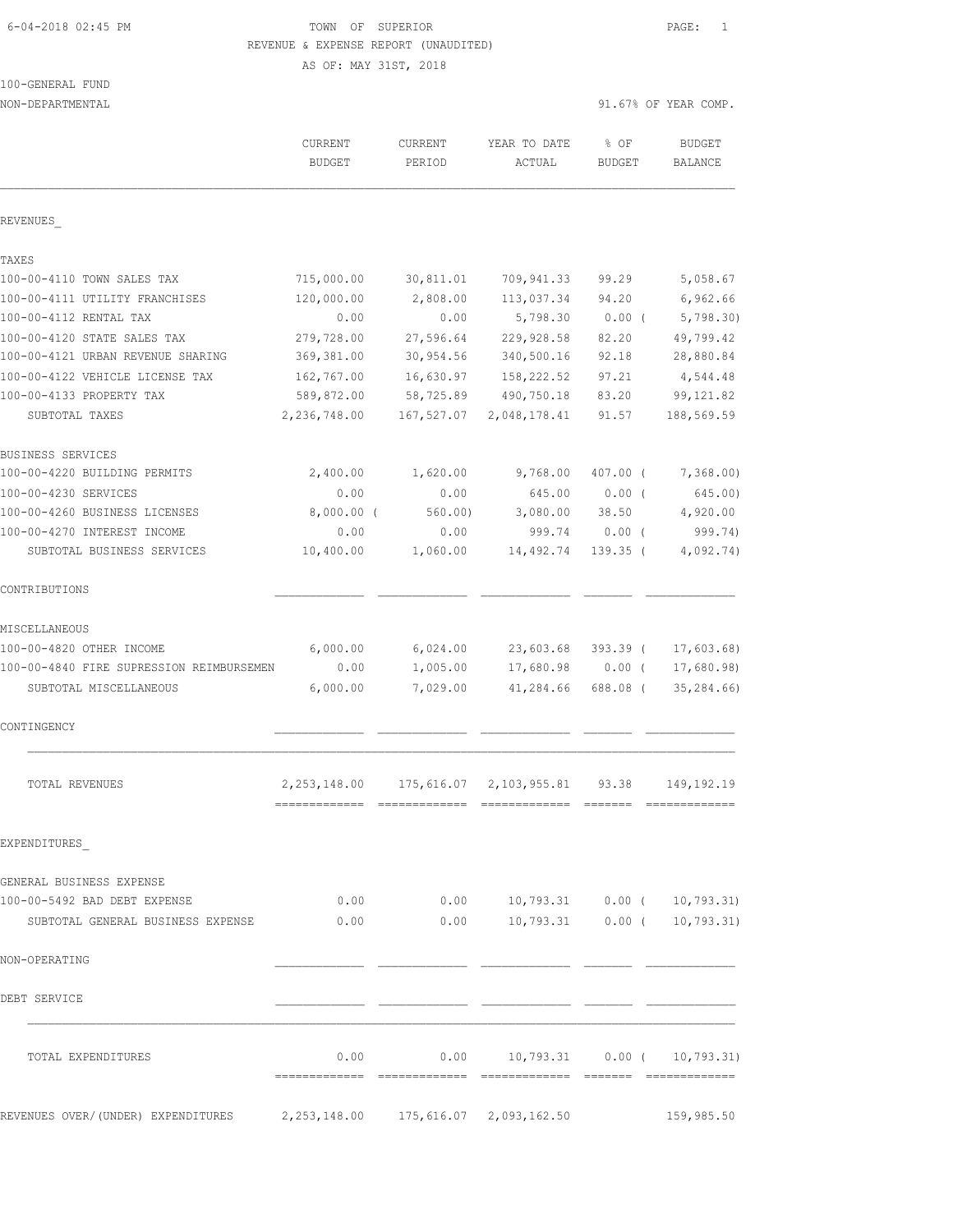|                                         |                       | REVENUE & EXPENSE REPORT (UNAUDITED) |                       |            |                      |
|-----------------------------------------|-----------------------|--------------------------------------|-----------------------|------------|----------------------|
|                                         | AS OF: MAY 31ST, 2018 |                                      |                       |            |                      |
| 100-GENERAL FUND                        |                       |                                      |                       |            |                      |
| MAYOR AND COUNCIL                       |                       |                                      |                       |            | 91.67% OF YEAR COMP. |
|                                         | CURRENT               | CURRENT                              | YEAR TO DATE          | $8$ OF     | BUDGET               |
|                                         | BUDGET                | PERIOD                               | ACTUAL                | BUDGET     | BALANCE              |
|                                         |                       |                                      |                       |            |                      |
|                                         |                       |                                      |                       |            |                      |
| EXPENDITURES                            |                       |                                      |                       |            |                      |
| PERSONEL                                |                       |                                      |                       |            |                      |
| SUPPLIES                                |                       |                                      |                       |            |                      |
| 100-01-5299 OPERATING SUPPLIES          | 0.00                  | 0.00(                                | $352.83$ 0.00         |            | 352.83               |
| SUBTOTAL SUPPLIES                       | 0.00                  | $0.00$ (                             | 352.83)               | 0.00       | 352.83               |
| UTILITIES                               |                       |                                      |                       |            |                      |
| 100-01-5350 TELEPHONE                   | 4,350.00              |                                      | 342.69 4,109.61 94.47 |            | 240.39               |
| SUBTOTAL UTILITIES                      | 4,350.00              | 342.69                               | 4,109.61              | 94.47      | 240.39               |
| GENERAL BUSINESS EXPENSE                |                       |                                      |                       |            |                      |
| 100-01-5410 ADVERTISING                 | 100.00                | 0.00                                 | 0.00                  | 0.00       | 100.00               |
| 100-01-5420 DUES & SUBSCRIPTIONS        | 5,000.00              | 0.00                                 | 5,940.00              | $118.80$ ( | 940.00)              |
| 100-01-5425 CONFERENCES & TRAINING      | 7,000.00              | 170.00                               | 5,162.89              | 73.76      | 1,837.11             |
| 100-01-5450 UNIFORMS                    | 0.00                  | 0.00                                 | 403.70                | $0.00$ (   | 403.70)              |
| 100-01-5470 TRAVEL                      | 0.00                  | 493.22                               | 639.81                | 0.00(      | 639.81)              |
| 100-01-5471 HOST/MEALS                  | 0.00                  | 0.00                                 | 548.11                | $0.00$ (   | 548.11)              |
| SUBTOTAL GENERAL BUSINESS EXPENSE       | 12,100.00             | 663.22                               | 12,694.51             | $104.91$ ( | 594.51)              |
| PROFESSIONAL SERVICES                   |                       |                                      |                       |            |                      |
| 100-01-5550 OTHER PROFESSIONAL SERVICES | 0.00                  | 0.00                                 | 3,718.60              | $0.00$ (   | 3,718.60             |
| SUBTOTAL PROFESSIONAL SERVICES          | 0.00                  | 0.00                                 | 3,718.60              | $0.00$ (   | 3,718.60             |
| TOTAL EXPENDITURES                      |                       |                                      | 20,169.89             | 122.61 (   |                      |
|                                         | 16,450.00             | 1,005.91                             |                       |            | 3,719.89             |

6-04-2018 02:45 PM TOWN OF SUPERIOR PAGE: 2

REVENUES OVER/(UNDER) EXPENDITURES ( 16,450.00)( 1,005.91)( 20,169.89) 3,719.89

============= ============= ============= ======= =============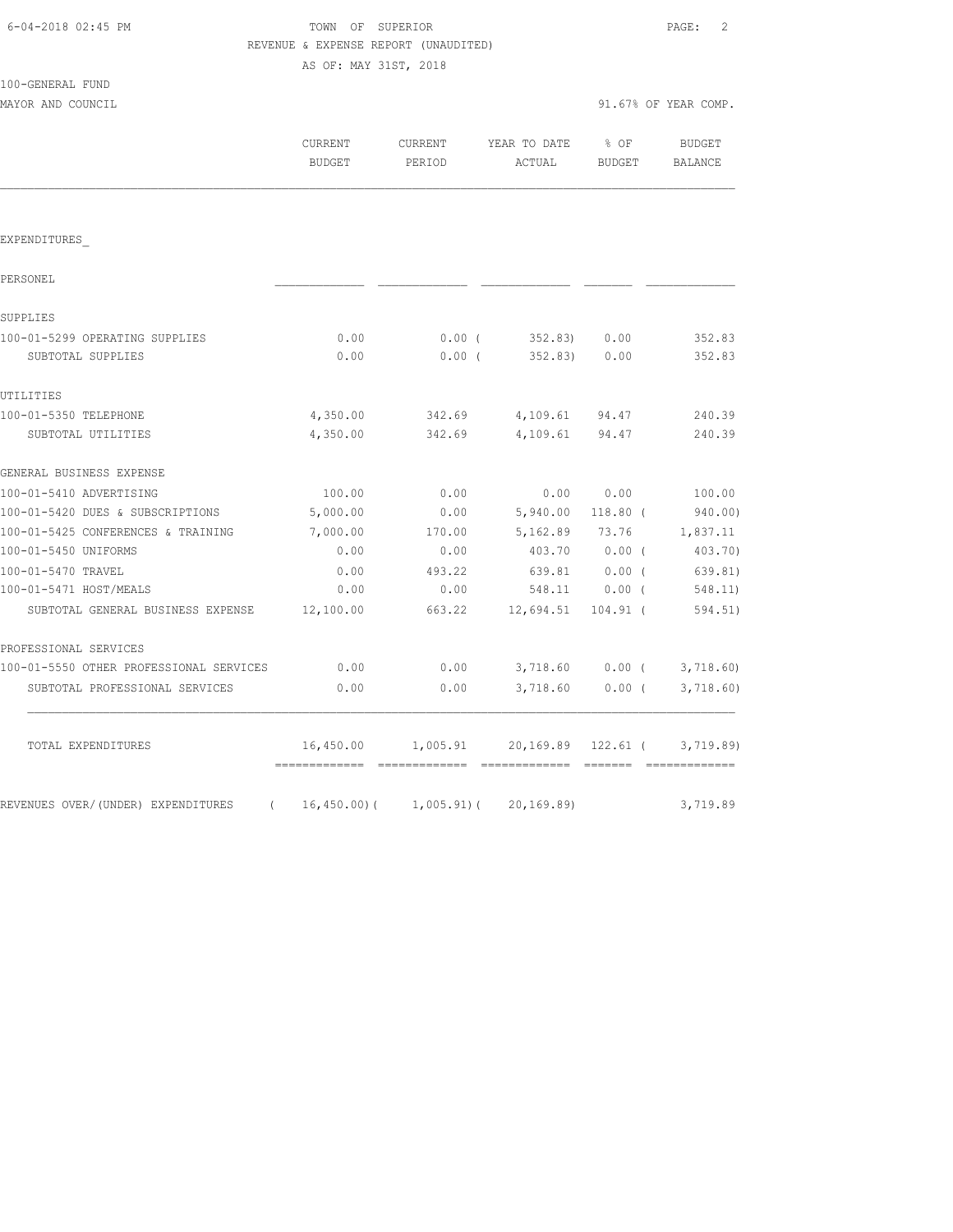# 6-04-2018 02:45 PM TOWN OF SUPERIOR PAGE: 3 REVENUE & EXPENSE REPORT (UNAUDITED)

AS OF: MAY 31ST, 2018

| TOWN MANAGER                                                                    |                                 |                   |                                              | 91.67% OF YEAR COMP. |                          |  |
|---------------------------------------------------------------------------------|---------------------------------|-------------------|----------------------------------------------|----------------------|--------------------------|--|
|                                                                                 | <b>CURRENT</b><br><b>BUDGET</b> | CURRENT<br>PERIOD | YEAR TO DATE<br>ACTUAL                       | % OF<br>BUDGET       | <b>BUDGET</b><br>BALANCE |  |
|                                                                                 |                                 |                   |                                              |                      |                          |  |
| EXPENDITURES                                                                    |                                 |                   |                                              |                      |                          |  |
| PERSONEL                                                                        |                                 |                   |                                              |                      |                          |  |
| 100-02-5100 SALARIES                                                            | 67,436.00                       | 2,464.95          | 55, 367.97                                   | 82.10                | 12,068.03                |  |
| 100-02-5151 FICA                                                                | 4,183.00                        | 152.83            | 3,084.88                                     | 73.75                | 1,098.12                 |  |
| 100-02-5152 MEDICARE                                                            | 978.00                          | 35.74             | 721.46                                       | 73.77                | 256.54                   |  |
| 100-02-5153 STATE UNEMPLOYMENT                                                  | 181.00                          | 0.00              | 146.47                                       | 80.92                | 34.53                    |  |
| 100-02-5154 WORKERS COMP INSURANCE                                              | 125.00                          | 0.00              | 0.00                                         | 0.00                 | 125.00                   |  |
| 100-02-5161 ARIZONA STATE RETIREMENT                                            | 7,755.00                        | 283.47            | 6,435.55                                     | 82.99                | 1,319.45                 |  |
| 100-02-5162 LIFE INSURANCE                                                      | 64.00                           | 0.00              | 67.40                                        | $105.31$ (           | 3.40)                    |  |
| 100-02-5163 HEALTH INSURANCE                                                    | 5,112.00                        | 0.00              | 5,359.95                                     | $104.85$ (           | 247.95)                  |  |
| 100-02-5164 DENTAL INSURANCE                                                    | 296.00                          | 0.00              | 309.67                                       | 104.62 (             | 13.67)                   |  |
| SUBTOTAL PERSONEL                                                               | 86,130.00                       | 2,936.99          | 71,493.35                                    | 83.01                | 14,636.65                |  |
| SUPPLIES                                                                        |                                 |                   |                                              |                      |                          |  |
| 100-02-5299 OPERATING SUPPLIES                                                  | 0.00                            | 0.00              | 10.75                                        | $0.00$ (             | 10.75)                   |  |
| SUBTOTAL SUPPLIES                                                               | 0.00                            | 0.00              | 10.75                                        | $0.00$ (             | 10.75)                   |  |
| UTILITIES                                                                       |                                 |                   |                                              |                      |                          |  |
| 100-02-5350 TELEPHONE                                                           | 0.00                            | 55.44             | 609.72                                       | $0.00$ (             | 609.72)                  |  |
| SUBTOTAL UTILITIES                                                              | 0.00                            | 55.44             | 609.72                                       | $0.00$ (             | 609.72)                  |  |
| GENERAL BUSINESS EXPENSE                                                        |                                 |                   |                                              |                      |                          |  |
| 100-02-5420 DUES & SUBSCRIPTIONS                                                | 0.00                            | 0.00              | 25.00                                        | $0.00$ (             | 25.00                    |  |
| 100-02-5425 CONFERENCE & TRAINING                                               | 2,000.00                        | 0.00              | 687.25                                       | 34.36                | 1,312.75                 |  |
| 100-02-5430 PRINTING                                                            | 0.00                            | 0.00              | 55.35                                        | $0.00$ (             | 55.35)                   |  |
| 100-02-5450 UNIFORMS/SHIRTS                                                     | 0.00                            | 0.00              | 25.00                                        | 0.00(                | 25.00)                   |  |
| 100-02-5470 TRAVEL                                                              | 1,000.00                        | 0.00              | 0.00                                         | 0.00                 | 1,000.00                 |  |
| SUBTOTAL GENERAL BUSINESS EXPENSE                                               | 3,000.00                        | 0.00              | 792.60                                       | 26.42                | 2,207.40                 |  |
| REPAIR/MAINTENANCE                                                              |                                 |                   |                                              |                      |                          |  |
| 100-02-5640 VEHICLE REPAIRS                                                     | 0.00                            |                   | $0.00$ 183.21 $0.00$ ( 183.21)               |                      |                          |  |
| 100-02-5641 VEHICLE FUEL                                                        | 0.00                            | 0.00              | 26.83                                        |                      | $0.00$ ( 26.83)          |  |
| SUBTOTAL REPAIR/MAINTENANCE                                                     | 0.00                            | 0.00              |                                              | 210.04 0.00 (        | 210.04)                  |  |
| TOTAL EXPENDITURES                                                              |                                 |                   | 89,130.00 2,992.43 73,116.46 82.03 16,013.54 |                      |                          |  |
| REVENUES OVER/(UNDER) EXPENDITURES (89,130.00)(2,992.43)(73,116.46) (16,013.54) |                                 |                   |                                              |                      |                          |  |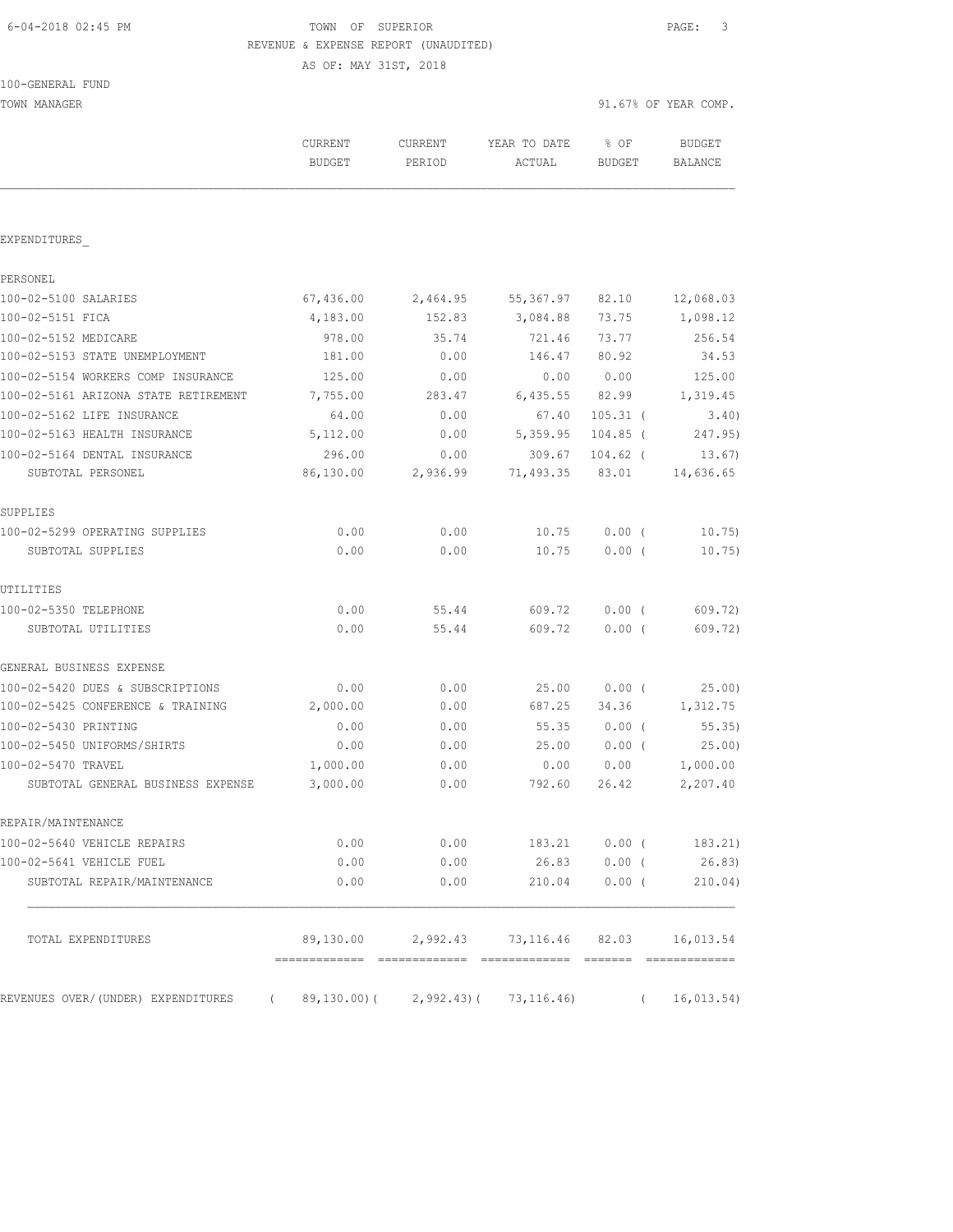| 6-04-2018 02:45 PM |         | TOWN OF SUPERIOR      |                                      |    |
|--------------------|---------|-----------------------|--------------------------------------|----|
|                    |         |                       | REVENUE & EXPENSE REPORT (UNAUDITED) |    |
|                    |         | AS OF: MAY 31ST, 2018 |                                      |    |
| 100-GENERAL FUND   |         |                       |                                      |    |
| TOWN ATTORNEY      |         |                       |                                      |    |
|                    |         |                       |                                      |    |
|                    | CURRENT |                       | CURRENT                              | Y١ |

| PERIOR | _____ |  |
|--------|-------|--|

91.67% OF YEAR COMP.

| <b>IRRENT</b><br>.                 | ≺ENT.<br>. | YEAR TO DATE<br>----<br><u>. v</u><br>----- | % OF                                                       | <b>BUDGET</b>  |
|------------------------------------|------------|---------------------------------------------|------------------------------------------------------------|----------------|
| DITE<br>. - - - -<br>$\sim$ $\sim$ | PERIOD     | CTUAL                                       | <b>BUDGET</b><br>$\sim$ $\sim$ $\sim$ $\sim$ $\sim$ $\sim$ | <b>BALANCE</b> |

### EXPENDITURES\_

| PERSONEL                           |            |          |                    |                    |          |
|------------------------------------|------------|----------|--------------------|--------------------|----------|
| SUPPLIES                           |            |          |                    |                    |          |
| PROFESSIONAL SERVICES              |            |          |                    |                    |          |
| 100-03-5540 LEGAL SERVICES         | 63,000.00  | 0.00     | 72,852.08 115.64 ( |                    | 9,852.08 |
| SUBTOTAL PROFESSIONAL SERVICES     | 63,000.00  | 0.00     |                    | 72,852.08 115.64 ( | 9,852.08 |
| TOTAL EXPENDITURES                 | 63,000.00  | 0.00     |                    | 72,852.08 115.64 ( | 9,852.08 |
| REVENUES OVER/(UNDER) EXPENDITURES | 63,000.00) | $0.00$ ( | 72,852.08)         |                    | 9,852.08 |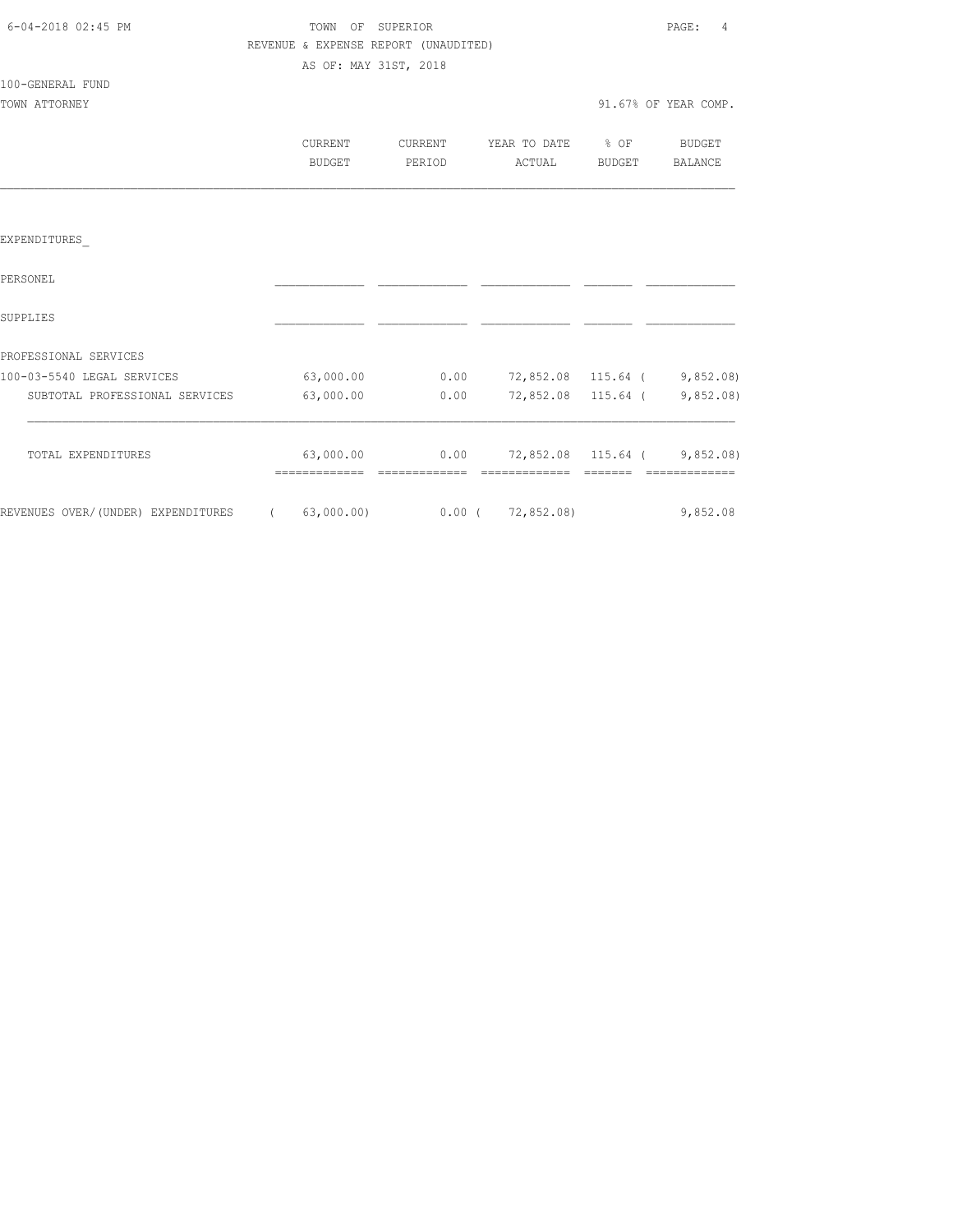## 6-04-2018 02:45 PM TOWN OF SUPERIOR PAGE: 5 REVENUE & EXPENSE REPORT (UNAUDITED)

AS OF: MAY 31ST, 2018

|  | 100-GENERAL FUND |  |
|--|------------------|--|
|  |                  |  |

| MAGISTRATE                                                           |                       |                   |                                              |                         | 91.67% OF YEAR COMP. |
|----------------------------------------------------------------------|-----------------------|-------------------|----------------------------------------------|-------------------------|----------------------|
|                                                                      | CURRENT<br>BUDGET     | CURRENT<br>PERIOD | YEAR TO DATE<br>ACTUAL                       | $8$ OF<br><b>BUDGET</b> | BUDGET<br>BALANCE    |
| REVENUES                                                             |                       |                   |                                              |                         |                      |
| BUSINESS SERVICES                                                    |                       |                   |                                              |                         |                      |
| 100-04-4250 FINES                                                    | 0.00                  | 7.35              | 1,397.16                                     | $0.00$ (                | 1,397.16)            |
| 100-04-4251 MFTG - MAGISTRATE COURT                                  | 0.00                  | 0.00              | 115.38                                       | $0.00$ (                | 115.38)              |
| SUBTOTAL BUSINESS SERVICES                                           | 0.00                  | 7.35              | 1,512.54                                     | $0.00$ (                | 1, 512.54)           |
| TOTAL REVENUES                                                       | 0.00<br>============= | 7.35              | 1,512.54<br>========================         | $0.00$ (                | 1, 512.54)           |
| EXPENDITURES                                                         |                       |                   |                                              |                         |                      |
| PERSONEL                                                             |                       |                   |                                              |                         |                      |
| 100-04-5100 SALARIES                                                 | 13, 111.00            | 484.80            | 10,665.60                                    | 81.35                   | 2,445.40             |
| 100-04-5151 FICA                                                     | 813.00                | 30.06             | 661.32                                       | 81.34                   | 151.68               |
| 100-04-5152 MEDICARE                                                 | 190.00                | 7.03              | 154.66                                       | 81.40                   | 35.34                |
| 100-04-5153 STATE UNEMPLOYMENT                                       | 680.00                | 10.33             | 279.24                                       | 41.06                   | 400.76               |
| 100-04-5154 WORKERS COMP INSURANCE                                   | 190.00                | 0.00              | 205.00                                       | $107.89$ (              | 15.00)               |
| 100-04-5161 ARIZONA STATE RETIREMENT                                 | 1,508.00              | 46.09             | 1,014.08                                     | 67.25                   | 493.92               |
| SUBTOTAL PERSONEL                                                    | 16,492.00             | 578.31            | 12,979.90                                    | 78.70                   | 3,512.10             |
| SUPPLIES                                                             |                       |                   |                                              |                         |                      |
| 100-04-5210 OFFICE SUPPLIES                                          | 886.00                | 0.00              |                                              | 0.00 0.00               | 886.00               |
| 100-04-5299 OPERATING SUPPLIES                                       | 2,000.00              | 0.00              | 2,709.87                                     | $135.49$ (              | 709.87)              |
| SUBTOTAL SUPPLIES                                                    | 2,886.00              | 0.00              | 2,709.87                                     | 93.90                   | 176.13               |
| GENERAL BUSINESS EXPENSE                                             |                       |                   |                                              |                         |                      |
| 100-04-5460 POSTAGE                                                  | 0.00                  | 0.00              | 7.02                                         | $0.00$ (                | 7.02)                |
| 100-04-5471 AUDIT & ACCOUNTING                                       | 0.00                  | 0.00              | 1,500.00                                     | $0.00$ (                | 1,500.00)            |
| SUBTOTAL GENERAL BUSINESS EXPENSE                                    |                       |                   | $0.00$ $0.00$ $1,507.02$ $0.00$ $(1,507.02)$ |                         |                      |
| PROFESSIONAL SERVICES                                                |                       |                   |                                              |                         |                      |
| CAPITAL OUTLAY                                                       |                       |                   |                                              |                         |                      |
| 100-04-5720 OFFICE EQUIPMENT                                         |                       |                   | $0.00$ 0.00 750.00 0.00 (750.00)             |                         |                      |
| SUBTOTAL CAPITAL OUTLAY                                              |                       |                   | $0.00$ 0.00 750.00 0.00 (750.00)             |                         |                      |
| TOTAL EXPENDITURES                                                   |                       |                   | 19,378.00 578.31 17,946.79 92.61 1,431.21    |                         |                      |
| REVENUES OVER/(UNDER) EXPENDITURES ( 19,378.00)( 570.96)( 16,434.25) |                       |                   |                                              |                         | (2, 943.75)          |
|                                                                      |                       |                   |                                              |                         |                      |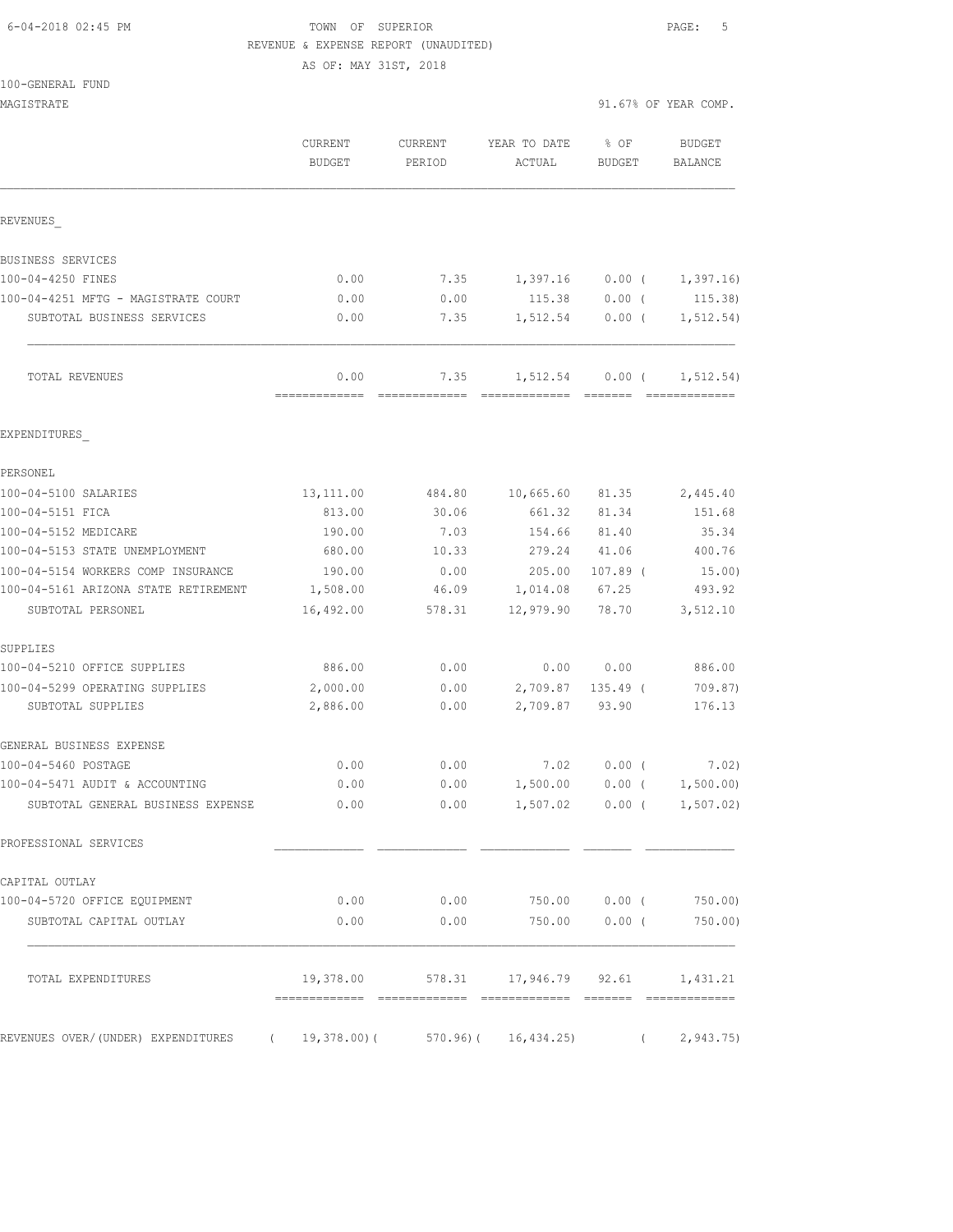### 6-04-2018 02:45 PM TOWN OF SUPERIOR PAGE: 6 REVENUE & EXPENSE REPORT (UNAUDITED) AS OF: MAY 31ST, 2018

100-GENERAL FUND

|                                          | CURRENT<br><b>BUDGET</b> | CURRENT<br>PERIOD      | YEAR TO DATE<br>ACTUAL  | % OF<br>BUDGET | BUDGET<br>BALANCE        |
|------------------------------------------|--------------------------|------------------------|-------------------------|----------------|--------------------------|
| REVENUES                                 |                          |                        |                         |                |                          |
| BUSINESS SERVICES                        |                          |                        |                         |                |                          |
| 100-05-4240 ADMIN FEES (FAX/COPY/NOTARY) | 0.00                     | 28.00                  | 315.50                  | $0.00$ (       | 315.50                   |
| SUBTOTAL BUSINESS SERVICES               | 0.00                     | 28.00                  | 315.50                  | $0.00$ (       | 315.50)                  |
| GRANTS                                   |                          |                        |                         |                |                          |
| 100-05-4601 CC CONVENIENCE FEE           | 0.00                     | 41.21                  | 273.76                  | $0.00$ (       | 273.76)                  |
| SUBTOTAL GRANTS                          | 0.00                     | 41.21                  | 273.76                  | $0.00$ (       | 273.76)                  |
| TOTAL REVENUES                           | 0.00<br>-------------    | 69.21<br>============= | 589.26<br>============= | 0.00(          | 589.26)<br>============= |
| EXPENDITURES                             |                          |                        |                         |                |                          |
| PERSONEL                                 |                          |                        |                         |                |                          |
| 100-05-5100 SALARIES                     | 89,965.00                | 3,280.24               | 75,538.20 83.96         |                | 14,426.80                |
| 100-05-5101 OVERTIME                     | 0.00                     | 108.48                 | 1,148.22                | $0.00$ (       | 1,148.22)                |
| 100-05-5151 FICA                         | 5,578.00                 | 202.02                 | 4,609.07                | 82.63          | 968.93                   |
| 100-05-5152 MEDICARE                     | 1,304.00                 | 47.25                  | 1,077.86                | 82.66          | 226.14                   |
| 100-05-5153 STATE UNEMPLOYMENT           | 544.00                   | 0.00                   | 1,571.37                | $288.85$ (     | 1,027.37)                |
| 100-05-5154 WORKERS COMP INSURANCE       | 167.00                   | 0.00                   | 192.00                  | 114.97 (       | 25.00)                   |
| 100-05-5161 ARIZONA STATE RETIREMENT     | 10,346.00                | 389.71                 | 8,910.38                | 86.12          | 1,435.62                 |
| 100-05-5162 LIFE INSURANCE               | 193.00                   | 0.00                   | 202.20                  | $104.77$ (     | 9.20)                    |
| 100-05-5163 HEALTH INSURANCE             | 15,337.00                | 0.00                   | 10,719.90               | 69.90          | 4,617.10                 |
| 100-05-5164 DENTAL INSURANCE             | 887.00                   | 0.00                   | 928.92                  | $104.73$ (     | 41.92)                   |
| SUBTOTAL PERSONEL                        | 124,321.00               | 4,027.70               | 104,898.12              | 84.38          | 19,422.88                |
| SUPPLIES                                 |                          |                        |                         |                |                          |
| 100-05-5210 OFFICE SUPPLIES              | 8,556.00                 | 134.95                 | 13,971.42 163.29 (      |                | 5,415.42)                |
| 100-05-5299 OPERATING SUPPLIES           | 2,000.00                 | 1,033.34               | 11,571.15 578.56 (      |                | 9,571.15                 |
| SUBTOTAL SUPPLIES                        | 10,556.00                | 1,168.29               | 25,542.57 241.97 (      |                | 14,986.57)               |
| UTILITIES                                |                          |                        |                         |                |                          |
| 100-05-5310 ELECTRICITY                  | 10,215.00                | 0.00                   | 15,844.83               | 155.11 (       | 5,629.83)                |
| 100-05-5320 GAS                          | 1,200.00                 | 85.31                  | 1,141.71                | 95.14          | 58.29                    |
| 100-05-5350 TELEPHONE                    | 4,000.00                 | 0.00                   | 2,105.54 52.64          |                | 1,894.46                 |
| 100-05-5360 WATER                        | 2,300.00                 | 210.11                 | 2,375.45                | $103.28$ (     | 75.45)                   |
| 100-05-5380 SECURITY                     | 1,230.00                 | 0.00                   | 1,719.33                | 139.78 (       | 489.33)                  |
| SUBTOTAL UTILITIES                       | 18,945.00                | 295.42                 | 23,186.86               | $122.39$ (     | 4, 241.86                |
| GENERAL BUSINESS EXPENSE                 |                          |                        |                         |                |                          |
| 100-05-5410 ADVERTISING                  | 5,000.00                 | 0.00                   | 4,863.65                | 97.27          | 136.35                   |
| 100-05-5420 DUES & SUBSCRIPTIONS         | 9,000.00                 | 423.81                 | 4,522.25                | 50.25          | 4,477.75                 |
| 100-05-5425 CONFERENCES & TRAINING       | 0.00                     | 95.00                  | 1,177.62                | $0.00$ (       | 1, 177.62)               |
| 100-05-5430 PRINTING                     | 5,120.00                 | 100.16                 | 3,504.01                | 68.44          | 1,615.99                 |
| 100-05-5440 ELECTIONS                    | 5,000.00                 | 0.00                   | 0.00                    | 0.00           | 5,000.00                 |
| 100-05-5450 UNIFORMS                     | 0.00                     | 0.00                   | 78.00                   | 0.00(          | 78.00)                   |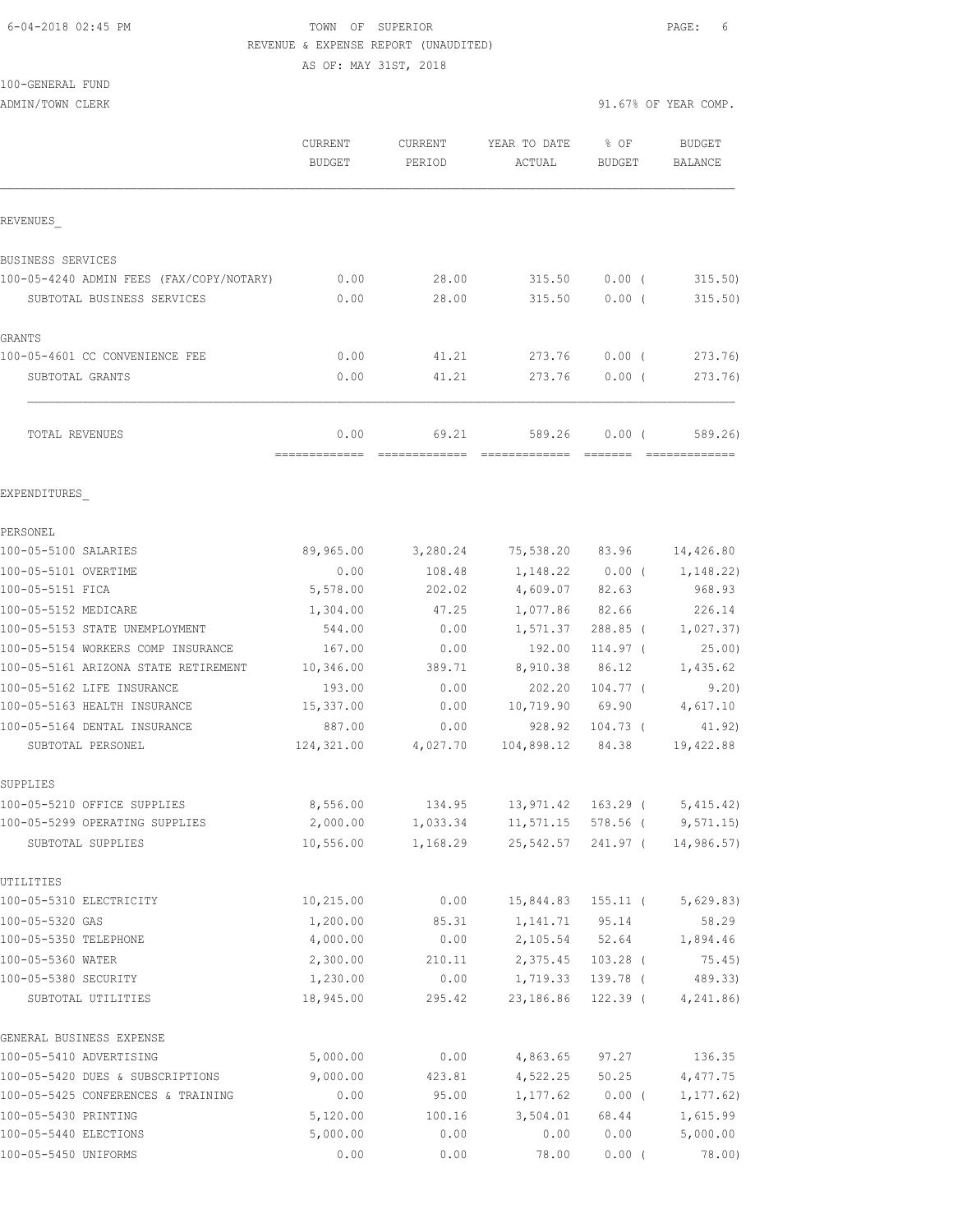#### 6-04-2018 02:45 PM TOWN OF SUPERIOR PAGE: 7 REVENUE & EXPENSE REPORT (UNAUDITED)

AS OF: MAY 31ST, 2018

# 100-GENERAL FUND

ADMIN/TOWN CLERK 31.67% OF YEAR COMP.

|                                                | ${\tt CURRENT}$ | CURRENT         | YEAR TO DATE | % OF          | <b>BUDGET</b> |
|------------------------------------------------|-----------------|-----------------|--------------|---------------|---------------|
|                                                | <b>BUDGET</b>   | PERIOD          | ACTUAL       | <b>BUDGET</b> | BALANCE       |
| 100-05-5460 POSTAGE                            | 6,000.00        | 234.00          | 3,366.30     | 56.11         | 2,633.70      |
| 100-05-5471 AUDIT & ACCOUNTING                 | 0.00            | 0.00            | 1,500.00     | 0.00(         | 1,500.00)     |
| 100-05-5480 GENERAL INSURANCE                  | 12,820.00       | 0.00            | 14,950.29    | $116.62$ (    | 2,130.29      |
| 100-05-5491 FINANCE/BANK FEES                  | 390.00          | 0.00            | 3,488.53     | 894.49 (      | 3,098.53      |
| SUBTOTAL GENERAL BUSINESS EXPENSE              | 43,330.00       | 852.97          | 37,450.65    | 86.43         | 5,879.35      |
| PROFESSIONAL SERVICES                          |                 |                 |              |               |               |
| 100-05-5520 CONTRACT                           | 0.00            | 814.11          | 7,147.28     | $0.00$ (      | 7,147.28)     |
| 100-05-5550 OTHER PROFESSIONAL SERVICES        | 55,000.00       | 10,616.22       | 128,077.24   | $232.87$ (    | 73,077.24)    |
| 100-05-5590 AUDIT & ACCOUNTING                 | 1,545.00        | 0.00            | 3,600.00     | $233.01$ (    | 2,055.00)     |
| SUBTOTAL PROFESSIONAL SERVICES                 | 56,545.00       | 11,430.33       | 138,824.52   | $245.51$ (    | 82, 279.52)   |
| REPAIR/MAINTENANCE                             |                 |                 |              |               |               |
| 100-05-5610 PARK & BLDG IMPROVEMENTS           | 0.00            | 0.00            | 900.00       | $0.00$ (      | 900.00)       |
| 100-05-5640 AUTO & TRUCK REPAIRS               | 0.00            | 0.00            | 74.00        | $0.00$ (      | 74.00)        |
| 100-05-5641 GAS & OIL                          | 500.00          | 0.00            | 466.36       | 93.27         | 33.64         |
| 100-05-5650 OTHER EQUIPMENT REPAIRS            | 4,000.00        | 0.00            | 1,092.50     | 27.31         | 2,907.50      |
| SUBTOTAL REPAIR/MAINTENANCE                    | 4,500.00        | 0.00            | 2,532.86     | 56.29         | 1,967.14      |
| CAPITAL OUTLAY                                 |                 |                 |              |               |               |
| 100-05-5710 BUILDING                           | 9,000.00        | 0.00            | 3,666.63     | 40.74         | 5,333.37      |
| 100-05-5720 OFFICE EQUIPMENT                   | 5,000.00        | 0.00            | 2,066.88     | 41.34         | 2,933.12      |
| 100-05-5750 OTHER EQUIP/SMALL TOOLS            | 0.00            | 0.00            | 719.18       | $0.00$ (      | 719.18)       |
| 100-05-5780 COMPUTER/INCODE SOFTWARE           | 32,539.00       | 917.10          | 8,689.24     | 26.70         | 23,849.76     |
| SUBTOTAL CAPITAL OUTLAY                        | 46,539.00       | 917.10          | 15, 141.93   | 32.54         | 31,397.07     |
| DEBT SERVICE                                   |                 |                 |              |               |               |
| 100-05-5900 DEBT SERVICE:<br>PRINCIPAL         | 0.00            | 163.95          | 1,644.38     | $0.00$ (      | 1,644.38)     |
| 100-05-5901 DEBT SERVCE INTEREST               | 0.00            | 77.68           | 864.32       | $0.00$ (      | 864.32)       |
| SUBTOTAL DEBT SERVICE                          | 0.00            | 241.63          | 2,508.70     | $0.00$ (      | 2,508.70      |
| TOTAL EXPENDITURES                             | 304,736.00      | 18,933.44       | 350,086.21   | 114.88 (      | 45, 350.21)   |
| REVENUES OVER/(UNDER) EXPENDITURES<br>$\left($ | $304, 736.00$ ( | $18,864.23$ ) ( | 349, 496.95) |               | 44,760.95     |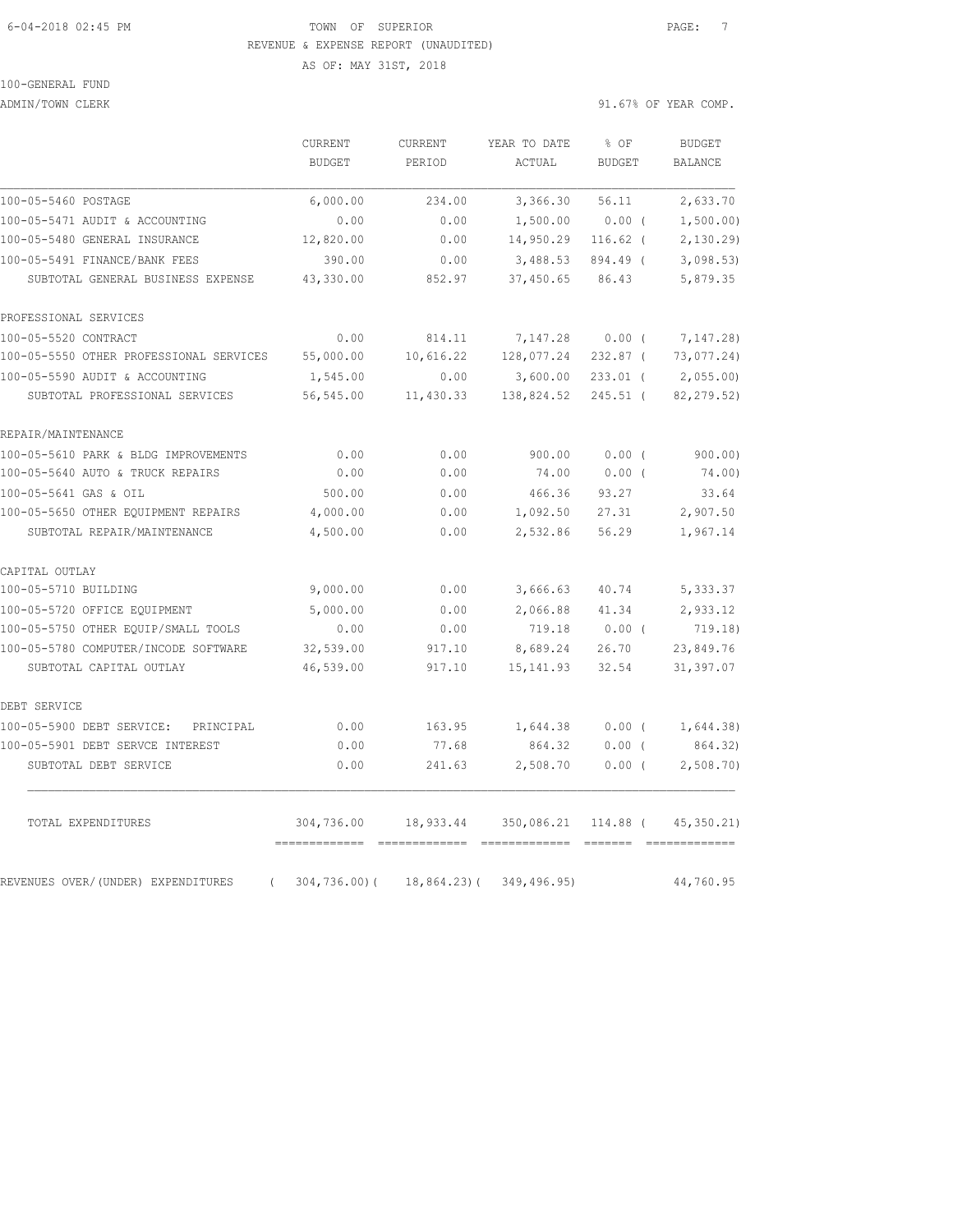| 6-04-2018 02:45 PM                                | TOWN OF SUPERIOR<br>REVENUE & EXPENSE REPORT (UNAUDITED) |                   |                                            |                       | PAGE:<br>8                  |  |
|---------------------------------------------------|----------------------------------------------------------|-------------------|--------------------------------------------|-----------------------|-----------------------------|--|
| 100-GENERAL FUND                                  | AS OF: MAY 31ST, 2018                                    |                   |                                            |                       |                             |  |
| FINANCE                                           |                                                          |                   |                                            |                       | 91.67% OF YEAR COMP.        |  |
|                                                   |                                                          |                   |                                            |                       |                             |  |
|                                                   | CURRENT<br>BUDGET                                        | CURRENT<br>PERIOD | YEAR TO DATE<br>ACTUAL                     | % OF<br><b>BUDGET</b> | BUDGET<br>BALANCE           |  |
| REVENUES                                          |                                                          |                   |                                            |                       |                             |  |
| GRANTS                                            |                                                          |                   |                                            |                       |                             |  |
|                                                   |                                                          |                   |                                            |                       |                             |  |
| EXPENDITURES                                      |                                                          |                   |                                            |                       |                             |  |
| PERSONEL                                          |                                                          |                   |                                            |                       |                             |  |
| SUPPLIES                                          |                                                          |                   |                                            |                       |                             |  |
| 100-06-5299 OPERATING SUPPLIES                    | 0.00                                                     | 0.00              | 6.00                                       | $0.00$ (              | 6.00)                       |  |
| SUBTOTAL SUPPLIES                                 | 0.00                                                     | 0.00              | 6.00                                       | $0.00$ (              | 6.00)                       |  |
| UTILITIES                                         |                                                          |                   |                                            |                       |                             |  |
| GENERAL BUSINESS EXPENSE                          |                                                          |                   |                                            |                       |                             |  |
| 100-06-5471 AUDIT & ACCOUNTING                    | 0.00                                                     | 0.00              |                                            |                       | $1,500.00$ 0.00 ( 1,500.00) |  |
| 100-06-5480 GENERAL INSURANCE                     | 12,820.00                                                | 0.00              | 0.00                                       | 0.00                  | 12,820.00                   |  |
| 100-06-5491 FINANCE/BANK FEES                     | 0.00                                                     | 481.00            | 7,176.22                                   | $0.00$ (              | 7,176.22)                   |  |
| SUBTOTAL GENERAL BUSINESS EXPENSE                 | 12,820.00                                                | 481.00            | 8,676.22                                   | 67.68                 | 4, 143. 78                  |  |
| PROFESSIONAL SERVICES                             |                                                          |                   |                                            |                       |                             |  |
| 100-06-5550 OTHER PROFESSIONAL SERVICES 46,000.00 |                                                          | 0.00              | 36,332.50 78.98                            |                       | 9,667.50                    |  |
| 100-06-5590 AUDIT & ACCOUNTING                    | 1,545.00                                                 | 0.00              | 0.00                                       | 0.00                  | 1,545.00                    |  |
| SUBTOTAL PROFESSIONAL SERVICES                    | 47,545.00                                                | 0.00              | 36, 332.50                                 | 76.42                 | 11,212.50                   |  |
| CAPITAL OUTLAY                                    |                                                          |                   |                                            |                       |                             |  |
| TOTAL EXPENDITURES                                |                                                          |                   | 60,365.00 481.00 45,014.72 74.57 15,350.28 |                       |                             |  |
| REVENUES OVER/(UNDER) EXPENDITURES (              |                                                          |                   | $60,365.00$ ( $481.00$ ( $45,014.72$ )     |                       | (15, 350.28)                |  |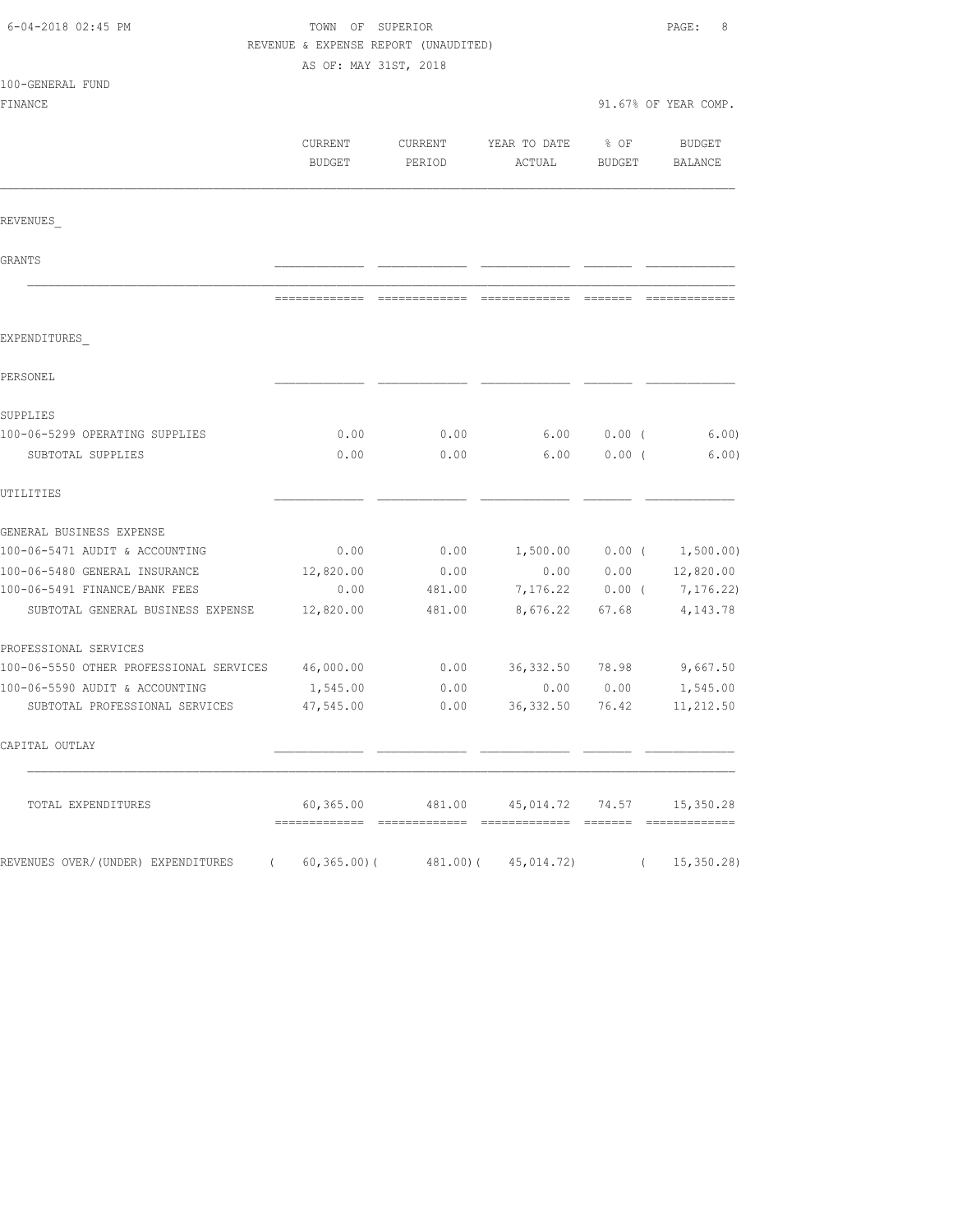### 6-04-2018 02:45 PM TOWN OF SUPERIOR PAGE: 9 REVENUE & EXPENSE REPORT (UNAUDITED)

AS OF: MAY 31ST, 2018

| 100-GENERAL FUND |  |
|------------------|--|
|------------------|--|

.<br>POLICE

| POLICE                                   |                          |                   |                            |                                                                                                                                                                                                                                                                                                                                                                                                                                                                                                 | 91.67% OF YEAR COMP.            |
|------------------------------------------|--------------------------|-------------------|----------------------------|-------------------------------------------------------------------------------------------------------------------------------------------------------------------------------------------------------------------------------------------------------------------------------------------------------------------------------------------------------------------------------------------------------------------------------------------------------------------------------------------------|---------------------------------|
|                                          | CURRENT<br><b>BUDGET</b> | CURRENT<br>PERIOD | YEAR TO DATE<br>ACTUAL     | % OF<br><b>BUDGET</b>                                                                                                                                                                                                                                                                                                                                                                                                                                                                           | <b>BUDGET</b><br><b>BALANCE</b> |
| REVENUES                                 |                          |                   |                            |                                                                                                                                                                                                                                                                                                                                                                                                                                                                                                 |                                 |
| BUSINESS SERVICES                        |                          |                   |                            |                                                                                                                                                                                                                                                                                                                                                                                                                                                                                                 |                                 |
| 100-07-4230 PD SERVICES-IMPOUND/FING PRI | 0.00                     | 1,217.25          | 8,647.55                   | $0.00$ (                                                                                                                                                                                                                                                                                                                                                                                                                                                                                        | 8,647.55)                       |
| 100-07-4240 FEES                         | 20,000.00                | 0.00              | 0.00                       | 0.00                                                                                                                                                                                                                                                                                                                                                                                                                                                                                            | 20,000.00                       |
| 100-07-4250 TRAFFIC FINES                | 9,000.00                 | 1,574.14          | 16,331.10                  | 181.46 (                                                                                                                                                                                                                                                                                                                                                                                                                                                                                        | 7,331.10)                       |
| SUBTOTAL BUSINESS SERVICES               | 29,000.00                | 2,791.39          | 24,978.65                  | 86.13                                                                                                                                                                                                                                                                                                                                                                                                                                                                                           | 4,021.35                        |
| CONTRIBUTIONS                            |                          |                   |                            |                                                                                                                                                                                                                                                                                                                                                                                                                                                                                                 |                                 |
| 100-07-4781 OFF DUTY VEHICLE USE         | 0.00                     | 0.00              | 150.00                     | 0.00(                                                                                                                                                                                                                                                                                                                                                                                                                                                                                           | 150.00                          |
| SUBTOTAL CONTRIBUTIONS                   | 0.00                     | 0.00              | 150.00                     | $0.00$ (                                                                                                                                                                                                                                                                                                                                                                                                                                                                                        | 150.00)                         |
| TOTAL REVENUES                           | 29,000.00                | 2,791.39          | 25,128.65                  | 86.65<br>$\begin{array}{cccccccccc} \multicolumn{2}{c}{} & \multicolumn{2}{c}{} & \multicolumn{2}{c}{} & \multicolumn{2}{c}{} & \multicolumn{2}{c}{} & \multicolumn{2}{c}{} & \multicolumn{2}{c}{} & \multicolumn{2}{c}{} & \multicolumn{2}{c}{} & \multicolumn{2}{c}{} & \multicolumn{2}{c}{} & \multicolumn{2}{c}{} & \multicolumn{2}{c}{} & \multicolumn{2}{c}{} & \multicolumn{2}{c}{} & \multicolumn{2}{c}{} & \multicolumn{2}{c}{} & \multicolumn{2}{c}{} & \multicolumn{2}{c}{} & \mult$ | 3,871.35<br>=============       |
| EXPENDITURES                             |                          |                   |                            |                                                                                                                                                                                                                                                                                                                                                                                                                                                                                                 |                                 |
| PERSONEL                                 |                          |                   |                            |                                                                                                                                                                                                                                                                                                                                                                                                                                                                                                 |                                 |
| 100-07-5100 SALARIES                     | 463,510.00               | 14,394.88         | 432,880.12 93.39           |                                                                                                                                                                                                                                                                                                                                                                                                                                                                                                 | 30,629.88                       |
| 100-07-5101 OVERTIME                     | 20,000.00                | 366.53            | 17,653.75                  | 88.27                                                                                                                                                                                                                                                                                                                                                                                                                                                                                           | 2,346.25                        |
| 100-07-5151 FICA                         | 2,361.00                 | 101.29            | 2,936.80                   | 124.39 (                                                                                                                                                                                                                                                                                                                                                                                                                                                                                        | 575.80)                         |
| 100-07-5152 MEDICARE                     | 6,546.00                 | 201.06            | 5,680.03                   | 86.77                                                                                                                                                                                                                                                                                                                                                                                                                                                                                           | 865.97                          |
| 100-07-5153 STATE UNEMPLOYMENT           | 2,155.00                 | 68.22             | 2,118.39                   | 98.30                                                                                                                                                                                                                                                                                                                                                                                                                                                                                           | 36.61                           |
| 100-07-5154 WORKERS COMP INSURANCE       | 18,684.00                | 0.00              | 21,158.00                  | $113.24$ (                                                                                                                                                                                                                                                                                                                                                                                                                                                                                      | 2,474.00                        |
| 100-07-5160 PUBLIC SAFETY RETIREMENT     | 82,394.00                | 8,381.55          | 76,610.39                  | 92.98                                                                                                                                                                                                                                                                                                                                                                                                                                                                                           | 5,783.61                        |
| 100-07-5161 ARIZONA STATE RETIREMENT     | 8,009.00                 | 188.17            | 8,577.36                   | $107.10$ (                                                                                                                                                                                                                                                                                                                                                                                                                                                                                      | 568.36)                         |
| 100-07-5162 LIFE INSURANCE               | 764.00                   | 0.00              | 640.10                     | 83.78                                                                                                                                                                                                                                                                                                                                                                                                                                                                                           | 123.90                          |
| 100-07-5163 HEALTH INSURANCE             | 38, 342.00               | 0.00              | 39,110.67                  | $102.00$ (                                                                                                                                                                                                                                                                                                                                                                                                                                                                                      | 768.67)                         |
| 100-07-5164 DENTAL INSURANCE             | 3,512.00                 | 0.00              | 2,360.58                   | 67.21                                                                                                                                                                                                                                                                                                                                                                                                                                                                                           | 1,151.42                        |
| SUBTOTAL PERSONEL                        | 646, 277.00              |                   | 23,701.70 609,726.19 94.34 |                                                                                                                                                                                                                                                                                                                                                                                                                                                                                                 | 36,550.81                       |
| SUPPLIES                                 |                          |                   |                            |                                                                                                                                                                                                                                                                                                                                                                                                                                                                                                 |                                 |
| 100-07-5210 OFFICE SUPPLIES              | 3,500.00                 | 0.00              | 189.09 5.40                |                                                                                                                                                                                                                                                                                                                                                                                                                                                                                                 | 3,310.91                        |
| 100-07-5227 K9 FOOD & MEDICAL SUPPLIES   | 2,000.00                 | 0.00              | 1,771.83 88.59             |                                                                                                                                                                                                                                                                                                                                                                                                                                                                                                 | 228.17                          |
| 100-07-5299 OPERATING SUPPLIES           | 0.00                     | 0.00              | 1,757.33                   | $0.00$ (                                                                                                                                                                                                                                                                                                                                                                                                                                                                                        | 1,757.33                        |
| SUBTOTAL SUPPLIES                        | 5,500.00                 | 0.00              | 3,718.25                   | 67.60                                                                                                                                                                                                                                                                                                                                                                                                                                                                                           | 1,781.75                        |
| UTILITIES                                |                          |                   |                            |                                                                                                                                                                                                                                                                                                                                                                                                                                                                                                 |                                 |
| 100-07-5310 ELECTRICITY                  | 10,215.00                | 0.00              | 4,395.28                   | 43.03                                                                                                                                                                                                                                                                                                                                                                                                                                                                                           | 5,819.72                        |
| 100-07-5320 GAS                          | 200.00                   | 31.53             | 868.93                     | 434.47 (                                                                                                                                                                                                                                                                                                                                                                                                                                                                                        | 668.93)                         |
| 100-07-5330 REFUSE                       | 0.00                     | 0.00              | 137.10                     | $0.00$ (                                                                                                                                                                                                                                                                                                                                                                                                                                                                                        | 137.10)                         |
| 100-07-5350 TELEPHONE                    | 8,000.00                 | 250.92            | 18,735.37                  | 234.19 (                                                                                                                                                                                                                                                                                                                                                                                                                                                                                        | 10, 735.37)                     |
| 100-07-5360 WATER                        | 1,000.00                 | 46.60             | 719.52                     | 71.95                                                                                                                                                                                                                                                                                                                                                                                                                                                                                           | 280.48                          |
| SUBTOTAL UTILITIES                       | 19,415.00                | 329.05            | 24,856.20                  | 128.03 (                                                                                                                                                                                                                                                                                                                                                                                                                                                                                        | 5,441.20                        |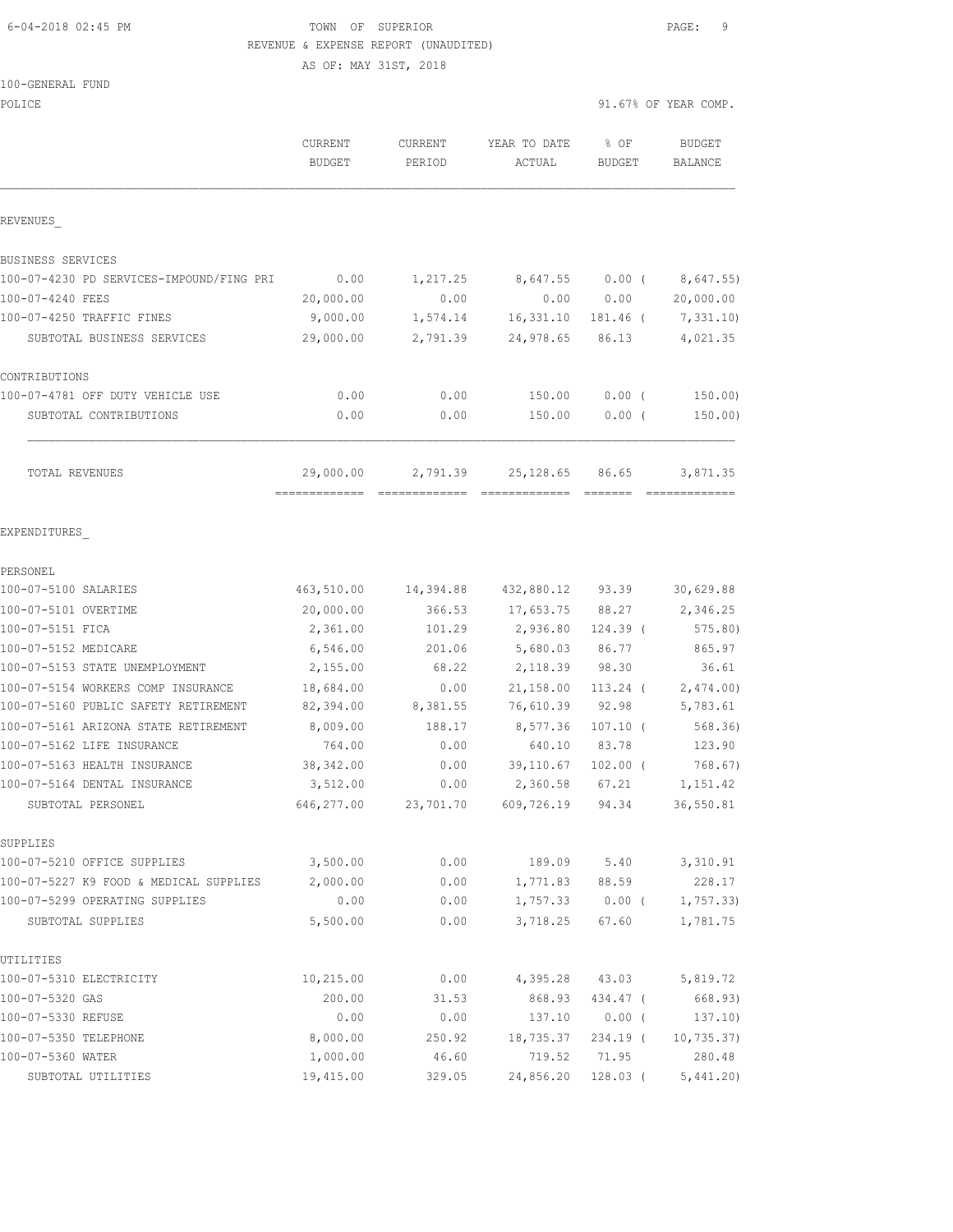#### 6-04-2018 02:45 PM TOWN OF SUPERIOR PAGE: 10 REVENUE & EXPENSE REPORT (UNAUDITED)

AS OF: MAY 31ST, 2018

100-GENERAL FUND

POLICE 91.67% OF YEAR COMP.

|                                         | <b>CURRENT</b><br><b>BUDGET</b> | CURRENT<br>PERIOD | YEAR TO DATE<br>ACTUAL | % OF<br><b>BUDGET</b> | <b>BUDGET</b><br><b>BALANCE</b> |
|-----------------------------------------|---------------------------------|-------------------|------------------------|-----------------------|---------------------------------|
|                                         |                                 |                   |                        |                       |                                 |
| GENERAL BUSINESS EXPENSE                |                                 |                   |                        |                       |                                 |
| 100-07-5410 ADVERTISING                 | 500.00                          | 0.00              | 24.02                  | 4.80                  | 475.98                          |
| 100-07-5420 DUES & SUBSCRIPTIONS        | 500.00                          | 0.00              | 908.00                 | 181.60 (              | 408.00)                         |
| 100-07-5430 PRINTING                    | 0.00                            | 0.00              | 2,608.59               | $0.00$ (              | 2,608.59                        |
| 100-07-5450 UNIFORMS                    | 0.00                            | 0.00              | 100.57                 | $0.00$ (              | 100.57)                         |
| 100-07-5460 POSTAGE                     | 300.00                          | 45.00             | 441.46                 | 147.15 (              | 141.46)                         |
| 100-07-5471 AUDIT & ACCOUNTING          | 1,545.00                        | 0.00              | 1,500.00               | 97.09                 | 45.00                           |
| 100-07-5480 GENERAL INSURANCE           | 12,820.00                       | 0.00              | 12,389.09              | 96.64                 | 430.91                          |
| 100-07-5492 BAD DEBT EXPENSE            | 0.00                            | 0.00              | 600.00                 | $0.00$ (              | 600.00                          |
| SUBTOTAL GENERAL BUSINESS EXPENSE       | 15,665.00                       | 45.00             | 18,571.73              | $118.56$ (            | 2,906.73                        |
| PROFESSIONAL SERVICES                   |                                 |                   |                        |                       |                                 |
| 100-07-5520 CONTRACTUAL SERVICES        | 75,000.00                       | 18,750.00         | 93,750.00              | $125.00$ (            | 18,750.00)                      |
| 100-07-5530 Animal Control              | 17,112.00                       | 0.00              | 0.00                   | 0.00                  | 17, 112.00                      |
| 100-07-5550 OTHER PROFESSIONAL SERVICES | 2,000.00                        | 0.00              | 5,554.25               | $277.71$ (            | 3,554.25                        |
| SUBTOTAL PROFESSIONAL SERVICES          | 94,112.00                       | 18,750.00         | 99,304.25              | $105.52$ (            | 5, 192.25)                      |
| REPAIR/MAINTENANCE                      |                                 |                   |                        |                       |                                 |
| 100-07-5640 AUTO & TRUCK REPAIRS        | 0.00                            | 0.00              | 260.28                 | 0.00(                 | 260.28                          |
| 100-07-5641 GAS & OIL                   | 14,647.00                       | 0.00              | 15,657.90              | $106.90$ (            | 1,010.90)                       |
| SUBTOTAL REPAIR/MAINTENANCE             | 14,647.00                       | 0.00              | 15,918.18              | $108.68$ (            | 1, 271.18)                      |
| CAPITAL OUTLAY                          |                                 |                   |                        |                       |                                 |
| 100-07-5720 OFFICE EQUIPMENT            | 0.00                            | 0.00              | 189.12                 | $0.00$ (              | 189.12)                         |
| 100-07-5750 OTHER EOUIP/SMALL TOOLS     | 0.00                            | 0.00              | 20.00                  | $0.00$ (              | 20.00                           |
| SUBTOTAL CAPITAL OUTLAY                 | 0.00                            | 0.00              | 209.12                 | $0.00$ (              | 209.12)                         |
| TOTAL EXPENDITURES                      | 795,616.00                      | 42,825.75         | 772,303.92             | 97.07                 | 23, 312.08                      |
| REVENUES OVER/(UNDER) EXPENDITURES      | $766, 616.00$ (                 | $40,034.36$ (     | 747, 175.27)           |                       | 19,440.73)                      |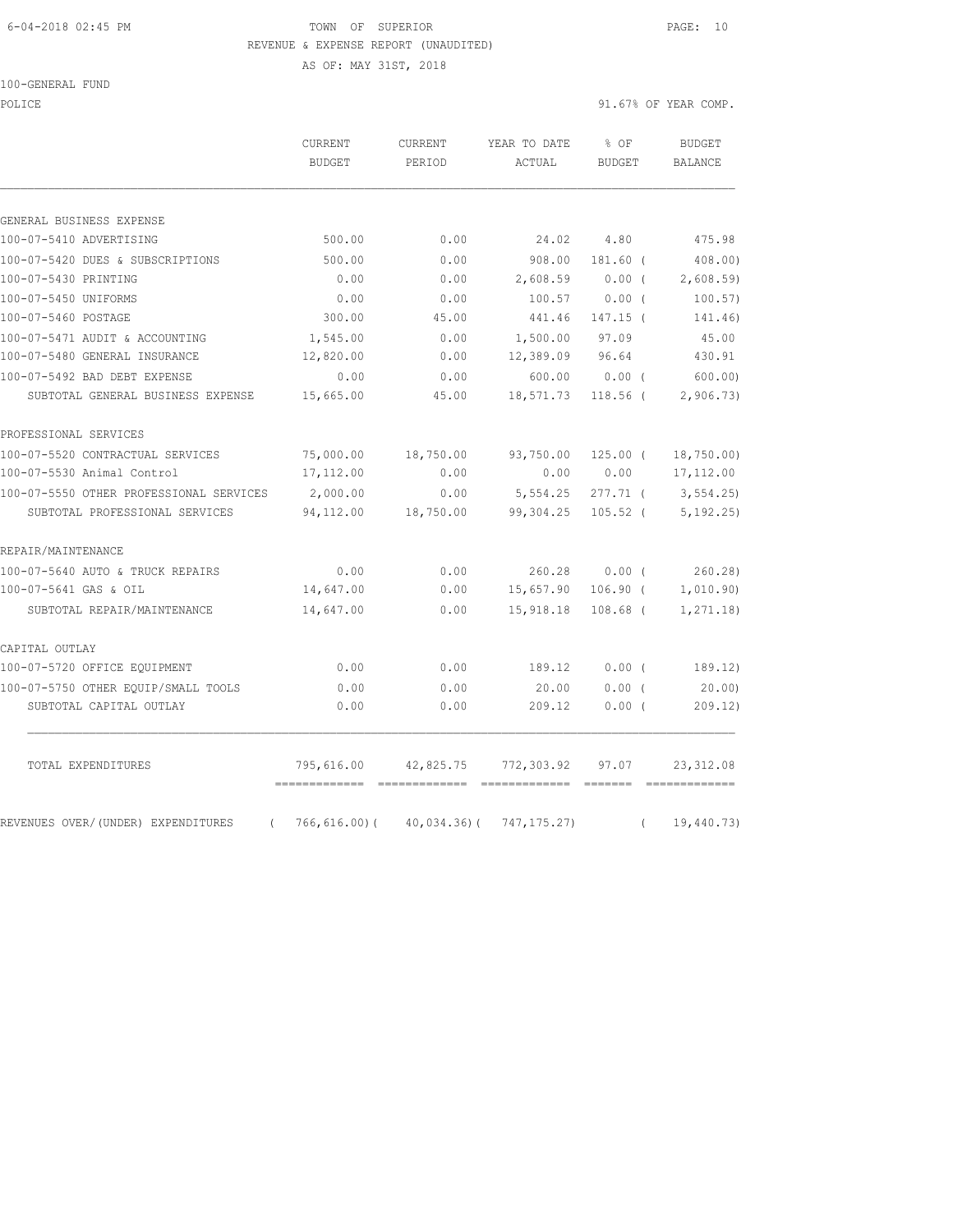## 6-04-2018 02:45 PM TOWN OF SUPERIOR PAGE: 11 REVENUE & EXPENSE REPORT (UNAUDITED)

AS OF: MAY 31ST, 2018

|  | 100-GENERAL FUND |  |
|--|------------------|--|
|  |                  |  |

FIRE  $91.67$ % OF YEAR COMP.

|                                                                    | <b>CURRENT</b><br>BUDGET  | <b>CURRENT</b><br>PERIOD | YEAR TO DATE<br>ACTUAL | $8$ OF<br><b>BUDGET</b> | <b>BUDGET</b><br>BALANCE |
|--------------------------------------------------------------------|---------------------------|--------------------------|------------------------|-------------------------|--------------------------|
| REVENUES                                                           |                           |                          |                        |                         |                          |
| BUSINESS SERVICES                                                  |                           |                          |                        |                         |                          |
| 100-08-4240 FEES                                                   | 5,000.00                  | 0.00                     | 7.00                   | 0.14                    | 4,993.00                 |
| SUBTOTAL BUSINESS SERVICES                                         | 5,000.00                  | 0.00                     | 7.00                   | 0.14                    | 4,993.00                 |
| CONTRIBUTIONS                                                      |                           |                          |                        |                         |                          |
| TOTAL REVENUES                                                     | 5,000.00<br>============= | 0.00                     | 7.00                   | 0.14                    | 4,993.00                 |
| EXPENDITURES                                                       |                           |                          |                        |                         |                          |
| PERSONEL                                                           |                           |                          |                        |                         |                          |
| 100-08-5100 SALARIES                                               | 52,657.00                 | 2,292.40                 | 49,793.99 94.56        |                         | 2,863.01                 |
| 100-08-5101 OVERTIME                                               | 4,500.00                  | 0.00                     | 7,078.98               | $157.31$ (              | 2,578.98)                |
| 100-08-5151 FICA                                                   | 3,360.00                  | 122.44                   | 3,771.40               | $112.24$ (              | 411.40)                  |
| 100-08-5152 MEDICARE                                               | 3,929.00                  | 28.64                    | 882.10                 | 22.45                   | 3,046.90                 |
| 100-08-5153 STATE UNEMPLOYMENT                                     | 363.00                    | 19.81                    | 572.73                 | 157.78 (                | 209.73)                  |
| 100-08-5154 WORKERS COMP INSURANCE                                 | 1,847.00                  | 0.00                     | 0.00                   | 0.00                    | 1,847.00                 |
| 100-08-5160 PUBLIC SAFETY RETIREMENT                               | 5,184.00                  | 200.17                   | 8,517.49               | $164.30$ (              | 3,333.49                 |
| 100-08-5161 ARIZONA STATE RETIREMENT<br>100-08-5162 LIFE INSURANCE | 0.00<br>96.00             | 0.00<br>0.00             | 8.97<br>226.16         | $0.00$ (<br>$235.58$ (  | 8.97)<br>130.16)         |
| 100-08-5163 HEALTH INSURANCE                                       | 3,834.00                  | 0.00                     | 10,305.24              | $268.79$ (              | 6, 471.24)               |
| 100-08-5164 DENTAL INSURANCE                                       | 444.00                    | 0.00                     | 1,110.89               | $250.20$ (              | 666.89)                  |
| SUBTOTAL PERSONEL                                                  | 76,214.00                 | 2,663.46                 | 82,267.95              | $107.94$ (              | 6,053.95                 |
| SUPPLIES                                                           |                           |                          |                        |                         |                          |
| 100-08-5210 OFFICE SUPPLIES                                        | 250.00                    | 0.00                     | 37.96                  | 15.18                   | 212.04                   |
| 100-08-5225 SAFETY SUPPLIES/EQUIPMENT                              | 0.00                      | 0.00                     | 1,148.10               | 0.00(                   | 1, 148.10)               |
| 100-08-5299 OPERATING SUPPLIES                                     | 3,000.00                  | 0.00                     | 2,590.07 86.34         |                         | 409.93                   |
| SUBTOTAL SUPPLIES                                                  | 3,250.00                  | 0.00                     | 3,776.13               | $116.19$ (              | 526.13)                  |
| UTILITIES                                                          |                           |                          |                        |                         |                          |
| 100-08-5310 ELECTRICITY                                            | 2,840.00                  | 0.00                     | 1,886.86               | 66.44                   | 953.14                   |
| 100-08-5350 TELEPHONE                                              | 1,163.00                  | 63.97                    | 1,320.71               | $113.56$ (              | 157.71)                  |
| 100-08-5360 WATER                                                  | 811.00                    | 70.37                    | 744.21                 | 91.76                   | 66.79                    |
| SUBTOTAL UTILITIES                                                 | 4,814.00                  | 134.34                   | 3,951.78               | 82.09                   | 862.22                   |
| GENERAL BUSINESS EXPENSE                                           |                           |                          |                        |                         |                          |
| 100-08-5410 ADVERTISING                                            | 0.00                      | 0.00                     | 34.94                  | 0.00(                   | 34.94)                   |
| 100-08-5420 DUES & SUBSCRIPTIONS                                   | 0.00                      | 0.00                     | 27.20                  | 0.00(                   | 27.20                    |
| 100-08-5430 PRINTING                                               | 0.00                      | 0.00                     | 780.86                 | $0.00$ (                | 780.86)                  |
| 100-08-5460 POSTAGE                                                | 250.00                    | 45.00                    | 441.46                 | $176.58$ (              | 191.46)                  |
| 100-08-5471 AUDIT                                                  | 1,545.00                  | 0.00                     | 1,500.00               | 97.09                   | 45.00                    |
| 100-08-5480 GENERAL INSURANCE                                      | 6,410.00                  | 0.00                     | 6, 194.52              | 96.64                   | 215.48                   |

SUBTOTAL GENERAL BUSINESS EXPENSE 8,205.00 45.00 8,978.98 109.43 ( 773.98)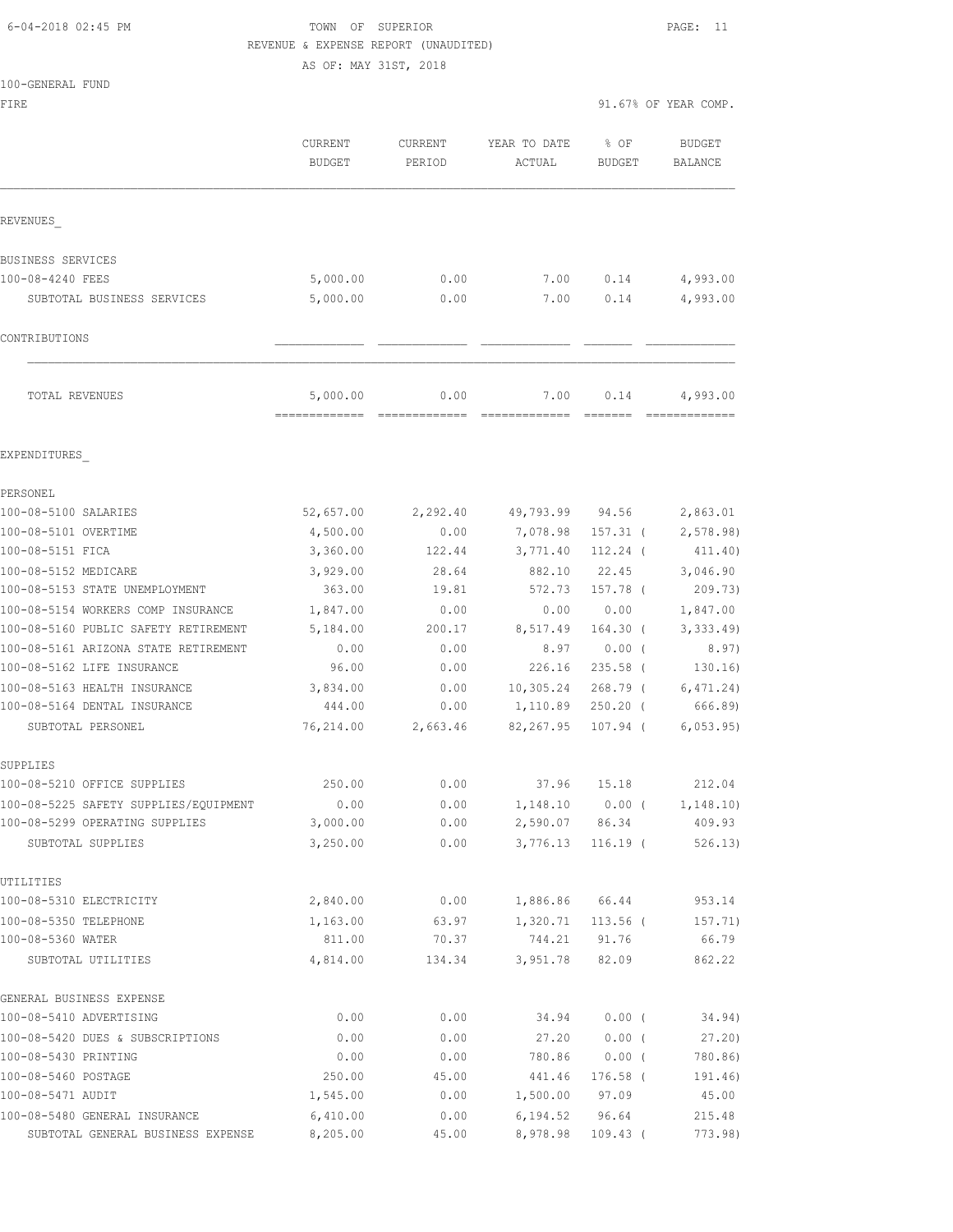#### 6-04-2018 02:45 PM TOWN OF SUPERIOR PAGE: 12 REVENUE & EXPENSE REPORT (UNAUDITED)

AS OF: MAY 31ST, 2018

100-GENERAL FUND

| FIRE | 91.67% OF YEAR COMP. |
|------|----------------------|
|      |                      |

|                                         | CURRENT<br><b>BUDGET</b>    | CURRENT<br>PERIOD                     | YEAR TO DATE<br>ACTUAL                                   | % OF<br>BUDGET | BUDGET<br>BALANCE |
|-----------------------------------------|-----------------------------|---------------------------------------|----------------------------------------------------------|----------------|-------------------|
|                                         |                             |                                       |                                                          |                |                   |
| PROFESSIONAL SERVICES                   |                             |                                       |                                                          |                |                   |
| 100-08-5550 OTHER PROFESSIONAL SERVICES | 3,000.00                    | 0.00                                  | 14,340.60 478.02 (                                       |                | 11,340.60         |
| SUBTOTAL PROFESSIONAL SERVICES          | 3,000.00                    | 0.00                                  | 14,340.60 478.02 (                                       |                | 11,340.60)        |
| REPAIR/MAINTENANCE                      |                             |                                       |                                                          |                |                   |
| 100-08-5641 GAS & OIL                   | 5,000.00                    | 0.00                                  |                                                          | 1,792.71 35.85 | 3,207.29          |
| SUBTOTAL REPAIR/MAINTENANCE             | 5,000.00                    | 0.00                                  | 1,792.71                                                 | 35.85          | 3,207.29          |
| CAPITAL OUTLAY                          |                             |                                       |                                                          |                |                   |
| DEBT SERVICE                            |                             |                                       |                                                          |                |                   |
| 100-08-5900 DEBT SVC- PRINCIPAL         | 0.00                        | 78.76                                 | 688.55                                                   | 0.00(          | 688.55)           |
| 100-08-5901 DEBT SVC INTEREST           | 0.00                        | 36.56                                 | 359.45                                                   | $0.00$ (       | 359.45            |
| SUBTOTAL DEBT SERVICE                   | 0.00                        | 115.32                                | 1,048.00                                                 | $0.00$ (       | 1,048.00          |
|                                         |                             |                                       |                                                          |                |                   |
| TOTAL EXPENDITURES                      | 100,483.00<br>============= | 2,958.12<br>=============             | $116, 156.15$ $115.60$ ( $15, 673.15$ )<br>============= |                | =============     |
|                                         |                             |                                       |                                                          |                |                   |
| REVENUES OVER/(UNDER) EXPENDITURES      |                             | $95,483.00$ ( 2,958.12) ( 116,149.15) |                                                          |                | 20,666.15         |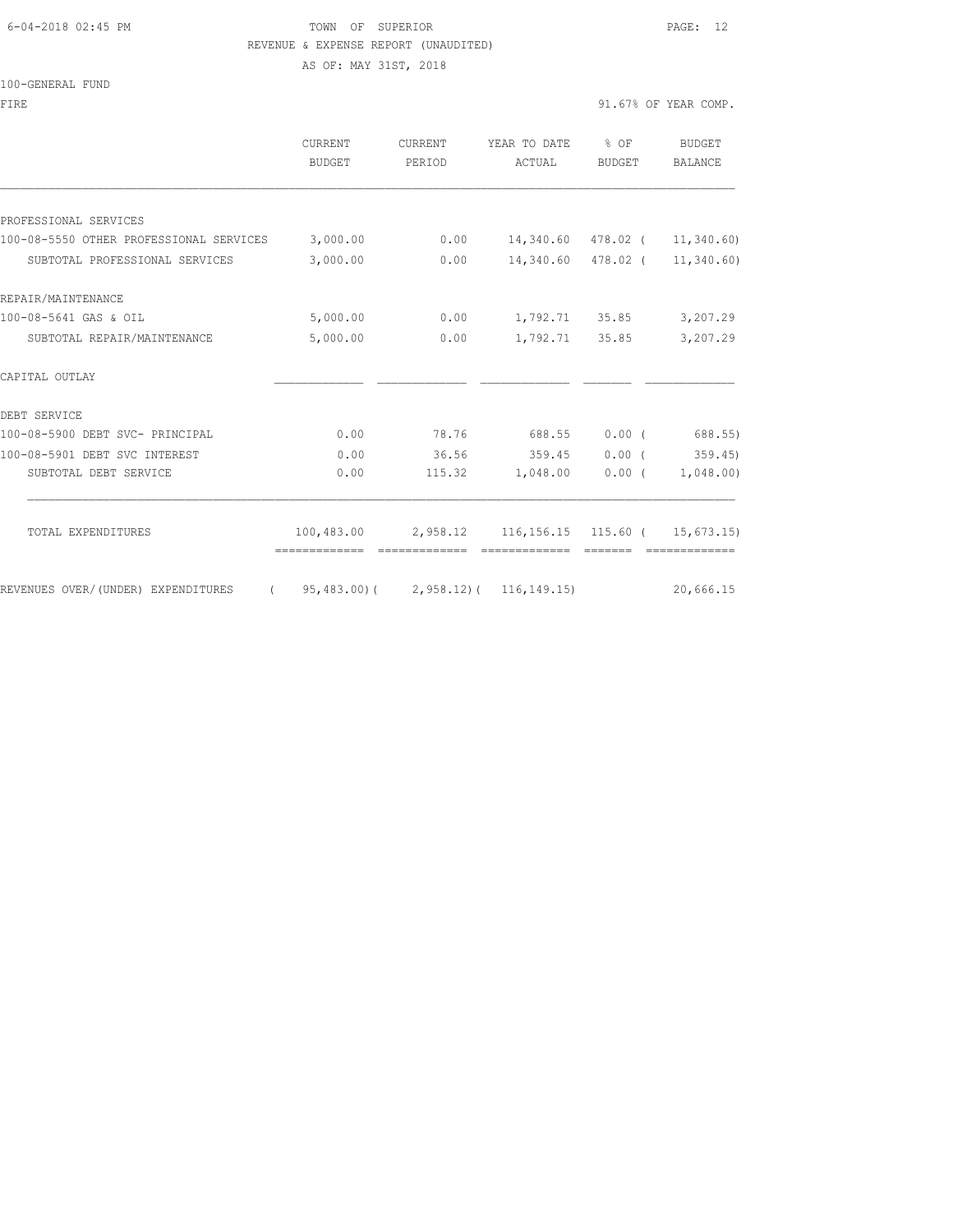## 6-04-2018 02:45 PM TOWN OF SUPERIOR PAGE: 13 REVENUE & EXPENSE REPORT (UNAUDITED)

AS OF: MAY 31ST, 2018

100-GENERAL FUND

PW-STREETS/BLDG MAINT 91.67% OF YEAR COMP.

|                                                     | CURRENT<br><b>BUDGET</b> | <b>CURRENT</b><br>PERIOD | YEAR TO DATE<br>ACTUAL           | % OF<br><b>BUDGET</b> | <b>BUDGET</b><br><b>BALANCE</b> |
|-----------------------------------------------------|--------------------------|--------------------------|----------------------------------|-----------------------|---------------------------------|
| REVENUES                                            |                          |                          |                                  |                       |                                 |
| MISCELLANEOUS                                       |                          |                          |                                  |                       |                                 |
| 100-09-4820 OTHER INCOME                            | 0.00                     | 0.00                     | 2,000.00                         | $0.00$ (              | 2,000.00                        |
| SUBTOTAL MISCELLANEOUS                              | 0.00                     | 0.00                     | 2,000.00                         | $0.00$ (              | 2,000.00)                       |
| TOTAL REVENUES                                      | 0.00                     | 0.00                     | 2,000.00                         | $0.00$ (              | 2,000.00)                       |
| EXPENDITURES                                        |                          |                          |                                  |                       |                                 |
| PERSONEL                                            |                          |                          |                                  |                       |                                 |
| 100-09-5100 SALARIES                                | 53,625.00                | 2,136.85                 | 47,292.29                        | 88.19                 | 6,332.71                        |
| 100-09-5101 OVERTIME                                | 2,000.00                 | 32.40                    | 1,882.32                         | 94.12                 | 117.68                          |
| 100-09-5120 INMATE LABOR                            | 3,000.00                 | 0.00                     | 3,672.50                         | 122.42 (              | 672.50                          |
| 100-09-5151 FICA                                    | 3,325.00                 | 132.30                   | 3,277.83                         | 98.58                 | 47.17                           |
| 100-09-5152 MEDICARE                                | 778.00                   | 30.94                    | 766.58                           | 98.53                 | 11.42                           |
| 100-09-5153 STATE UNEMPLOYMENT                      | 669.00                   | 6.37                     | 369.15                           | 55.18                 | 299.85                          |
| 100-09-5154 WORKERS COMP INSURANCE                  | 1,002.00                 | 0.00                     | 1,648.62                         | $164.53$ (            | 646.62)                         |
| 100-09-5161 ARIZONA STATE RETIREMENT                | 5,759.00                 | 175.80                   | 5,437.22                         | 94.41                 | 321.78                          |
| 100-09-5162 LIFE INSURANCE                          | 101.00                   | 0.00                     | 337.00                           | 333.66 (              | 236.00)                         |
| 100-09-5163 HEALTH INSURANCE                        | 3,834.00                 | 0.00                     | 5,809.95                         | $151.54$ (            | 1, 975.95)                      |
| 100-09-5164 DENTAL INSURANCE                        | 462.00                   | 0.00                     | 557.66                           | $120.71$ (            | 95.66                           |
| SUBTOTAL PERSONEL                                   | 74,555.00                | 2,514.66                 | 71,051.12                        | 95.30                 | 3,503.88                        |
| SUPPLIES                                            |                          |                          |                                  |                       |                                 |
| 100-09-5225 SAFETY SUPPLIES/EQUIPMENT               | 1,000.00                 | 476.94                   | 2,159.82                         | $215.98$ (            | 1, 159.82)                      |
| 100-09-5227 K9 FOOD & MEDICAL SUPPLIES              | 0.00                     | $0.00$ (                 | 40.00                            | 0.00                  | 40.00                           |
| 100-09-5230 SANITATION SUPPLIES                     | 8,800.00                 | 47.87                    | 12,713.83                        | 144.48 (              | 3, 913.83)                      |
| 100-09-5299 OPERATING SUPPLIES<br>SUBTOTAL SUPPLIES | 8,000.00<br>17,800.00    | 0.00<br>524.81           | 10, 111.76<br>24,945.41 140.14 ( | $126.40$ (            | 2, 111.76)<br>7,145.41)         |
| UTILITIES                                           |                          |                          |                                  |                       |                                 |
| 100-09-5310 ELECTRICITY                             | 5,500.00                 | 0.00                     | 5,799.65                         | $105.45$ (            | 299.65)                         |
| 100-09-5330 REFUSE                                  | 0.00                     | 0.00                     | 1,196.24                         | $0.00$ (              | 1,196.24)                       |
| 100-09-5350 TELEPHONE                               | 450.00                   | 50.00                    | 1,021.98                         | $227.11$ (            | 571.98)                         |
| 100-09-5360 WATER                                   | 4,870.00                 | 167.06                   | 3,443.08                         | 70.70                 | 1,426.92                        |
| 100-09-5380 SECURITY                                | 825.00                   | 0.00                     | 0.00                             | 0.00                  | 825.00                          |
| SUBTOTAL UTILITIES                                  | 11,645.00                | 217.06                   | 11,460.95                        | 98.42                 | 184.05                          |
| GENERAL BUSINESS EXPENSE                            |                          |                          |                                  |                       |                                 |
| 100-09-5410 ADVERTISING                             | 955.00                   | 0.00                     | 24.02                            | 2.52                  | 930.98                          |
| 100-09-5425 CONFERENCES & TRAINING                  | 2,000.00                 | 0.00                     | 179.00                           | 8.95                  | 1,821.00                        |
| 100-09-5450 UNIFORMS                                | 2,000.00                 | 308.94                   | 5,035.06                         | 251.75 (              | 3,035.06                        |
| 100-09-5460 POSTAGE                                 | 100.00                   | 0.00                     | 0.00                             | 0.00                  | 100.00                          |
| 100-09-5471 AUDIT & ACCOUNTING                      | 1,545.00                 | 0.00                     | 1,500.00                         | 97.09                 | 45.00                           |
| 100-09-5480 GENERAL INSURANCE                       | 12,820.00                | 0.00                     | 12,389.09                        | 96.64                 | 430.91                          |
| SUBTOTAL GENERAL BUSINESS EXPENSE                   | 19,420.00                | 308.94                   | 19, 127. 17                      | 98.49                 | 292.83                          |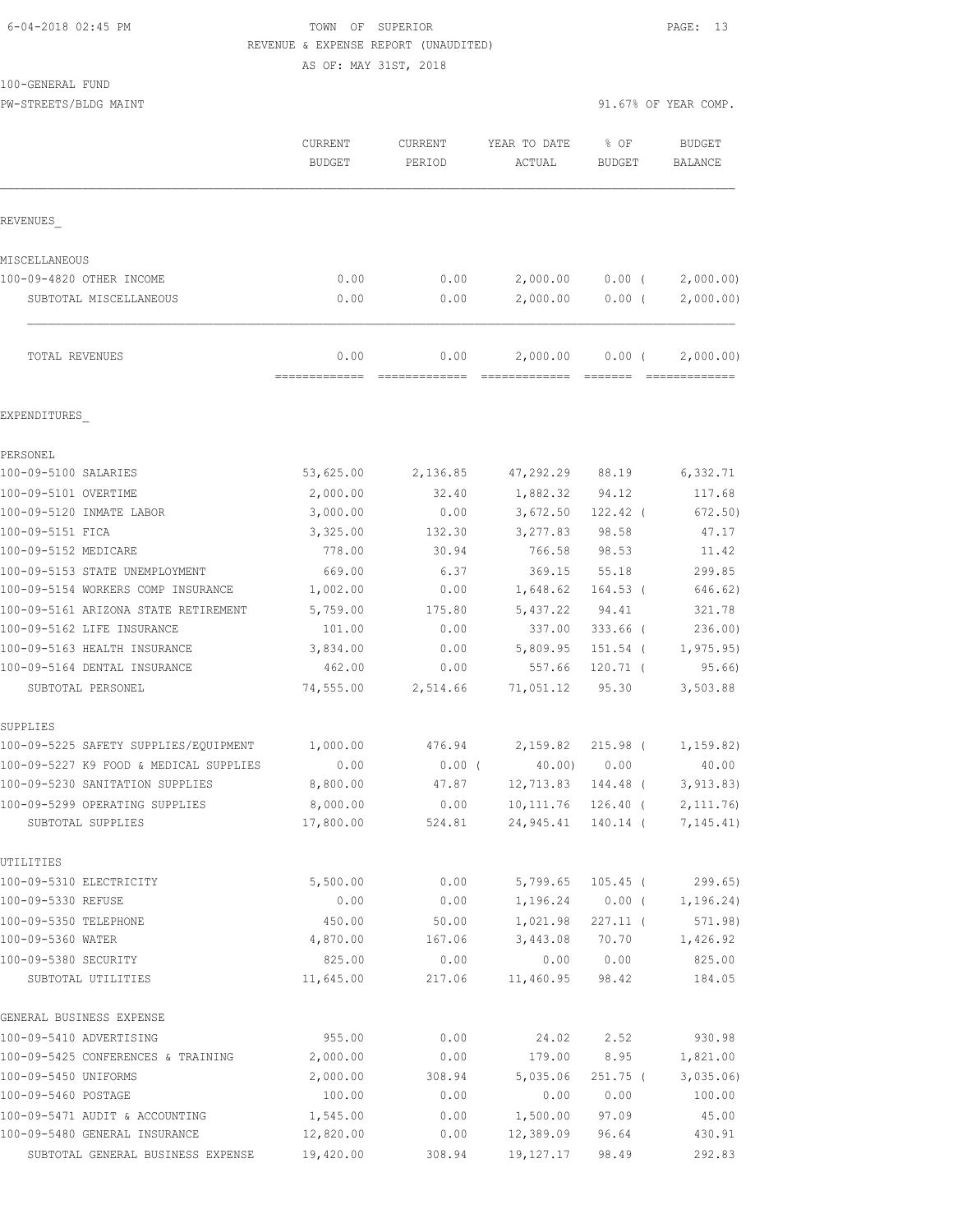#### 6-04-2018 02:45 PM TOWN OF SUPERIOR PAGE: 14 REVENUE & EXPENSE REPORT (UNAUDITED)

AS OF: MAY 31ST, 2018

100-GENERAL FUND PW-STREETS/BLDG MAINT 31.67% OF YEAR COMP.

|                                                | CURRENT<br><b>BUDGET</b> | CURRENT<br>PERIOD | YEAR TO DATE<br>ACTUAL | % OF<br><b>BUDGET</b> | <b>BUDGET</b><br><b>BALANCE</b> |
|------------------------------------------------|--------------------------|-------------------|------------------------|-----------------------|---------------------------------|
| PROFESSIONAL SERVICES                          |                          |                   |                        |                       |                                 |
| 100-09-5520 CONTRACTUAL SERVICESL              | 0.00                     | 44.34             | 2,267.92               | $0.00$ (              | 2,267.92)                       |
| 100-09-5550 OTHER PROFESSIONAL SERVICES        | 6,000.00                 | 5,362.32          | 14,395.87              | $239.93$ (            | 8,395.87)                       |
| SUBTOTAL PROFESSIONAL SERVICES                 | 6,000.00                 | 5,406.66          | 16,663.79              | 277.73 (              | 10,663.79                       |
| REPAIR/MAINTENANCE                             |                          |                   |                        |                       |                                 |
| 100-09-5610 PARK & BLDG IMPROVEMENTS           | 2,980.00                 | 0.00              | 3,781.09               | $126.88$ (            | 801.09)                         |
| 100-09-5640 AUTO & TRUCK REPAIRS               | 5,000.00                 | 284.52            | 3,202.36               | 64.05                 | 1,797.64                        |
| 100-09-5641 GAS & OIL                          | 1,000.00                 | 0.00              | 0.00                   | 0.00                  | 1,000.00                        |
| 100-09-5642 TIRES & TUBES                      | 0.00                     | 0.00              | 456.88                 | 0.00(                 | 456.88)                         |
| 100-09-5643 INMATE FUEL                        | 500.00                   | 0.00              | 1,452.19               | $290.44$ (            | 952.19                          |
| 100-09-5650 OTHER EQUIPMENT REPAIRS            | 5,000.00                 | 71.65             | 7,474.08               | 149.48 (              | 2,474.08                        |
| SUBTOTAL REPAIR/MAINTENANCE                    | 14,480.00                | 356.17            | 16,366.60              | $113.03$ (            | 1,886.60)                       |
| CAPITAL OUTLAY                                 |                          |                   |                        |                       |                                 |
| 100-09-5710 BUILDING                           | 0.00                     | 0.00              | 2,439.47               | $0.00$ (              | 2,439.47                        |
| 100-09-5711 MAGMA BUILDING                     | 2,000.00                 | 0.00              | 6,177.09               | $308.85$ (            | 4,177.09)                       |
| 100-09-5712 ROOSEVELT BUILDING                 | 2,000.00                 | 0.00              | 1,134.26               | 56.71                 | 865.74                          |
| 100-09-5750 OTHER EOUIP/SMALL TOOLS            | 5,000.00                 | 0.00              | 3,234.66               | 64.69                 | 1,765.34                        |
| SUBTOTAL CAPITAL OUTLAY                        | 9,000.00                 | 0.00              | 12,985.48              | 144.28 (              | 3,985.48                        |
| DEBT SERVICE                                   |                          |                   |                        |                       |                                 |
| 100-09-5900 DEBT SVC - PRINCIPAL               | 0.00                     | 0.00              | 1,247.45               | $0.00$ (              | 1, 247.45)                      |
| 100-09-5901 DEBT SVC - INTEREST                | 0.00                     | 0.00              | 905.35                 | $0.00$ (              | 905.35                          |
| SUBTOTAL DEBT SERVICE                          | 0.00                     | 0.00              | 2,152.80               | 0.00(                 | 2,152.80                        |
| TOTAL EXPENDITURES                             | 152,900.00               | 9,328.30          | 174,753.32             | $114.29$ (            | 21,853.32)                      |
| REVENUES OVER/(UNDER) EXPENDITURES<br>$\left($ | 152,900.00) (            | $9,328.30$ (      | 172,753.32)            |                       | 19,853.32                       |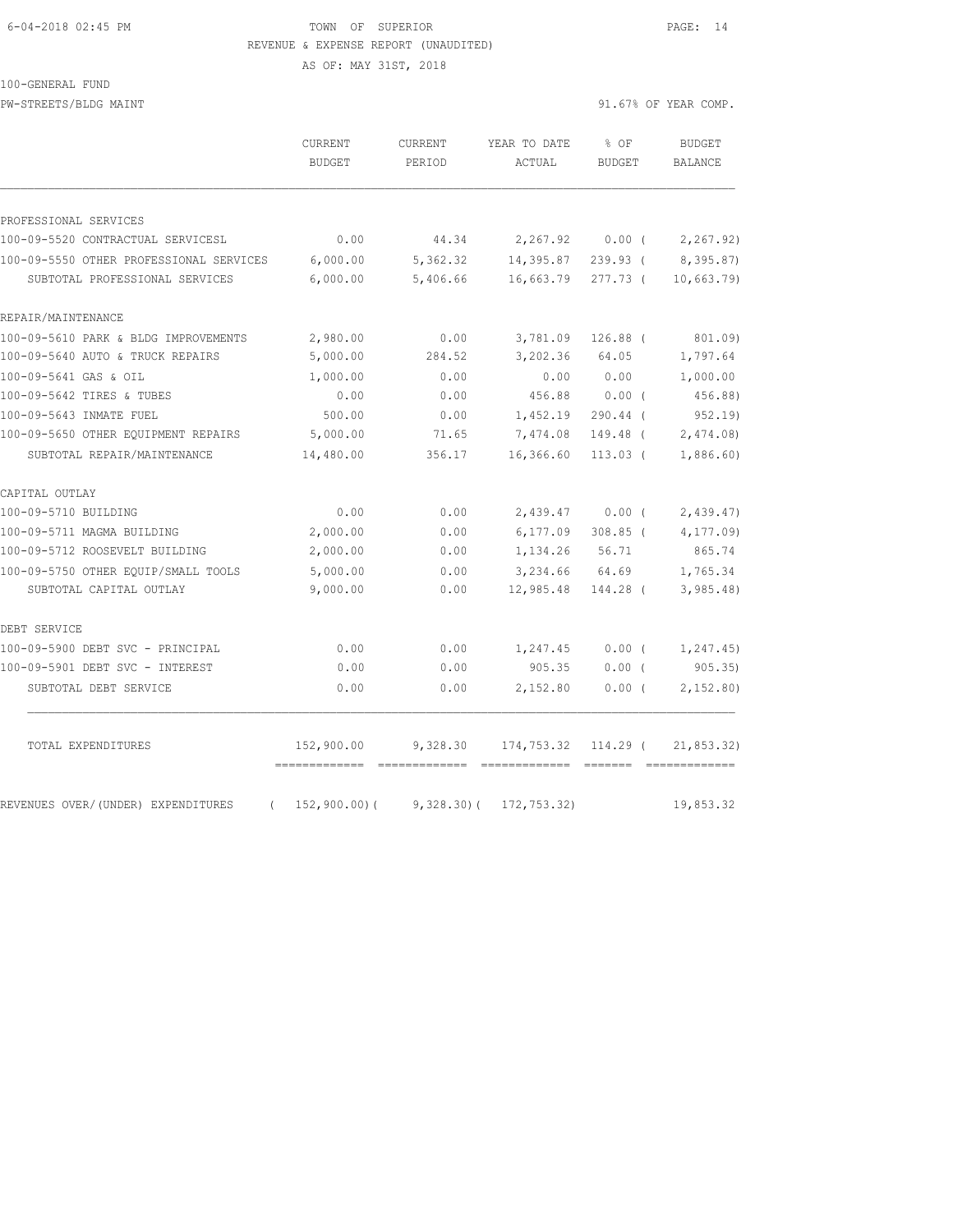| 6-04-2018 02:45 PM<br>TOWN OF SUPERIOR |  |                                          |  |  | PAGE: 15             |
|----------------------------------------|--|------------------------------------------|--|--|----------------------|
|                                        |  | REVENUE & EXPENSE REPORT (UNAUDITED)     |  |  |                      |
|                                        |  | AS OF: MAY 31ST, 2018                    |  |  |                      |
| 100-GENERAL FUND                       |  |                                          |  |  |                      |
| PW-BLDG REGS/ZONING                    |  |                                          |  |  | 91.67% OF YEAR COMP. |
|                                        |  |                                          |  |  |                      |
|                                        |  | CURRENT CURRENT YEAR TO DATE % OF BUDGET |  |  |                      |
|                                        |  | BUDGET PERIOD ACTUAL BUDGET BALANCE      |  |  |                      |
|                                        |  |                                          |  |  |                      |
| REVENUES                               |  |                                          |  |  |                      |
| BUSINESS SERVICES                      |  |                                          |  |  |                      |
|                                        |  |                                          |  |  |                      |
|                                        |  |                                          |  |  |                      |
| EXPENDITURES                           |  |                                          |  |  |                      |
|                                        |  |                                          |  |  |                      |
| PERSONEL                               |  |                                          |  |  |                      |
| SUPPLIES                               |  |                                          |  |  |                      |
|                                        |  |                                          |  |  |                      |
| UTILITIES                              |  |                                          |  |  |                      |
| GENERAL BUSINESS EXPENSE               |  |                                          |  |  |                      |
|                                        |  |                                          |  |  |                      |
| PROFESSIONAL SERVICES                  |  |                                          |  |  |                      |
|                                        |  |                                          |  |  |                      |
| REPAIR/MAINTENANCE                     |  |                                          |  |  |                      |
| CAPITAL OUTLAY                         |  |                                          |  |  |                      |
|                                        |  |                                          |  |  |                      |
|                                        |  |                                          |  |  |                      |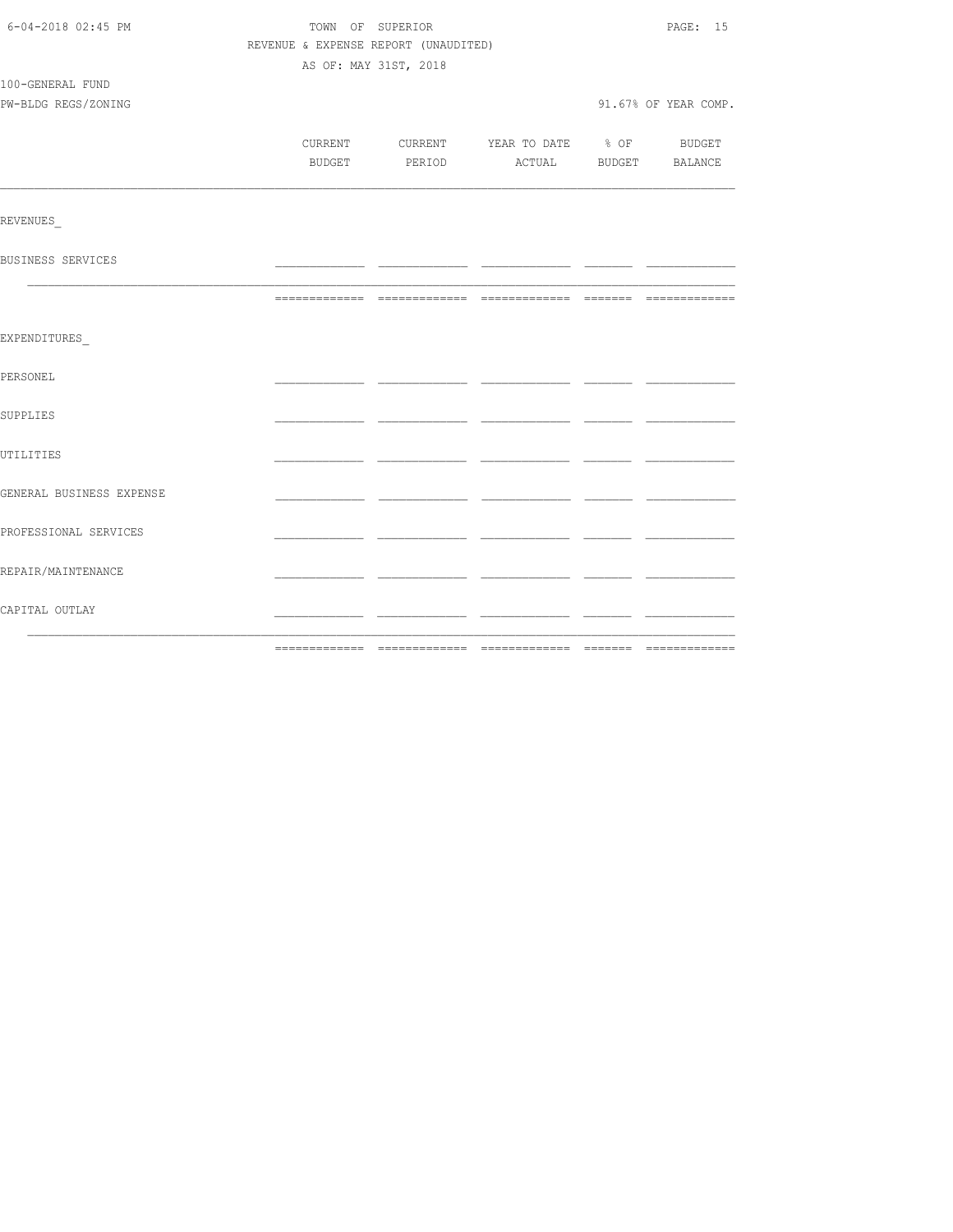## 6-04-2018 02:45 PM TOWN OF SUPERIOR PAGE: 16 REVENUE & EXPENSE REPORT (UNAUDITED)

AS OF: MAY 31ST, 2018

| 100-GENERAL FUND |  |
|------------------|--|

| SWIMMING POOL                                                               |                                           |                          |                                    | 91.67% OF YEAR COMP.   |                          |  |
|-----------------------------------------------------------------------------|-------------------------------------------|--------------------------|------------------------------------|------------------------|--------------------------|--|
|                                                                             | CURRENT<br><b>BUDGET</b>                  | <b>CURRENT</b><br>PERIOD | YEAR TO DATE<br>ACTUAL             | % OF<br><b>BUDGET</b>  | <b>BUDGET</b><br>BALANCE |  |
| REVENUES                                                                    |                                           |                          |                                    |                        |                          |  |
| BUSINESS SERVICES                                                           |                                           |                          |                                    |                        |                          |  |
| 100-11-4240 POOL SWIM/POOL RENTAL                                           | 2,000.00                                  | 544.00                   | 1,123.00                           | 56.15                  | 877.00                   |  |
| SUBTOTAL BUSINESS SERVICES                                                  | 2,000.00                                  | 544.00                   | 1,123.00                           | 56.15                  | 877.00                   |  |
| TOTAL REVENUES                                                              | 2,000.00<br>-------------- -------------- | 544.00                   | 1,123.00                           | 56.15                  | 877.00<br>=============  |  |
| EXPENDITURES                                                                |                                           |                          |                                    |                        |                          |  |
| PERSONEL                                                                    |                                           |                          |                                    |                        |                          |  |
| 100-11-5100 SALARIES                                                        | 12,559.00                                 | 0.00                     | 12, 195.22                         | 97.10                  | 363.78                   |  |
| 100-11-5151 FICA                                                            | 838.00                                    | 0.00                     | 764.70                             | 91.25                  | 73.30                    |  |
| 100-11-5152 MEDICARE                                                        | 196.00                                    | 0.00                     | 178.98                             | 91.32                  | 17.02                    |  |
| 100-11-5153 STATE UNEMPLOYMENT                                              | 227.00                                    | 0.00                     | 399.61                             | $176.04$ (             | 172.61)                  |  |
| 100-11-5154 WORKERS COMP INSURANCE                                          | 179.00                                    | 0.00                     | 294.00                             | $164.25$ (             | 115.00)                  |  |
| SUBTOTAL PERSONEL                                                           | 13,999.00                                 | 0.00                     | 13,832.51                          | 98.81                  | 166.49                   |  |
| SUPPLIES                                                                    |                                           |                          |                                    |                        |                          |  |
| 100-11-5240 CHEMICAL SUPPLIES                                               | 1,900.00                                  | 0.00                     | 912.43                             | 48.02                  | 987.57                   |  |
| 100-11-5299 OPERATING SUPPLIES                                              | 2,000.00                                  | 50.00                    | 297.39                             | 14.87                  | 1,702.61                 |  |
| SUBTOTAL SUPPLIES                                                           | 3,900.00                                  | 50.00                    | 1,209.82                           | 31.02                  | 2,690.18                 |  |
| UTILITIES                                                                   |                                           |                          |                                    |                        |                          |  |
| 100-11-5310 ELECTRICITY                                                     | 6,938.00                                  | 0.00                     | 6,645.00                           | 95.78                  | 293.00                   |  |
| 100-11-5350 TELEPHONE                                                       | 453.00                                    | 0.00                     | 379.04                             | 83.67                  | 73.96                    |  |
| 100-11-5360 WATER                                                           | 5,666.00                                  | 308.45                   | 3,518.15                           | 62.09                  | 2,147.85                 |  |
| SUBTOTAL UTILITIES                                                          | 13,057.00                                 | 308.45                   | 10,542.19                          | 80.74                  | 2,514.81                 |  |
| GENERAL BUSINESS EXPENSE                                                    |                                           |                          |                                    |                        |                          |  |
| 100-11-5410 ADVERTISING                                                     | 100.00                                    | 0.00                     | 683.85                             | $683.85$ (             | 583.85)                  |  |
| 100-11-5420 DUES & SUBSCRIPTIONS                                            | 200.00                                    | 0.00                     | 192.00                             | 96.00                  | 8.00                     |  |
| 100-11-5425 CONFERENCES & TRAINING                                          | 500.00                                    | 1,735.00                 | 1,735.00                           | 347.00 (               | 1, 235.00                |  |
| 100-11-5450 UNIFORMS                                                        | 250.00                                    | 0.00                     | 0.00                               | 0.00                   | 250.00                   |  |
| 100-11-5480 GENERAL INSURANCE<br>SUBTOTAL GENERAL BUSINESS EXPENSE 1,050.00 | 0.00                                      | 0.00<br>1,735.00         | 2,685.20<br>5,296.05               | $0.00$ (<br>$504.39$ ( | 2,685.20<br>4, 246.05    |  |
| PROFESSIONAL SERVICES                                                       |                                           |                          |                                    |                        |                          |  |
| 100-11-5550 OTHER PROFESSIONAL SERVICES                                     | 500.00                                    | 0.00                     |                                    | 4,950.00 990.00 (      | 4,450.00                 |  |
| SUBTOTAL PROFESSIONAL SERVICES                                              | 500.00                                    | 0.00                     | 4,950.00                           | 990.00 (               | 4,450.00                 |  |
| REPAIR/MAINTENANCE                                                          |                                           |                          |                                    |                        |                          |  |
| 100-11-5610 PARK & BLDG IMPROVEMENTS                                        | 0.00                                      | 455.99                   | 455.99                             | $0.00$ (               | 455.99)                  |  |
| 100-11-5650 OTHER EQUIPMENT REPAIRS                                         | 8,000.00                                  | 0.00                     | 0.00                               | 0.00                   | 8,000.00                 |  |
| SUBTOTAL REPAIR/MAINTENANCE                                                 | 8,000.00                                  | 455.99                   | 455.99                             | 5.70                   | 7,544.01                 |  |
| TOTAL EXPENDITURES                                                          |                                           |                          | 40,506.00 2,549.44 36,286.56 89.58 |                        | 4,219.44                 |  |
|                                                                             |                                           |                          |                                    |                        |                          |  |
| REVENUES OVER/(UNDER) EXPENDITURES<br>$\sqrt{2}$                            | 38,506.00)(                               | 2,005.44)(               | 35, 163.56                         | $\left($               | 3,342.44)                |  |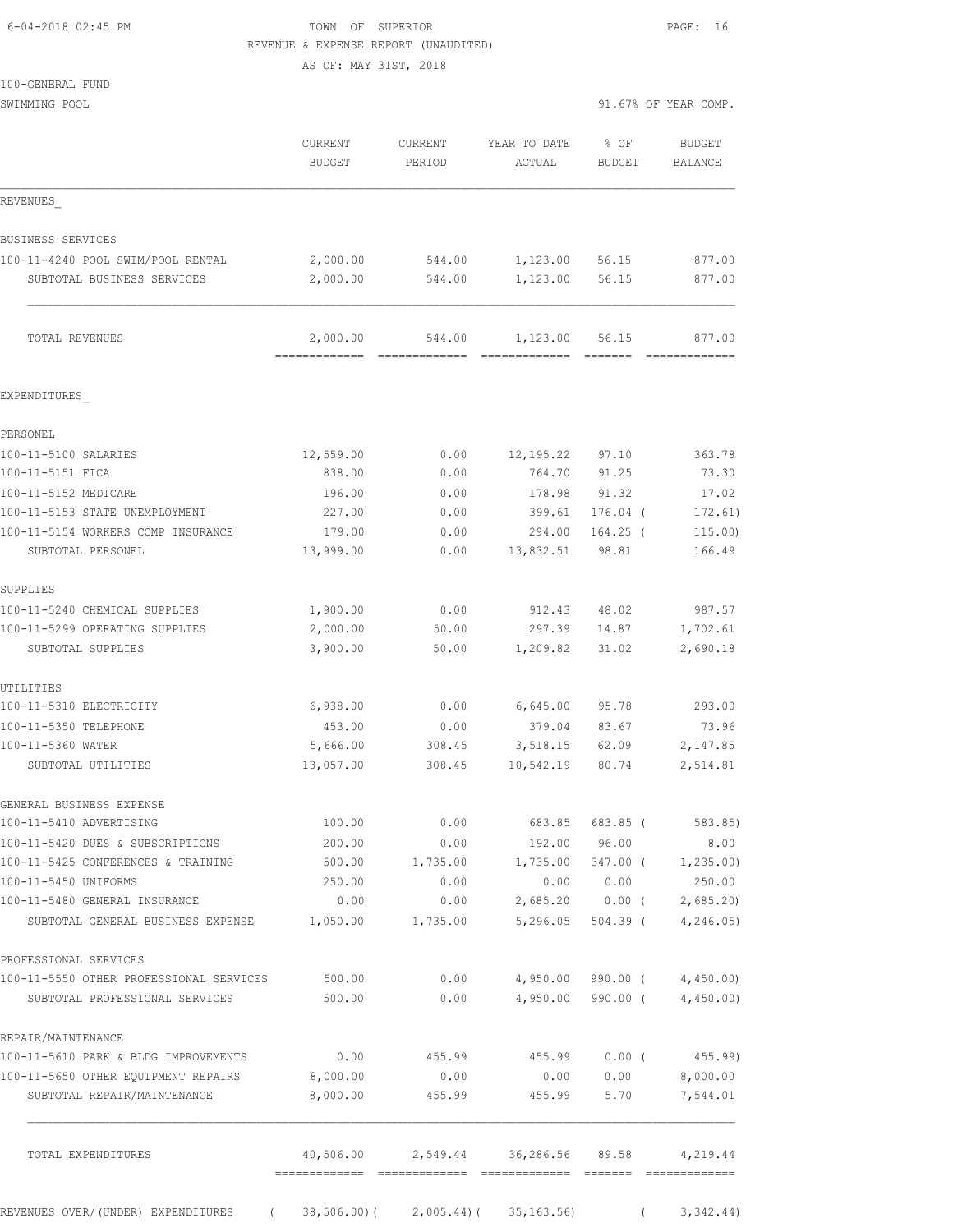### 6-04-2018 02:45 PM TOWN OF SUPERIOR PAGE: 17 REVENUE & EXPENSE REPORT (UNAUDITED) AS OF: MAY 31ST, 2018

100-GENERAL FUND

|                                      | CURRENT<br><b>BUDGET</b>           | CURRENT<br>PERIOD | YEAR TO DATE<br>ACTUAL | % OF<br><b>BUDGET</b> | <b>BUDGET</b><br>BALANCE    |
|--------------------------------------|------------------------------------|-------------------|------------------------|-----------------------|-----------------------------|
| REVENUES                             |                                    |                   |                        |                       |                             |
| BUSINESS SERVICES                    |                                    |                   |                        |                       |                             |
| 100-12-4220 PARK RENTAL              | 1,000.00                           | 0.00              | 475.00                 | 47.50                 | 525.00                      |
| 100-12-4240 RECREATION ACTIVITY FEES | 1,000.00                           | 0.00              | 250.00                 | 25.00                 | 750.00                      |
| SUBTOTAL BUSINESS SERVICES           | 2,000.00                           | 0.00              | 725.00                 | 36.25                 | 1,275.00                    |
| MISCELLANEOUS                        |                                    |                   |                        |                       |                             |
| 100-12-4820 OTHER INCOME             | 0.00                               | 0.00              | 5,370.00               | $0.00$ (              | 5,370.00                    |
| SUBTOTAL MISCELLANEOUS               | 0.00                               | 0.00              | 5,370.00               | $0.00$ (              | 5,370.00                    |
| TOTAL REVENUES                       | 2,000.00                           | 0.00              | 6,095.00               | 304.75 (              | 4,095.00                    |
| EXPENDITURES                         |                                    |                   |                        |                       |                             |
| PERSONEL                             |                                    |                   |                        |                       |                             |
| 100-12-5100 SALARIES                 | 0.00                               | 0.00              | 1,033.60               | $0.00$ (              | 1,033.60)                   |
| 100-12-5151 FICA                     | 0.00                               | 0.00              | 2.08                   | $0.00$ (              | 2.08)                       |
| 100-12-5152 MEDICARE                 | 0.00                               | 0.00              | 0.49                   | 0.00(                 | 0.49)                       |
| 100-12-5153 STATE UNEMPLOYMENT       | 0.00                               | 0.00              | 0.72                   | $0.00$ (              | 0.72)                       |
| SUBTOTAL PERSONEL                    | 0.00                               | 0.00              | 1,036.89               | $0.00$ (              | 1,036.89                    |
| SUPPLIES                             |                                    |                   |                        |                       |                             |
| 100-12-5299 OPERATING SUPPLIES       | 5,000.00                           | 200.00            |                        | 1,521.94 30.44        | 3,478.06                    |
| SUBTOTAL SUPPLIES                    | 5,000.00                           | 200.00            | 1,521.94               | 30.44                 | 3,478.06                    |
| UTILITIES                            |                                    |                   |                        |                       |                             |
| GENERAL BUSINESS EXPENSE             |                                    |                   |                        |                       |                             |
| 100-12-5450 UNIFORMS                 | 0.00                               | 0.00              |                        |                       | $1,274.59$ 0.00 ( 1,274.59) |
| SUBTOTAL GENERAL BUSINESS EXPENSE    | 0.00                               | 0.00              |                        |                       | $1,274.59$ 0.00 ( 1,274.59) |
| PROFESSIONAL SERVICES                |                                    |                   |                        |                       |                             |
| TOTAL EXPENDITURES                   | 5,000.00                           | 200.00            |                        |                       | 3,833.42 76.67 1,166.58     |
| REVENUES OVER/(UNDER) EXPENDITURES   | $(3,000.00)$ $(200.00)$ $2,261.58$ |                   |                        |                       | 5, 261.58)                  |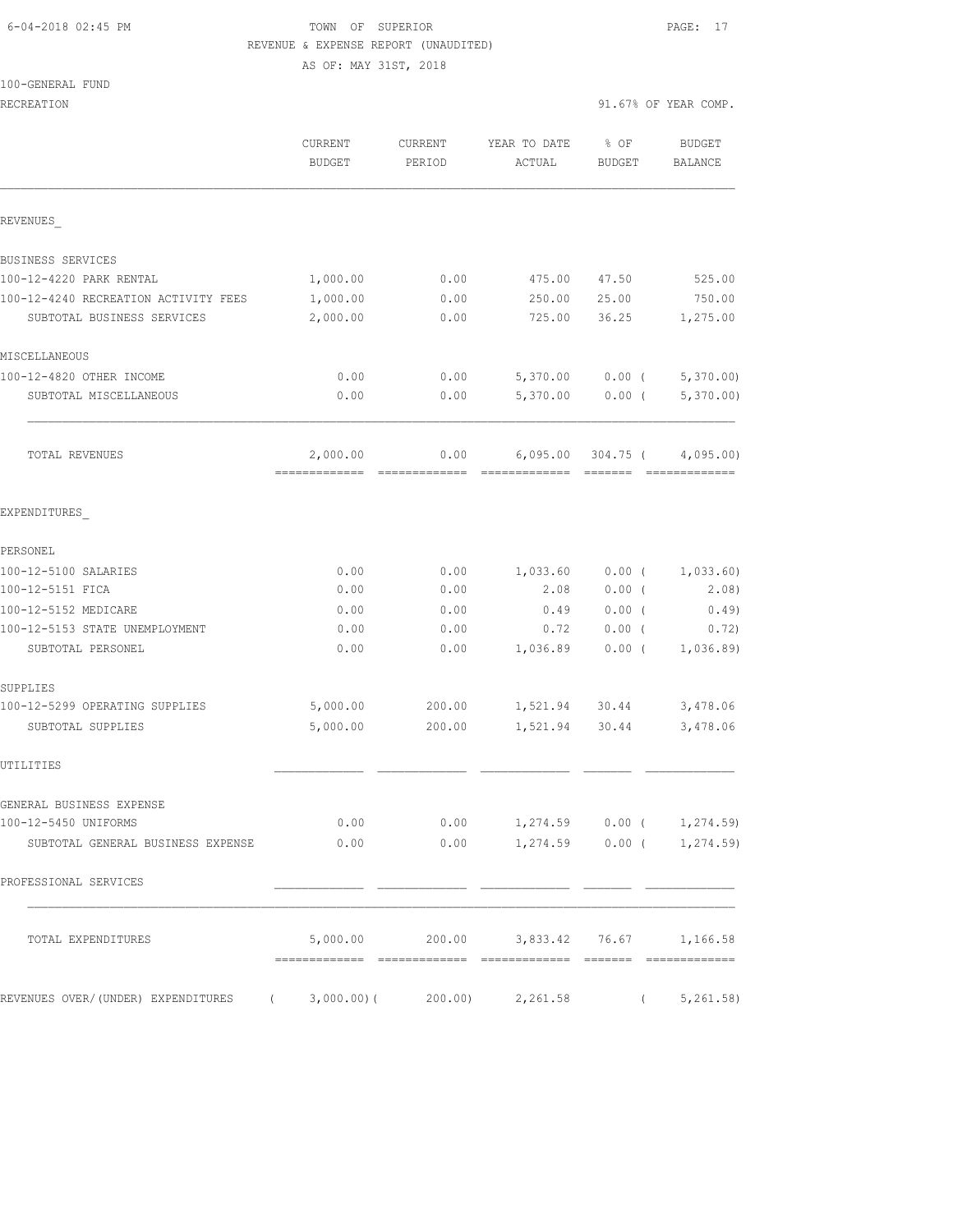## 6-04-2018 02:45 PM TOWN OF SUPERIOR PAGE: 18 REVENUE & EXPENSE REPORT (UNAUDITED)

AS OF: MAY 31ST, 2018

|  | 100-GENERAL FUND |  |
|--|------------------|--|
|  |                  |  |

| LIBRARY                                    |                       |                   |                                |                | 91.67% OF YEAR COMP. |
|--------------------------------------------|-----------------------|-------------------|--------------------------------|----------------|----------------------|
|                                            | CURRENT<br>BUDGET     | CURRENT<br>PERIOD | YEAR TO DATE<br>ACTUAL         | % OF<br>BUDGET | BUDGET<br>BALANCE    |
|                                            |                       |                   |                                |                |                      |
| REVENUES                                   |                       |                   |                                |                |                      |
| BUSINESS SERVICES                          |                       |                   |                                |                |                      |
| 100-13-4240 FEES                           | 2,000.00              | 0.00              |                                | 0.00 0.00      | 2,000.00             |
| 100-13-4250 INTERNET/LATE FEES             | 2,000.00              | 123.45            | 1,316.44                       | 65.82          | 683.56               |
| SUBTOTAL BUSINESS SERVICES                 | 4,000.00              | 123.45            | 1,316.44                       | 32.91          | 2,683.56             |
| TOTAL REVENUES                             | 4,000.00              |                   | 123.45    1,316.44    32.91    |                | 2,683.56             |
|                                            |                       |                   |                                |                |                      |
| EXPENDITURES                               |                       |                   |                                |                |                      |
| PERSONEL<br>100-13-5100 SALARIES           |                       |                   |                                |                |                      |
| 100-13-5151 FICA                           | 32,240.00<br>1,998.00 | 84.76             | 1,367.04 26,625.96<br>1,631.45 | 82.59<br>81.65 | 5,614.04<br>366.55   |
| 100-13-5152 MEDICARE                       | 467.00                | 19.82             | 381.54                         | 81.70          | 85.46                |
| 100-13-5153 STATE UNEMPLOYMENT             | 454.00                | 29.12             | 275.57                         | 60.70          | 178.43               |
| 100-13-5154 WORKERS COMP INSURANCE         | 75.00                 | 0.00              | 70.00                          | 93.33          | 5.00                 |
| 100-13-5161 ARIZONA STATE RETIREMENT       | 3,708.00              | 80.96             | 2,424.59                       | 65.39          | 1,283.41             |
| SUBTOTAL PERSONEL                          | 38,942.00             | 1,581.70          | 31,409.11                      | 80.66          | 7,532.89             |
| SUPPLIES                                   |                       |                   |                                |                |                      |
| 100-13-5270 LIBRARY BOOKS                  | 2,000.00              | 0.00              | 399.00                         | 19.95          | 1,601.00             |
| 100-13-5299 OPERATING SUPPLIES             | 0.00                  | 0.00              | 372.43                         | $0.00$ (       | 372.43               |
| SUBTOTAL SUPPLIES                          | 2,000.00              | 0.00              | 771.43                         | 38.57          | 1,228.57             |
| UTILITIES                                  |                       |                   |                                |                |                      |
| 100-13-5310 ELECTRICITY                    | 6,300.00              | 0.00              | 4,853.77                       | 77.04          | 1,446.23             |
| 100-13-5320 GAS                            | 1,100.00              | 31.53             | 701.97 63.82                   |                | 398.03               |
| 100-13-5350 TELEPHONE                      | 544.00                | 0.00              | 775.35                         | 142.53 (       | 231.35)              |
| 100-13-5360 WATER                          | 400.00                | 28.63             | 285.30                         | 71.33          | 114.70               |
| 100-13-5380 SECURITY<br>SUBTOTAL UTILITIES | 200.00<br>8,544.00    | 0.00<br>60.16     | 100.00<br>6,716.39             | 50.00<br>78.61 | 100.00<br>1,827.61   |
| GENERAL BUSINESS EXPENSE                   |                       |                   |                                |                |                      |
| 100-13-5410 ADVERTISING                    | 100.00                | 0.00              | 0.00                           | 0.00           | 100.00               |
| 100-13-5420 DUES & SUBSCRIPTIONS           | 1,000.00              | 0.00              | 439.08                         | 43.91          | 560.92               |
| 100-13-5460 POSTAGE                        | 750.00                | 90.00             | 882.92                         | 117.72 (       | 132.92)              |
| 100-13-5471 AUDIT                          | 1,545.00              |                   | $0.00$ 1,500.00                | 97.09          | 45.00                |
| 100-13-5480 GENERAL INSURANCE              | 12,820.00             | 0.00              | 12,389.09                      | 96.64          | 430.91               |
| SUBTOTAL GENERAL BUSINESS EXPENSE          | 16,215.00             | 90.00             | 15,211.09                      | 93.81          | 1,003.91             |
| PROFESSIONAL SERVICES                      |                       |                   |                                |                |                      |

100-13-5550 OTHER PROFESSIONAL SERVICES 0.00 25.00 175.00 0.00 ( 175.00) SUBTOTAL PROFESSIONAL SERVICES 0.00 25.00 175.00 0.00 ( 175.00)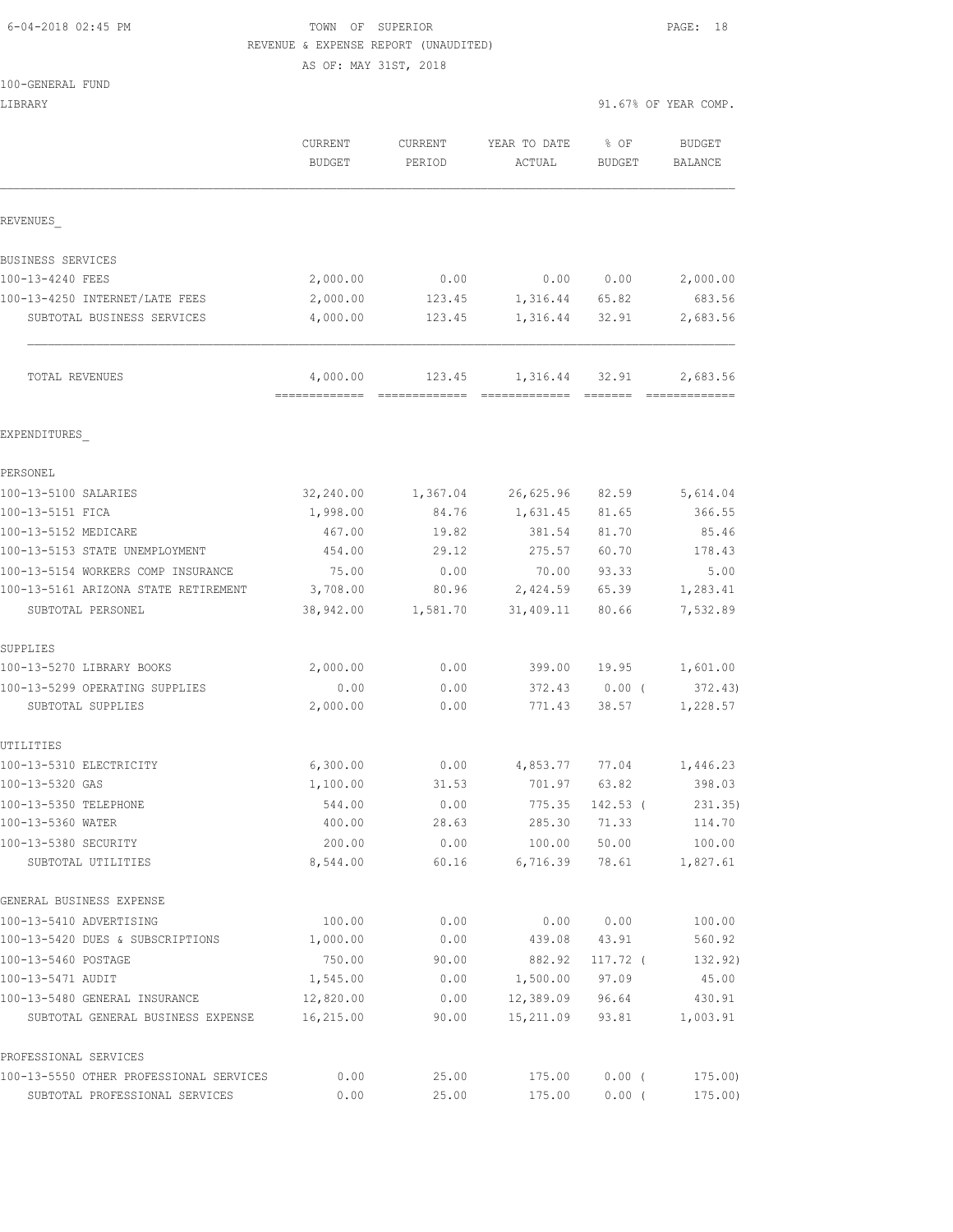| 6-04-2018 02:45 PM                 |            | TOWN                                 | OF SUPERIOR |                                                      |                  | PAGE: 19             |
|------------------------------------|------------|--------------------------------------|-------------|------------------------------------------------------|------------------|----------------------|
|                                    |            | REVENUE & EXPENSE REPORT (UNAUDITED) |             |                                                      |                  |                      |
|                                    |            | AS OF: MAY 31ST, 2018                |             |                                                      |                  |                      |
| 100-GENERAL FUND                   |            |                                      |             |                                                      |                  |                      |
| LIBRARY                            |            |                                      |             |                                                      |                  | 91.67% OF YEAR COMP. |
|                                    |            | CURRENT                              | CURRENT     | YEAR TO DATE                                         | $\textdegree$ OF | BUDGET               |
|                                    |            | <b>BUDGET</b>                        | PERIOD      | ACTUAL                                               | BUDGET           | BALANCE              |
| REPAIR/MAINTENANCE                 |            |                                      |             |                                                      |                  |                      |
|                                    |            |                                      |             |                                                      |                  |                      |
| TOTAL EXPENDITURES                 |            |                                      |             | 65,701.00   1,756.86   54,283.02   82.62   11,417.98 |                  |                      |
| REVENUES OVER/(UNDER) EXPENDITURES | $\sqrt{2}$ |                                      |             | $61, 701.00$ ( $1, 633.41$ ( $52, 966.58$ )          |                  | 8,734.42)            |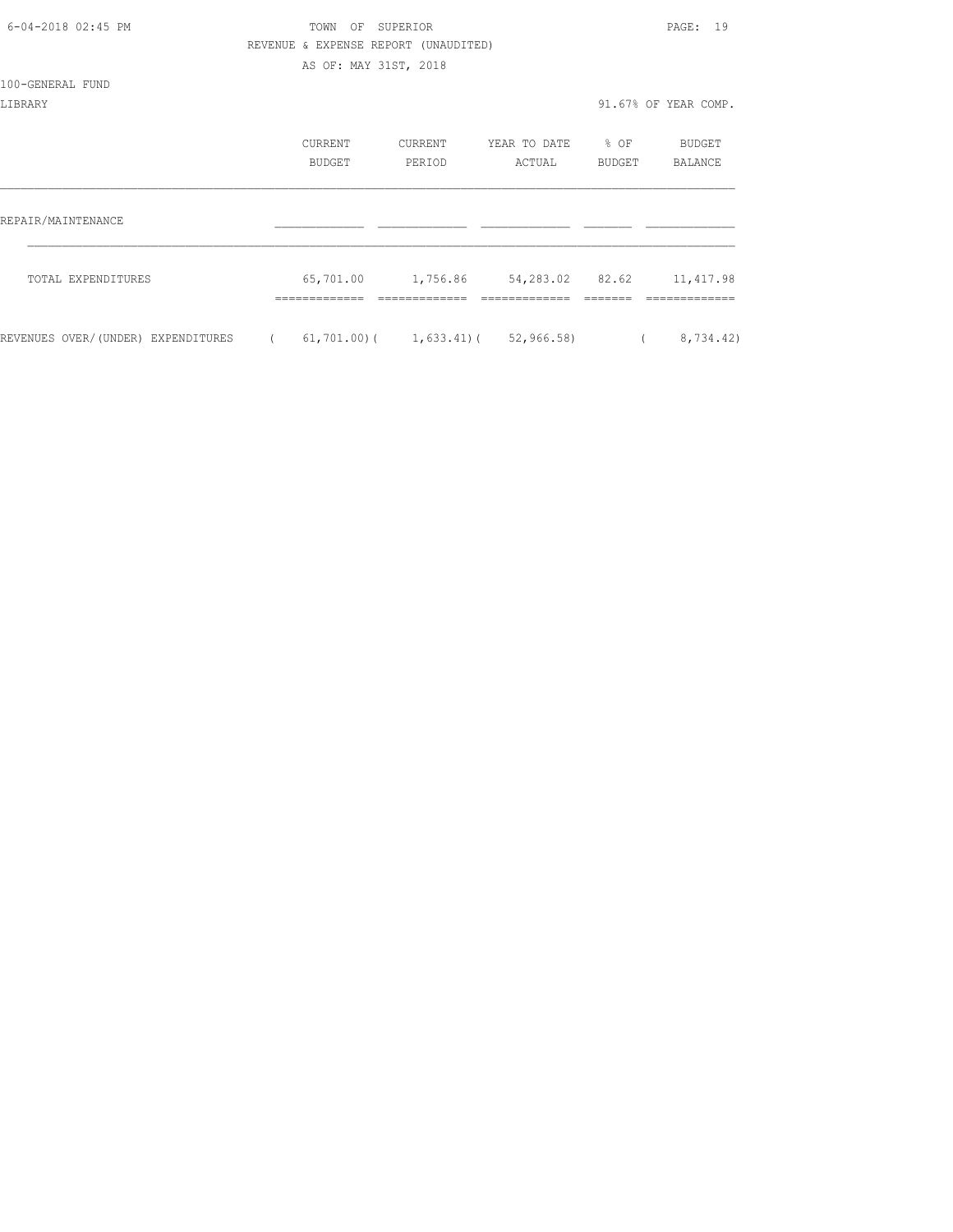|                                         |                       | REVENUE & EXPENSE REPORT (UNAUDITED) |                                       |               |                       |
|-----------------------------------------|-----------------------|--------------------------------------|---------------------------------------|---------------|-----------------------|
|                                         | AS OF: MAY 31ST, 2018 |                                      |                                       |               |                       |
| 100-GENERAL FUND                        |                       |                                      |                                       |               |                       |
| BUILDING RENTALS                        |                       |                                      |                                       |               | 91.67% OF YEAR COMP.  |
|                                         | CURRENT               | CURRENT                              | YEAR TO DATE                          | % OF          | <b>BUDGET</b>         |
|                                         | <b>BUDGET</b>         | PERIOD                               | ACTUAL                                | <b>BUDGET</b> | BALANCE               |
|                                         |                       |                                      |                                       |               |                       |
| REVENUES                                |                       |                                      |                                       |               |                       |
| ENTERPRISE SERVICES                     |                       |                                      |                                       |               |                       |
| 100-14-4330 RENTAL INCOME               | 30,000.00             | 1,181.00                             | 10,805.00                             | 36.02         | 19,195.00             |
| SUBTOTAL ENTERPRISE SERVICES            | 30,000.00             | 1,181.00                             | 10,805.00                             | 36.02         | 19,195.00             |
| TOTAL REVENUES                          |                       |                                      | 30,000.00  1,181.00  10,805.00  36.02 |               | 19,195.00             |
| EXPENDITURES                            |                       |                                      |                                       |               |                       |
| SUPPLIES                                |                       |                                      |                                       |               |                       |
| UTILITIES                               |                       |                                      |                                       |               |                       |
| 100-14-5310 ELECTRICITY                 | 0.00                  | 0.00                                 | 4,982.50                              |               | $0.00$ ( $4,982.50$ ) |
| 100-14-5360 WATER                       | 0.00                  | 51.27                                | 713.04                                | $0.00$ (      | 713.04)               |
| SUBTOTAL UTILITIES                      | 0.00                  | 51.27                                | 5,695.54                              | $0.00$ (      | 5,695.54)             |
| GENERAL BUSINESS EXPENSE                |                       |                                      |                                       |               |                       |
| PROFESSIONAL SERVICES                   |                       |                                      |                                       |               |                       |
| 100-14-5550 OTHER PROFESSIONAL SERVICES | 8,000.00              | 0.00                                 | 0.00                                  | 0.00          | 8,000.00              |
| SUBTOTAL PROFESSIONAL SERVICES          | 8,000.00              | 0.00                                 | 0.00                                  | 0.00          | 8,000.00              |
| REPAIR/MAINTENANCE                      |                       |                                      |                                       |               |                       |
| TOTAL EXPENDITURES                      | 8,000.00              | 51.27                                | 5,695.54 71.19                        |               | 2,304.46              |
| REVENUES OVER/(UNDER) EXPENDITURES      | 22,000.00             | 1,129.73                             | 5,109.46                              |               | 16,890.54             |

6-04-2018 02:45 PM TOWN OF SUPERIOR PAGE: 20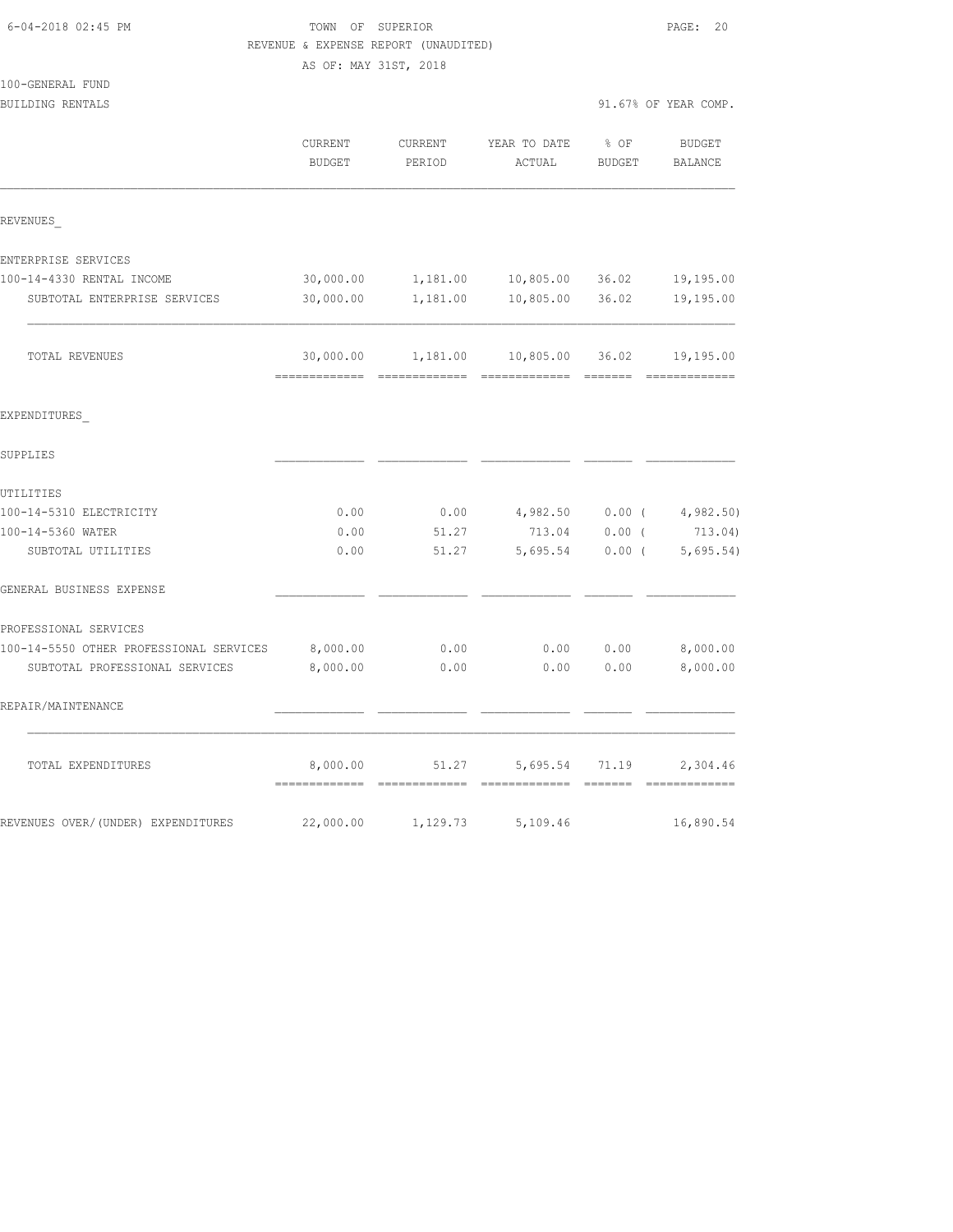## 6-04-2018 02:45 PM TOWN OF SUPERIOR PAGE: 21 REVENUE & EXPENSE REPORT (UNAUDITED)

AS OF: MAY 31ST, 2018

100-GENERAL FUND

SR CITIZENS-CONGREGATE 91.67% OF YEAR COMP.

|                                                     | CURRENT<br><b>BUDGET</b> | CURRENT<br>PERIOD | YEAR TO DATE<br>ACTUAL | % OF<br><b>BUDGET</b> | <b>BUDGET</b><br><b>BALANCE</b> |
|-----------------------------------------------------|--------------------------|-------------------|------------------------|-----------------------|---------------------------------|
| REVENUES                                            |                          |                   |                        |                       |                                 |
| BUSINESS SERVICES                                   |                          |                   |                        |                       |                                 |
| 100-15-4215 SRC AAA DOLLARS                         | 65,793.00                | 0.00              |                        | 0.00 0.00             | 65,793.00                       |
| 100-15-4217 SRC PROGRAM REVENUE                     | 0.00                     | 656.44            |                        | $31,399.94$ 0.00 (    | 31, 399.94)                     |
| SUBTOTAL BUSINESS SERVICES                          | 65,793.00                | 656.44            |                        | 31,399.94 47.73       | 34, 393.06                      |
| GRANTS                                              |                          |                   |                        |                       |                                 |
| 100-15-4600 SR CENTER REVENUE                       | 0.00                     | 53.00             | 587.00                 | $0.00$ (              | 587.00)                         |
| SUBTOTAL GRANTS                                     | 0.00                     | 53.00             | 587.00                 | $0.00$ (              | 587.00)                         |
| TOTAL REVENUES                                      |                          | 65,793.00 709.44  |                        | 31,986.94 48.62       | 33,806.06                       |
| EXPENDITURES                                        |                          |                   |                        |                       |                                 |
| PERSONEL                                            |                          |                   |                        |                       |                                 |
| 100-15-5100 SALARIES                                | 12,476.00                |                   | 634.12 16,925.26       |                       | 135.66 (4,449.26)               |
| 100-15-5120 INMATE LABOR                            | 800.00                   |                   | $0.00$ $1,230.00$      | 153.75 (              | 430.00)                         |
| 100-15-5151 FICA                                    | 774.00                   | 39.32             | 1,069.36               | 138.16 (              | 295.36)                         |
| 100-15-5152 MEDICARE                                | 181.00                   | 9.19              | 250.07                 | 138.16 (              | 69.07)                          |
| 100-15-5153 STATE UNEMPLOYMENT                      | 170.00                   | 13.51             | 240.42                 | 141.42 (              | 70.42)                          |
| 100-15-5154 WORKERS COMP INSURANCE                  | 146.00                   | 0.00              |                        | 216.33 148.17 (       | 70.33)                          |
| 100-15-5161 ARIZONA STATE RETIREMENT                | 1,435.00                 | 53.59             | 1,185.69 82.63         |                       | 249.31                          |
| SUBTOTAL PERSONEL                                   | 15,982.00                | 749.73            |                        | 21, 117.13 132.13 (   | 5, 135.13                       |
| SUPPLIES                                            |                          |                   |                        |                       |                                 |
| 100-15-5210 OFFICE SUPPLIES                         | 500.00                   | 0.00              | 0.00                   | 0.00                  | 500.00                          |
| 100-15-5225 SAFETY SUPPLIES/EQUIPMENT               | 0.00                     | 0.00              | 212.00                 | $0.00$ (              | 212.00)                         |
| 100-15-5230 SANITATION SUPPLIES                     | 300.00                   | 0.00              | 0.00                   | 0.00                  | 300.00                          |
| 100-15-5250 KITCHEN SUPPLIES                        | 500.00                   | 0.00              | 0.00                   | 0.00                  | 500.00                          |
| 100-15-5260 FOOD SUPPLIES                           | 1,000.00                 | 0.00              | 0.00                   | 0.00                  | 1,000.00                        |
| 100-15-5299 OPERATING SUPPLIES<br>SUBTOTAL SUPPLIES | 400.00<br>2,700.00       | 0.00<br>0.00      | 495.67<br>707.67       | $123.92$ (<br>26.21   | 95.67)<br>1,992.33              |
| UTILITIES                                           |                          |                   |                        |                       |                                 |
| 100-15-5310 ELECTRICITY                             | 4,640.00                 | 0.00              | 4,573.68               | 98.57                 | 66.32                           |
| 100-15-5320 GAS                                     | 746.00                   | 47.53             | 507.11                 | 67.98                 | 238.89                          |
| 100-15-5350 TELEPHONE                               | 250.00                   | 0.00              | 148.49                 | 59.40                 | 101.51                          |
| 100-15-5360 WATER                                   | 200.00                   | 16.77             | 181.25                 | 90.63                 | 18.75                           |
| SUBTOTAL UTILITIES                                  | 5,836.00                 | 64.30             | 5,410.53               | 92.71                 | 425.47                          |
| GENERAL BUSINESS EXPENSE                            |                          |                   |                        |                       |                                 |
| 100-15-5420 DUES & SUBSCRIPTIONS                    | 200.00                   | 0.00              | 0.00                   | 0.00                  | 200.00                          |
| 100-15-5460 POSTAGE                                 | 0.00                     | 16.50             | 135.45                 | $0.00$ (              | 135.45)                         |
| 100-15-5471 AUDIT                                   | 773.00                   | 0.00              | 500.01                 | 64.68                 | 272.99                          |
| 100-15-5480 GENERAL INSURANCE                       | 4,273.00                 | 0.00              | 4,129.61               | 96.64                 | 143.39                          |
| SUBTOTAL GENERAL BUSINESS EXPENSE                   | 5,246.00                 | 16.50             | 4,765.07               | 90.83                 | 480.93                          |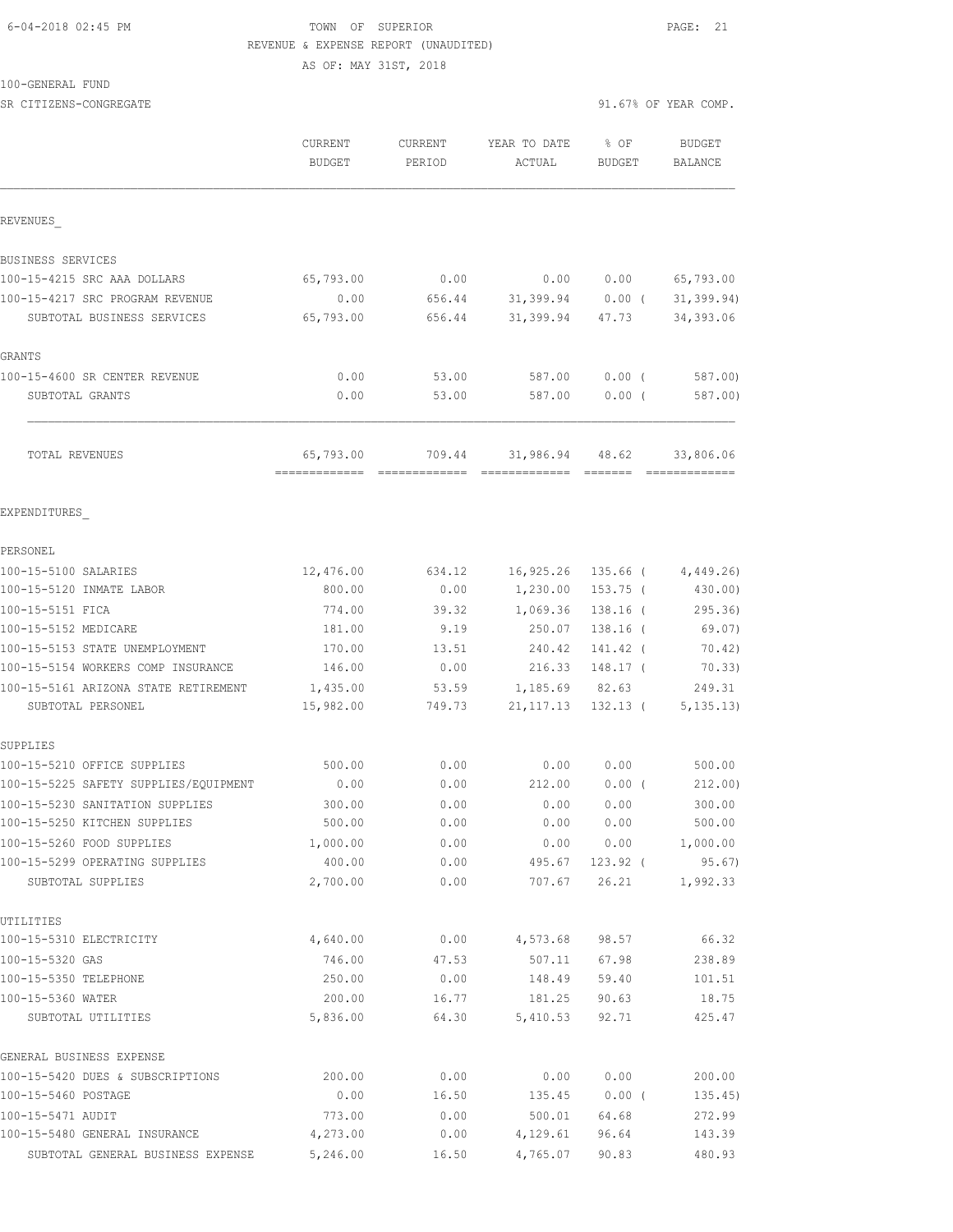#### 6-04-2018 02:45 PM TOWN OF SUPERIOR PAGE: 22 REVENUE & EXPENSE REPORT (UNAUDITED)

AS OF: MAY 31ST, 2018

#### 100-GENERAL FUND

SR CITIZENS-CONGREGATE SALL ASSESSED A SERVICE OF STRAIN OF STRAIN OF STRAIN OF YEAR COMP.

|                                         | <b>CURRENT</b><br>BUDGET   | <b>CURRENT</b><br>PERIOD | YEAR TO DATE<br>ACTUAL   | % OF<br><b>BUDGET</b> | BUDGET<br><b>BALANCE</b>     |
|-----------------------------------------|----------------------------|--------------------------|--------------------------|-----------------------|------------------------------|
|                                         |                            |                          |                          |                       |                              |
| PROFESSIONAL SERVICES                   |                            |                          |                          |                       |                              |
| 100-15-5550 OTHER PROFESSIONAL SERVICES | 16,000.00                  | 0.00                     | 17,483.50 109.27 (       |                       | 1,483.50)                    |
| SUBTOTAL PROFESSIONAL SERVICES          | 16,000.00                  | 0.00                     |                          | 17,483.50 109.27 (    | 1,483.50                     |
| REPAIR/MAINTENANCE                      |                            |                          |                          |                       |                              |
| 100-15-5640 AUTO & TRUCK REPAIRS        | 0.00                       | 0.00                     | 84.31                    | 0.00(                 | 84.31)                       |
| 100-15-5641 GAS & OIL                   | 0.00                       | 0.00                     | 56.16                    | 0.00(                 | 56.16)                       |
| 100-15-5642 TIRES & TUBES               | 0.00                       | 0.00                     | 197.83                   | $0.00$ (              | 197.83)                      |
| 100-15-5643 INMATE FUEL                 | 300.00                     | 0.00                     | 280.89                   | 93.63                 | 19.11                        |
| 100-15-5650 OTHER EQUIPMENT REPAIRS     | 150.00                     | 0.00                     | 19.29                    | 12.86                 | 130.71                       |
| SUBTOTAL REPAIR/MAINTENANCE             | 450.00                     | 0.00                     | 638.48                   | 141.88 (              | 188.48)                      |
|                                         |                            |                          |                          |                       |                              |
| TOTAL EXPENDITURES                      | 46,214.00<br>============= | 830.53                   |                          |                       | 50,122.38 108.46 ( 3,908.38) |
| REVENUES OVER/(UNDER) EXPENDITURES      | 19,579.00 (                |                          | $121.09$ ( $18.135.44$ ) |                       | 37,714.44                    |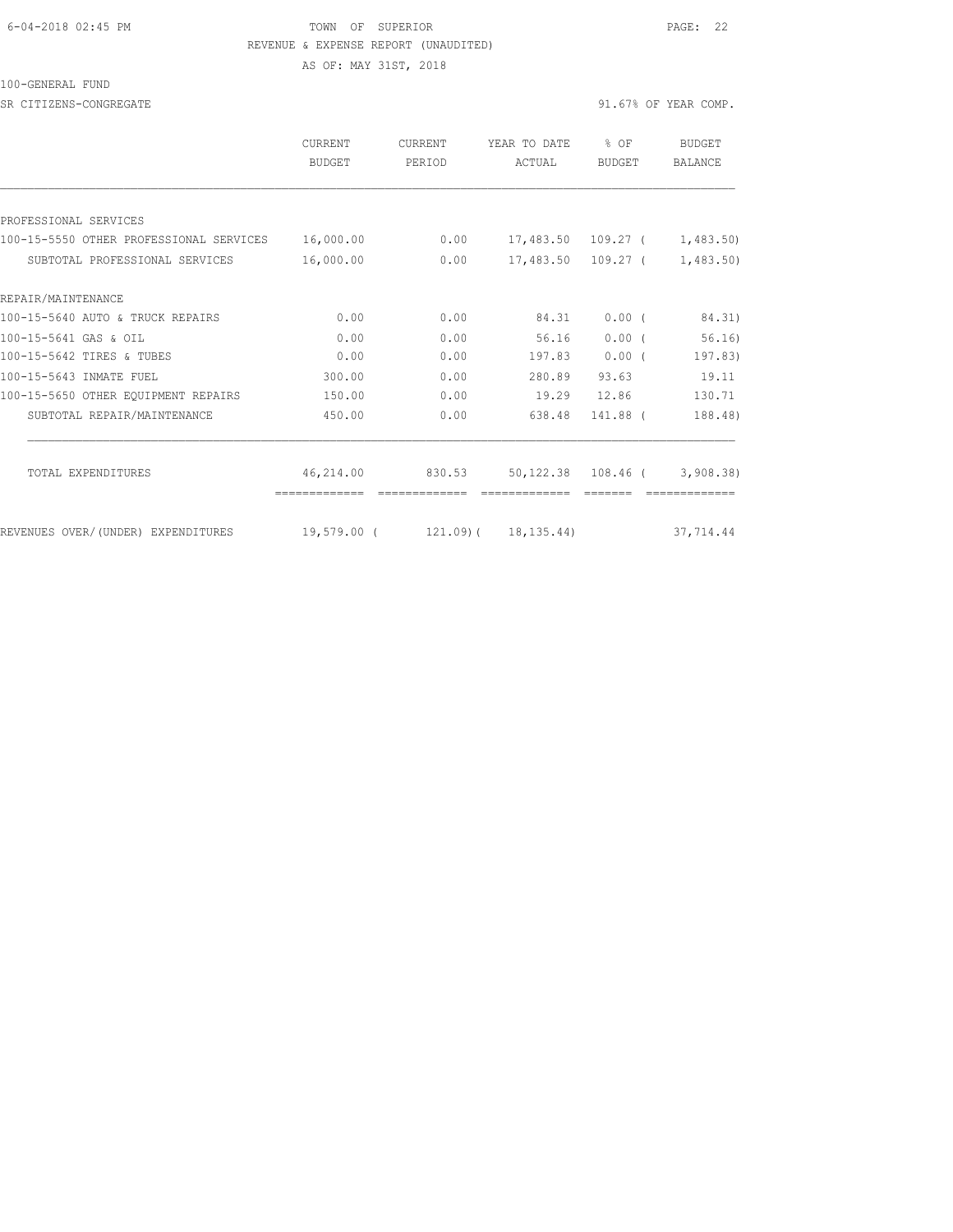## 6-04-2018 02:45 PM TOWN OF SUPERIOR PAGE: 23 REVENUE & EXPENSE REPORT (UNAUDITED)

AS OF: MAY 31ST, 2018

100-GENERAL FUND

| SR CITIZENS-HOME DELIVERY               |                          |                   |                                  |                  | 91.67% OF YEAR COMP.        |
|-----------------------------------------|--------------------------|-------------------|----------------------------------|------------------|-----------------------------|
|                                         | CURRENT<br><b>BUDGET</b> | CURRENT<br>PERIOD | YEAR TO DATE<br>ACTUAL           | $8$ OF<br>BUDGET | BUDGET<br>BALANCE           |
| REVENUES                                |                          |                   |                                  |                  |                             |
| BUSINESS SERVICES                       |                          |                   |                                  |                  |                             |
| 100-16-4217 SRC PROGRAM REVENUE         | 0.00                     | 21.00             |                                  |                  | 40,731.13 0.00 ( 40,731.13) |
| 100-16-4219 UNITED WAY                  | 0.00                     | 0.00              |                                  | 60.61 0.00 (     | 60.61)                      |
| 100-16-4220 FEMA                        | 0.00                     | 0.00              | $1,800.00$ 0.00 ( 1,800.00)      |                  |                             |
| SUBTOTAL BUSINESS SERVICES              | 0.00                     | 21.00             |                                  | 42,591.74 0.00 ( | 42, 591.74)                 |
| <b>TOTAL REVENUES</b>                   | 0.00                     |                   | 21.00 42,591.74 0.00 (42,591.74) |                  | --------------              |
| EXPENDITURES                            |                          |                   |                                  |                  |                             |
| PERSONEL                                |                          |                   |                                  |                  |                             |
| 100-16-5100 SALARIES                    | 12,475.00                | 497.67            | 8,828.25                         | 70.77            | 3,646.75                    |
| 100-16-5120 INMATE LABOR                | 1,100.00                 | 0.00              | 450.00                           | 40.91            | 650.00                      |
| 100-16-5151 FICA                        | 828.00                   | 30.86             | 521.26                           | 62.95            | 306.74                      |
| 100-16-5152 MEDICARE                    | 194.00                   | 7.22              | 121.94 62.86                     |                  | 72.06                       |
| 100-16-5153 STATE UNEMPLOYMENT          | 204.00                   | 10.60             | 91.96 45.08                      |                  | 112.04                      |
| 100-16-5154 WORKERS COMP INSURANCE      | 143.00                   |                   | $0.00$ 216.34                    | 151.29 (         | 73.34)                      |
| 100-16-5161 ARIZONA STATE RETIREMENT    | 1,535.00                 |                   | 57.18 1,180.10 76.88             |                  | 354.90                      |
| SUBTOTAL PERSONEL                       | 16,479.00                | 603.53            | 11,409.85                        | 69.24            | 5,069.15                    |
| SUPPLIES                                |                          |                   |                                  |                  |                             |
| 100-16-5299 OPERATING SUPPLIES          | 0.00                     | 0.00              | 30.43                            | $0.00$ (         | 30.43                       |
| SUBTOTAL SUPPLIES                       | 0.00                     | 0.00              | 30.43                            | $0.00$ (         | 30.43)                      |
| UTILITIES                               |                          |                   |                                  |                  |                             |
| 100-16-5310 ELECTRICITY                 | 4,640.00                 | 0.00              | 4,573.65                         | 98.57            | 66.35                       |
| 100-16-5320 GAS                         | 802.00                   | 47.53             | 509.14                           | 63.48            | 292.86                      |
| 100-16-5350 TELEPHONE                   | 250.00                   | 0.00              | 148.45                           | 59.38            | 101.55                      |
| 100-16-5360 WATER<br>SUBTOTAL UTILITIES | 200.00<br>5,892.00       | 16.76<br>64.29    | 181.19<br>5,412.43               | 90.60<br>91.86   | 18.81<br>479.57             |
|                                         |                          |                   |                                  |                  |                             |
| GENERAL BUSINESS EXPENSE                |                          |                   |                                  |                  |                             |
| 100-16-5450 UNIFORMS                    | 0.00                     | 0.00              | 21.13                            | $0.00$ (         | 21.13)                      |
| 100-16-5460 POSTAGE                     | 0.00                     | 16.50             | 114.29                           | 0.00(            | 114.29)                     |
| 100-16-5471 AUDIT                       | 773.00                   | 0.00              | 500.01                           | 64.68            | 272.99                      |
| 100-16-5480 GENERAL INSURANCE           | 4,273.00                 | 0.00              | 4,129.61                         | 96.64            | 143.39                      |
| SUBTOTAL GENERAL BUSINESS EXPENSE       | 5,046.00                 | 16.50             | 4,765.04                         | 94.43            | 280.96                      |
| PROFESSIONAL SERVICES                   |                          |                   |                                  |                  |                             |
| 100-16-5550 OTHER PROFESSIONAL SERVICES | 21,854.00                | 0.00              | 19,262.32                        | 88.14            | 2,591.68                    |

SUBTOTAL PROFESSIONAL SERVICES 21,854.00 0.00 19,262.32 88.14 2,591.68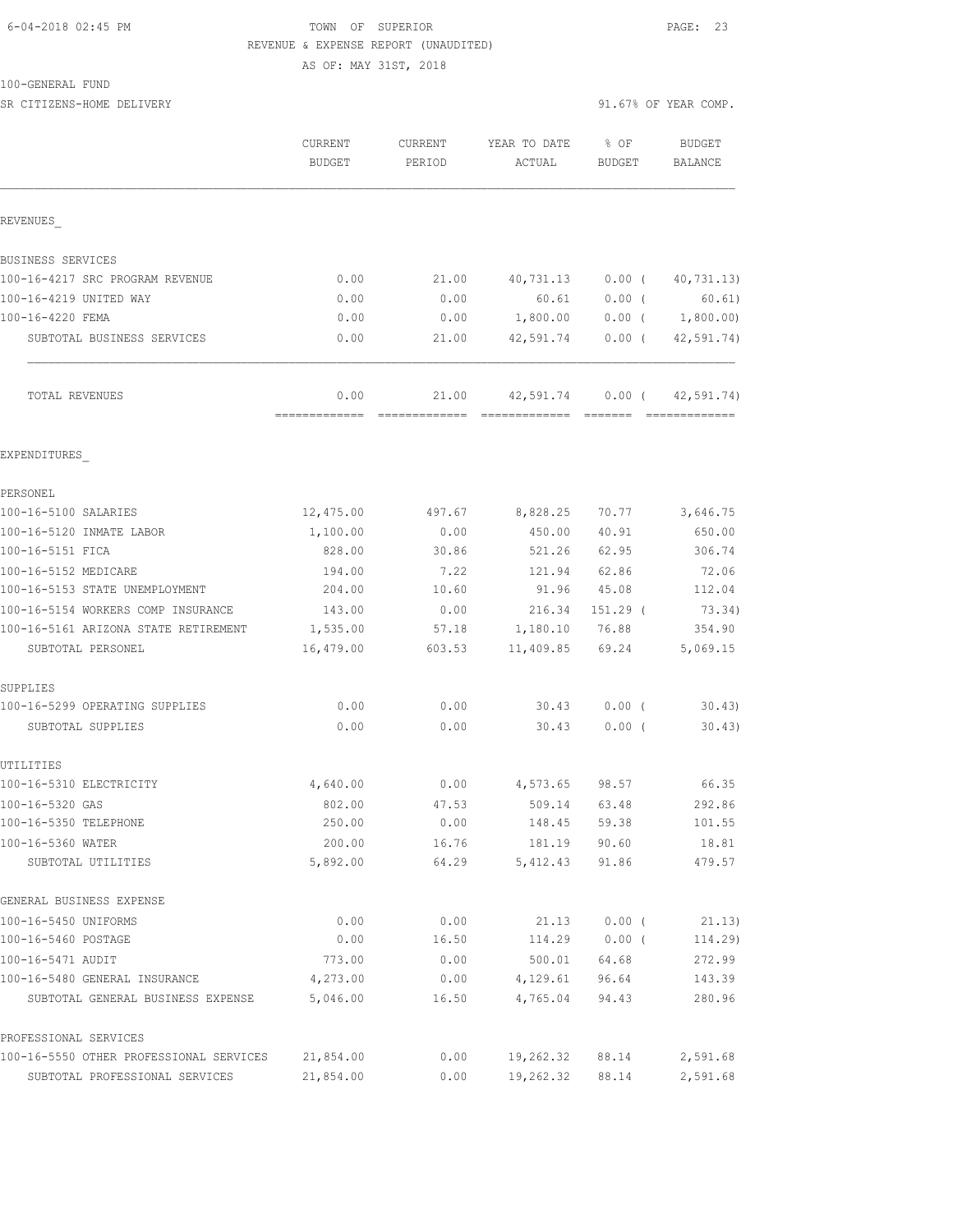#### 6-04-2018 02:45 PM TOWN OF SUPERIOR PAGE: 24 REVENUE & EXPENSE REPORT (UNAUDITED)

100-GENERAL FUND

SR CITIZENS-HOME DELIVERY 31.67% OF YEAR COMP.

AS OF: MAY 31ST, 2018

|                                     | <b>CURRENT</b><br>BUDGET | <b>CURRENT</b><br>PERIOD | YEAR TO DATE<br>ACTUAL | g.<br>OF<br><b>BUDGET</b> | BUDGET<br><b>BALANCE</b> |
|-------------------------------------|--------------------------|--------------------------|------------------------|---------------------------|--------------------------|
|                                     |                          |                          |                        |                           |                          |
| REPAIR/MAINTENANCE                  |                          |                          |                        |                           |                          |
| 100-16-5640 AUTO & TRUCK REPAIRS    | 0.00                     | 0.00                     | 84.31                  | $0.00$ (                  | 84.31)                   |
| 100-16-5641 GAS & OIL               | 500.00                   | 0.00                     | 488.80                 | 97.76                     | 11.20                    |
| 100-16-5642 TIRES & TUBES           | 0.00                     | 0.00                     | 197.67                 | 0.00(                     | 197.67)                  |
| 100-16-5643 INMATE FUEL             | 300.00                   | 0.00                     | 314.10                 | 104.70 (                  | 14.10)                   |
| 100-16-5650 OTHER EOUIPMENT REPAIRS | 0.00                     | 0.00                     | 19.29                  | $0.00$ (                  | 19.29                    |
| SUBTOTAL REPAIR/MAINTENANCE         | 800.00                   | 0.00                     | 1,104.17               | $138.02$ (                | 304.17                   |
| TOTAL EXPENDITURES                  | 50,071.00                | 684.32                   | 41,984.24              | 83.85                     | 8,086.76                 |
| REVENUES OVER/(UNDER) EXPENDITURES  | $50,071,00$ (            | 663.32)                  | 607.50                 |                           | 50, 678.50               |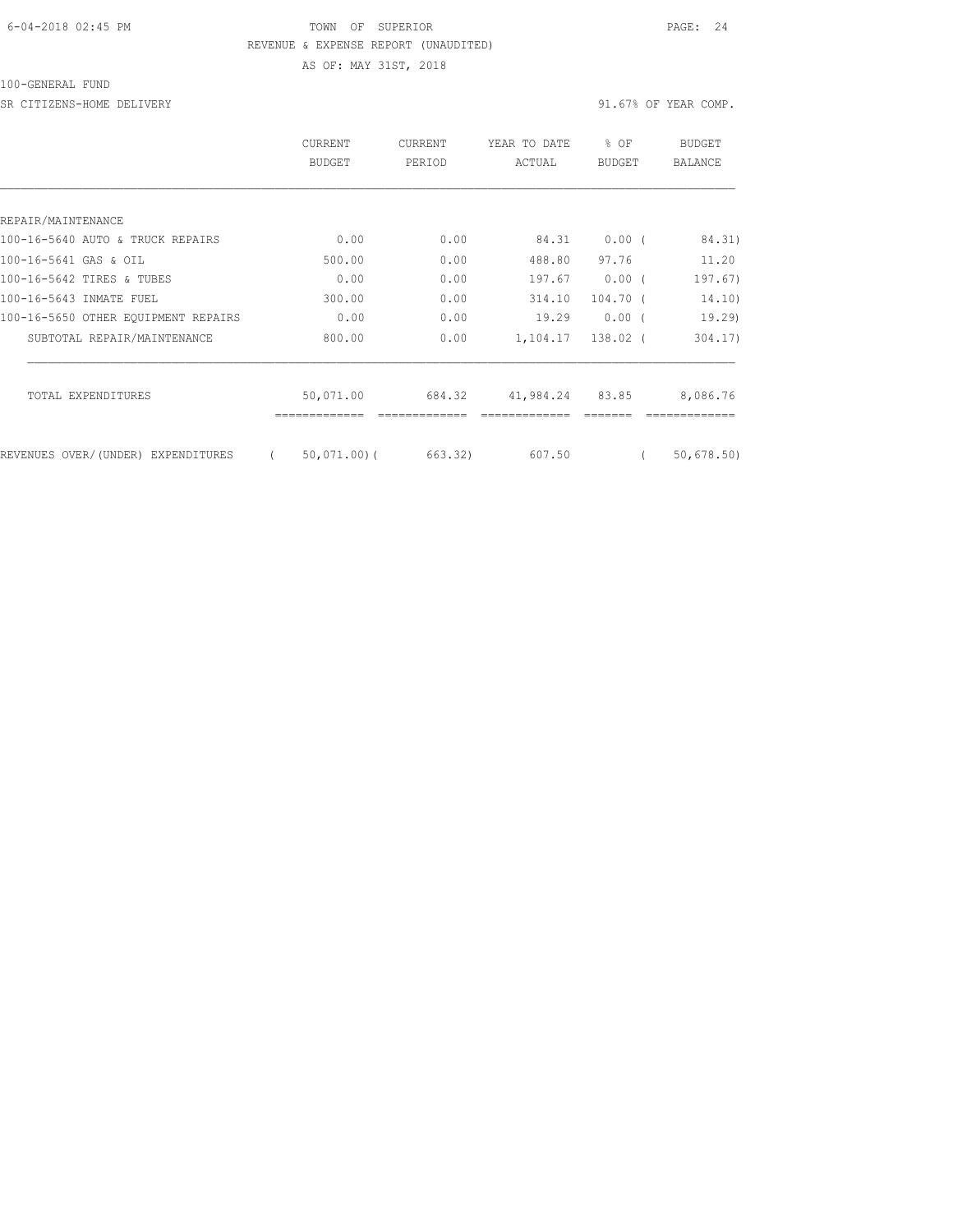| 6-04-2018 02:45 PM |  |
|--------------------|--|
|                    |  |

## TOWN OF SUPERIOR **PAGE: 25** REVENUE & EXPENSE REPORT (UNAUDITED)

AS OF: MAY 31ST, 2018

100-GENERAL FUND

|                                         | CURRENT<br><b>BUDGET</b> | CURRENT<br>PERIOD                      | YEAR TO DATE<br>ACTUAL           | % OF<br>BUDGET    | <b>BUDGET</b><br>BALANCE     |
|-----------------------------------------|--------------------------|----------------------------------------|----------------------------------|-------------------|------------------------------|
| REVENUES                                |                          |                                        |                                  |                   |                              |
| BUSINESS SERVICES                       |                          |                                        |                                  |                   |                              |
| 100-17-4217 SRC PROGRAM REVENUE         | 0.00                     | 19.00                                  |                                  | 3,154.13 0.00 (   | 3, 154.13                    |
| SUBTOTAL BUSINESS SERVICES              | 0.00                     | 19.00                                  |                                  | $3,154.13$ 0.00 ( | 3, 154.13)                   |
| TOTAL REVENUES                          | 0.00                     | 19.00<br>-------------- -------------- | 3,154.13<br>-------------- ----- | $0.00$ (          | 3, 154.13)<br>-------------- |
| EXPENDITURES                            |                          |                                        |                                  |                   |                              |
| PERSONEL                                |                          |                                        |                                  |                   |                              |
| 100-17-5100 SALARIES                    | 5,126.00                 | 191.09                                 | 4,097.43                         | 79.93             | 1,028.57                     |
| 100-17-5151 FICA                        | 318.00                   | 11.85                                  | 270.06                           | 84.92             | 47.94                        |
| 100-17-5152 MEDICARE                    | 74.00                    | 2.77                                   | 63.13                            | 85.31             | 10.87                        |
| 100-17-5153 STATE UNEMPLOYMENT          | 79.00                    | 4.07                                   | 44.26                            | 56.03             | 34.74                        |
| 100-17-5154 WORKERS COMP INSURANCE      | 23.00                    | 0.00                                   | 213.33                           | $927.52$ (        | 190.33)                      |
| 100-17-5161 ARIZONA STATE RETIREMENT    | 590.00                   | 21.95                                  | 500.61                           | 84.85             | 89.39                        |
| SUBTOTAL PERSONEL                       | 6, 210.00                | 231.73                                 |                                  | 5,188.82 83.56    | 1,021.18                     |
| SUPPLIES                                |                          |                                        |                                  |                   |                              |
| UTILITIES                               |                          |                                        |                                  |                   |                              |
| 100-17-5350 TELEPHONE                   | 490.00                   | 40.44                                  | 444.72                           | 90.76             | 45.28                        |
| SUBTOTAL UTILITIES                      | 490.00                   | 40.44                                  | 444.72                           | 90.76             | 45.28                        |
| GENERAL BUSINESS EXPENSE                |                          |                                        |                                  |                   |                              |
| 100-17-5471 AUDIT                       | 773.00                   | 0.00                                   | 499.99 64.68                     |                   | 273.01                       |
| 100-17-5480 GENERAL INSURANCE           | 4,273.00                 | 0.00                                   | 4,127.61                         | 96.60             | 145.39                       |
| SUBTOTAL GENERAL BUSINESS EXPENSE       | 5,046.00                 | 0.00                                   | 4,627.60                         | 91.71             | 418.40                       |
| PROFESSIONAL SERVICES                   |                          |                                        |                                  |                   |                              |
| 100-17-5550 OTHER PROFESSIONAL SERVICES | 1,000.00                 | 0.00                                   | 0.00                             | 0.00              | 1,000.00                     |
| SUBTOTAL PROFESSIONAL SERVICES          | 1,000.00                 | 0.00                                   | 0.00                             | 0.00              | 1,000.00                     |
| REPAIR/MAINTENANCE                      |                          |                                        |                                  |                   |                              |
| 100-17-5640 AUTO & TRUCK REPAIRS        | 3,000.00                 | 0.00                                   |                                  | 93.81 3.13        | 2,906.19                     |
| 100-17-5641 GAS & OIL                   | 1,000.00                 | 0.00                                   | 859.10                           | 85.91             | 140.90                       |
| 100-17-5642 TIRES & TUBES               | 0.00                     | 0.00                                   |                                  | 198.00 0.00 (     | 198.00)                      |
| SUBTOTAL REPAIR/MAINTENANCE             | 4,000.00                 | 0.00                                   | 1,150.91                         | 28.77             | 2,849.09                     |
| TOTAL EXPENDITURES                      | 16,746.00                | 272.17                                 | 11,412.05                        | 68.15             | 5,333.95                     |
| REVENUES OVER/(UNDER) EXPENDITURES      | 16,746.00)(<br>$\left($  | 253.17) (                              | 8, 257.92)                       | $\left($          | 8,488.08                     |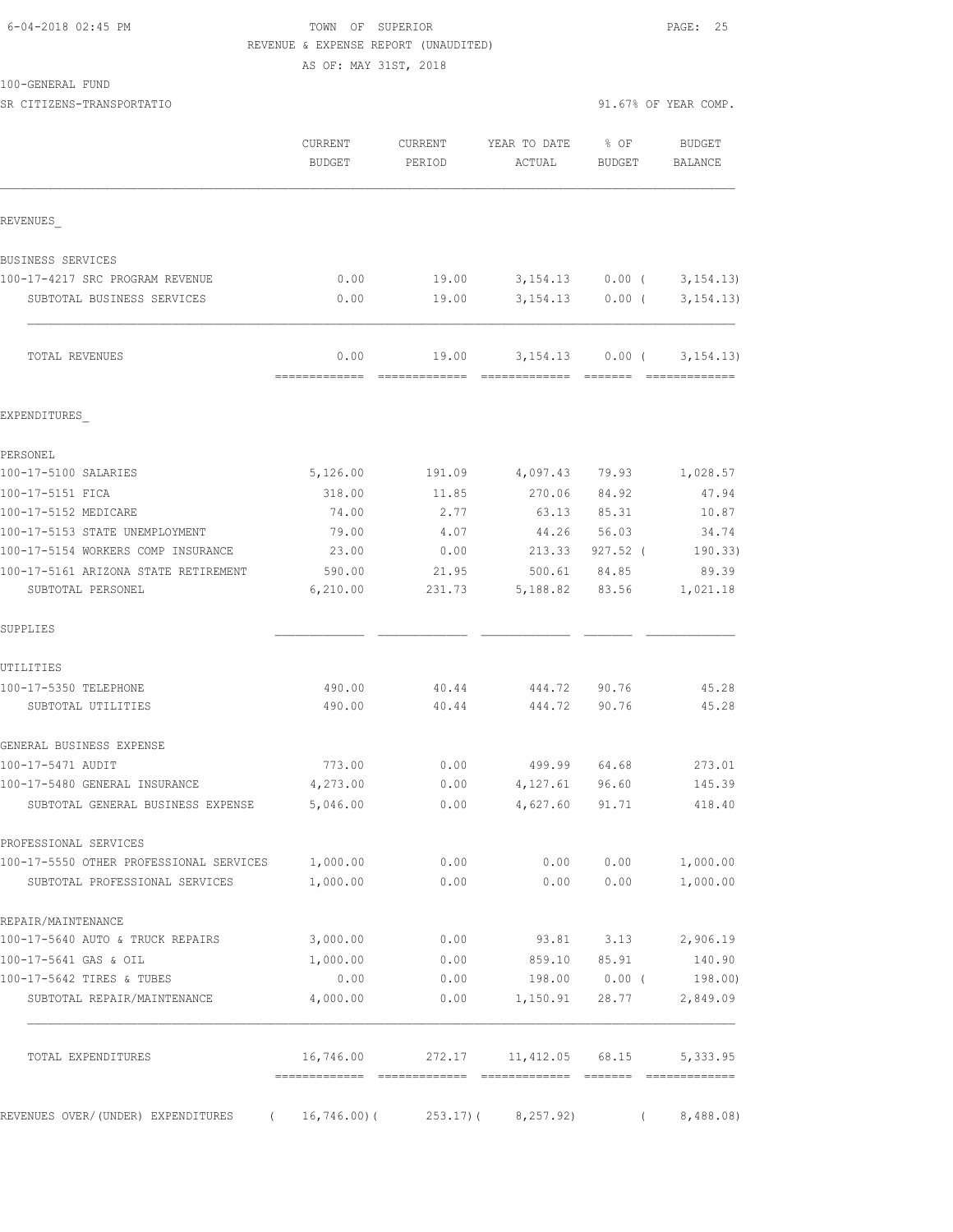|  | 6-04-2018 02:45 PM |  |
|--|--------------------|--|
|--|--------------------|--|

## TOWN OF SUPERIOR **Example 26** PAGE: 26 REVENUE & EXPENSE REPORT (UNAUDITED)

AS OF: MAY 31ST, 2018

| 100-GENERAL FUND |  |
|------------------|--|
|------------------|--|

| CODE ENFORCEMENT                               |                                              |                   |                        | 91.67% OF YEAR COMP.  |                                 |
|------------------------------------------------|----------------------------------------------|-------------------|------------------------|-----------------------|---------------------------------|
|                                                | CURRENT<br><b>BUDGET</b>                     | CURRENT<br>PERIOD | YEAR TO DATE<br>ACTUAL | % OF<br><b>BUDGET</b> | <b>BUDGET</b><br><b>BALANCE</b> |
| REVENUES                                       |                                              |                   |                        |                       |                                 |
| GRANTS                                         |                                              |                   |                        |                       |                                 |
| 100-18-4600 BLIGHT REVENUE                     | 0.00                                         | 1,000.00          | 1,000.00               | $0.00$ (              | 1,000.00)                       |
| SUBTOTAL GRANTS                                | 0.00                                         | 1,000.00          | 1,000.00               | $0.00$ (              | 1,000.00)                       |
| TOTAL REVENUES                                 | 0.00                                         | 1,000.00          | 1,000.00               | $0.00$ (              | 1,000.00)                       |
| EXPENDITURES                                   |                                              |                   |                        |                       |                                 |
| PERSONEL                                       |                                              |                   |                        |                       |                                 |
| 100-18-5100 SALARIES                           | 21,585.00                                    | 830.34            | 3,202.74               | 14.84                 | 18,382.26                       |
| 100-18-5101 OVERTIME                           | 0.00                                         | 51.90             | 2,963.64               | $0.00$ (              | 2,963.64)                       |
| 100-18-5151 FICA                               | 1,338.00                                     | 0.00              | 0.00                   | 0.00                  | 1,338.00                        |
| 100-18-5152 MEDICARE                           | 313.00                                       | 12.79             | 85.76                  | 27.40                 | 227.24                          |
| 100-18-5153 STATE UNEMPLOYMENT                 | 113.00                                       | 0.00              | 0.00                   | 0.00                  | 113.00                          |
| 100-18-5154 WORKERS COMP INSURANCE             | 324.00                                       | 0.00              | 0.00                   | 0.00                  | 324.00                          |
| 100-18-5161 ARIZONA STATE RETIREMENT           | 4,539.00                                     | 0.00              | 0.00                   | 0.00                  | 4,539.00                        |
| 100-18-5162 LIFE INSURANCE                     | 40.00                                        | 0.00              | 0.00                   | 0.00                  | 40.00                           |
| 100-18-5164 DENTAL INSURANCE                   | 185.00                                       | 0.00              | 0.00                   | 0.00                  | 185.00                          |
| SUBTOTAL PERSONEL                              | 28,437.00                                    | 895.03            | 6, 252.14              | 21.99                 | 22,184.86                       |
| PROFESSIONAL SERVICES                          |                                              |                   |                        |                       |                                 |
| 100-18-5520 Blight Mitigation                  | 10,000.00                                    | 0.00              | 3,110.50               | 31.11                 | 6,889.50                        |
| SUBTOTAL PROFESSIONAL SERVICES                 | 10,000.00                                    | 0.00              | 3,110.50               | 31.11                 | 6,889.50                        |
| TOTAL EXPENDITURES                             | 38,437.00                                    | 895.03            | 9,362.64               | 24.36                 | 29,074.36                       |
| REVENUES OVER/(UNDER) EXPENDITURES<br>$\left($ | ==============================<br>38,437.00) | 104.97 (          | 8,362.64)              | $\left($              | 30,074.36                       |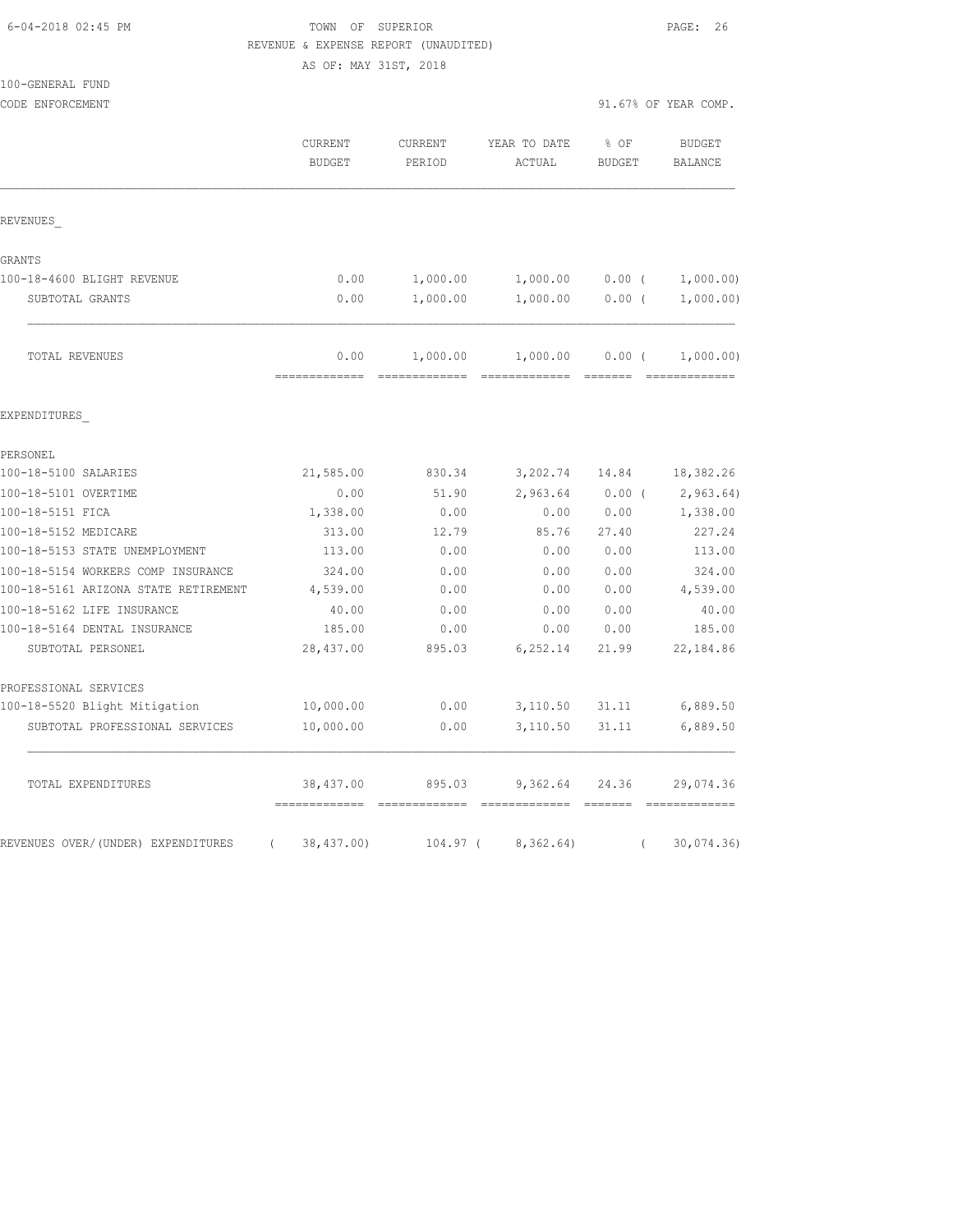| PROFESSIONAL SERVICES    |                                      |                       |                                  |                      |
|--------------------------|--------------------------------------|-----------------------|----------------------------------|----------------------|
| GENERAL BUSINESS EXPENSE |                                      |                       |                                  |                      |
| SUPPLIES                 |                                      |                       |                                  |                      |
| EXPENDITURES             |                                      |                       |                                  |                      |
|                          |                                      |                       |                                  |                      |
|                          | <b>BUDGET</b>                        | PERIOD                | ACTUAL                           | BUDGET BALANCE       |
|                          | CURRENT                              |                       | CURRENT YEAR TO DATE % OF BUDGET |                      |
| EDC                      |                                      |                       |                                  | 91.67% OF YEAR COMP. |
| 100-GENERAL FUND         |                                      |                       |                                  |                      |
|                          |                                      | AS OF: MAY 31ST, 2018 |                                  |                      |
|                          | REVENUE & EXPENSE REPORT (UNAUDITED) |                       |                                  |                      |
| 6-04-2018 02:45 PM       | TOWN OF SUPERIOR                     |                       |                                  | PAGE: 27             |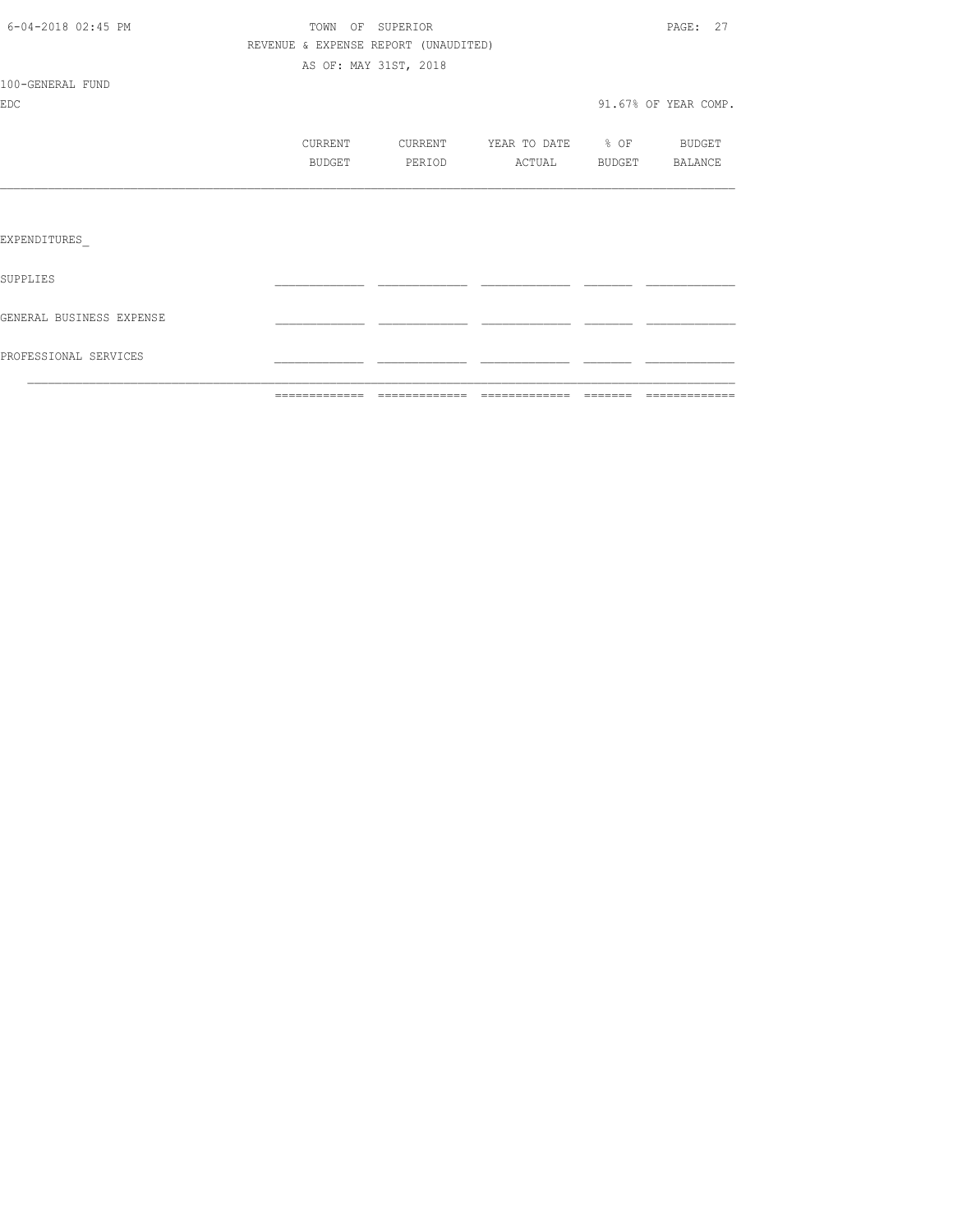| 6-04-2018 02:45 PM                                                                                                                               | TOWN |  |        | PAGE: 28             |  |
|--------------------------------------------------------------------------------------------------------------------------------------------------|------|--|--------|----------------------|--|
| OF SUPERIOR<br>REVENUE & EXPENSE REPORT (UNAUDITED)<br>AS OF: MAY 31ST, 2018<br>CURRENT<br>CURRENT<br>YEAR TO DATE<br>BUDGET<br>PERIOD<br>ACTUAL |      |  |        |                      |  |
|                                                                                                                                                  |      |  |        |                      |  |
| 100-GENERAL FUND                                                                                                                                 |      |  |        |                      |  |
| LOST TRAIL                                                                                                                                       |      |  |        | 91.67% OF YEAR COMP. |  |
|                                                                                                                                                  |      |  | % OF   | BUDGET               |  |
|                                                                                                                                                  |      |  | BUDGET | BALANCE              |  |
|                                                                                                                                                  |      |  |        |                      |  |
| EXPENDITURES                                                                                                                                     |      |  |        |                      |  |
| SUPPLIES                                                                                                                                         |      |  |        |                      |  |

 $\mathcal{L}_\text{max}$ 

============= ============= ============= ======= =============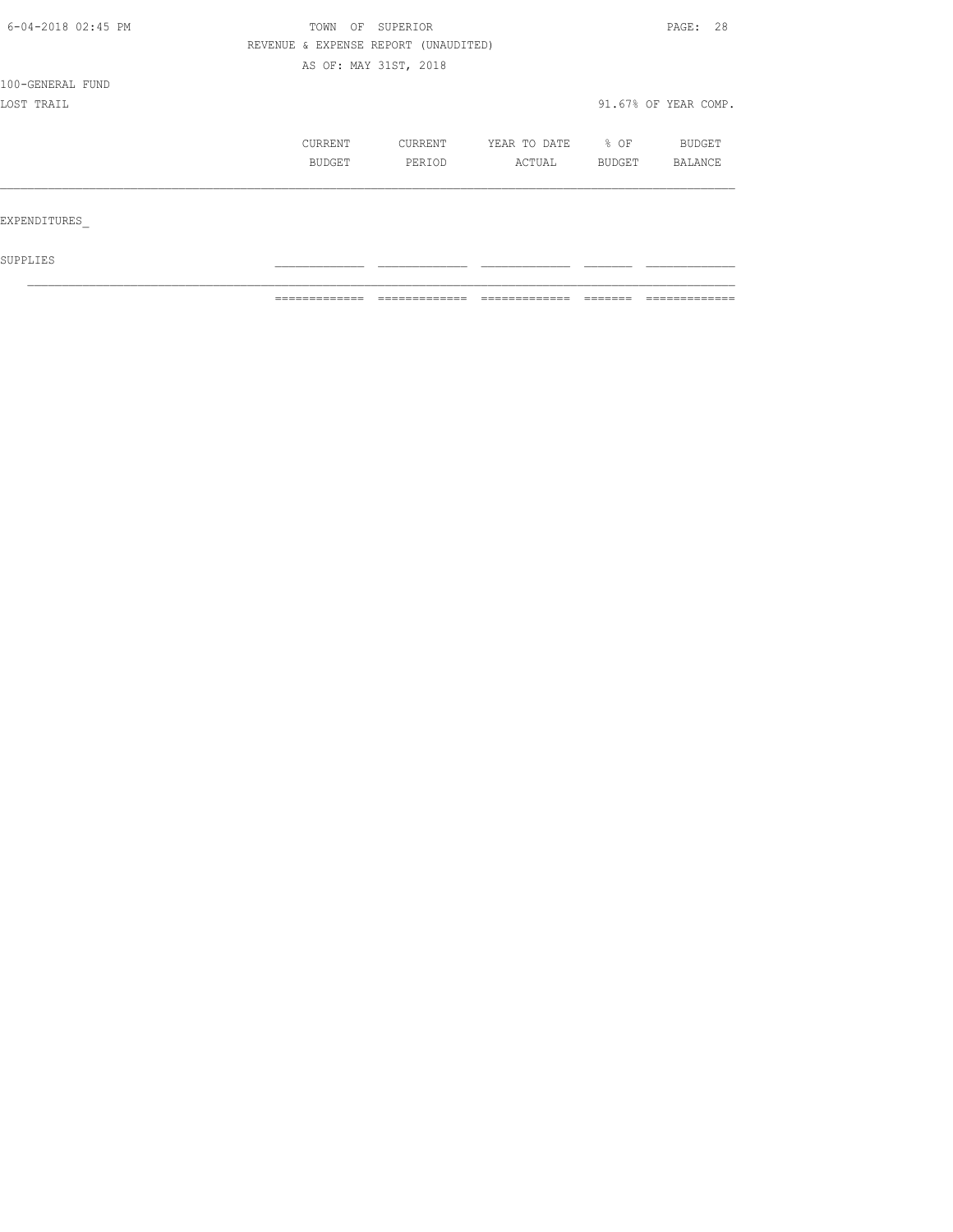| 6-04-2018 02:45 PM        |               | TOWN OF SUPERIOR                     |                          |          | PAGE: 29              |
|---------------------------|---------------|--------------------------------------|--------------------------|----------|-----------------------|
|                           |               | REVENUE & EXPENSE REPORT (UNAUDITED) |                          |          |                       |
|                           |               | AS OF: MAY 31ST, 2018                |                          |          |                       |
| 100-GENERAL FUND          |               |                                      |                          |          |                       |
| SOCIO-ECONOMIC CONTINGNCY |               |                                      |                          |          | 91.67% OF YEAR COMP.  |
|                           | CURRENT       | CURRENT                              | YEAR TO DATE % OF BUDGET |          |                       |
|                           | <b>BUDGET</b> | PERIOD                               |                          |          | ACTUAL BUDGET BALANCE |
| REVENUES                  |               |                                      |                          |          |                       |
| CONTRIBUTIONS             |               |                                      |                          |          |                       |
|                           | ============= | =============                        | =============            | -------- |                       |
| EXPENDITURES              |               |                                      |                          |          |                       |
| SUPPLIES                  |               |                                      |                          |          |                       |
|                           | ------------- |                                      |                          | ________ | -------------         |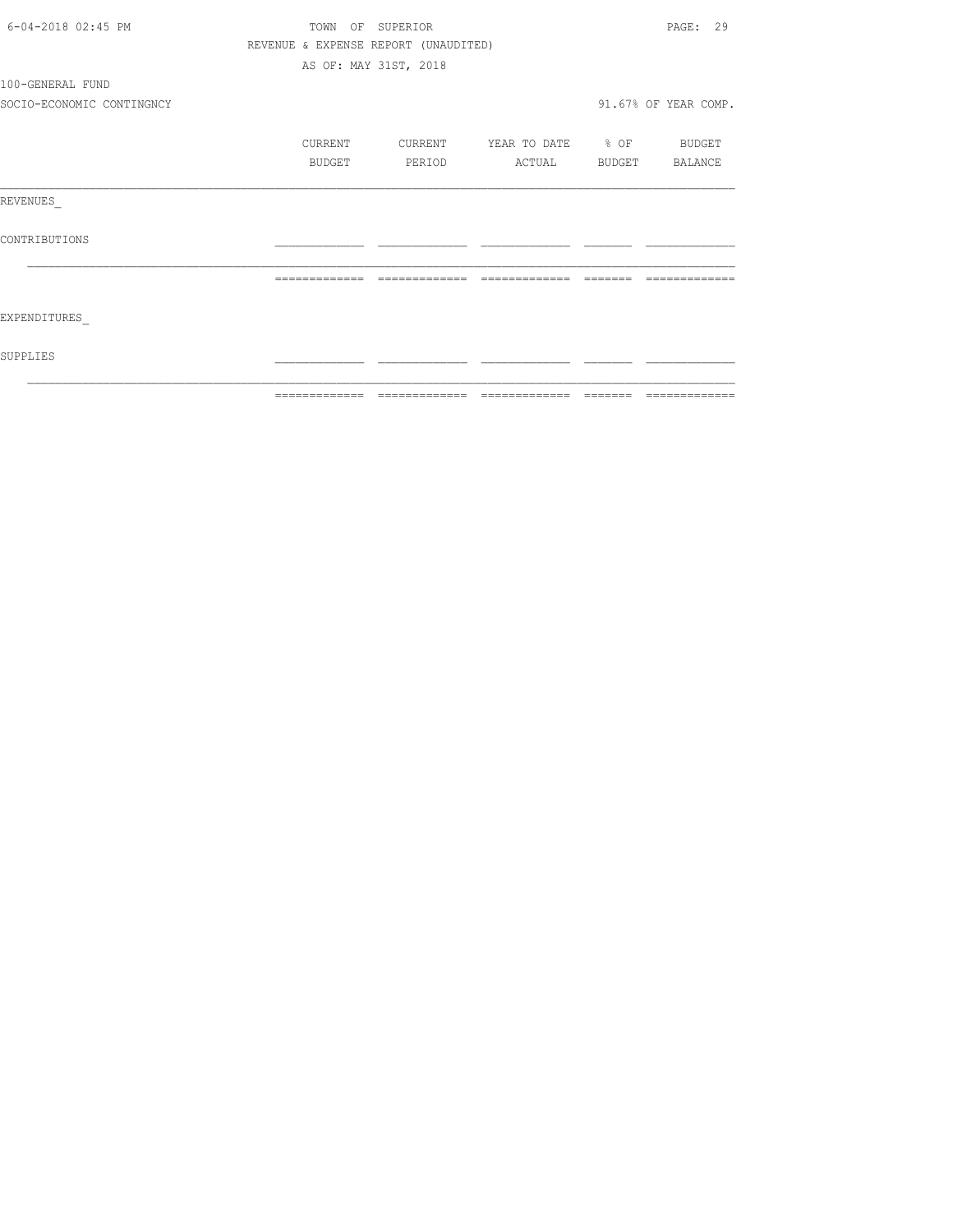| 6-04-2018 02:45 PM |  |
|--------------------|--|

# FOWN OF SUPERIOR **Example 2018** PAGE: 30 REVENUE & EXPENSE REPORT (UNAUDITED)

AS OF: MAY 31ST, 2018

#### 100-GENERAL FUND

|                                    | CURRENT<br>BUDGET          | <b>CURRENT</b><br>PERIOD | YEAR TO DATE<br>ACTUAL | % OF<br><b>BUDGET</b> | <b>BUDGET</b><br>BALANCE |
|------------------------------------|----------------------------|--------------------------|------------------------|-----------------------|--------------------------|
| EXPENDITURES                       |                            |                          |                        |                       |                          |
| SUPPLIES                           |                            |                          |                        |                       |                          |
| 100-99-5299 OPERATING SUPPLIES     | 56,679.00                  | 0.00                     | 3,990.00               | 7.04                  | 52,689.00                |
| SUBTOTAL SUPPLIES                  | 56,679.00                  | 0.00                     | 3,990.00               | 7.04                  | 52,689.00                |
| TOTAL EXPENDITURES                 | 56,679.00<br>------------- | 0.00                     | 3,990.00               | 7.04                  | 52,689.00                |
| REVENUES OVER/(UNDER) EXPENDITURES | 56, 679.00                 | 0.00(                    | 3,990.00               |                       | 52,689.00                |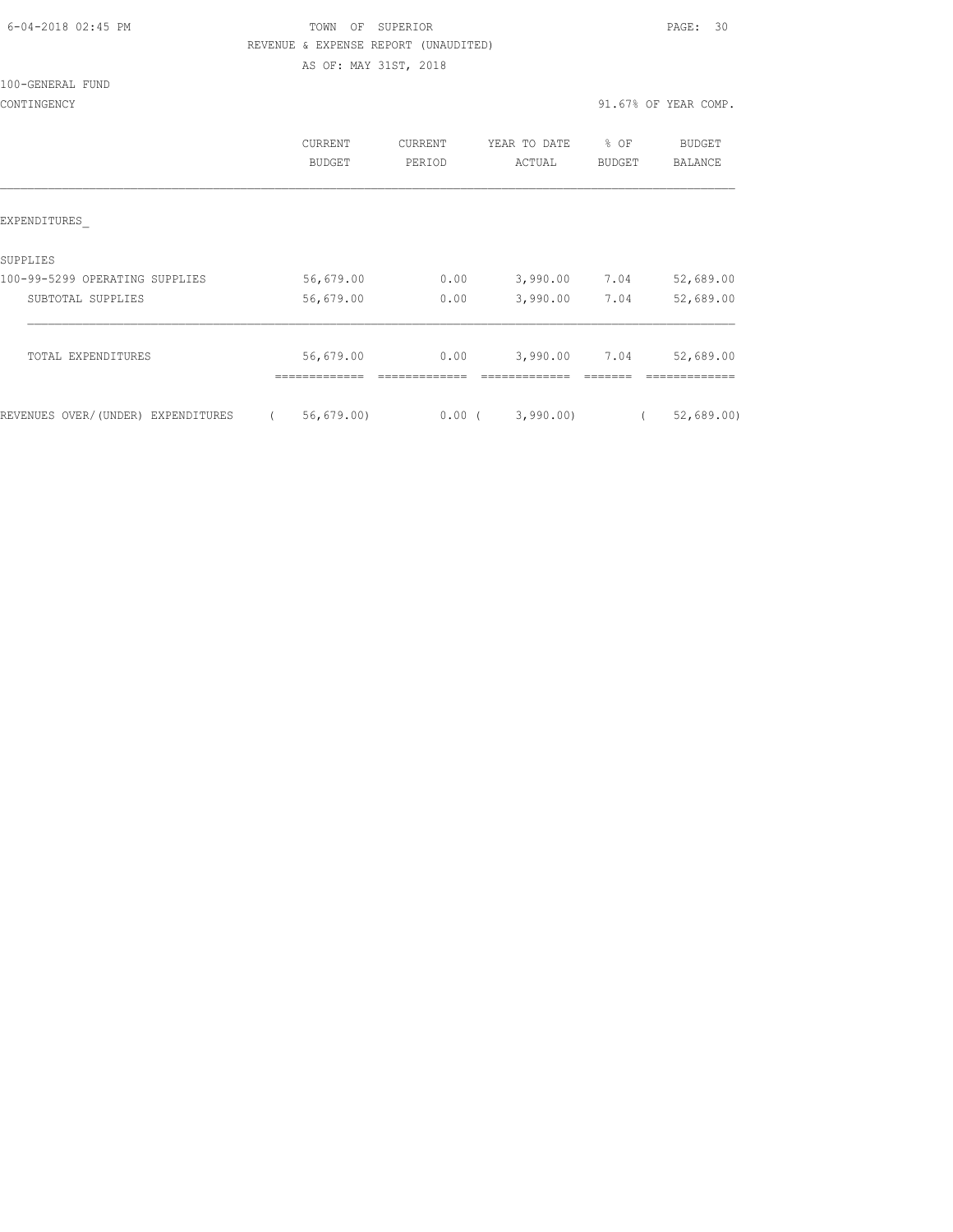## 6-04-2018 02:45 PM TOWN OF SUPERIOR PAGE: 31 REVENUE & EXPENSE REPORT (UNAUDITED) AS OF: MAY 31ST, 2018

100-GENERAL FUND

|                                    |                          |                   |                        |                | 91.67% OF YEAR COMP. |
|------------------------------------|--------------------------|-------------------|------------------------|----------------|----------------------|
|                                    | <b>CURRENT</b><br>BUDGET | CURRENT<br>PERIOD | YEAR TO DATE<br>ACTUAL | % OF<br>BUDGET | BUDGET<br>BALANCE    |
|                                    |                          |                   |                        |                |                      |
| FUND TOTAL REVENUES                | 2,390,941.00             | 182,081.91        | 2,231,265.51           | 93.32          | 159,675.49           |
| FUND TOTAL EXPENDITURES            | 1,929,412.00             | 86, 342.88        | 1,870,162.70           | 96.93          | 59,249.30            |
| REVENUES OVER/(UNDER) EXPENDITURES | 461,529.00               | 95,739.03         | 361, 102.81            |                | 100,426.19           |
|                                    | -----------              |                   | -------------          |                | ------------         |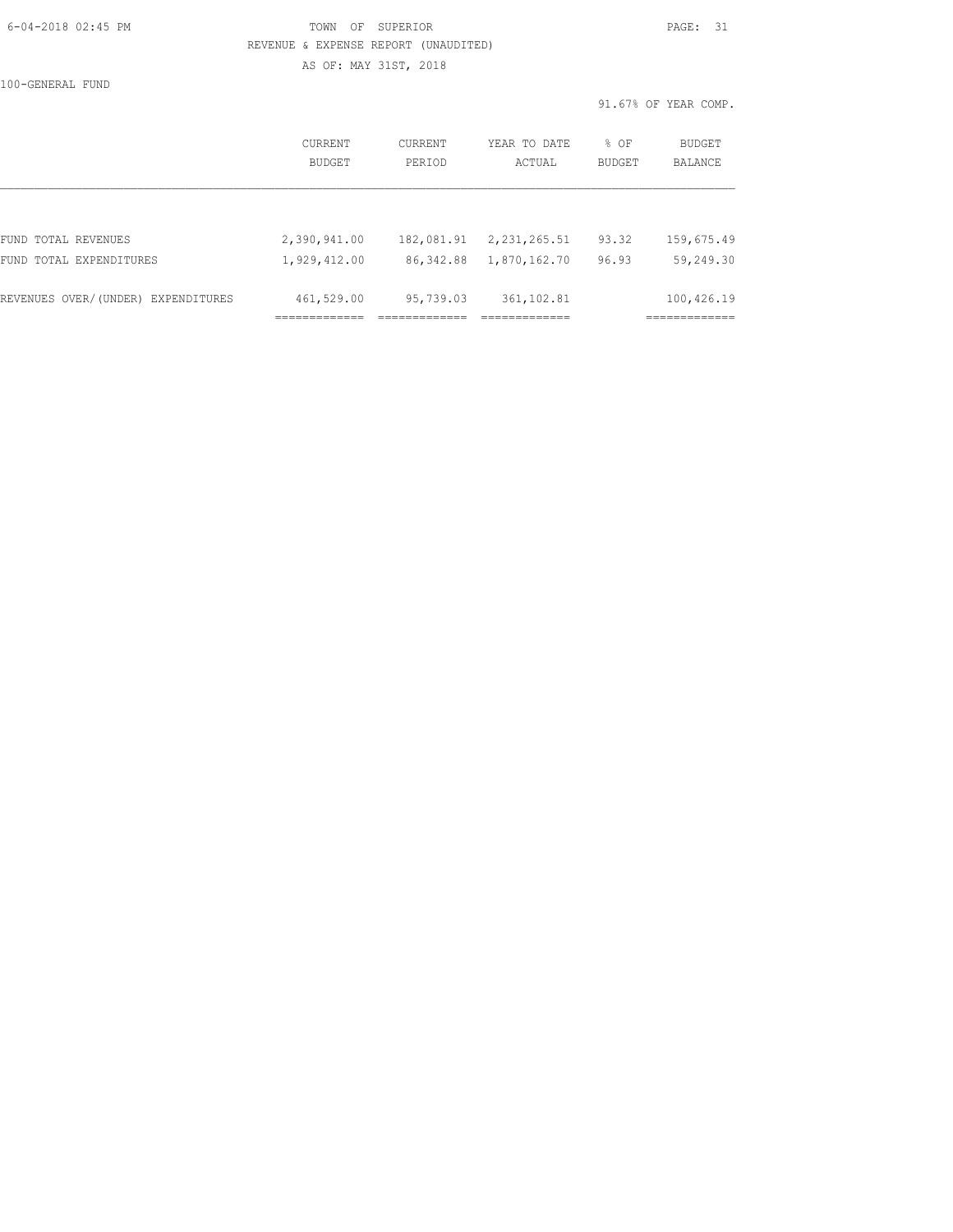## 6-04-2018 02:45 PM TOWN OF SUPERIOR PAGE: 1 REVENUE & EXPENSE REPORT (UNAUDITED)

AS OF: MAY 31ST, 2018

| 200-REFUSE SERVICE |  |
|--------------------|--|
|                    |  |

NON-DEPARTMENTAL 91.67% OF YEAR COMP.

|                                          | CURRENT<br><b>BUDGET</b> | <b>CURRENT</b><br>PERIOD | YEAR TO DATE<br>ACTUAL | % OF<br><b>BUDGET</b> | <b>BUDGET</b><br><b>BALANCE</b> |
|------------------------------------------|--------------------------|--------------------------|------------------------|-----------------------|---------------------------------|
| REVENUES                                 |                          |                          |                        |                       |                                 |
| BUSINESS SERVICES                        |                          |                          |                        |                       |                                 |
| 200-00-4240 REFUSE FEES                  | 10,000.00                | 200.00                   | 791.74                 | 7.92                  | 9,208.26                        |
| 200-00-4241 TIPPING FEES-                | 0.00                     | 280.00                   | 3,460.00               | 0.00(                 | 3,460.00)                       |
| 200-00-4250 PENALTIES                    | 0.00                     | $0.00$ (                 | 7,023.24)              | 0.00                  | 7,023.24                        |
| SUBTOTAL BUSINESS SERVICES               | 10,000.00                | 480.00 (                 | 2,771.50               | $27.72-$              | 12,771.50                       |
| ENTERPRISE SERVICES                      |                          |                          |                        |                       |                                 |
| TOTAL REVENUES                           | 10,000.00                | 480.00 (                 | 2,771.50               | $27.72 -$             | 12,771.50                       |
|                                          |                          |                          |                        |                       |                                 |
| EXPENDITURES                             |                          |                          |                        |                       |                                 |
| PERSONEL                                 |                          |                          |                        |                       |                                 |
| 200-00-5100 Salaries                     | 9,855.00                 | 0.00                     | 0.00                   | 0.00                  | 9,855.00                        |
| 200-00-5151 FICA                         | 610.00                   | 0.00                     | 0.00                   | 0.00                  | 610.00                          |
| 200-00-5152 Medicare                     | 143.00                   | 0.00                     | 0.00                   | 0.00                  | 143.00                          |
| 200-00-5153 SUTA                         | 91.00                    | 0.00                     | 0.00                   | 0.00                  | 91.00                           |
| 200-00-5154 Workers Comp                 | 118.00                   | 0.00                     | 0.00                   | 0.00                  | 118.00                          |
| 200-00-5161 ASRS                         | 1,133.00                 | 0.00                     | 0.00                   | 0.00                  | 1,133.00                        |
| 200-00-5162 Life Insurance               | 32.00                    | 0.00                     | 0.00                   | 0.00                  | 32.00                           |
| 200-00-5164 Dental Insurance             | 148.00                   | 0.00                     | 0.00                   | 0.00                  | 148.00                          |
| SUBTOTAL PERSONEL                        | 12,130.00                | 0.00                     | 0.00                   | 0.00                  | 12,130.00                       |
| SUPPLIES                                 |                          |                          |                        |                       |                                 |
| 200-00-5225 Safety Supplies & Equip      | 1,000.00                 | 0.00                     | 0.00                   | 0.00                  | 1,000.00                        |
| 200-00-5299 Operating Supplies           | 500.00                   | 0.00                     | 1,669.03               | 333.81 (              | 1, 169.03)                      |
| SUBTOTAL SUPPLIES                        | 1,500.00                 | 0.00                     | 1,669.03               | 111.27 (              | 169.03)                         |
| UTILITIES                                |                          |                          |                        |                       |                                 |
| 200-00-5310 Electricity                  | 1,000.00                 | 0.00                     | 35.67                  | 3.57                  | 964.33                          |
| 200-00-5330 REFUSE                       | 0.00                     | 2,934.73                 | 37,380.10              | $0.00$ (              | 37, 380.10                      |
| SUBTOTAL UTILITIES                       | 1,000.00                 | 2,934.73                 |                        | 37,415.77 3,741.58 (  | 36, 415.77)                     |
| GENERAL BUSINESS EXPENSE                 |                          |                          |                        |                       |                                 |
| 200-00-5420 DUES, PERMITS, SUBSCRIPTIONS | 0.00                     | 0.00                     | 954.87                 | $0.00$ (              | 954.87)                         |
| 200-00-5492 BAD DEBT EXPENSE             | 0.00                     | 0.00                     | 5,907.40               | $0.00$ (              | 5, 907.40                       |
| SUBTOTAL GENERAL BUSINESS EXPENSE        | 0.00                     | 0.00                     | 6,862.27               | $0.00$ (              | 6,862.27)                       |
| PROFESSIONAL SERVICES                    |                          |                          |                        |                       |                                 |
| 200-00-5520 CONTRACT SERVICES            | 0.00                     | 1,300.64                 | 8,809.56               | $0.00$ (              | 8,809.56)                       |
| 200-00-5550 Professional Services        | 80,000.00                | 0.00                     | 272.50                 | 0.34                  | 79,727.50                       |
| 200-00-5560 REFUSE LANDFILL TIPPING      | 15,000.00                | 0.00                     | 0.00                   | 0.00                  | 15,000.00                       |
| 200-00-5599 Transfer Clean-Up            | 0.00                     | 0.00                     | 66,279.50              | $0.00$ (              | 66,279.50)                      |

SUBTOTAL PROFESSIONAL SERVICES 95,000.00 1,300.64 75,361.56 79.33 19,638.44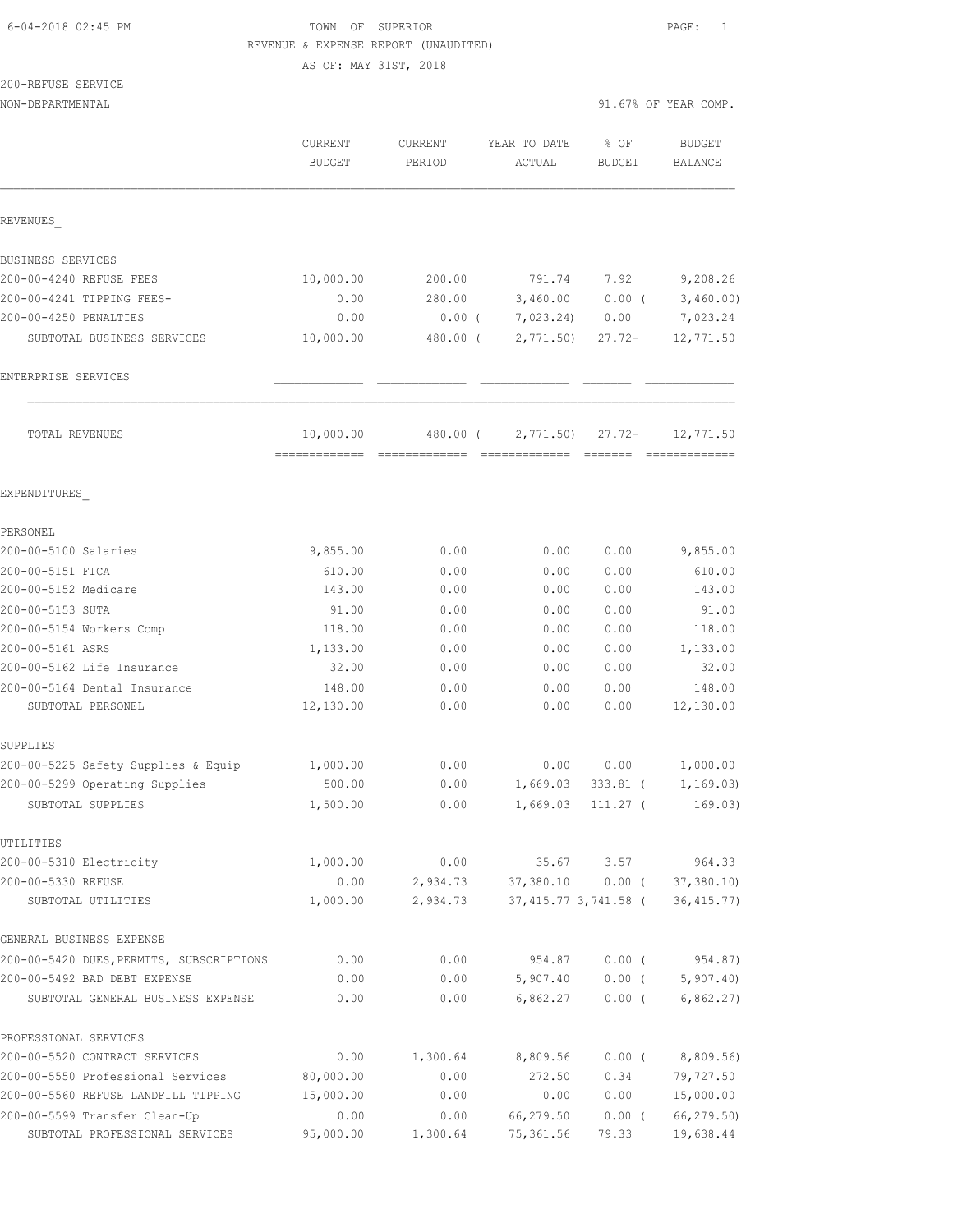## 6-04-2018 02:45 PM TOWN OF SUPERIOR PAGE: 2 REVENUE & EXPENSE REPORT (UNAUDITED)

AS OF: MAY 31ST, 2018

200-REFUSE SERVICE

|                                    | <b>CURRENT</b><br><b>BUDGET</b>                         | CURRENT<br>PERIOD | YEAR TO DATE<br>ACTUAL | % OF<br><b>BUDGET</b> | <b>BUDGET</b><br><b>BALANCE</b> |
|------------------------------------|---------------------------------------------------------|-------------------|------------------------|-----------------------|---------------------------------|
|                                    |                                                         |                   |                        |                       |                                 |
| REPAIR/MAINTENANCE                 |                                                         |                   |                        |                       |                                 |
| 200-00-5640 Auto Truck Repair      | 1,000.00                                                | 0.00              | 0.00                   | 0.00                  | 1,000.00                        |
| 200-00-5641 Gas & Oil              | 2,000.00                                                | 0.00              | 0.00                   | 0.00                  | 2,000.00                        |
| SUBTOTAL REPAIR/MAINTENANCE        | 3,000.00                                                | 0.00              | 0.00                   | 0.00                  | 3,000.00                        |
| CAPITAL OUTLAY                     |                                                         |                   |                        |                       |                                 |
| DEBT SERVICE                       |                                                         |                   |                        |                       |                                 |
| 200-00-5900 DEBT SVC - PRINCIPAL   | 0.00                                                    | 0.00              | 399.00                 | $0.00$ (              | 399.00)                         |
| 200-00-5901 DEBT SVC - INTEREST    | 0.00                                                    | 0.00              | 246.86                 | $0.00$ (              | 246.86)                         |
| SUBTOTAL DEBT SERVICE              | 0.00                                                    | 0.00              | 645.86                 | $0.00$ (              | 645.86)                         |
| TOTAL EXPENDITURES                 | 112,630.00                                              | 4,235.37          | 121,954.49             | 108.28 (              | 9,324.49                        |
|                                    |                                                         |                   |                        |                       |                                 |
| REVENUES OVER/(UNDER) EXPENDITURES | $102, 630.00$ ( 3, 755.37) ( 124, 725.99)<br>$\sqrt{2}$ |                   |                        |                       | 22,095.99                       |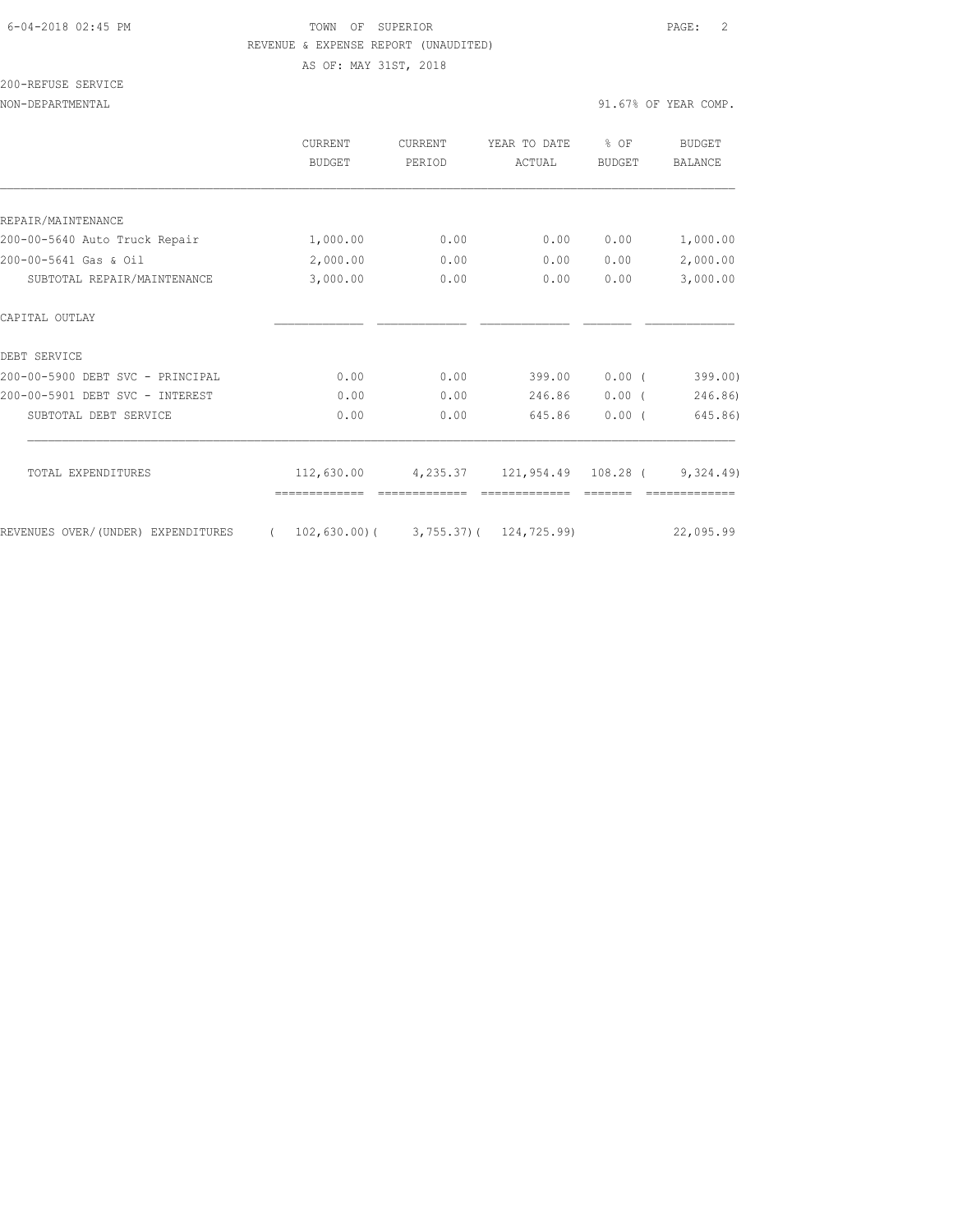| 6-04-2018 02:45 PM                 |                                      | OF<br>TOWN<br>SUPERIOR |          |                              |        | 3<br>PAGE:           |
|------------------------------------|--------------------------------------|------------------------|----------|------------------------------|--------|----------------------|
|                                    | REVENUE & EXPENSE REPORT (UNAUDITED) |                        |          |                              |        |                      |
|                                    | AS OF: MAY 31ST, 2018                |                        |          |                              |        |                      |
| 200-REFUSE SERVICE                 |                                      |                        |          |                              |        |                      |
|                                    |                                      |                        |          |                              |        | 91.67% OF YEAR COMP. |
|                                    |                                      | CURRENT                | CURRENT  | YEAR TO DATE                 | % OF   | BUDGET               |
|                                    |                                      | BUDGET                 | PERIOD   | ACTUAL                       | BUDGET | BALANCE              |
|                                    |                                      |                        |          |                              |        |                      |
| FUND TOTAL REVENUES                |                                      | 10,000.00              | 480.00 ( | 2,771.50) 27.72-             |        | 12,771.50            |
| FUND TOTAL EXPENDITURES            |                                      | 112,630.00             |          | 4,235.37 121,954.49 108.28 ( |        | 9,324.49             |
| REVENUES OVER/(UNDER) EXPENDITURES |                                      | 102,630.00)(           |          | $3,755.37$ ( $124,725.99$ )  |        | 22,095.99            |

============= ============= ============= =============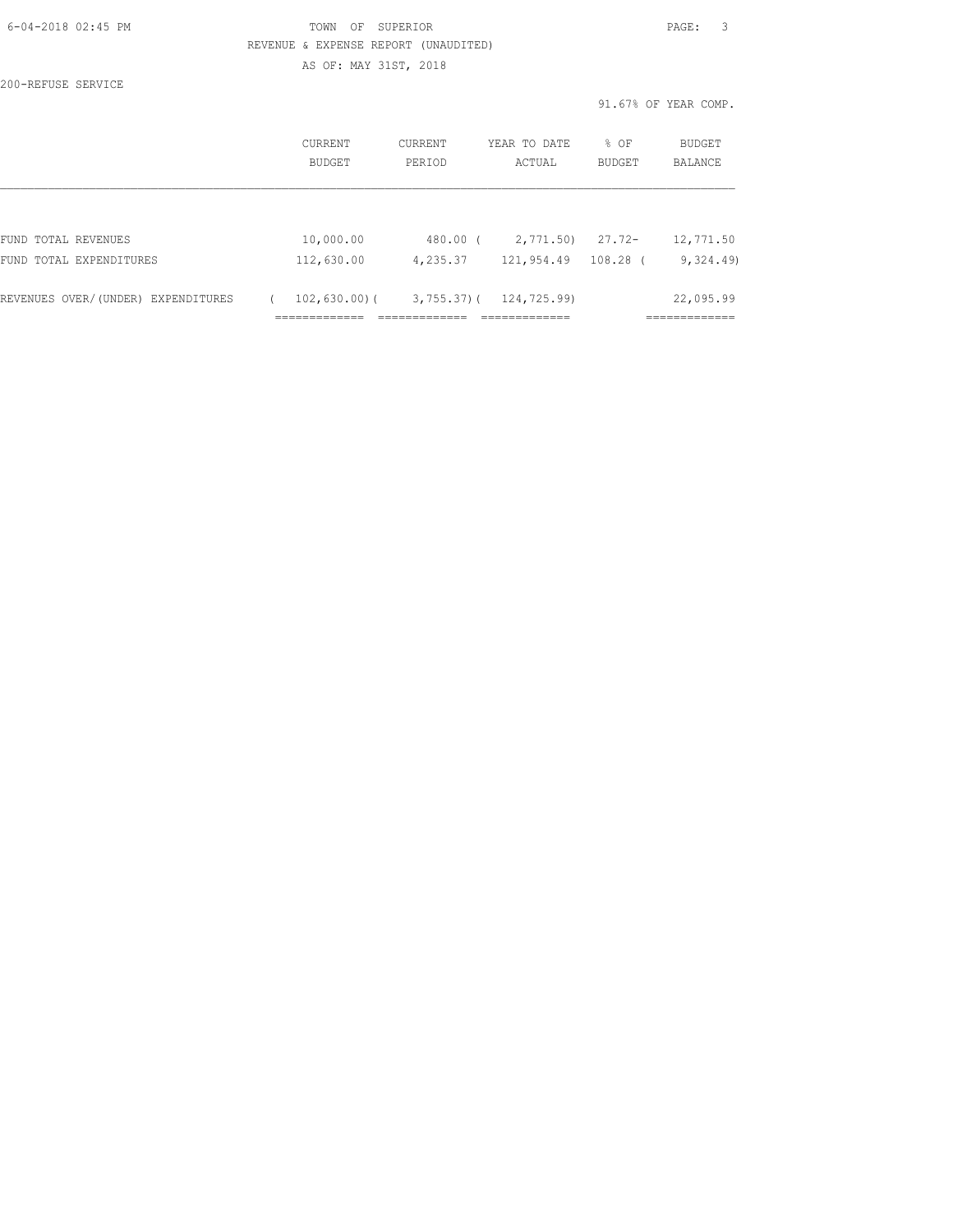210-SEWER

# TOWN OF SUPERIOR **Example 2018** PAGE: 1 REVENUE & EXPENSE REPORT (UNAUDITED)

AS OF: MAY 31ST, 2018

NON-DEPARTMENTAL 91.67% OF YEAR COMP.

|                                      | CURRENT<br><b>BUDGET</b>   | <b>CURRENT</b><br>PERIOD | YEAR TO DATE<br>ACTUAL | % OF<br><b>BUDGET</b> | <b>BUDGET</b><br><b>BALANCE</b> |
|--------------------------------------|----------------------------|--------------------------|------------------------|-----------------------|---------------------------------|
| REVENUES                             |                            |                          |                        |                       |                                 |
| <b>TAXES</b>                         |                            |                          |                        |                       |                                 |
| BUSINESS SERVICES                    |                            |                          |                        |                       |                                 |
| 210-00-4240 SEWER FEES               | 400,000.00                 | 29,177.85                | 266,370.82             | 66.59                 | 133,629.18                      |
| 210-00-4250 PENALTIES                | 0.00                       | 1,730.00                 | 11,240.00              | $0.00$ (              | 11, 240.00                      |
| SUBTOTAL BUSINESS SERVICES           | 400,000.00                 | 30,907.85                | 277,610.82             | 69.40                 | 122,389.18                      |
| <b>GRANTS</b>                        |                            |                          |                        |                       |                                 |
| CONTINGENCY                          |                            |                          |                        |                       |                                 |
| TOTAL REVENUES                       | 400,000.00<br>------------ | 30,907.85                | 277,610.82             | 69.40                 | 122,389.18                      |
| EXPENDITURES                         |                            |                          |                        |                       |                                 |
| PERSONEL                             |                            |                          |                        |                       |                                 |
| 210-00-5100 SALARIES                 | 74,276.00                  | 2,553.20                 | 54,338.44              | 73.16                 | 19,937.56                       |
| 210-00-5101 OVERTIME                 | 5,000.00                   | 0.00                     | 7,568.97               | 151.38 (              | 2,568.97)                       |
| 210-00-5151 FICA                     | 4,338.00                   | 155.63                   | 3,794.28               | 87.47                 | 543.72                          |
| 210-00-5152 MEDICARE                 | 1,014.00                   | 36.40                    | 887.36                 | 87.51                 | 126.64                          |
| 210-00-5153 STATE UNEMPLOYMENT       | 465.00                     | 0.00                     | 440.23                 | 94.67                 | 24.77                           |
| 210-00-5154 WORKERS COMP INSURANCE   | 2,262.00                   | 0.00                     | 2,394.00               | $105.84$ (            | 132.00)                         |
| 210-00-5161 ARIZONA STATE RETIREMENT | 8,045.00                   | 293.62                   | 6,983.65               | 86.81                 | 1,061.35                        |
| 210-00-5162 LIFE INSURANCE           | 165.00                     | 0.00                     | 108.00                 | 65.45                 | 57.00                           |
| 210-00-5163 HEALTH INSURANCE         | 12,781.00                  | 0.00                     | 8,933.25               | 69.89                 | 3,847.75                        |
| 210-00-5164 DENTAL INSURANCE         | 758.00                     | 0.00                     | 619.28                 | 81.70                 | 138.72                          |
| SUBTOTAL PERSONEL                    | 109,104.00                 | 3,038.85                 | 86,067.46              | 78.89                 | 23,036.54                       |
| SUPPLIES                             |                            |                          |                        |                       |                                 |
| 210-00-5210 OFFICE SUPPLIES          | 2,000.00                   | 0.00                     | 0.00                   | 0.00                  | 2,000.00                        |
| 210-00-5240 CHEMICAL SUPPLIES        | 15,146.00                  | 0.00                     | 5,711.06               | 37.71                 | 9,434.94                        |
| 210-00-5299 OPERATING SUPPLIES       | 30,000.00                  | 75.00                    | 4,758.90               | 15.86                 | 25, 241.10                      |
| SUBTOTAL SUPPLIES                    | 47,146.00                  | 75.00                    | 10,469.96              | 22.21                 | 36,676.04                       |
| UTILITIES                            |                            |                          |                        |                       |                                 |
| 210-00-5310 ELECTRICITY              | 60,410.00                  | 0.00                     | 51,329.99              | 84.97                 | 9,080.01                        |
| 210-00-5350 TELEPHONE                | 1,158.00                   | 40.44                    | 873.63                 | 75.44                 | 284.37                          |
| 210-00-5360 WATER                    | 3,000.00                   | 232.75                   | 2,749.43               | 91.65                 | 250.57                          |
| 210-00-5380 SECURITY                 | 500.00                     | 0.00                     | 100.00                 | 20.00                 | 400.00                          |
| SUBTOTAL UTILITIES                   | 65,068.00                  | 273.19                   | 55,053.05              | 84.61                 | 10,014.95                       |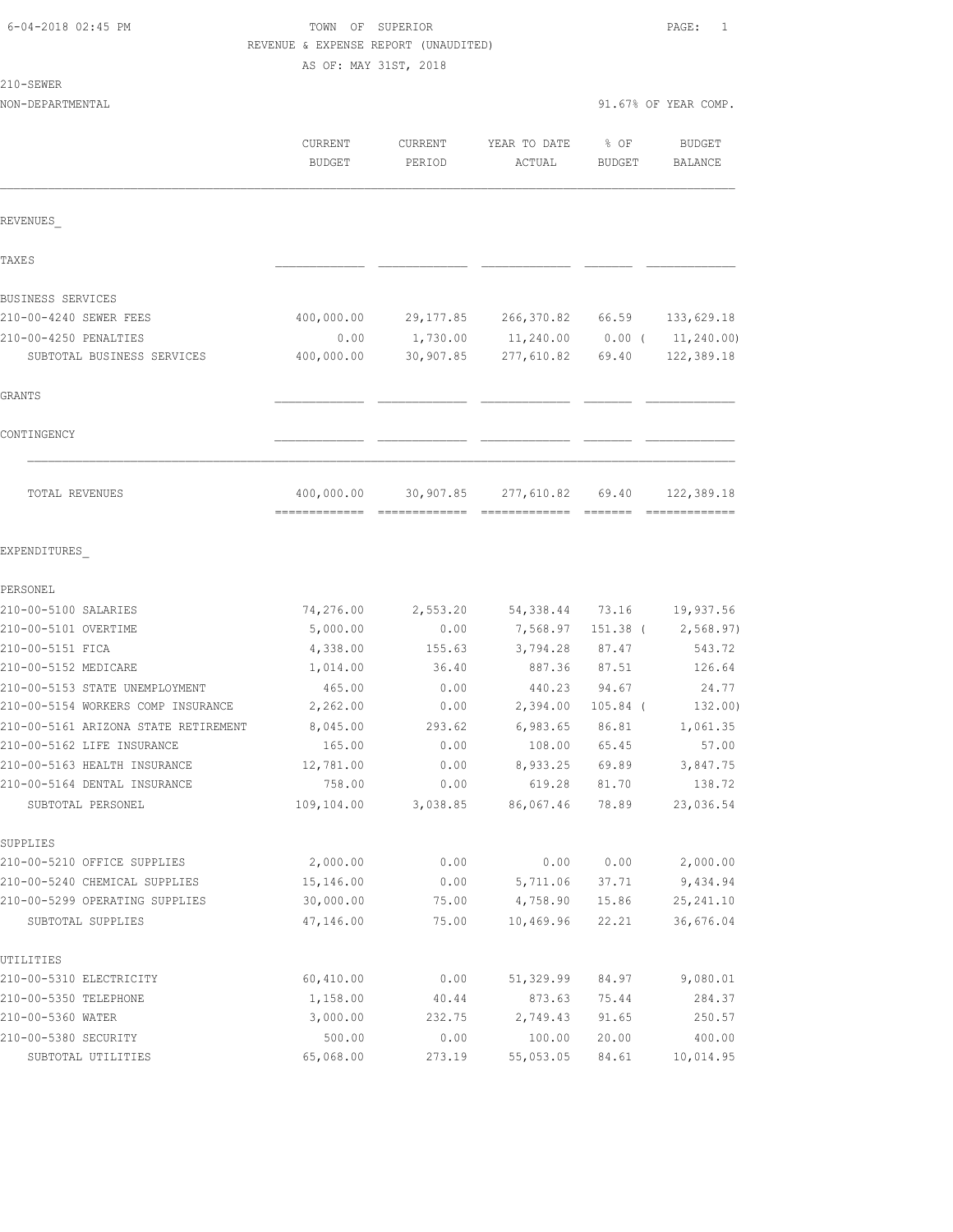## 6-04-2018 02:45 PM TOWN OF SUPERIOR PAGE: 2 REVENUE & EXPENSE REPORT (UNAUDITED)

AS OF: MAY 31ST, 2018

210-SEWER

NON-DEPARTMENTAL 91.67% OF YEAR COMP.

|                                                                        | CURRENT<br><b>BUDGET</b> | CURRENT<br>PERIOD | YEAR TO DATE<br>ACTUAL                               | % OF<br><b>BUDGET</b> | <b>BUDGET</b><br><b>BALANCE</b> |
|------------------------------------------------------------------------|--------------------------|-------------------|------------------------------------------------------|-----------------------|---------------------------------|
|                                                                        |                          |                   |                                                      |                       |                                 |
| GENERAL BUSINESS EXPENSE                                               |                          |                   |                                                      |                       |                                 |
| 210-00-5410 ADVERTISING                                                | 0.00                     | 0.00              | 116.62                                               | $0.00$ (              | 116.62)                         |
| 210-00-5420 DUES & SUBSCRIPTIONS<br>210-00-5425 CONFERENCES & TRAINING | 20,000.00                | 0.00              | 15,531.30                                            | 77.66                 | 4,468.70                        |
| 210-00-5450 UNIFORMS                                                   | 2,000.00<br>659.00       | 0.00              | 94.94<br>534.18                                      | 4.75                  | 1,905.06                        |
| 210-00-5460 POSTAGE                                                    | 0.00                     | 32.91<br>459.00   | 2,886.88                                             | 81.06<br>$0.00$ (     | 124.82<br>2,886.88)             |
| 210-00-5471 AUDIT                                                      | 1,545.00                 | 0.00              | 1,500.00                                             | 97.09                 | 45.00                           |
| 210-00-5480 GENERAL INSURANCE                                          | 12,820.00                | 0.00              | 12,389.09                                            | 96.64                 | 430.91                          |
| 210-00-5491 Credit Card Fees                                           | 10,000.00                | 0.00              | 0.00                                                 | 0.00                  | 10,000.00                       |
| 210-00-5492 BAD DEBT EXPENSE                                           | 15,000.00                | 0.00              | 22, 177.53                                           | 147.85 (              | 7, 177.53                       |
| SUBTOTAL GENERAL BUSINESS EXPENSE                                      | 62,024.00                | 491.91            | 55,230.54                                            | 89.05                 | 6,793.46                        |
| PROFESSIONAL SERVICES                                                  |                          |                   |                                                      |                       |                                 |
| 210-00-5520 CONTRACTUAL SERVICES                                       | 0.00                     | 0.00              | 2,773.31                                             | 0.00(                 | 2,773.31)                       |
| 210-00-5550 OTHER PROFESSIONAL SERVICE                                 | 73,161.00                | 6,071.75          | 73,369.72                                            | $100.29$ (            | 208.72)                         |
| 210-00-5580 SLUDGE REMOVAL                                             | 9,000.00                 | 816.05            | 2,429.21                                             | 26.99                 | 6,570.79                        |
| 210-00-5581 BACKFLOW TESTING                                           | 1,439.00                 | 0.00              | 785.00                                               | 54.55                 | 654.00                          |
| SUBTOTAL PROFESSIONAL SERVICES                                         | 83,600.00                | 6,887.80          | 79, 357.24                                           | 94.92                 | 4,242.76                        |
| REPAIR/MAINTENANCE                                                     |                          |                   |                                                      |                       |                                 |
| 210-00-5640 AUTO & TRUCK REPAIRS                                       | 2,000.00                 | 167.54            | 212.34                                               | 10.62                 | 1,787.66                        |
| 210-00-5641 GAS & OIL                                                  | 3,000.00                 | 0.00              | 917.30                                               | 30.58                 | 2,082.70                        |
| 210-00-5642 TIRES & TUBES                                              | 1,000.00                 | 0.00              | 0.00                                                 | 0.00                  | 1,000.00                        |
| 210-00-5650 OTHER EQUIPMENT REPAIRS                                    | 8,085.00                 | 0.00              | 270.01                                               | 3.34                  | 7,814.99                        |
| SUBTOTAL REPAIR/MAINTENANCE                                            | 14,085.00                | 167.54            | 1,399.65                                             | 9.94                  | 12,685.35                       |
| CAPITAL OUTLAY                                                         |                          |                   |                                                      |                       |                                 |
| 210-00-5710 BUILDING                                                   | 500.00                   | 0.00              | 0.00                                                 | 0.00                  | 500.00                          |
| 210-00-5750 OTHER EQUIP/SMALL TOOLS                                    | 8,151.00                 | 0.00              | 160.14                                               | 1.96                  | 7,990.86                        |
| 210-00-5760 R&M WELLS & PUMPS                                          | 25,000.00                | 0.00              | 7,744.27                                             | 30.98                 | 17,255.73                       |
| 210-00-5790 MACHINERY AND EQUIPMENT                                    | 30,000.00                | 0.00              | 518.99                                               | 1.73                  | 29, 481.01                      |
| SUBTOTAL CAPITAL OUTLAY                                                | 63,651.00                | 0.00              |                                                      | 8,423.40 13.23        | 55,227.60                       |
| NON-OPERATING                                                          |                          |                   |                                                      |                       |                                 |
| DEBT SERVICE                                                           |                          |                   |                                                      |                       |                                 |
| 210-00-5999 CONTINGENCY                                                | 15,188.00                | 0.00              | 0.00                                                 | 0.00                  | 15,188.00                       |
| SUBTOTAL DEBT SERVICE                                                  | 15,188.00                | 0.00              | 0.00                                                 | 0.00                  | 15,188.00                       |
| TOTAL EXPENDITURES                                                     |                          |                   | 459,866.00  10,934.29  296,001.30  64.37  163,864.70 |                       |                                 |

REVENUES OVER/(UNDER) EXPENDITURES ( 59,866.00) 19,973.56 ( 18,390.48) ( 41,475.52)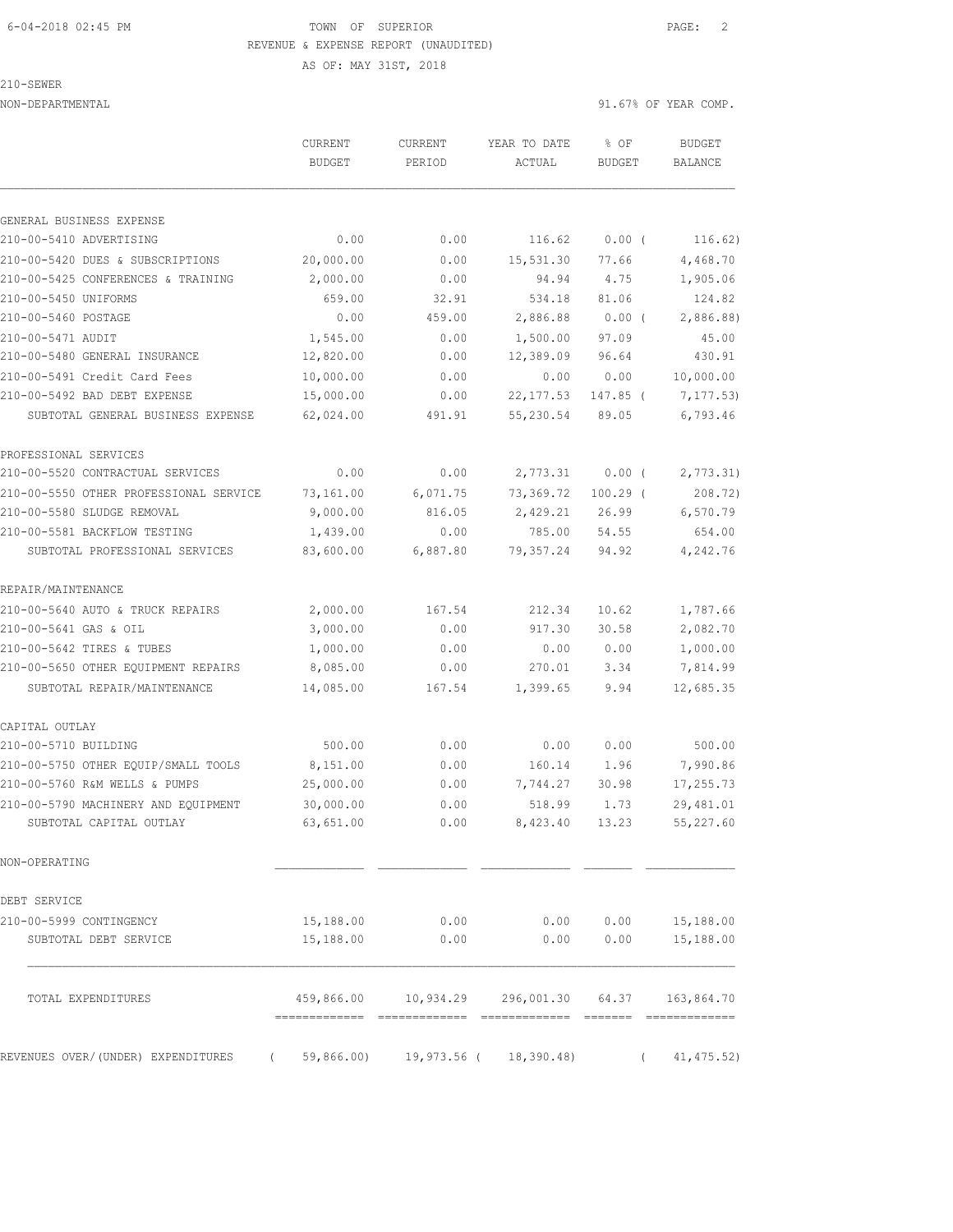### 6-04-2018 02:45 PM TOWN OF SUPERIOR PAGE: 3 REVENUE & EXPENSE REPORT (UNAUDITED) AS OF: MAY 31ST, 2018

210-SEWER

| CURRENT<br><b>BUDGET</b> | CURRENT<br>PERIOD | YEAR TO DATE<br>ACTUAL | % OF<br><b>BUDGET</b> | BUDGET<br>BALANCE |
|--------------------------|-------------------|------------------------|-----------------------|-------------------|
|                          |                   |                        |                       |                   |
|                          | 30,907.85         | 277,610.82             | 69.40                 | 122,389.18        |
| 459,866.00               | 10,934.29         | 296,001.30             | 64.37                 | 163,864.70        |
| 59,866.00)               |                   | 18,390.48)             |                       | 41, 475.52)       |
|                          | 400,000.00        |                        | 19,973.56 (           |                   |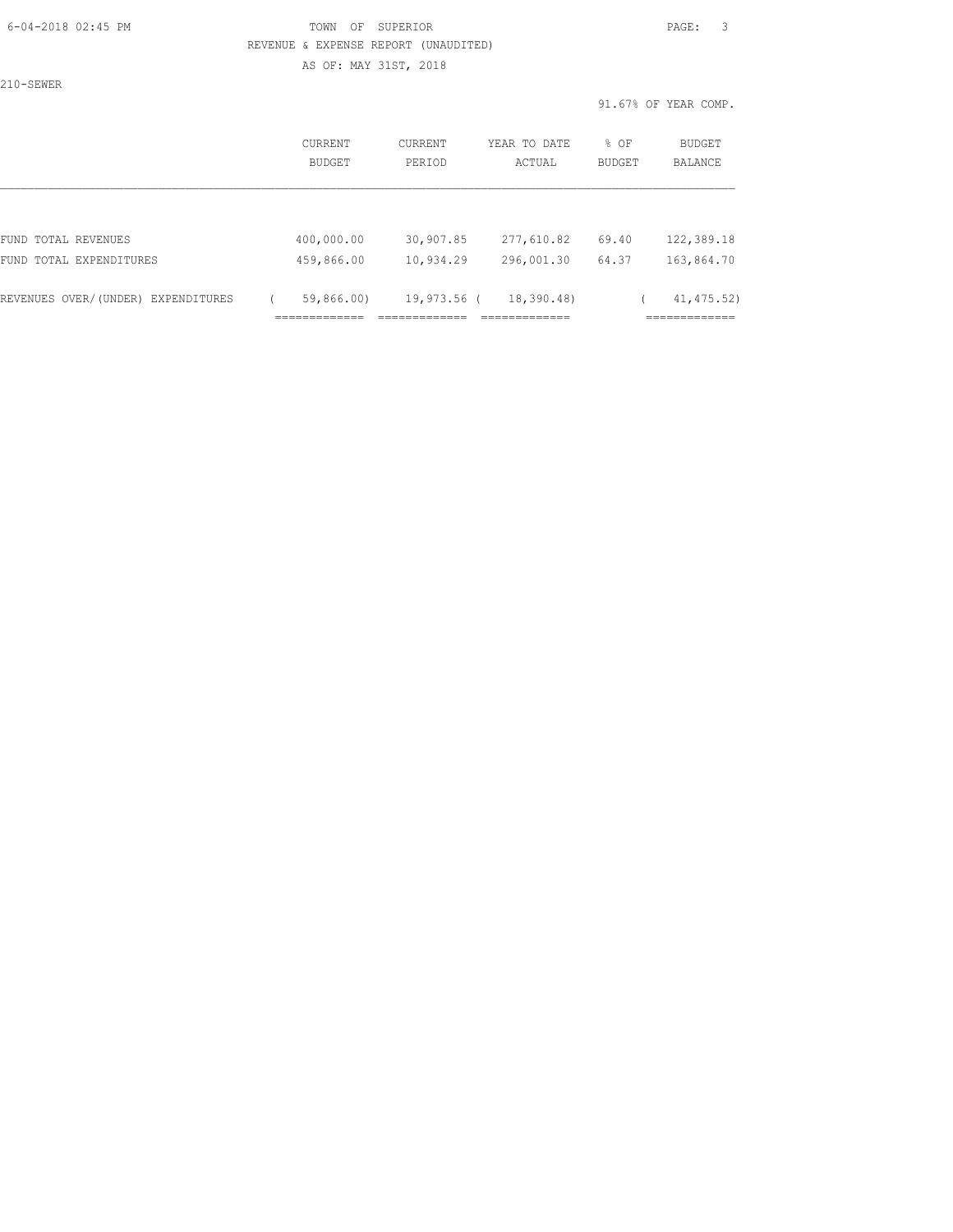| 6-04-2018 02:45 PM |  |
|--------------------|--|
|                    |  |

# FOWN OF SUPERIOR **Example 2018** PAGE: 1 REVENUE & EXPENSE REPORT (UNAUDITED)

AS OF: MAY 31ST, 2018

| 220-AMBULANCE |  |
|---------------|--|
|               |  |

|                                                          | <b>CURRENT</b><br><b>BUDGET</b> | CURRENT<br>PERIOD | YEAR TO DATE<br>ACTUAL | % OF<br><b>BUDGET</b> | <b>BUDGET</b><br><b>BALANCE</b> |
|----------------------------------------------------------|---------------------------------|-------------------|------------------------|-----------------------|---------------------------------|
| REVENUES                                                 |                                 |                   |                        |                       |                                 |
| TAXE S                                                   |                                 |                   |                        |                       |                                 |
| <b>BUSINESS SERVICES</b>                                 |                                 |                   |                        |                       |                                 |
| ENTERPRISE SERVICES                                      |                                 |                   |                        |                       |                                 |
| 220-00-4310 AMBULANCE BILLINGS                           | 340,000.00                      | 50.00             | 285,677.41             | 84.02                 | 54,322.59                       |
| SUBTOTAL ENTERPRISE SERVICES                             | 340,000.00                      | 50.00             | 285, 677.41            | 84.02                 | 54, 322.59                      |
| CONTINGENCY                                              |                                 |                   |                        |                       |                                 |
| TOTAL REVENUES                                           | 340,000.00                      | 50.00             | 285,677.41             | 84.02                 | 54, 322.59                      |
| EXPENDITURES                                             |                                 |                   |                        |                       |                                 |
| PERSONEL                                                 |                                 |                   |                        |                       |                                 |
| 220-00-5100 SALARIES                                     | 210,647.00                      | 8,308.54          | 195,897.14             | 93.00                 | 14,749.86                       |
| 220-00-5101 OVERTIME                                     | 20,000.00                       | 0.00              | 24,396.99              | 121.98 (              | 4,396.99                        |
| 220-00-5151 FICA                                         | 13,442.00                       | 516.04            | 11,997.07              | 89.25                 | 1,444.93                        |
| 220-00-5152 MEDICARE                                     | 3,144.00                        | 120.69            | 2,805.86               | 89.24                 | 338.14                          |
| 220-00-5153 STATE UNEMPLOYMENT                           | 1,453.00                        | 60.88             | 1,780.87               | $122.57$ (            | 327.87)                         |
| 220-00-5154 WORKERS COMP INSURANCE                       | 7,388.00                        | 0.00              | 10,230.00              | $138.47$ (            | 2,842.00                        |
| 220-00-5160 PUBLIC SAFETY RETIREMENT                     | 0.00                            | 800.63            | 12,024.05              | $0.00$ (              | 12,024.05)                      |
| 220-00-5161 ARIZONA STATE RETIREMENT                     | 20,738.00                       | 0.00              | 35.88                  | 0.17                  | 20,702.12                       |
| 220-00-5162 LIFE INSURANCE                               | 386.00                          | 0.00              | 171.52                 | 44.44                 | 214.48                          |
| 220-00-5163 HEALTH INSURANCE                             | 15,337.00                       | 0.00              | 6,074.61               | 39.61                 | 9,262.39                        |
| 220-00-5164 DENTAL INSURANCE                             | 1,775.00                        | 0.00              | 462.95                 | 26.08                 | 1,312.05                        |
| SUBTOTAL PERSONEL                                        | 294,310.00                      | 9,806.78          | 265,876.94             | 90.34                 | 28,433.06                       |
| SUPPLIES                                                 |                                 |                   |                        |                       |                                 |
| 220-00-5220 MEDICAL SUPPLIES                             | 14,000.00                       | 1,988.99          | 11,857.10              | 84.69                 | 2,142.90                        |
| SUBTOTAL SUPPLIES                                        | 14,000.00                       | 1,988.99          | 11,857.10              | 84.69                 | 2,142.90                        |
| UTILITIES                                                |                                 |                   |                        |                       |                                 |
| 220-00-5310 ELECTRICITY                                  | 2,840.00                        | 0.00              | 2,064.08               | 72.68                 | 775.92                          |
| 220-00-5350 TELEPHONE                                    | 1,804.00                        | 0.00              | 1,095.87               | 60.75                 | 708.13                          |
| 220-00-5360 WATER<br>SUBTOTAL UTILITIES                  | 900.00<br>5,544.00              | 70.36<br>70.36    | 744.18<br>3,904.13     | 82.69<br>70.42        | 155.82<br>1,639.87              |
|                                                          |                                 |                   |                        |                       |                                 |
| GENERAL BUSINESS EXPENSE                                 |                                 |                   |                        |                       |                                 |
| 220-00-5420 DUES & SUBSCRIPTIONS<br>220-00-5430 PRINTING | 811.00<br>0.00                  | 0.00<br>0.00      | 869.00<br>204.10       | $107.15$ (<br>0.00(   | 58.00<br>204.10)                |
| 220-00-5471 AUDIT                                        | 0.00                            | 0.00              | 1,500.00               | $0.00$ (              | 1,500.00)                       |
| 220-00-5480 GENERAL INSURANCE                            | 6,410.00                        | 0.00              | 6, 194.52              | 96.64                 | 215.48                          |
| SUBTOTAL GENERAL BUSINESS EXPENSE                        | 7,221.00                        | 0.00              | 8,767.62               | 121.42 (              | 1,546.62)                       |
|                                                          |                                 |                   |                        |                       |                                 |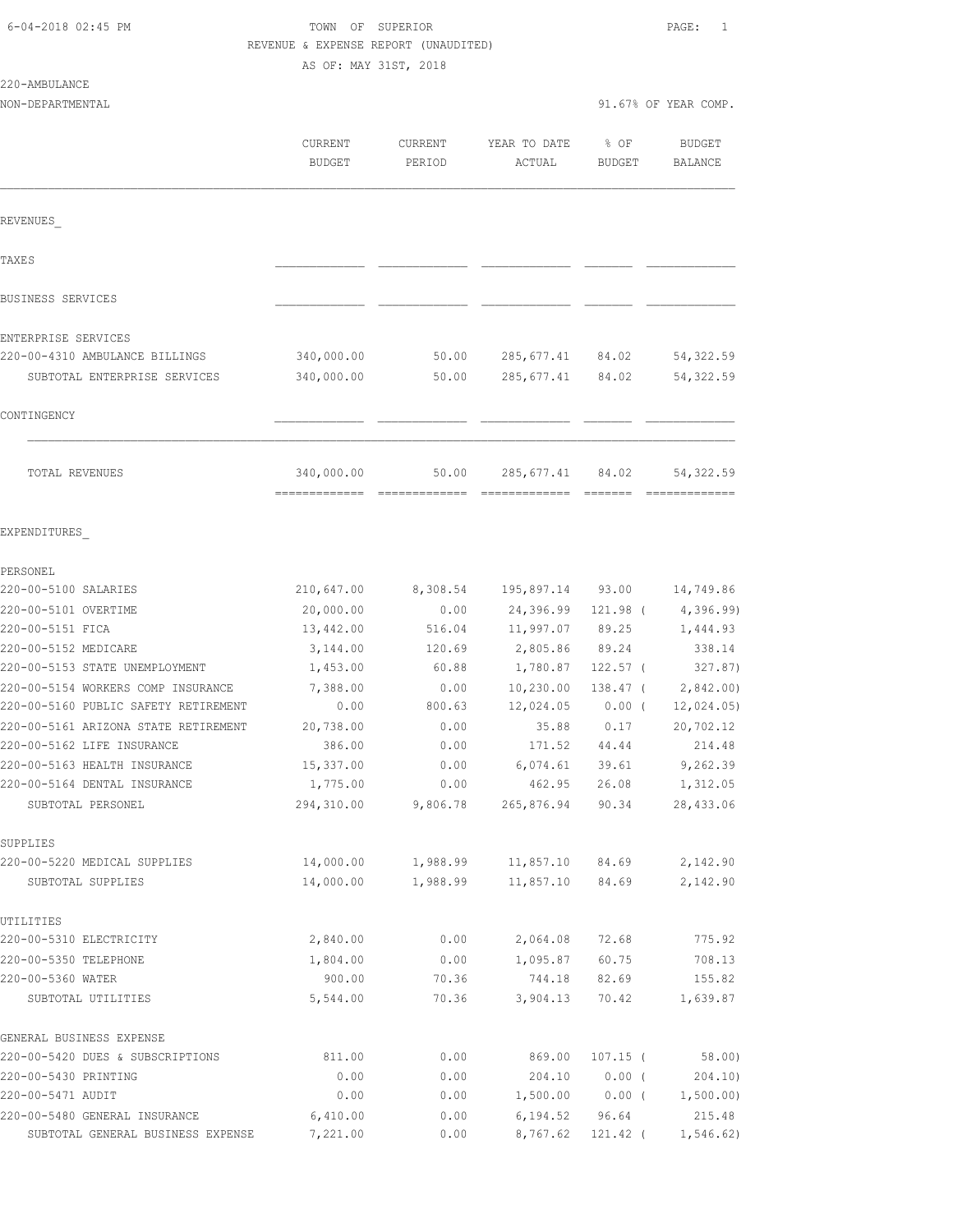# 6-04-2018 02:45 PM TOWN OF SUPERIOR PAGE: 2 REVENUE & EXPENSE REPORT (UNAUDITED)

AS OF: MAY 31ST, 2018

### 220-AMBULANCE

NON-DEPARTMENTAL 91.67% OF YEAR COMP.

|  | <i>חת התחוד החת ברז בח</i> |  |
|--|----------------------------|--|

|                                        | <b>CURRENT</b><br>BUDGET                  | <b>CURRENT</b><br>PERIOD | YEAR TO DATE<br>ACTUAL          | $8$ OF<br>BUDGET | <b>BUDGET</b><br><b>BALANCE</b> |
|----------------------------------------|-------------------------------------------|--------------------------|---------------------------------|------------------|---------------------------------|
|                                        |                                           |                          |                                 |                  |                                 |
| PROFESSIONAL SERVICES                  |                                           |                          |                                 |                  |                                 |
| 220-00-5520 CONTRACTUAL SERVICES       | 24,000.00                                 | 1,296.65                 | 19,958.30                       | 83.16            | 4,041.70                        |
| 220-00-5550 OTHER PROFESSIONAL SERVICE | 10,080.00                                 | 0.00                     | 1,099.40                        | 10.91            | 8,980.60                        |
| SUBTOTAL PROFESSIONAL SERVICES         | 34,080.00                                 | 1,296.65                 | 21,057.70                       | 61.79            | 13,022.30                       |
| REPAIR/MAINTENANCE                     |                                           |                          |                                 |                  |                                 |
| 220-00-5641 GAS & OIL                  | 6,000.00                                  | 0.00                     | 7,040.79                        | $117.35$ (       | 1,040.79)                       |
| SUBTOTAL REPAIR/MAINTENANCE            | 6,000.00                                  | 0.00                     | 7,040.79                        | $117.35$ (       | 1,040.79                        |
| CAPITAL OUTLAY                         |                                           |                          |                                 |                  |                                 |
| 220-00-5741 Audit                      | 1,545.00                                  | 0.00                     | 0.00                            | 0.00             | 1,545.00                        |
| SUBTOTAL CAPITAL OUTLAY                | 1,545.00                                  | 0.00                     | 0.00                            | 0.00             | 1,545.00                        |
| NON-OPERATING                          |                                           |                          |                                 |                  |                                 |
| DEBT SERVICE                           |                                           |                          |                                 |                  |                                 |
| 220-00-5999 CONTINGENCY                | 31,700.00                                 | 0.00                     | 0.00                            | 0.00             | 31,700.00                       |
| SUBTOTAL DEBT SERVICE                  | 31,700.00                                 | 0.00                     | 0.00                            | 0.00             | 31,700.00                       |
|                                        |                                           |                          |                                 |                  |                                 |
| TOTAL EXPENDITURES                     | 394,400.00                                |                          | 13, 162. 78 318, 504. 28 80. 76 |                  | 75,895.72                       |
| REVENUES OVER/(UNDER) EXPENDITURES     | $(54, 400.00) (13, 112, 78) (32, 826.87)$ |                          |                                 | $\sqrt{2}$       | 21, 573.13)                     |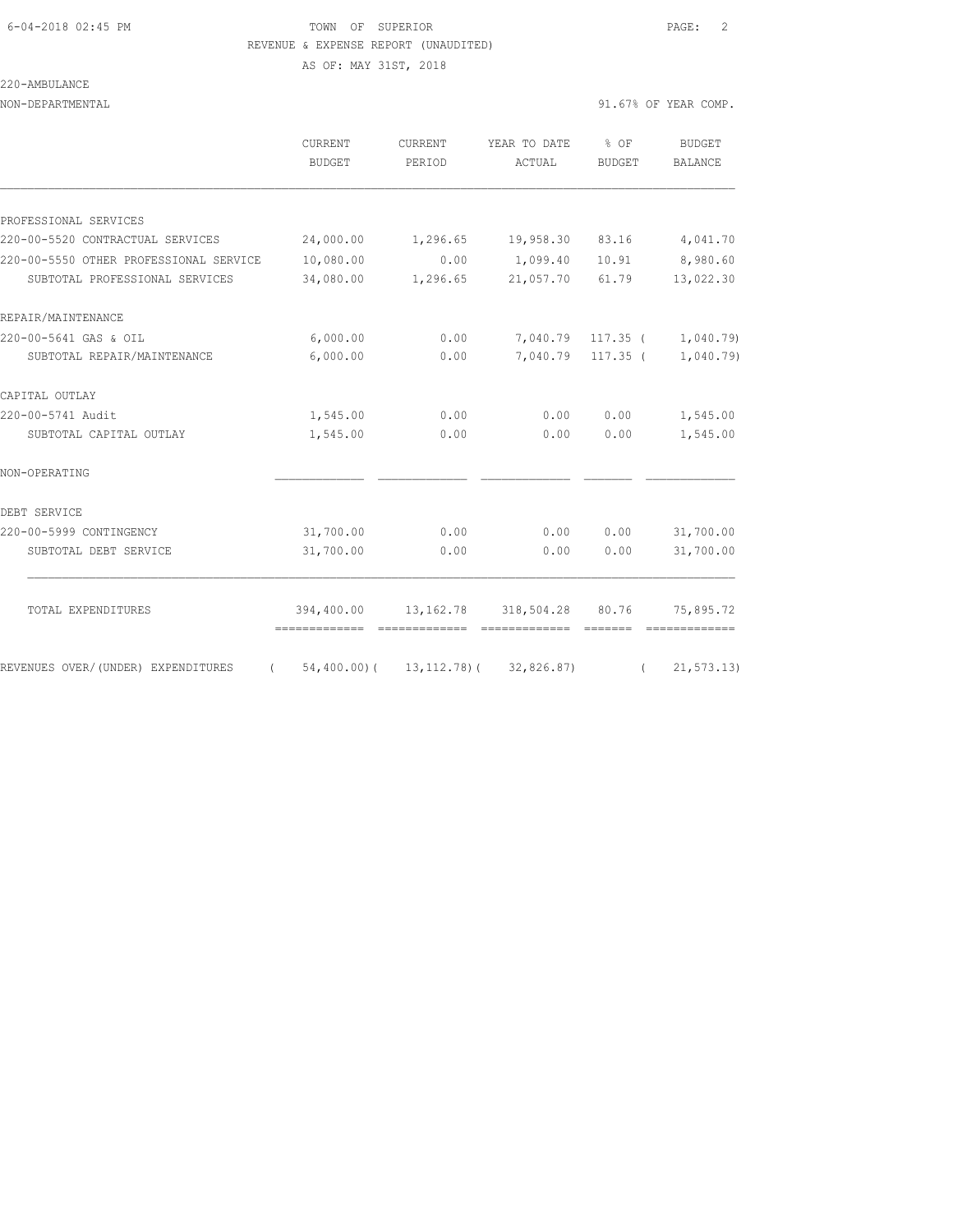### 6-04-2018 02:45 PM TOWN OF SUPERIOR PAGE: 3 REVENUE & EXPENSE REPORT (UNAUDITED) AS OF: MAY 31ST, 2018

220-AMBULANCE

|                                    | CURRENT<br>BUDGET             | CURRENT<br>PERIOD      | YEAR TO DATE<br>ACTUAL     | $8$ OF<br><b>BUDGET</b> | <b>BUDGET</b><br>BALANCE |
|------------------------------------|-------------------------------|------------------------|----------------------------|-------------------------|--------------------------|
|                                    |                               |                        |                            |                         |                          |
| FUND TOTAL REVENUES                | 340,000.00                    | 50.00                  | 285,677.41                 | 84.02                   | 54, 322.59               |
| FUND TOTAL EXPENDITURES            | 394,400.00                    | 13, 162. 78            | 318,504.28                 | 80.76                   | 75,895.72                |
| REVENUES OVER/(UNDER) EXPENDITURES | $54,400.00)$ (                | $13, 112, 78$ ) (      | 32,826.87)                 |                         | 21, 573, 13)             |
|                                    | _____________<br>------------ | __________<br>________ | ____________<br>__________ |                         | ____________<br>.        |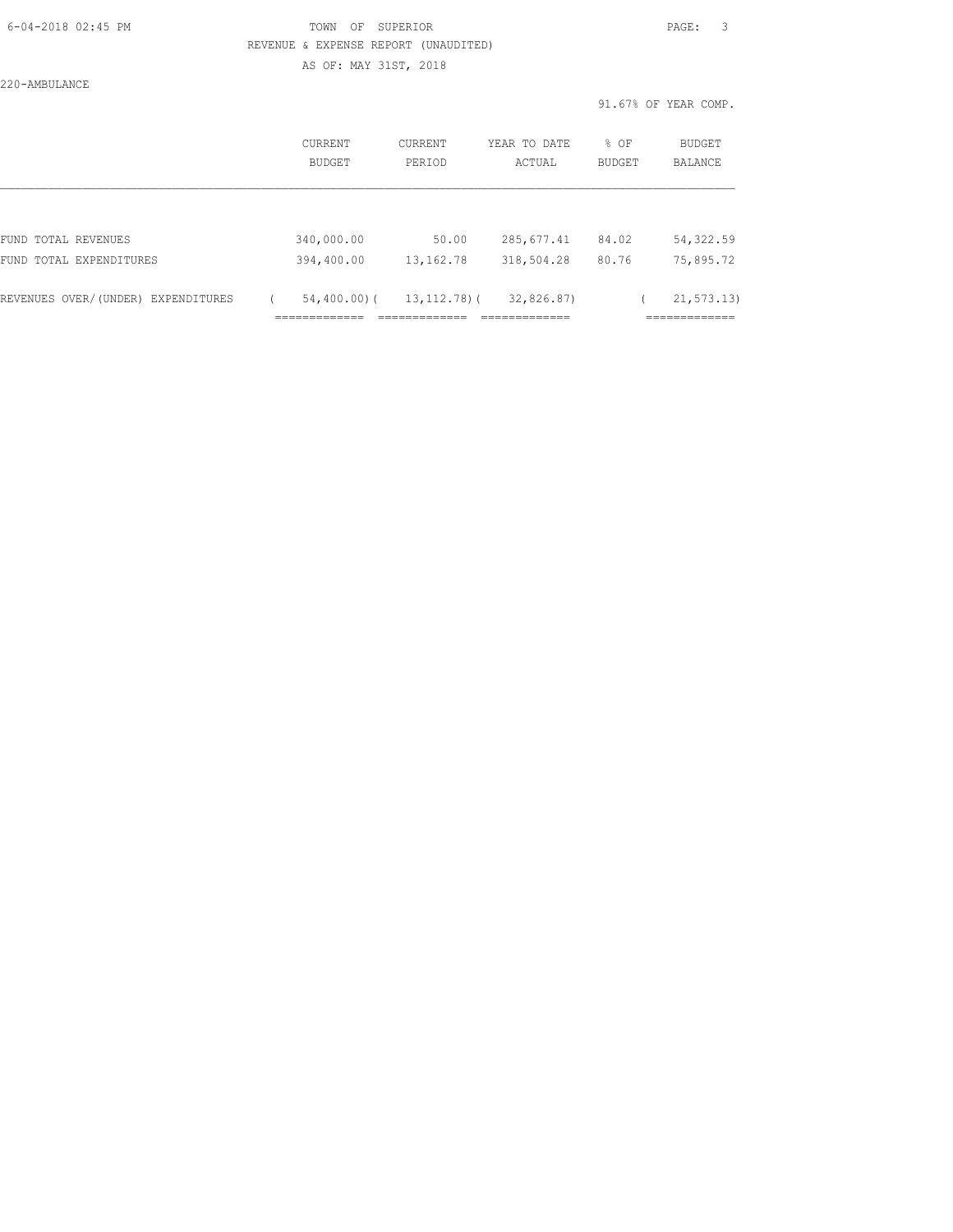# 6-04-2018 02:45 PM TOWN OF SUPERIOR PAGE: 1 REVENUE & EXPENSE REPORT (UNAUDITED)

AS OF: MAY 31ST, 2018

230-CEMETARY

NON-DEPARTMENTAL 91.67% OF YEAR COMP.

|                                                                            | CURRENT<br><b>BUDGET</b>   | CURRENT<br>PERIOD | YEAR TO DATE<br>ACTUAL | % OF<br><b>BUDGET</b> | BUDGET<br>BALANCE              |
|----------------------------------------------------------------------------|----------------------------|-------------------|------------------------|-----------------------|--------------------------------|
| REVENUES                                                                   |                            |                   |                        |                       |                                |
| BUSINESS SERVICES                                                          |                            |                   |                        |                       |                                |
| 230-00-4220 CEMETARY WORK PERMITS                                          | 25,000.00                  | 0.00              | 0.00                   | 0.00                  | 25,000.00                      |
| 230-00-4240 WEEKEND FEE                                                    | 0.00                       | 200.00            | 2,900.00 0.00 (        |                       | 2,900.00)                      |
| SUBTOTAL BUSINESS SERVICES                                                 | 25,000.00                  | 200.00            | 2,900.00               | 11.60                 | 22,100.00                      |
| ENTERPRISE SERVICES                                                        |                            |                   |                        |                       |                                |
| 230-00-4320 PLOT PURCHASE                                                  | 0.00                       | 500.00            | 7,885.00               |                       | $0.00$ ( 7,885.00)             |
| 230-00-4321 OPEN/CLOSE                                                     | 0.00                       | 100.00            | 10,250.00              | $0.00$ (              | 10, 250.00                     |
| SUBTOTAL ENTERPRISE SERVICES                                               | 0.00                       | 600.00            | 18,135.00 0.00 (       |                       | 18, 135.00                     |
| CONTINGENCY                                                                |                            |                   |                        |                       |                                |
| TOTAL REVENUES                                                             | 25,000.00<br>============= | 800.00            | 21,035.00 84.14        |                       | 3,965.00                       |
| EXPENDITURES                                                               |                            |                   |                        |                       |                                |
| PERSONEL                                                                   |                            |                   |                        |                       |                                |
| 230-00-5100 SALARIES                                                       | 4,548.00                   | 278.90            |                        |                       | $6, 177.50$ 135.83 ( 1,629.50) |
| 230-00-5101 OVERTIME                                                       | 0.00                       | 8.10              | 350.04                 | $0.00$ (              | 350.04)                        |
| 230-00-5151 FICA                                                           | 281.00                     | 17.79             | 386.30                 | 137.47 (              | 105.30)                        |
| 230-00-5152 MEDICARE                                                       | 66.00                      | 4.16              | 90.35                  | $136.89$ (            | 24.35)                         |
| 230-00-5153 STATE UNEMPLOYMENT                                             | 34.00                      | 0.00              | 40.47                  | $119.03$ (            | 6.47)                          |
| 230-00-5154 WORKERS COMP INSURANCE<br>230-00-5161 ARIZONA STATE RETIREMENT | 10.00<br>523.00            | 0.00<br>33.01     | 0.00<br>720.77         | 0.00<br>$137.81$ (    | 10.00<br>197.77)               |
| 230-00-5162 LIFE INSURANCE                                                 | 12.00                      | 0.00              | 0.00                   | 0.00                  | 12.00                          |
| 230-00-5164 DENTAL INSURANCE                                               | 55.00                      | 0.00              | 0.00                   | 0.00                  | 55.00                          |
| SUBTOTAL PERSONEL                                                          | 5,529.00                   | 341.96            | 7,765.43               | $140.45$ (            | 2, 236.43                      |
| SUPPLIES                                                                   |                            |                   |                        |                       |                                |
| 230-00-5299 OPERATING SUPPLIES                                             | 1,000.00                   | 0.00              | 6,269.00               | 626.90 (              | 5, 269.00                      |
| SUBTOTAL SUPPLIES                                                          | 1,000.00                   | 0.00              | 6,269.00               | $626.90$ (            | 5, 269.00                      |
| UTILITIES                                                                  |                            |                   |                        |                       |                                |
| 230-00-5310 ELECTRICITY                                                    | 613.00                     | 0.00              | 488.06                 | 79.62                 | 124.94                         |
| 230-00-5350 TELEPHONE                                                      | 500.00                     | 0.00              | 0.00                   | 0.00                  | 500.00                         |
| 230-00-5360 WATER                                                          | 700.00                     | 101.14            | 742.29                 | $106.04$ (            | 42.29)                         |
| SUBTOTAL UTILITIES                                                         | 1,813.00                   | 101.14            | 1,230.35               | 67.86                 | 582.65                         |
| GENERAL BUSINESS EXPENSE                                                   |                            |                   |                        |                       |                                |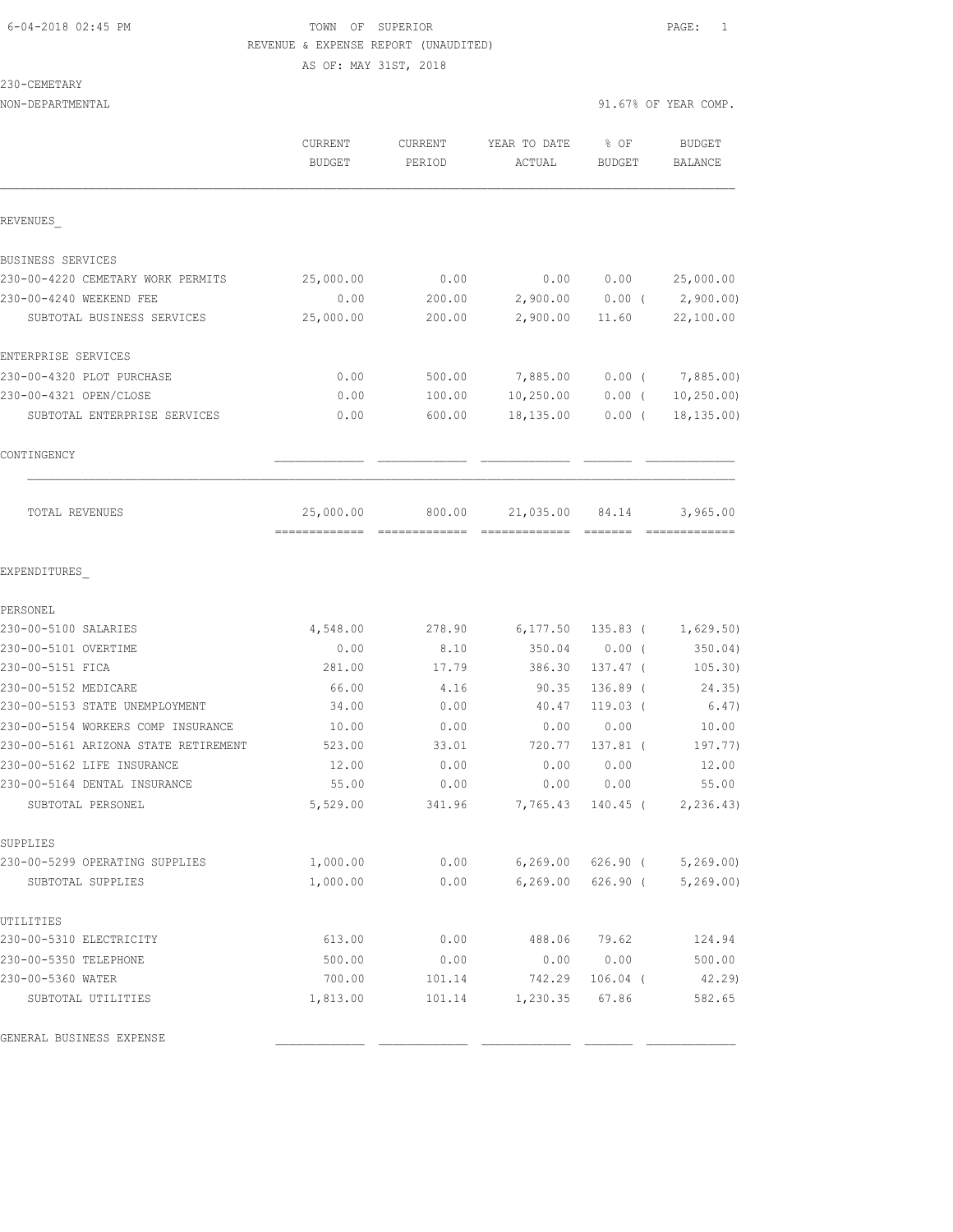### 6-04-2018 02:45 PM TOWN OF SUPERIOR PAGE: 2 REVENUE & EXPENSE REPORT (UNAUDITED) AS OF: MAY 31ST, 2018

### 230-CEMETARY

|                                     | <b>CURRENT</b><br><b>BUDGET</b> | CURRENT<br>PERIOD | YEAR TO DATE % OF<br>ACTUAL               | BUDGET   | BUDGET<br>BALANCE |
|-------------------------------------|---------------------------------|-------------------|-------------------------------------------|----------|-------------------|
| PROFESSIONAL SERVICES               |                                 |                   |                                           |          |                   |
| REPAIR/MAINTENANCE                  |                                 |                   |                                           |          |                   |
| 230-00-5650 OTHER EQUIPMENT REPAIRS | 4,620.00                        | 0.00              | 0.00                                      | 0.00     | 4,620.00          |
| SUBTOTAL REPAIR/MAINTENANCE         | 4,620.00                        | 0.00              | 0.00                                      | 0.00     | 4,620.00          |
| CAPITAL OUTLAY                      |                                 |                   |                                           |          |                   |
| NON-OPERATING                       |                                 |                   |                                           |          |                   |
| DEBT SERVICE                        |                                 |                   |                                           |          |                   |
| 230-00-5999 CONTINGENCY             | 6,671.00                        | 0.00              |                                           | 0.000000 | 6,671.00          |
| SUBTOTAL DEBT SERVICE               | 6,671.00                        | 0.00              | 0.00                                      | 0.00     | 6,671.00          |
| TOTAL EXPENDITURES                  |                                 |                   | 19,633.00 443.10 15,264.78 77.75 4,368.22 |          |                   |
|                                     | =============                   | =============     | =============                             |          | =============     |
| REVENUES OVER/ (UNDER) EXPENDITURES | 5,367,00                        |                   | 356.90 5,770.22                           |          | 403.22)           |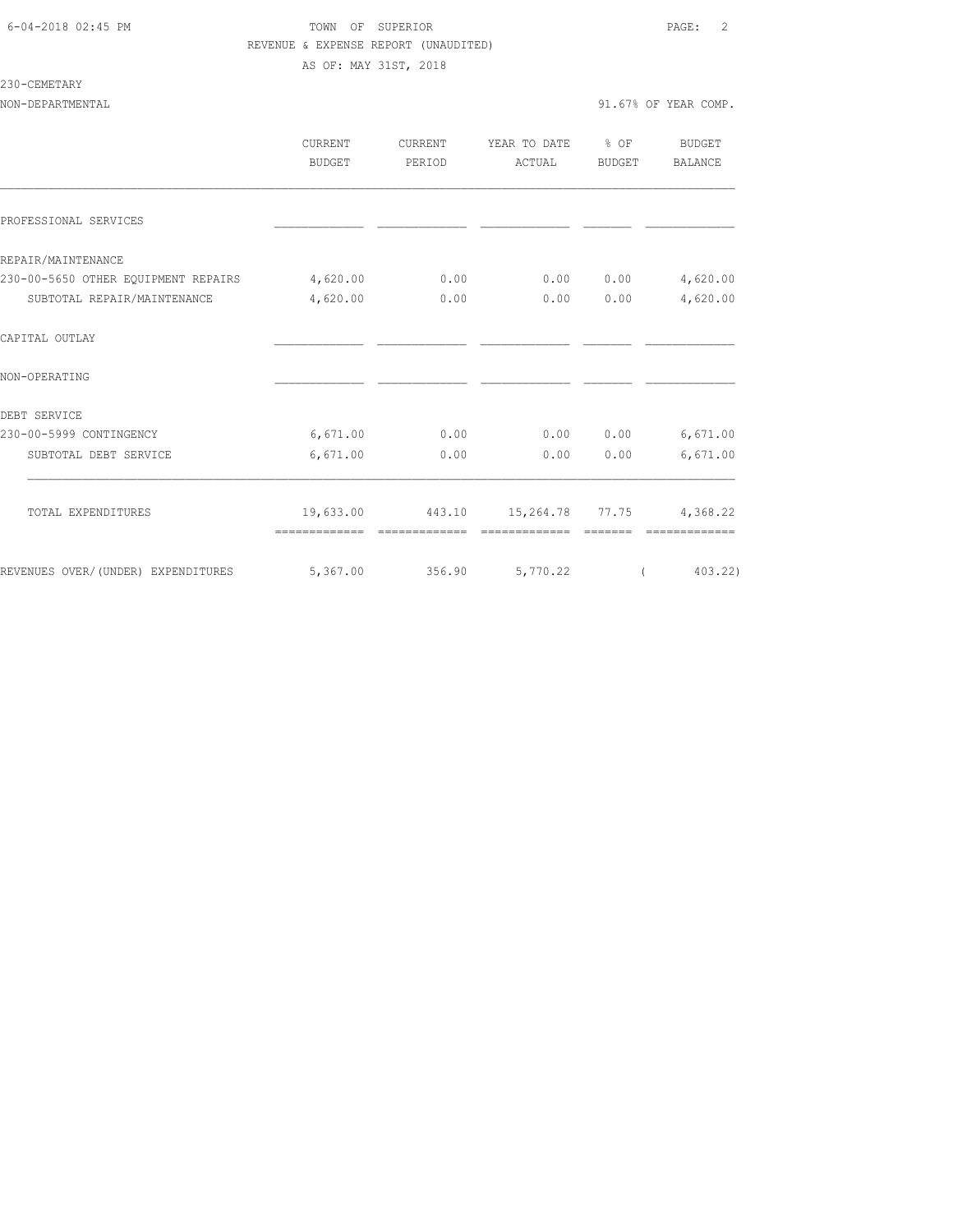### 6-04-2018 02:45 PM TOWN OF SUPERIOR PAGE: 3 REVENUE & EXPENSE REPORT (UNAUDITED) AS OF: MAY 31ST, 2018

230-CEMETARY

|                                    | CURRENT<br>BUDGET | CURRENT<br>PERIOD | YEAR TO DATE<br>ACTUAL | % OF<br>BUDGET | <b>BUDGET</b><br><b>BALANCE</b> |
|------------------------------------|-------------------|-------------------|------------------------|----------------|---------------------------------|
|                                    |                   |                   |                        |                |                                 |
| FUND TOTAL REVENUES                | 25,000.00         | 800.00            | 21,035.00              | 84.14          | 3,965.00                        |
| FUND TOTAL EXPENDITURES            | 19,633.00         | 443.10            | 15,264.78              | 77.75          | 4,368.22                        |
| REVENUES OVER/(UNDER) EXPENDITURES | 5,367.00          | 356.90            | 5,770.22               |                | 403.22)                         |
|                                    |                   |                   |                        |                |                                 |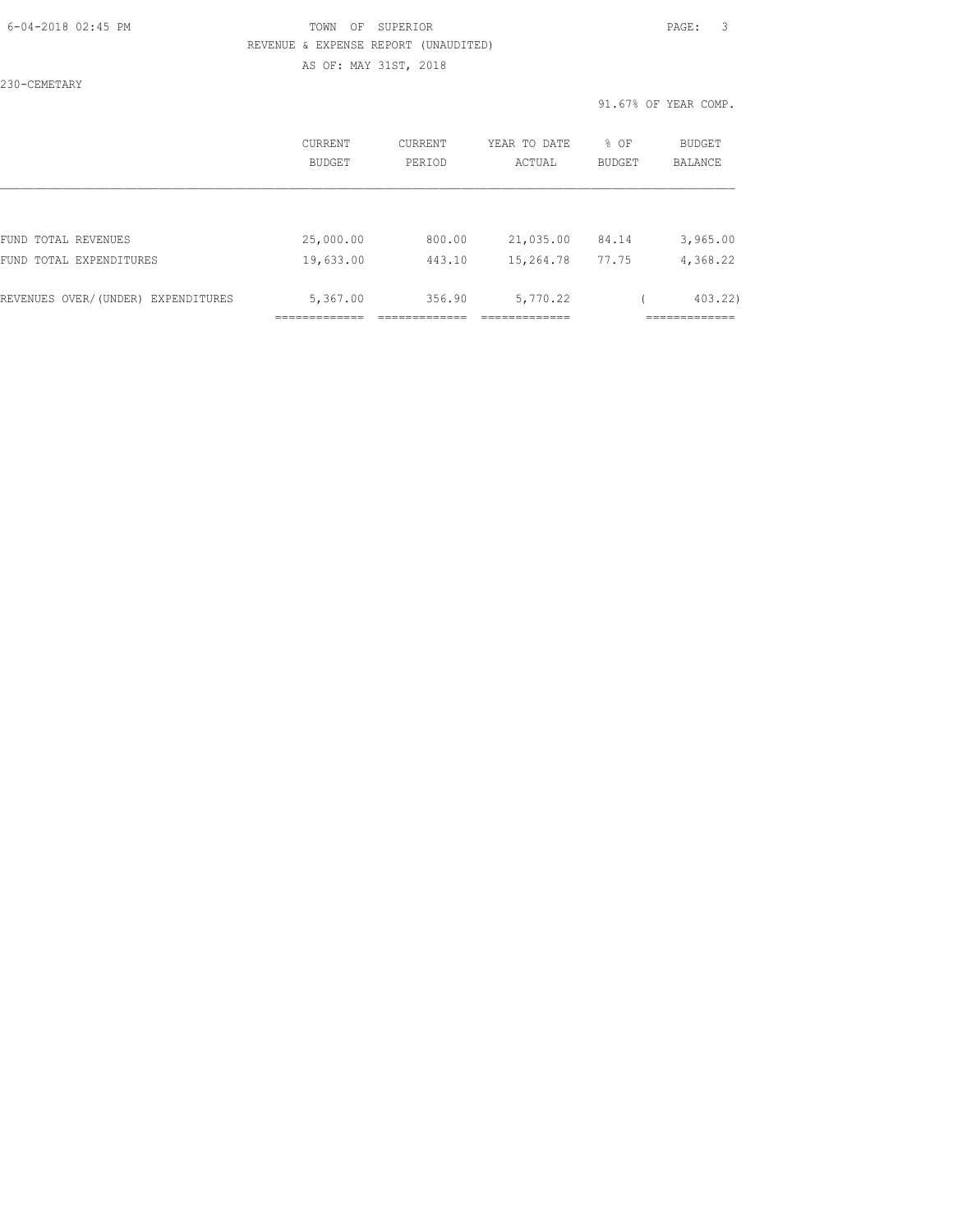| 6-04-2018 02:45 PM |  |
|--------------------|--|
|                    |  |

# TOWN OF SUPERIOR **Example 2018** PAGE: 1 REVENUE & EXPENSE REPORT (UNAUDITED)

AS OF: MAY 31ST, 2018

# 300-HIGHWAY USERS REVENUE

|                                        | CURRENT<br><b>BUDGET</b>                    | <b>CURRENT</b><br>PERIOD | YEAR TO DATE<br>ACTUAL       | % OF<br><b>BUDGET</b>                                                                                                                                                                                                                                                                                                                                                                                                                                                                           | <b>BUDGET</b><br>BALANCE |
|----------------------------------------|---------------------------------------------|--------------------------|------------------------------|-------------------------------------------------------------------------------------------------------------------------------------------------------------------------------------------------------------------------------------------------------------------------------------------------------------------------------------------------------------------------------------------------------------------------------------------------------------------------------------------------|--------------------------|
| REVENUES                               |                                             |                          |                              |                                                                                                                                                                                                                                                                                                                                                                                                                                                                                                 |                          |
| TAXES                                  |                                             |                          |                              |                                                                                                                                                                                                                                                                                                                                                                                                                                                                                                 |                          |
| 300-00-4132 HIGHWAY USERS REVENUE FUND | 220,326.00                                  | 22,182.29                | 212,317.24                   | 96.37                                                                                                                                                                                                                                                                                                                                                                                                                                                                                           | 8,008.76                 |
| SUBTOTAL TAXES                         | 220,326.00                                  | 22, 182. 29              | 212, 317.24                  | 96.37                                                                                                                                                                                                                                                                                                                                                                                                                                                                                           | 8,008.76                 |
| CONTINGENCY                            |                                             |                          |                              |                                                                                                                                                                                                                                                                                                                                                                                                                                                                                                 |                          |
| TOTAL REVENUES                         | 220,326.00<br>-------------- -------------- | 22,182.29                | 212, 317.24<br>============= | 96.37<br>$\begin{array}{cccccccccc} \multicolumn{2}{c}{} & \multicolumn{2}{c}{} & \multicolumn{2}{c}{} & \multicolumn{2}{c}{} & \multicolumn{2}{c}{} & \multicolumn{2}{c}{} & \multicolumn{2}{c}{} & \multicolumn{2}{c}{} & \multicolumn{2}{c}{} & \multicolumn{2}{c}{} & \multicolumn{2}{c}{} & \multicolumn{2}{c}{} & \multicolumn{2}{c}{} & \multicolumn{2}{c}{} & \multicolumn{2}{c}{} & \multicolumn{2}{c}{} & \multicolumn{2}{c}{} & \multicolumn{2}{c}{} & \multicolumn{2}{c}{} & \mult$ | 8,008.76                 |
| EXPENDITURES                           |                                             |                          |                              |                                                                                                                                                                                                                                                                                                                                                                                                                                                                                                 |                          |
| PERSONEL                               |                                             |                          |                              |                                                                                                                                                                                                                                                                                                                                                                                                                                                                                                 |                          |
| 300-00-5100 SALARIES                   | 86,427.00                                   | 3,040.40                 | 63, 144. 11 73. 06           |                                                                                                                                                                                                                                                                                                                                                                                                                                                                                                 | 23, 282.89               |
| 300-00-5101 OVERTIME                   | 2,000.00                                    | 37.86                    | 2,627.39                     | $131.37$ (                                                                                                                                                                                                                                                                                                                                                                                                                                                                                      | 627.39)                  |
| 300-00-5120 INMATE LABOR               | 2,000.00                                    | 0.00                     | 1,836.25                     | 91.81                                                                                                                                                                                                                                                                                                                                                                                                                                                                                           | 163.75                   |
| 300-00-5151 FICA                       | 5,360.00                                    | 189.67                   | 3,857.47                     | 71.97                                                                                                                                                                                                                                                                                                                                                                                                                                                                                           | 1,502.53                 |
| 300-00-5152 MEDICARE                   | 1,254.00                                    | 44.36                    | 902.24                       | 71.95                                                                                                                                                                                                                                                                                                                                                                                                                                                                                           | 351.76                   |
| 300-00-5153 STATE UNEMPLOYMENT         | 635.00                                      | 3.82                     | 408.47                       | 64.33                                                                                                                                                                                                                                                                                                                                                                                                                                                                                           | 226.53                   |
| 300-00-5154 WORKERS COMP INSURANCE     | 1,003.00                                    | 0.00                     | 3,703.00                     | $369.19$ (                                                                                                                                                                                                                                                                                                                                                                                                                                                                                      | 2,700.00)                |
| 300-00-5161 ARIZONA STATE RETIREMENT   | 9,705.00                                    | 309.80                   | 6,786.66                     | 69.93                                                                                                                                                                                                                                                                                                                                                                                                                                                                                           | 2,918.34                 |
| 300-00-5162 LIFE INSURANCE             | 201.00                                      | 0.00                     | 0.00                         | 0.00                                                                                                                                                                                                                                                                                                                                                                                                                                                                                            | 201.00                   |
| 300-00-5163 HEALTH INSURANCE           | 6,390.00                                    | 0.00                     | 0.00                         | 0.00                                                                                                                                                                                                                                                                                                                                                                                                                                                                                            | 6,390.00                 |
| 300-00-5164 DENTAL INSURANCE           | 924.00                                      | 0.00                     | 0.00                         | 0.00                                                                                                                                                                                                                                                                                                                                                                                                                                                                                            | 924.00                   |
| SUBTOTAL PERSONEL                      | 115,899.00                                  | 3,625.91                 | 83,265.59                    | 71.84                                                                                                                                                                                                                                                                                                                                                                                                                                                                                           | 32,633.41                |
| SUPPLIES                               |                                             |                          |                              |                                                                                                                                                                                                                                                                                                                                                                                                                                                                                                 |                          |
| 300-00-5225 SAFETY SUPPLIES/EQUIPMENT  | 1,000.00                                    | 0.00                     | 223.66                       | 22.37                                                                                                                                                                                                                                                                                                                                                                                                                                                                                           | 776.34                   |
| 300-00-5299 OPERATING SUPPLIES         | 492.00                                      | 0.00                     |                              | 9,826.04 1,997.16 (                                                                                                                                                                                                                                                                                                                                                                                                                                                                             | 9,334.04)                |
| SUBTOTAL SUPPLIES                      | 1,492.00                                    | 0.00                     | 10,049.70                    | 673.57 (                                                                                                                                                                                                                                                                                                                                                                                                                                                                                        | 8,557.70)                |
| UTILITIES                              |                                             |                          |                              |                                                                                                                                                                                                                                                                                                                                                                                                                                                                                                 |                          |
| 300-00-5310 ELECTRICITY                | 43,108.00                                   | 0.00                     | 36, 152.78                   | 83.87                                                                                                                                                                                                                                                                                                                                                                                                                                                                                           | 6, 955.22                |
| 300-00-5315 APS CONTRACT               | 39,500.00                                   | 0.00                     | 11,937.70                    | 30.22                                                                                                                                                                                                                                                                                                                                                                                                                                                                                           | 27,562.30                |
| 300-00-5350 TELEPHONE                  | 0.00                                        | 0.00                     | 40.43                        | $0.00$ (                                                                                                                                                                                                                                                                                                                                                                                                                                                                                        | 40.43)                   |
| 300-00-5360 WATER                      | 0.00                                        | 400.23                   | 1,472.41                     | $0.00$ (                                                                                                                                                                                                                                                                                                                                                                                                                                                                                        | 1,472.41)                |
| SUBTOTAL UTILITIES                     | 82,608.00                                   | 400.23                   | 49,603.32                    | 60.05                                                                                                                                                                                                                                                                                                                                                                                                                                                                                           | 33,004.68                |
| GENERAL BUSINESS EXPENSE               |                                             |                          |                              |                                                                                                                                                                                                                                                                                                                                                                                                                                                                                                 |                          |
| 300-00-5471 AUDIT                      | 1,545.00                                    | 0.00                     | 1,500.00                     | 97.09                                                                                                                                                                                                                                                                                                                                                                                                                                                                                           | 45.00                    |
| 300-00-5480 GENERAL INSURANCE          | 0.00                                        | 0.00                     | 12,389.28                    | $0.00$ (                                                                                                                                                                                                                                                                                                                                                                                                                                                                                        | 12, 389.28               |
| SUBTOTAL GENERAL BUSINESS EXPENSE      | 1,545.00                                    | 0.00                     | 13,889.28                    | 898.98 (                                                                                                                                                                                                                                                                                                                                                                                                                                                                                        | 12, 344.28               |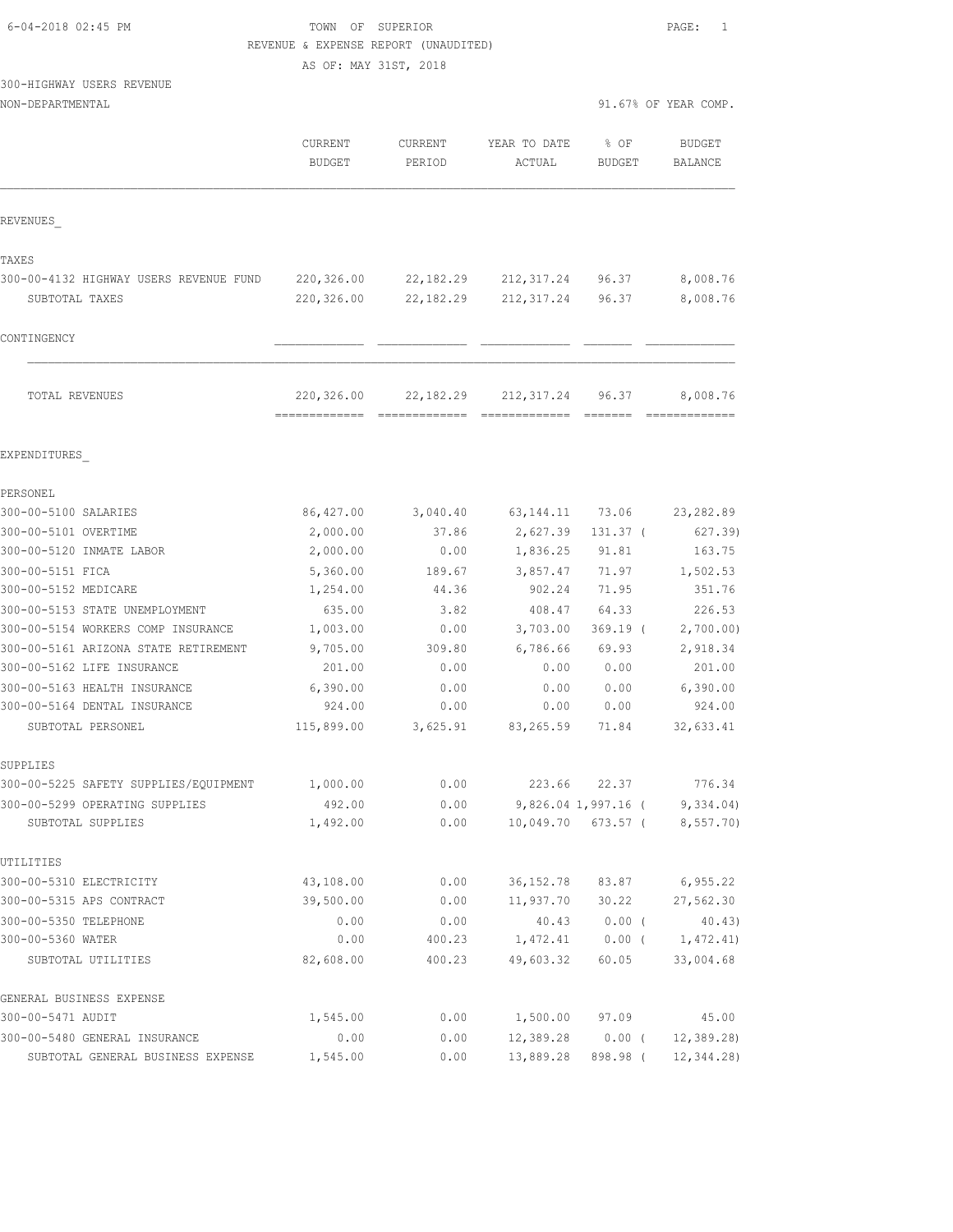### 6-04-2018 02:45 PM TOWN OF SUPERIOR PAGE: 2 REVENUE & EXPENSE REPORT (UNAUDITED)

AS OF: MAY 31ST, 2018

# 300-HIGHWAY USERS REVENUE

|                                                | CURRENT<br><b>BUDGET</b> | CURRENT<br>PERIOD | YEAR TO DATE<br>ACTUAL | % OF<br><b>BUDGET</b> | <b>BUDGET</b><br>BALANCE                                                                                                                                                                                                                                                                                                                                                                                                                                                                            |
|------------------------------------------------|--------------------------|-------------------|------------------------|-----------------------|-----------------------------------------------------------------------------------------------------------------------------------------------------------------------------------------------------------------------------------------------------------------------------------------------------------------------------------------------------------------------------------------------------------------------------------------------------------------------------------------------------|
|                                                |                          |                   |                        |                       |                                                                                                                                                                                                                                                                                                                                                                                                                                                                                                     |
| PROFESSIONAL SERVICES                          |                          |                   |                        |                       |                                                                                                                                                                                                                                                                                                                                                                                                                                                                                                     |
| 300-00-5520 CONTRACTUAL SERVICES               | 0.00                     | 0.00              | 3,444.56               | 0.00(                 | 3,444.56)                                                                                                                                                                                                                                                                                                                                                                                                                                                                                           |
| 300-00-5550 OTHER PROFESSIONAL SERVICES        | 13,000.00                | 5,417.50          | 20,054.90              | $154.27$ (            | 7,054.90)                                                                                                                                                                                                                                                                                                                                                                                                                                                                                           |
| SUBTOTAL PROFESSIONAL SERVICES                 | 13,000.00                | 5,417.50          | 23,499.46              | 180.77 (              | 10, 499.46                                                                                                                                                                                                                                                                                                                                                                                                                                                                                          |
| REPAIR/MAINTENANCE                             |                          |                   |                        |                       |                                                                                                                                                                                                                                                                                                                                                                                                                                                                                                     |
| 300-00-5640 AUTO & TRUCK REPAIRS               | 5,000.00                 | 89.57             | 4,321.64               | 86.43                 | 678.36                                                                                                                                                                                                                                                                                                                                                                                                                                                                                              |
| 300-00-5641 GAS & OIL                          | 3,000.00                 | 0.00              | 5,735.73               | $191.19$ (            | 2,735.73                                                                                                                                                                                                                                                                                                                                                                                                                                                                                            |
| 300-00-5642 TIRES & TUBES                      | 0.00                     | 0.00              | 9,043.93               | $0.00$ (              | 9,043.93)                                                                                                                                                                                                                                                                                                                                                                                                                                                                                           |
| 300-00-5643 INMATE FUEL                        | 1,000.00                 | 0.00              | 726.17                 | 72.62                 | 273.83                                                                                                                                                                                                                                                                                                                                                                                                                                                                                              |
| 300-00-5650 OTHER EQUIPMENT REPAIRS            | 5,000.00                 | 0.00              | 5,789.83               | $115.80$ (            | 789.83)                                                                                                                                                                                                                                                                                                                                                                                                                                                                                             |
| 300-00-5670 STREET & SIDEWALK REPAIR           | 0.00                     | 6,076.52          | 13,802.39              | $0.00$ (              | 13,802.39                                                                                                                                                                                                                                                                                                                                                                                                                                                                                           |
| SUBTOTAL REPAIR/MAINTENANCE                    | 14,000.00                | 6,166.09          | 39,419.69              | $281.57$ (            | 25, 419.69                                                                                                                                                                                                                                                                                                                                                                                                                                                                                          |
| CAPITAL OUTLAY                                 |                          |                   |                        |                       |                                                                                                                                                                                                                                                                                                                                                                                                                                                                                                     |
| 300-00-5750 OTHER EQUIP/SMALL TOOLS            | 0.00                     | 0.00              | 506.61                 | $0.00$ (              | 506.61)                                                                                                                                                                                                                                                                                                                                                                                                                                                                                             |
| 300-00-5770 TRAFFIC SIGNS                      | 0.00                     | 0.00              | 5,869.76               | $0.00$ (              | 5,869.76                                                                                                                                                                                                                                                                                                                                                                                                                                                                                            |
| 300-00-5790 MACHINERY & EQUIPMENT              | 0.00                     | 0.00              | 737.76                 | $0.00$ (              | 737.76)                                                                                                                                                                                                                                                                                                                                                                                                                                                                                             |
| SUBTOTAL CAPITAL OUTLAY                        | 0.00                     | 0.00              | 7,114.13               | 0.00(                 | 7, 114.13)                                                                                                                                                                                                                                                                                                                                                                                                                                                                                          |
| NON-OPERATING                                  |                          |                   |                        |                       |                                                                                                                                                                                                                                                                                                                                                                                                                                                                                                     |
| DEBT SERVICE                                   |                          |                   |                        |                       |                                                                                                                                                                                                                                                                                                                                                                                                                                                                                                     |
| 300-00-5999 CONTINGENCY                        | 28,761.00                | 0.00              | 0.00                   | 0.00                  | 28,761.00                                                                                                                                                                                                                                                                                                                                                                                                                                                                                           |
| SUBTOTAL DEBT SERVICE                          | 28,761.00                | 0.00              | 0.00                   | 0.00                  | 28,761.00                                                                                                                                                                                                                                                                                                                                                                                                                                                                                           |
| TOTAL EXPENDITURES                             | 257,305.00               | 15,609.73         | 226,841.17             | 88.16<br>--------     | 30,463.83<br>$\begin{array}{cccccccccc} \multicolumn{2}{c}{} & \multicolumn{2}{c}{} & \multicolumn{2}{c}{} & \multicolumn{2}{c}{} & \multicolumn{2}{c}{} & \multicolumn{2}{c}{} & \multicolumn{2}{c}{} & \multicolumn{2}{c}{} & \multicolumn{2}{c}{} & \multicolumn{2}{c}{} & \multicolumn{2}{c}{} & \multicolumn{2}{c}{} & \multicolumn{2}{c}{} & \multicolumn{2}{c}{} & \multicolumn{2}{c}{} & \multicolumn{2}{c}{} & \multicolumn{2}{c}{} & \multicolumn{2}{c}{} & \multicolumn{2}{c}{} & \mult$ |
| REVENUES OVER/(UNDER) EXPENDITURES<br>$\left($ | 36, 979.00               | $6,572.56$ (      | 14,523.93)             | $\left($              | 22, 455.07                                                                                                                                                                                                                                                                                                                                                                                                                                                                                          |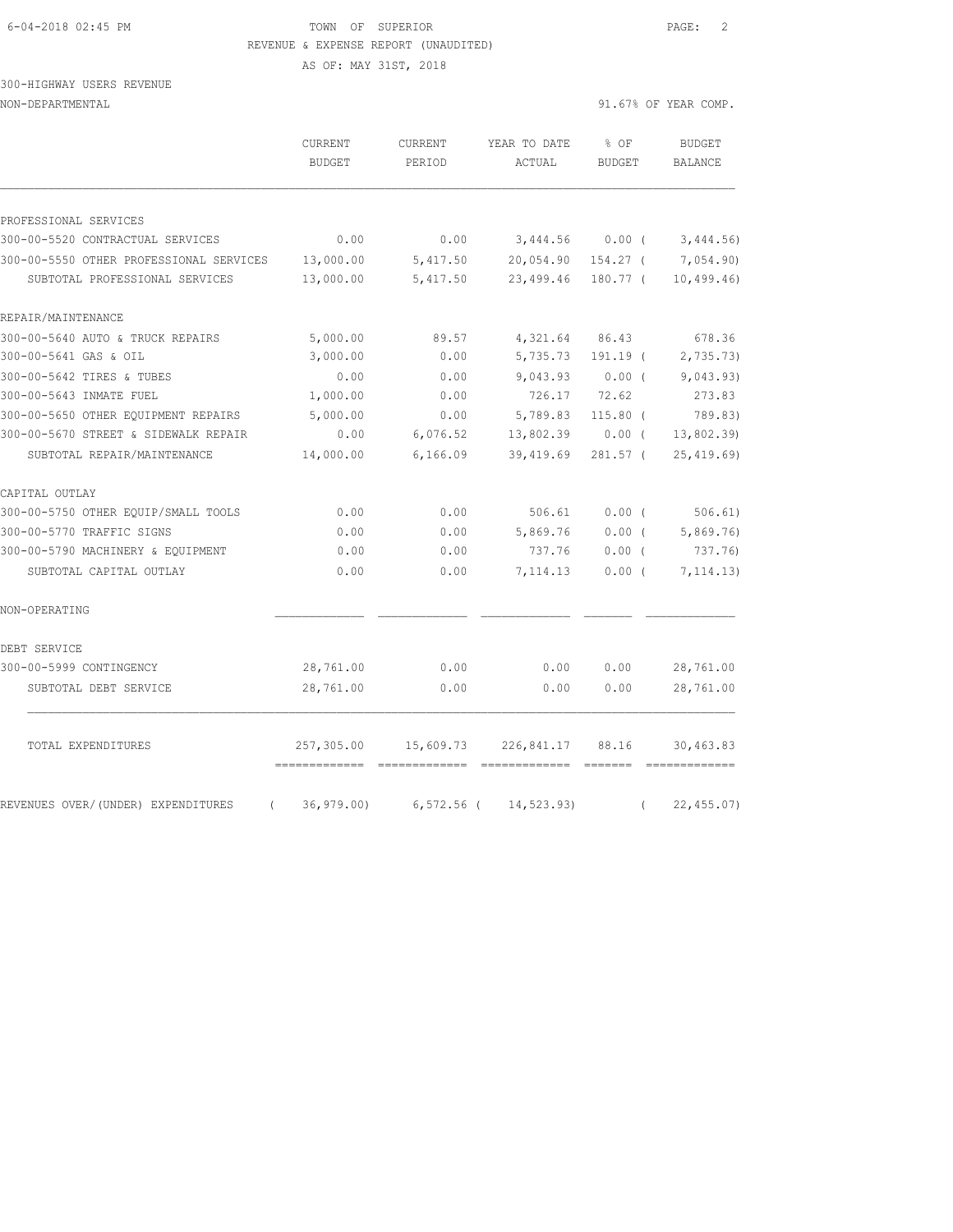| 6-04-2018 02:45 PM |  |
|--------------------|--|
|                    |  |

# FOWN OF SUPERIOR **Example 2018** PAGE: 3 REVENUE & EXPENSE REPORT (UNAUDITED) AS OF: MAY 31ST, 2018

300-HIGHWAY USERS REVENUE

|                                    | <b>CURRENT</b><br>BUDGET | <b>CURRENT</b><br>PERTOD | YEAR TO DATE<br>ACTUAL | % OF<br><b>BUDGET</b> | <b>BUDGET</b><br>BALANCE |
|------------------------------------|--------------------------|--------------------------|------------------------|-----------------------|--------------------------|
|                                    |                          |                          |                        |                       |                          |
| FUND TOTAL REVENUES                | 220,326.00               | 22, 182. 29              | 212, 317.24            | 96.37                 | 8,008.76                 |
| FUND TOTAL EXPENDITURES            | 257,305.00               | 15,609.73                | 226,841.17             | 88.16                 | 30,463.83                |
| REVENUES OVER/(UNDER) EXPENDITURES | 36, 979.00               | $6,572.56$ (             | 14,523.93)             |                       | 22, 455.07               |
|                                    |                          |                          |                        |                       |                          |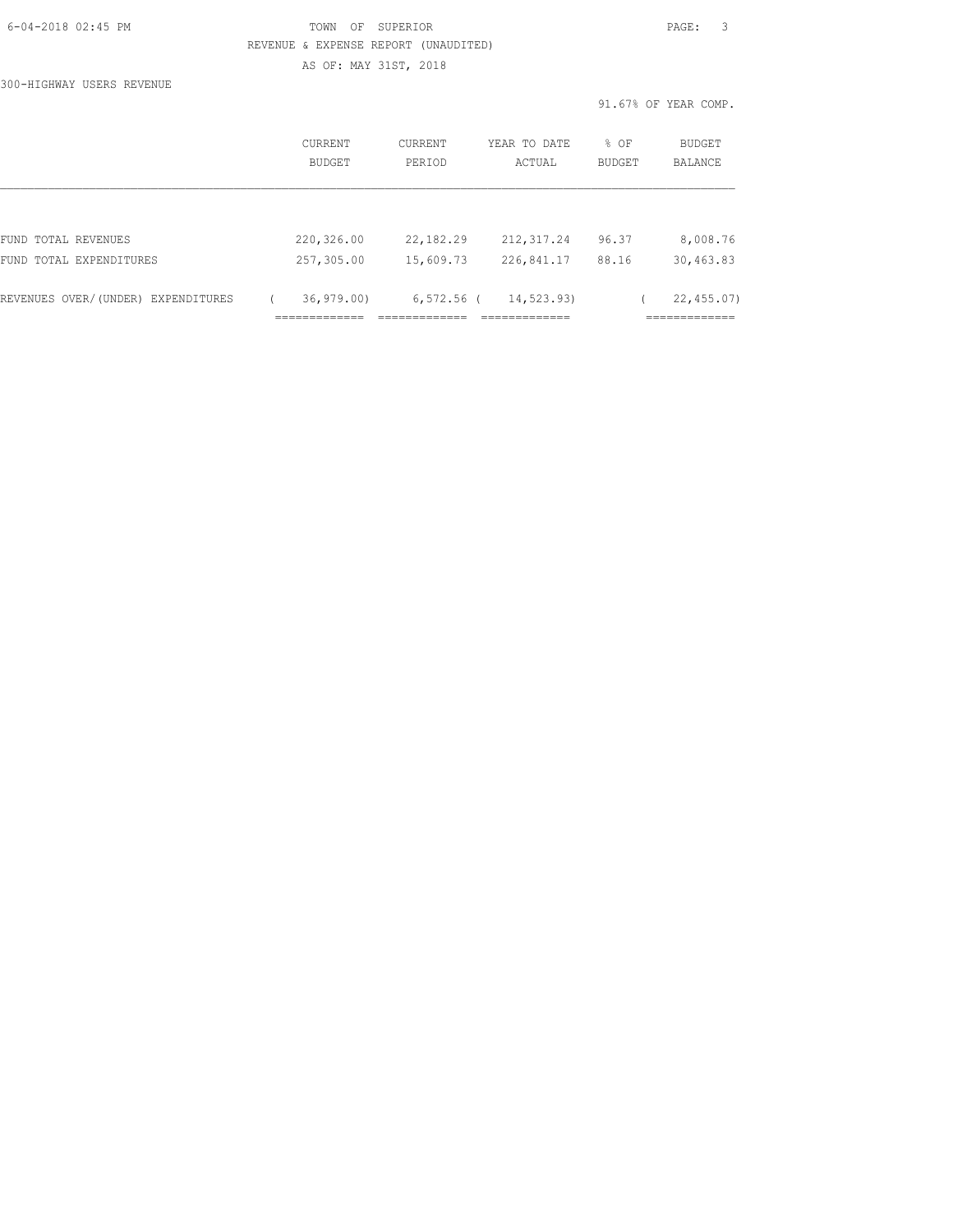| 6-04-2018 02:45 PM |  |
|--------------------|--|
|                    |  |

### TOWN OF SUPERIOR **PAGE:** 1 REVENUE & EXPENSE REPORT (UNAUDITED)

AS OF: MAY 31ST, 2018

| 310-EXCISE | TAX |
|------------|-----|
|------------|-----|

| JINTAYOIDE IAA                                    |                                 |                   |                               |                   |                                                                                                                                                                                                                                                                                                                                                                                                                                                                                                          |
|---------------------------------------------------|---------------------------------|-------------------|-------------------------------|-------------------|----------------------------------------------------------------------------------------------------------------------------------------------------------------------------------------------------------------------------------------------------------------------------------------------------------------------------------------------------------------------------------------------------------------------------------------------------------------------------------------------------------|
| NON-DEPARTMENTAL                                  |                                 |                   |                               |                   | 91.67% OF YEAR COMP.                                                                                                                                                                                                                                                                                                                                                                                                                                                                                     |
|                                                   | <b>CURRENT</b><br><b>BUDGET</b> | CURRENT<br>PERIOD | YEAR TO DATE<br>ACTUAL        | % OF<br>BUDGET    | <b>BUDGET</b><br>BALANCE                                                                                                                                                                                                                                                                                                                                                                                                                                                                                 |
| REVENUES                                          |                                 |                   |                               |                   |                                                                                                                                                                                                                                                                                                                                                                                                                                                                                                          |
| TAXES                                             |                                 |                   |                               |                   |                                                                                                                                                                                                                                                                                                                                                                                                                                                                                                          |
| 310-00-4130 EXCISE TAX-1/2 SALES PINAL            | 356,962.00                      |                   | 348, 326.27 348, 326.27       | 97.58             | 8,635.73                                                                                                                                                                                                                                                                                                                                                                                                                                                                                                 |
| SUBTOTAL TAXES                                    | 356,962.00                      |                   | 348, 326.27 348, 326.27 97.58 |                   | 8,635.73                                                                                                                                                                                                                                                                                                                                                                                                                                                                                                 |
| CONTINGENCY                                       |                                 |                   |                               |                   |                                                                                                                                                                                                                                                                                                                                                                                                                                                                                                          |
| TOTAL REVENUES                                    | 356,962.00                      | 348, 326.27       | 348,326.27                    | 97.58             | 8,635.73<br>$\begin{array}{c} \multicolumn{2}{c} {\textbf{1}} & \multicolumn{2}{c} {\textbf{2}} & \multicolumn{2}{c} {\textbf{3}} & \multicolumn{2}{c} {\textbf{4}} \\ \multicolumn{2}{c} {\textbf{5}} & \multicolumn{2}{c} {\textbf{6}} & \multicolumn{2}{c} {\textbf{7}} & \multicolumn{2}{c} {\textbf{8}} & \multicolumn{2}{c} {\textbf{9}} \\ \multicolumn{2}{c} {\textbf{1}} & \multicolumn{2}{c} {\textbf{1}} & \multicolumn{2}{c} {\textbf{1}} & \multicolumn{2}{c} {\textbf{1}} & \multicolumn{$ |
| EXPENDITURES                                      |                                 |                   |                               |                   |                                                                                                                                                                                                                                                                                                                                                                                                                                                                                                          |
| PERSONEL                                          |                                 |                   |                               |                   |                                                                                                                                                                                                                                                                                                                                                                                                                                                                                                          |
| 310-00-5100 SALARIES                              | 53,514.00                       | 2,409.65          | 44,157.02                     | 82.51             | 9,356.98                                                                                                                                                                                                                                                                                                                                                                                                                                                                                                 |
| 310-00-5101 OVERTIME                              | 0.00                            | 29.76             | 1,674.75                      | $0.00$ (          | 1,674.75)                                                                                                                                                                                                                                                                                                                                                                                                                                                                                                |
| 310-00-5120 INMATE LABOR                          | 1,550.00                        | 0.00              | 1,836.25                      | $118.47$ (        | 286.25)                                                                                                                                                                                                                                                                                                                                                                                                                                                                                                  |
| 310-00-5151 FICA                                  | 3,316.00                        | 151.24            | 2,729.17                      | 82.30             | 586.83                                                                                                                                                                                                                                                                                                                                                                                                                                                                                                   |
| 310-00-5152 MEDICARE                              | 776.00                          | 35.37             | 638.20                        | 82.24             | 137.80                                                                                                                                                                                                                                                                                                                                                                                                                                                                                                   |
| 310-00-5153 STATE UNEMPLOYMENT                    | 374.00                          | 2.55              | 312.31                        | 83.51             | 61.69                                                                                                                                                                                                                                                                                                                                                                                                                                                                                                    |
| 310-00-5154 WORKERS COMP INSURANCE                | 223.00                          | 0.00              | 0.00                          | 0.00              | 223.00                                                                                                                                                                                                                                                                                                                                                                                                                                                                                                   |
| 310-00-5161 ARIZONA STATE RETIREMENT              | 5,998.00                        | 251.08            | 4,778.42                      | 79.67             | 1,219.58                                                                                                                                                                                                                                                                                                                                                                                                                                                                                                 |
| 310-00-5162 LIFE INSURANCE                        | 117.00                          | 0.00              | 0.00                          | 0.00              | 117.00                                                                                                                                                                                                                                                                                                                                                                                                                                                                                                   |
| 310-00-5163 HEALTH INSURANCE                      | 5,112.00                        | 0.00              | 0.00                          | 0.00              | 5,112.00                                                                                                                                                                                                                                                                                                                                                                                                                                                                                                 |
| 310-00-5164 DENTAL INSURANCE<br>SUBTOTAL PERSONEL | 536.00<br>71,516.00             | 0.00<br>2,879.65  | 0.00<br>56, 126. 12           | 0.00<br>78.48     | 536.00<br>15,389.88                                                                                                                                                                                                                                                                                                                                                                                                                                                                                      |
| SUPPLIES                                          |                                 |                   |                               |                   |                                                                                                                                                                                                                                                                                                                                                                                                                                                                                                          |
| 310-00-5299 OPERATING SUPPLIES                    | 0.00                            | 0.00              |                               | $1,951.11$ 0.00 ( | 1, 951.11)                                                                                                                                                                                                                                                                                                                                                                                                                                                                                               |
| SUBTOTAL SUPPLIES                                 | 0.00                            | 0.00              | 1,951.11                      | $0.00$ (          | 1, 951.11)                                                                                                                                                                                                                                                                                                                                                                                                                                                                                               |
| UTILITIES                                         |                                 |                   |                               |                   |                                                                                                                                                                                                                                                                                                                                                                                                                                                                                                          |
| 310-00-5310 ELECTRICITY                           | 1,700.00                        | 0.00              | 2,205.77                      | 129.75 (          | 505.77)                                                                                                                                                                                                                                                                                                                                                                                                                                                                                                  |
| 310-00-5360 WATER                                 | 0.00                            | 400.23            |                               | $1,473.37$ 0.00 ( | 1,473.37                                                                                                                                                                                                                                                                                                                                                                                                                                                                                                 |
| SUBTOTAL UTILITIES                                | 1,700.00                        | 400.23            | 3,679.14                      | 216.42 (          | 1, 979.14)                                                                                                                                                                                                                                                                                                                                                                                                                                                                                               |
| GENERAL BUSINESS EXPENSE                          |                                 |                   |                               |                   |                                                                                                                                                                                                                                                                                                                                                                                                                                                                                                          |
| 310-00-5471 Audit                                 | 1,545.00                        | 0.00              | 0.00                          | 0.00              | 1,545.00                                                                                                                                                                                                                                                                                                                                                                                                                                                                                                 |
| SUBTOTAL GENERAL BUSINESS EXPENSE                 | 1,545.00                        | 0.00              | 0.00                          | 0.00              | 1,545.00                                                                                                                                                                                                                                                                                                                                                                                                                                                                                                 |

| PROFESSIONAL SERVICES                   |      |      |           |          |                   |
|-----------------------------------------|------|------|-----------|----------|-------------------|
| 310-00-5520 CONTRACTUAL SERVICES        | 0.00 | 0.00 | 26,818.08 | $0.00$ ( | 26,818.08)        |
| 310-00-5550 OTHER PROFESSIONAL SERVICES | 0.00 | 0.00 | 39.269.27 |          | 0.00(39, 269, 27) |
| SUBTOTAL PROFESSIONAL SERVICES          | 0.00 | 0.00 | 66,087.35 | $0.00$ ( | 66,087.35)        |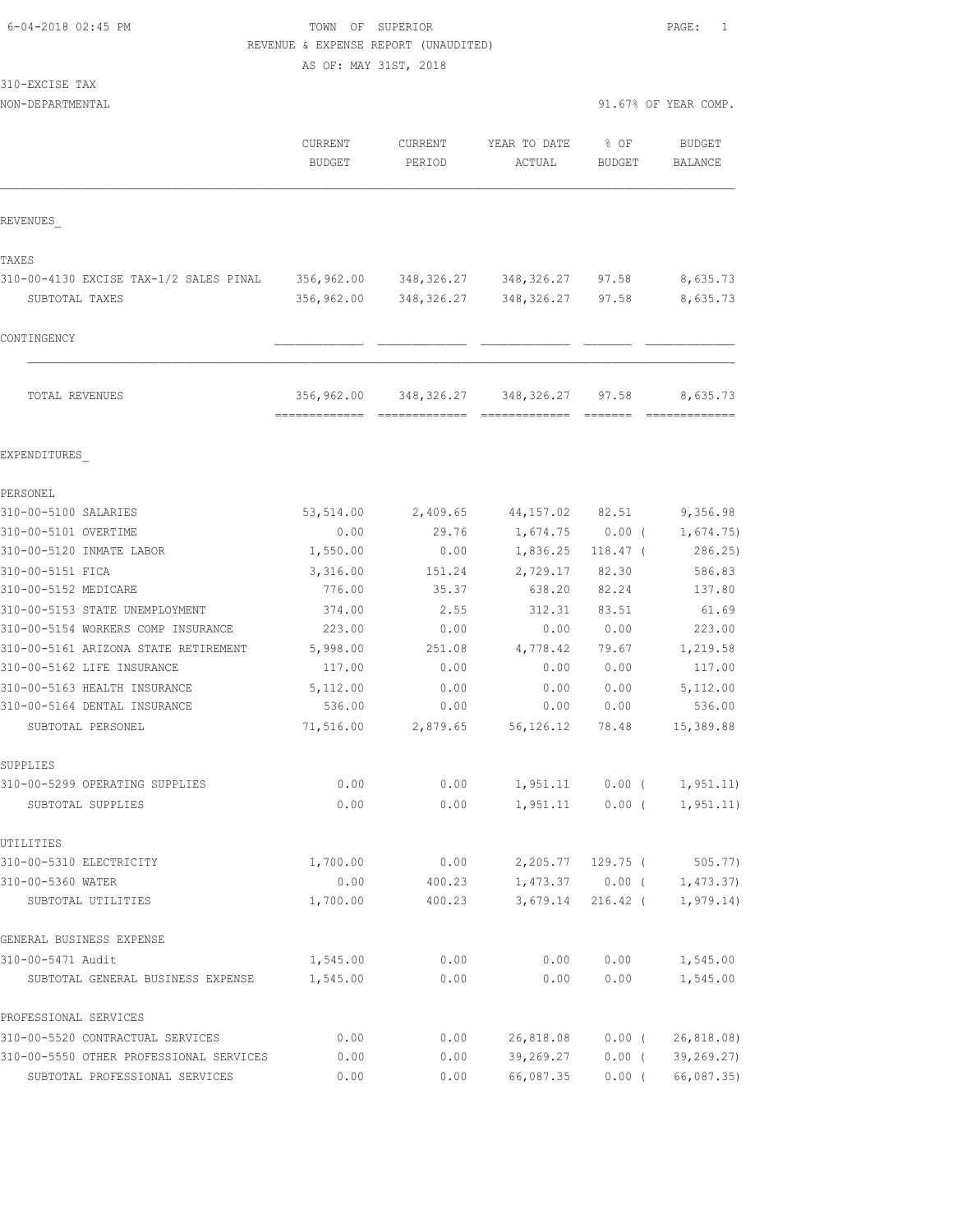# 6-04-2018 02:45 PM TOWN OF SUPERIOR PAGE: 2 REVENUE & EXPENSE REPORT (UNAUDITED)

AS OF: MAY 31ST, 2018

310-EXCISE TAX

NON-DEPARTMENTAL 91.67% OF YEAR COMP.

|                                      | CURRENT<br><b>BUDGET</b>                     | <b>CURRENT</b><br>PERIOD | YEAR TO DATE<br>ACTUAL | % OF<br><b>BUDGET</b> | <b>BUDGET</b><br><b>BALANCE</b> |
|--------------------------------------|----------------------------------------------|--------------------------|------------------------|-----------------------|---------------------------------|
|                                      |                                              |                          |                        |                       |                                 |
| REPAIR/MAINTENANCE                   |                                              |                          |                        |                       |                                 |
| 310-00-5640 AUTO & TRUCK REPAIRS     | 2,000.00                                     | 0.00                     | 0.00                   | 0.00                  | 2,000.00                        |
| 310-00-5641 GAS & OIL                | 3,000.00                                     | 0.00                     | 5,702.79               | $190.09$ (            | 2,702.79                        |
| 310-00-5642 TIRES & TUBES            | 0.00                                         | 0.00                     | 599.50                 | 0.00(                 | 599.50                          |
| 310-00-5643 INMATE FUEL              | 1,000.00                                     | 0.00                     | 726.17                 | 72.62                 | 273.83                          |
| 310-00-5650 OTHER EQUIPMENT REPAIRS  | 5,000.00                                     | 0.00                     | 873.92                 | 17.48                 | 4,126.08                        |
| 310-00-5670 STREET & SIDEWALK REPAIR | 222,750.00                                   | 0.00                     | 240,105.34             | 107.79 (              | 17, 355.34                      |
| SUBTOTAL REPAIR/MAINTENANCE          | 233,750.00                                   | 0.00                     | 248,007.72             | $106.10$ (            | 14,257.72)                      |
| CAPITAL OUTLAY                       |                                              |                          |                        |                       |                                 |
| 310-00-5750 OTHER EQUIP/SMALL TOOLS  | 7,000.00                                     | 22,573.34                | 22,573.34              | $322.48$ (            | 15, 573.34)                     |
| 310-00-5770 TRAFFIC SIGNS            | 0.00                                         | 0.00                     | 373.85                 | 0.00(                 | 373.85                          |
| 310-00-5790 MACHINERY & EQUIPMENT    | 0.00                                         | 0.00                     | 10,707.39              | $0.00$ (              | 10, 707.39                      |
| SUBTOTAL CAPITAL OUTLAY              | 7,000.00                                     | 22,573.34                | 33,654.58              | 480.78 (              | 26,654.58                       |
| NON-OPERATING                        |                                              |                          |                        |                       |                                 |
| DEBT SERVICE                         |                                              |                          |                        |                       |                                 |
| 310-00-5900 DEBT SERVICE: PRINCIPAL  | 0.00                                         | 0.00                     | 3,327.36               | 0.00(                 | 3, 327.36)                      |
| 310-00-5901 DEBT SERVICE: INTEREST   | 0.00                                         | 0.00                     | 2,489.27               | 0.00(                 | 2,489.27                        |
| 310-00-5999 CONTINGENCY              | 254, 472.00                                  | 0.00                     | 0.00                   | 0.00                  | 254,472.00                      |
| SUBTOTAL DEBT SERVICE                | 254,472.00                                   | 0.00                     | 5,816.63               | 2.29                  | 248,655.37                      |
| TOTAL EXPENDITURES                   |                                              | 25,853.22                | 415, 322.65            | 72.87                 |                                 |
|                                      | 569,983.00<br>============================== |                          | =============          |                       | 154,660.35                      |
| REVENUES OVER/(UNDER) EXPENDITURES   | 213,021.00<br>$\left($                       | 322,473.05 (             | 66,996.38)             | $\left($              | 146,024.62)                     |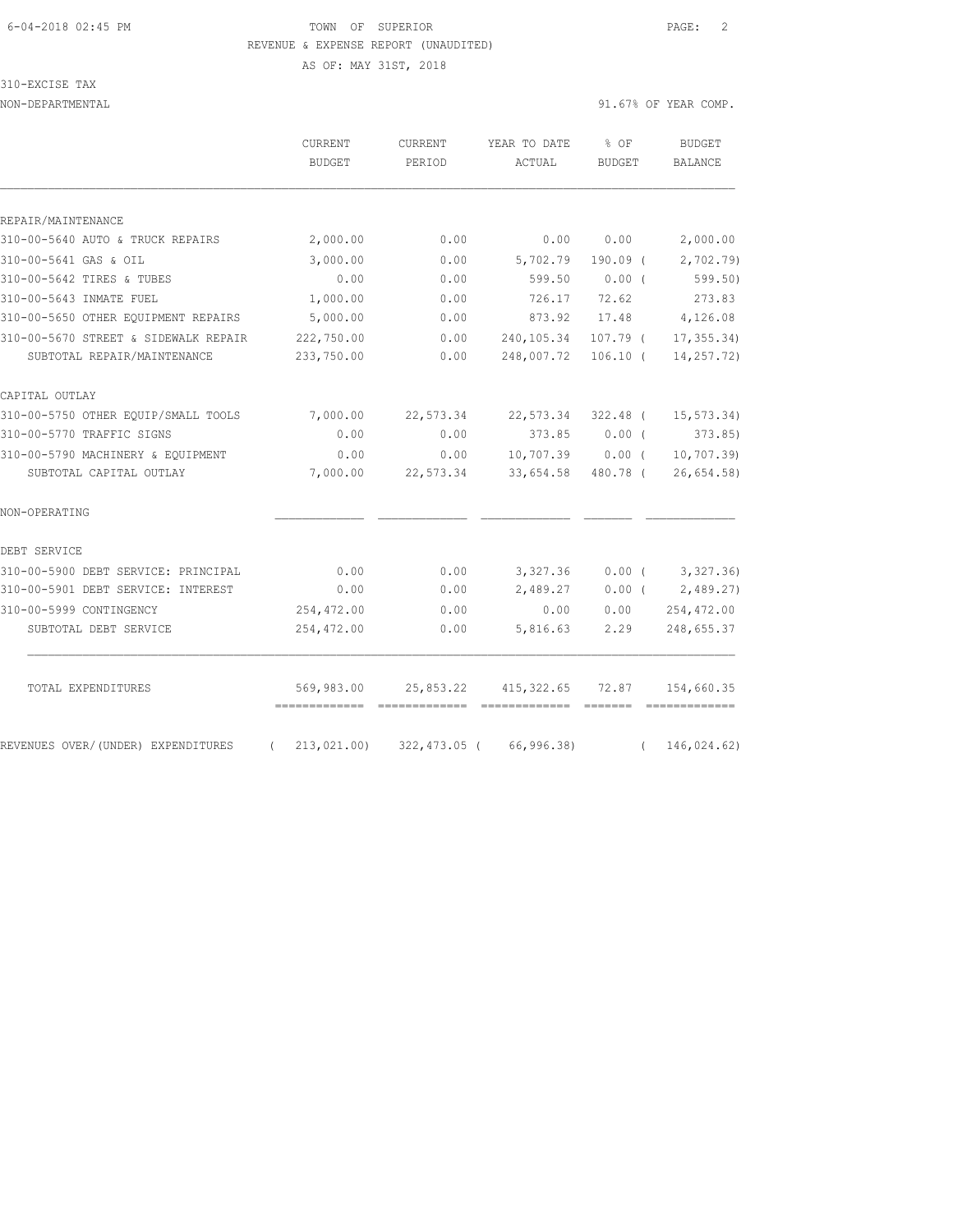| 6-04-2018 02:45 PM |  |
|--------------------|--|
|                    |  |

# FOWN OF SUPERIOR **Example 2018** PAGE: 3 REVENUE & EXPENSE REPORT (UNAUDITED) AS OF: MAY 31ST, 2018

310-EXCISE TAX

|                                    | CURRENT<br><b>BUDGET</b> | CURRENT<br>PERIOD | YEAR TO DATE<br>ACTUAL | % OF<br><b>BUDGET</b> | BUDGET<br><b>BALANCE</b> |
|------------------------------------|--------------------------|-------------------|------------------------|-----------------------|--------------------------|
|                                    |                          |                   |                        |                       |                          |
| FUND TOTAL REVENUES                | 356,962.00               | 348,326.27        | 348,326.27             | 97.58                 | 8,635.73                 |
| FUND TOTAL EXPENDITURES            | 569,983.00               | 25,853.22         | 415, 322.65            | 72.87                 | 154,660.35               |
| REVENUES OVER/(UNDER) EXPENDITURES | 213,021.00)              | 322,473.05 (      | 66,996.38)             |                       | 146,024.62)              |
|                                    |                          |                   |                        |                       |                          |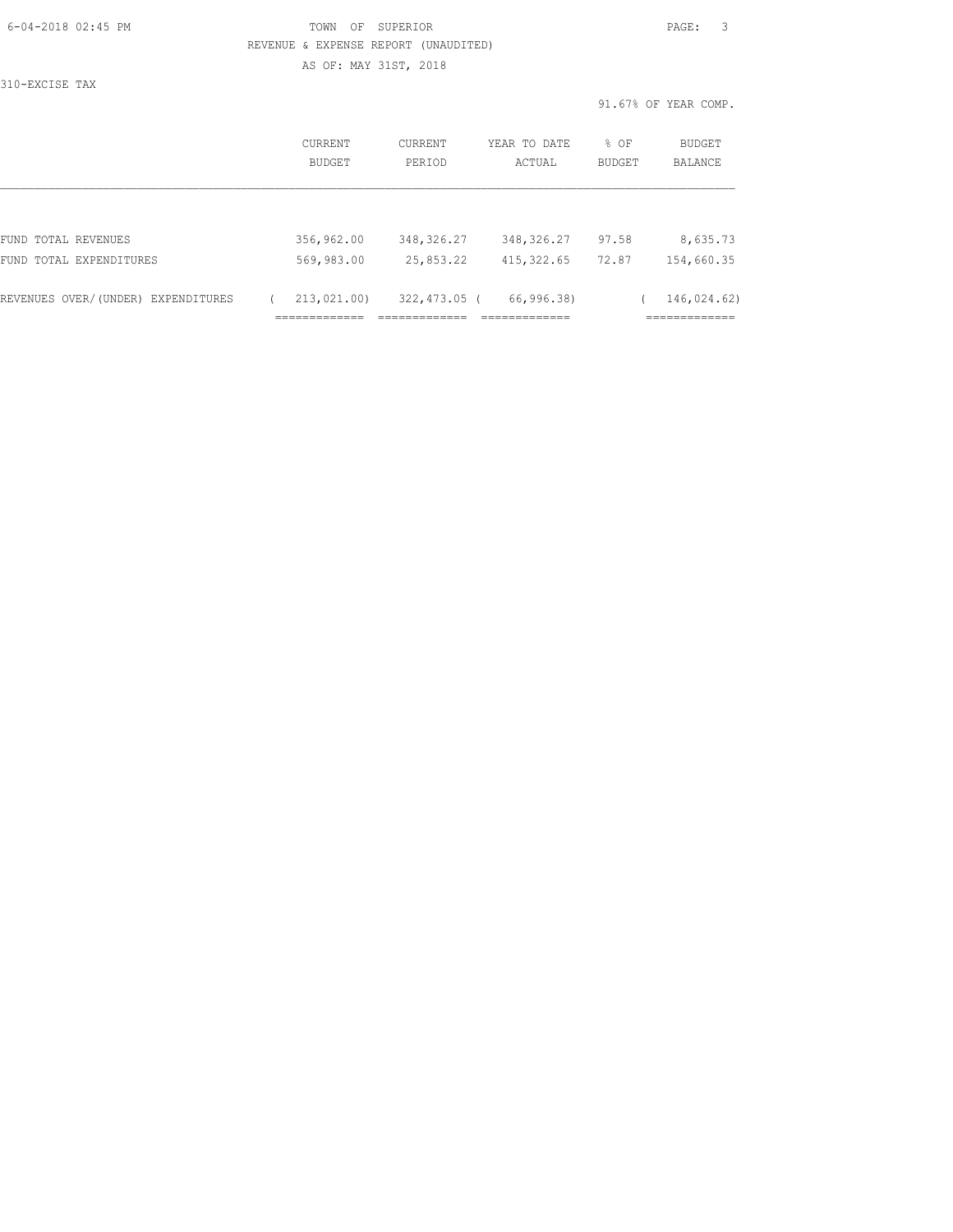| 6-04-2018 02:45 PM         | TOWN OF SUPERIOR                     | PAGE: 1               |                                          |  |                      |
|----------------------------|--------------------------------------|-----------------------|------------------------------------------|--|----------------------|
|                            | REVENUE & EXPENSE REPORT (UNAUDITED) |                       |                                          |  |                      |
|                            |                                      | AS OF: MAY 31ST, 2018 |                                          |  |                      |
| 320-LOCAL TRANS ASSISTANCE |                                      |                       |                                          |  |                      |
| NON-DEPARTMENTAL           |                                      |                       |                                          |  | 91.67% OF YEAR COMP. |
|                            |                                      |                       |                                          |  |                      |
|                            |                                      |                       | CURRENT CURRENT YEAR TO DATE % OF BUDGET |  |                      |
|                            |                                      |                       | BUDGET PERIOD ACTUAL BUDGET BALANCE      |  |                      |
|                            |                                      |                       |                                          |  |                      |
| <b>REVENUES</b>            |                                      |                       |                                          |  |                      |
| <b>TAXES</b>               |                                      |                       |                                          |  |                      |
|                            |                                      |                       |                                          |  |                      |
| EXPENDITURES               |                                      |                       |                                          |  |                      |
| SUPPLIES                   |                                      |                       |                                          |  |                      |
| PROFESSIONAL SERVICES      |                                      |                       |                                          |  |                      |
| REPAIR/MAINTENANCE         |                                      |                       |                                          |  |                      |
| CAPITAL OUTLAY             |                                      |                       |                                          |  |                      |
| NON-OPERATING              |                                      |                       |                                          |  |                      |
| DEBT SERVICE               |                                      |                       |                                          |  |                      |
|                            |                                      |                       |                                          |  |                      |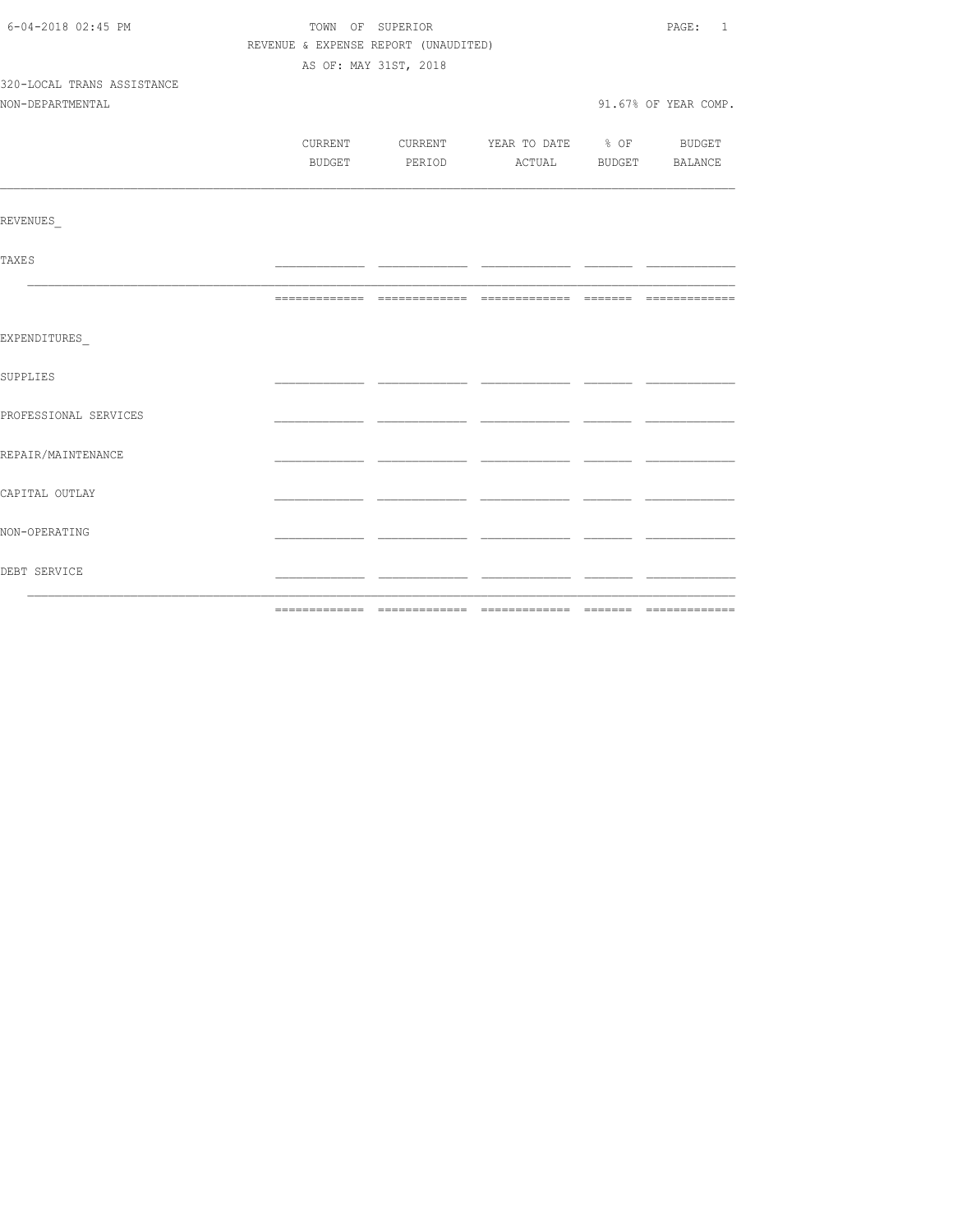| 6-04-2018 02:45 PM         | TOWN OF SUPERIOR                     | PAGE: 2              |
|----------------------------|--------------------------------------|----------------------|
|                            | REVENUE & EXPENSE REPORT (UNAUDITED) |                      |
|                            | AS OF: MAY 31ST, 2018                |                      |
| 320-LOCAL TRANS ASSISTANCE |                                      |                      |
|                            |                                      | 91.67% OF YEAR COMP. |

| . | <b>IMT</b><br>----<br>----- | ΟF<br>∽.<br>- | $\cdot$ $\cdot$ $\cdot$<br>--- |
|---|-----------------------------|---------------|--------------------------------|
|   | ----                        | ---           | ∼                              |

============= ============= ============= =============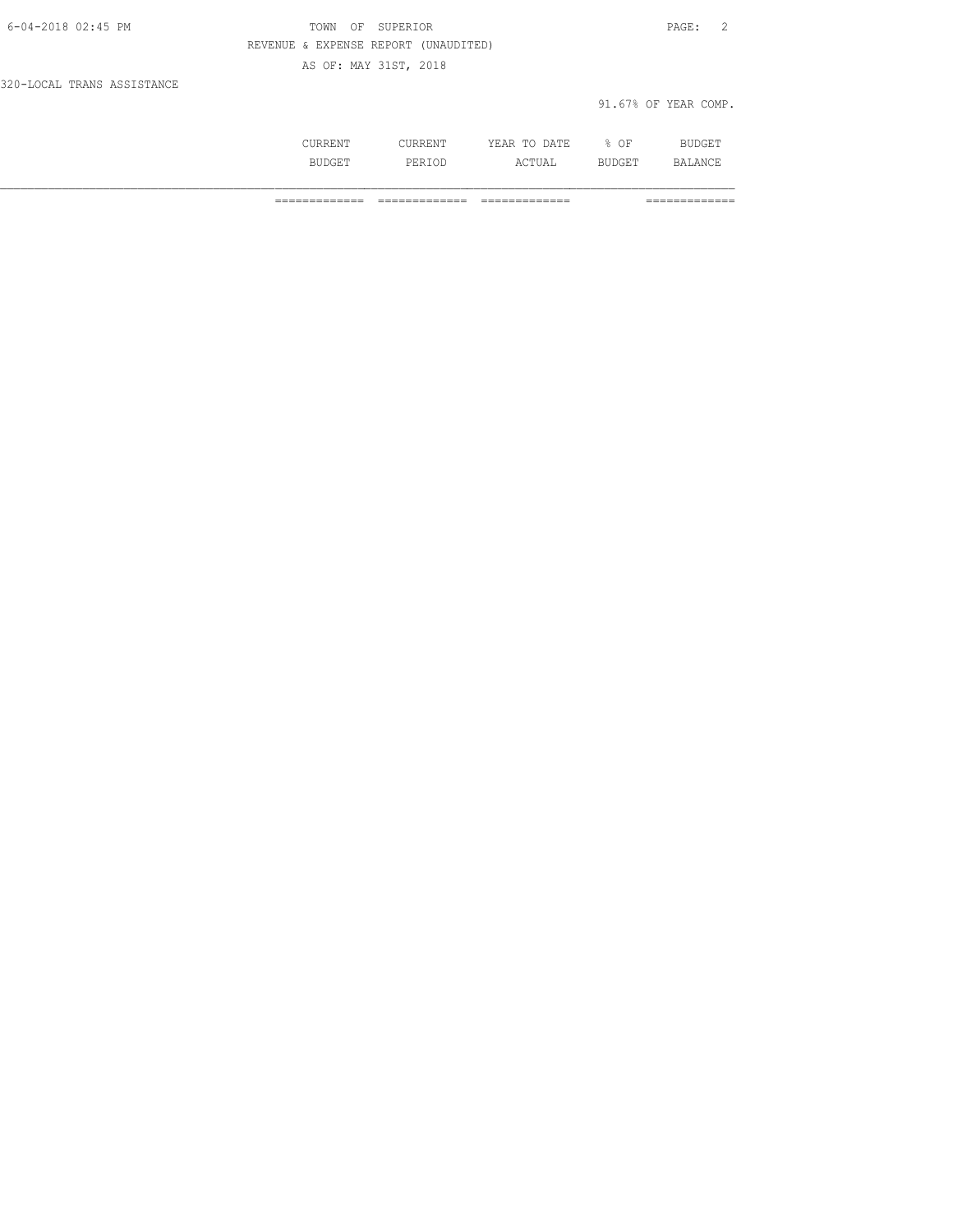| 6-04-2018 02:45 PM       | TOWN OF SUPERIOR                     | PAGE: 1               |                                          |  |                      |
|--------------------------|--------------------------------------|-----------------------|------------------------------------------|--|----------------------|
|                          | REVENUE & EXPENSE REPORT (UNAUDITED) |                       |                                          |  |                      |
|                          |                                      | AS OF: MAY 31ST, 2018 |                                          |  |                      |
| 400-GADA BOND            |                                      |                       |                                          |  |                      |
| NON-DEPARTMENTAL         |                                      |                       |                                          |  | 91.67% OF YEAR COMP. |
|                          |                                      |                       |                                          |  |                      |
|                          |                                      |                       | CURRENT CURRENT YEAR TO DATE % OF BUDGET |  |                      |
|                          |                                      |                       | BUDGET PERIOD ACTUAL BUDGET BALANCE      |  |                      |
|                          |                                      |                       |                                          |  |                      |
|                          |                                      |                       |                                          |  |                      |
| REVENUES                 |                                      |                       |                                          |  |                      |
|                          |                                      |                       |                                          |  |                      |
| CONTINGENCY              |                                      |                       |                                          |  |                      |
|                          |                                      |                       |                                          |  |                      |
|                          |                                      |                       |                                          |  |                      |
|                          |                                      |                       |                                          |  |                      |
| EXPENDITURES             |                                      |                       |                                          |  |                      |
| SUPPLIES                 |                                      |                       |                                          |  |                      |
|                          |                                      |                       |                                          |  |                      |
| GENERAL BUSINESS EXPENSE |                                      |                       |                                          |  |                      |
|                          |                                      |                       |                                          |  |                      |
| NON-OPERATING            |                                      |                       |                                          |  |                      |
|                          |                                      |                       |                                          |  |                      |
| DEBT SERVICE             |                                      |                       |                                          |  |                      |
|                          |                                      |                       |                                          |  |                      |
|                          |                                      |                       |                                          |  |                      |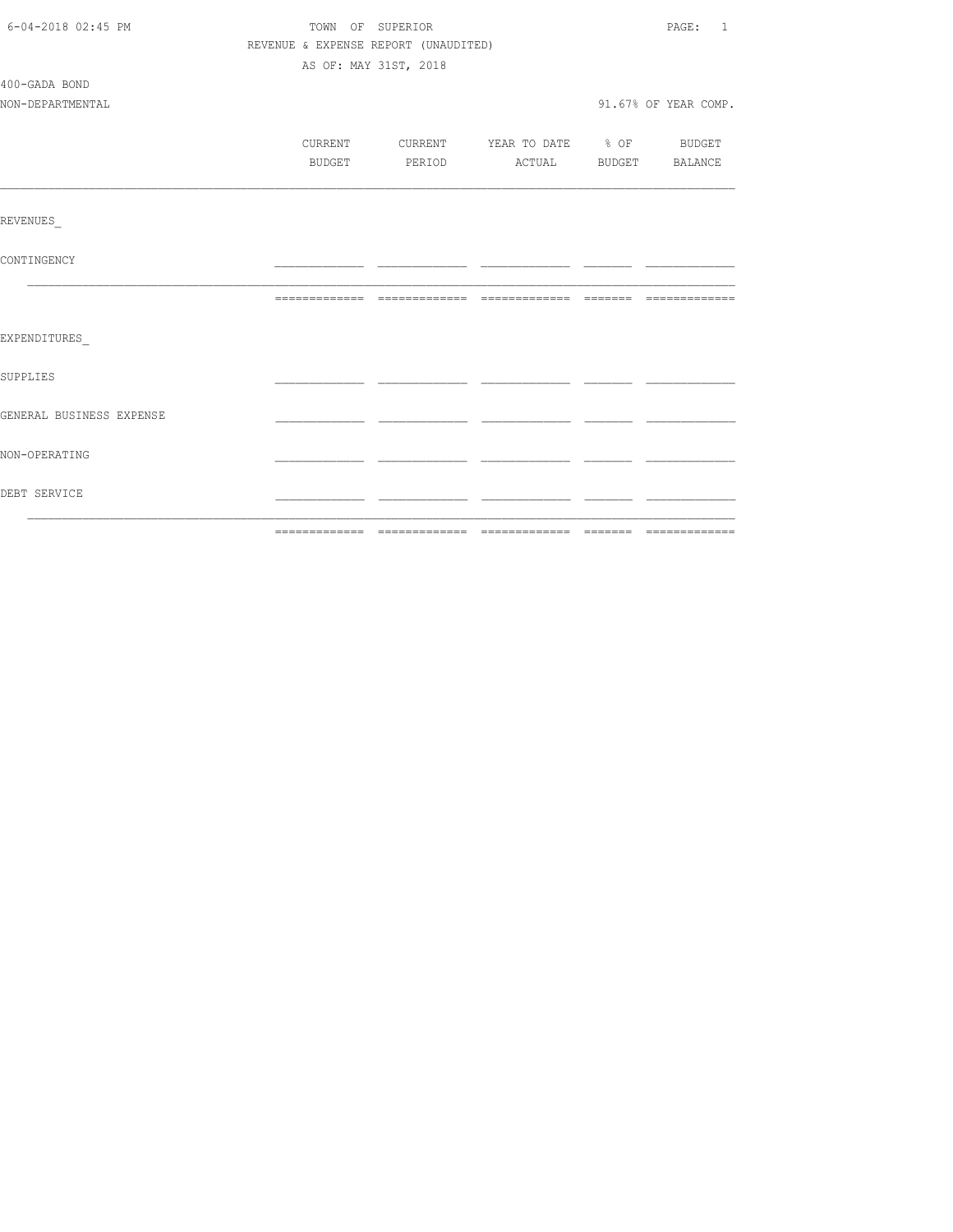| 6-04-2018 02:45 PM | OF SUPERIOR<br>TOWN                  | $\mathtt{PAGE}$ :<br>$\sim$ 2 |
|--------------------|--------------------------------------|-------------------------------|
|                    | REVENUE & EXPENSE REPORT (UNAUDITED) |                               |
|                    | AS OF: MAY 31ST, 2018                |                               |
| 400-GADA BOND      |                                      |                               |
|                    |                                      | 91.67% OF YEAR COMP.          |
|                    |                                      |                               |

 CURRENT CURRENT YEAR TO DATE % OF BUDGET BUDGET PERIOD ACTUAL BUDGET BALANCE

============= ============= ============= =============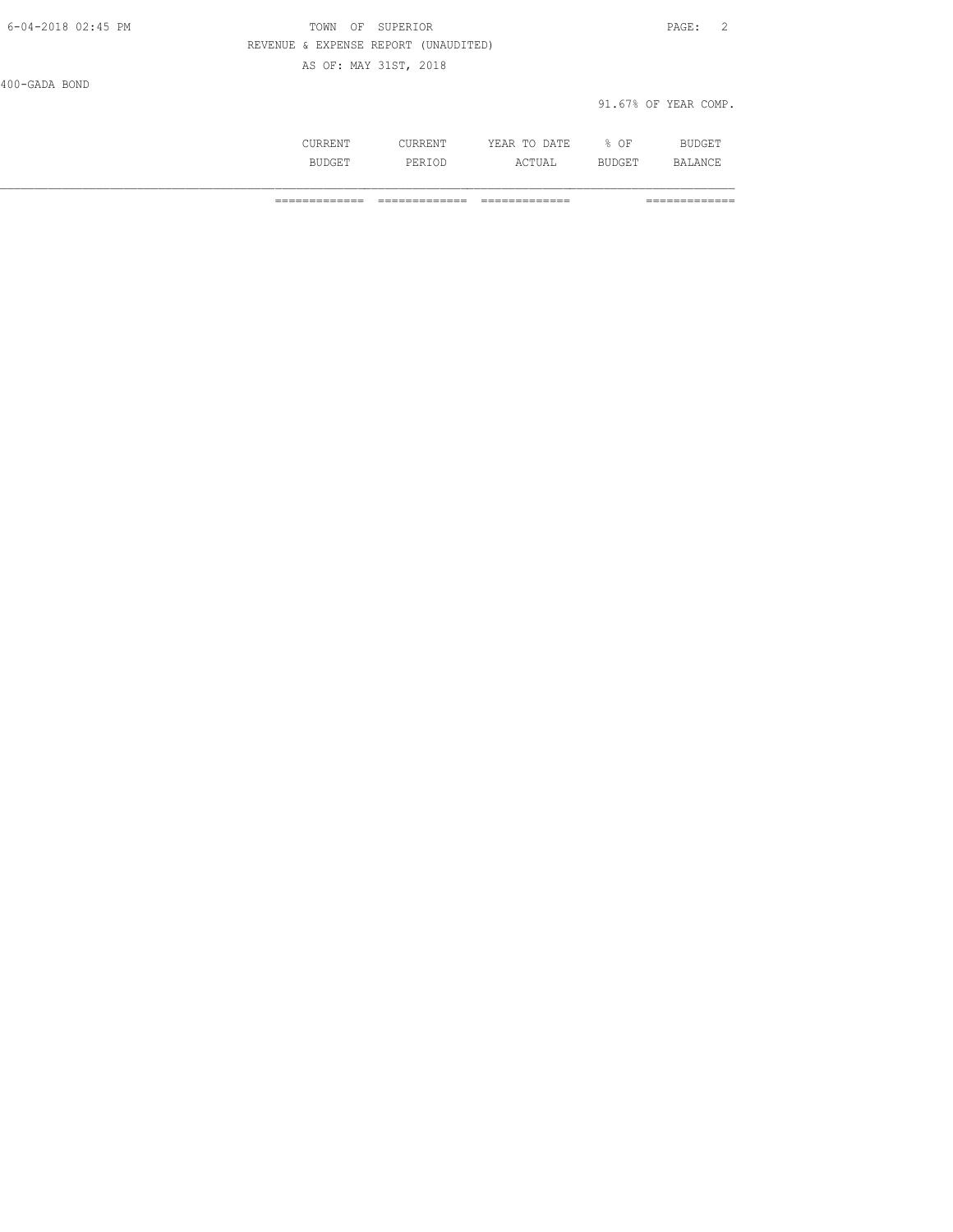| 6-04-2018 02:45 PM       | TOWN OF SUPERIOR                     | PAGE: 1                          |  |                      |
|--------------------------|--------------------------------------|----------------------------------|--|----------------------|
|                          | REVENUE & EXPENSE REPORT (UNAUDITED) |                                  |  |                      |
|                          |                                      | AS OF: MAY 31ST, 2018            |  |                      |
| 410-MPC BOND             |                                      |                                  |  |                      |
| NON-DEPARTMENTAL         |                                      |                                  |  | 91.67% OF YEAR COMP. |
|                          |                                      |                                  |  |                      |
|                          | CURRENT                              | CURRENT YEAR TO DATE % OF BUDGET |  |                      |
|                          | BUDGET                               | PERIOD ACTUAL BUDGET BALANCE     |  |                      |
|                          |                                      |                                  |  |                      |
| REVENUES                 |                                      |                                  |  |                      |
| BUSINESS SERVICES        |                                      |                                  |  |                      |
| CONTINGENCY              |                                      |                                  |  |                      |
|                          |                                      |                                  |  |                      |
|                          |                                      |                                  |  |                      |
| EXPENDITURES             |                                      |                                  |  |                      |
| SUPPLIES                 |                                      |                                  |  |                      |
| GENERAL BUSINESS EXPENSE |                                      |                                  |  |                      |
| NON-OPERATING            |                                      |                                  |  |                      |
| DEBT SERVICE             |                                      |                                  |  |                      |
|                          |                                      |                                  |  |                      |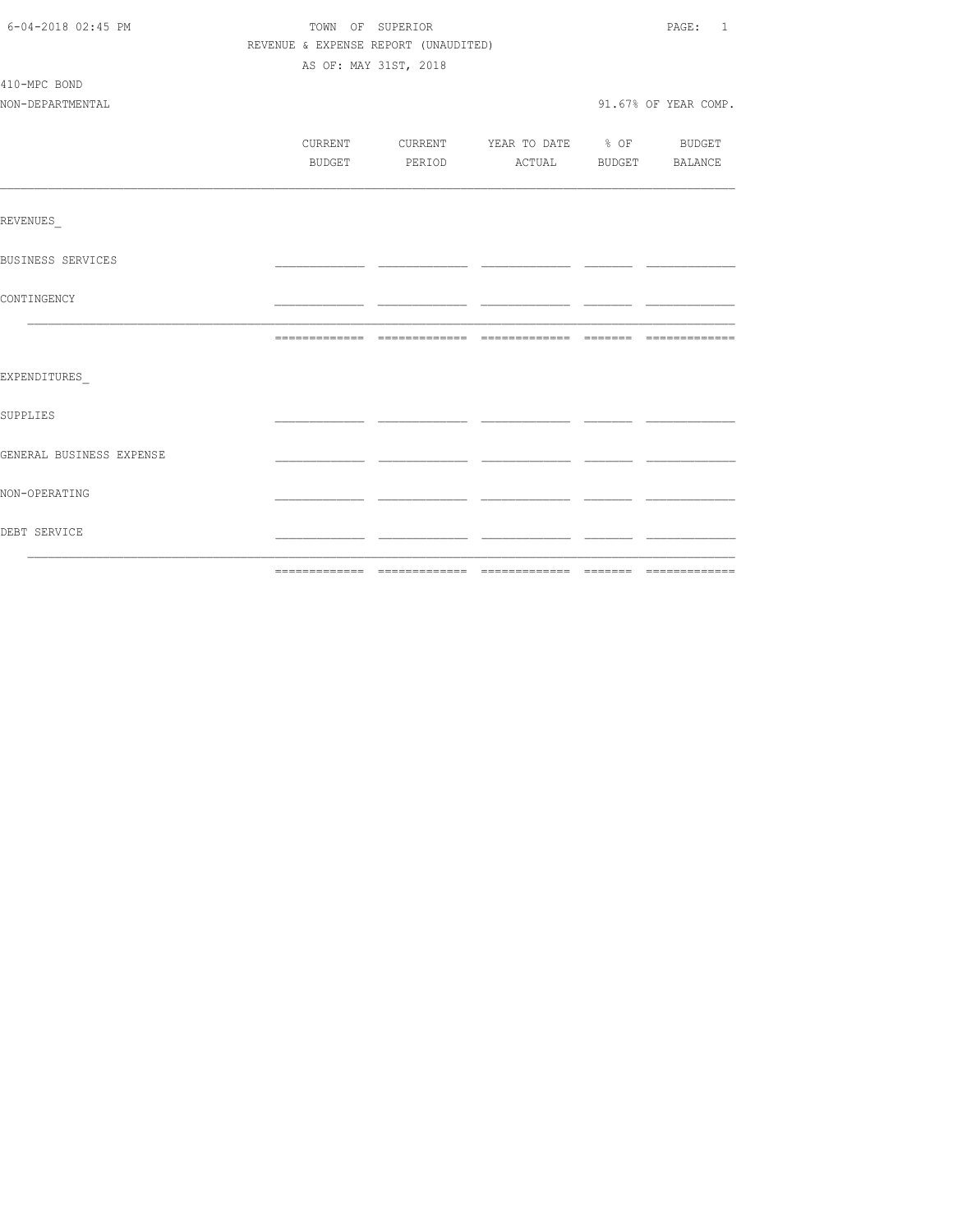| 6-04-2018 02:45 PM | TOWN<br>ΟF                           | SUPERIOR              |              |        | $\mathtt{PAGE}$ :<br>- 2 |
|--------------------|--------------------------------------|-----------------------|--------------|--------|--------------------------|
|                    | REVENUE & EXPENSE REPORT (UNAUDITED) |                       |              |        |                          |
|                    |                                      | AS OF: MAY 31ST, 2018 |              |        |                          |
| 410-MPC BOND       |                                      |                       |              |        |                          |
|                    |                                      |                       |              |        | 91.67% OF YEAR COMP.     |
|                    |                                      |                       |              |        |                          |
|                    | CURRENT                              | CURRENT               | YEAR TO DATE | $8$ OF | BUDGET                   |

BUDGET PERIOD ACTUAL BUDGET BALANCE

============= ============= ============= =============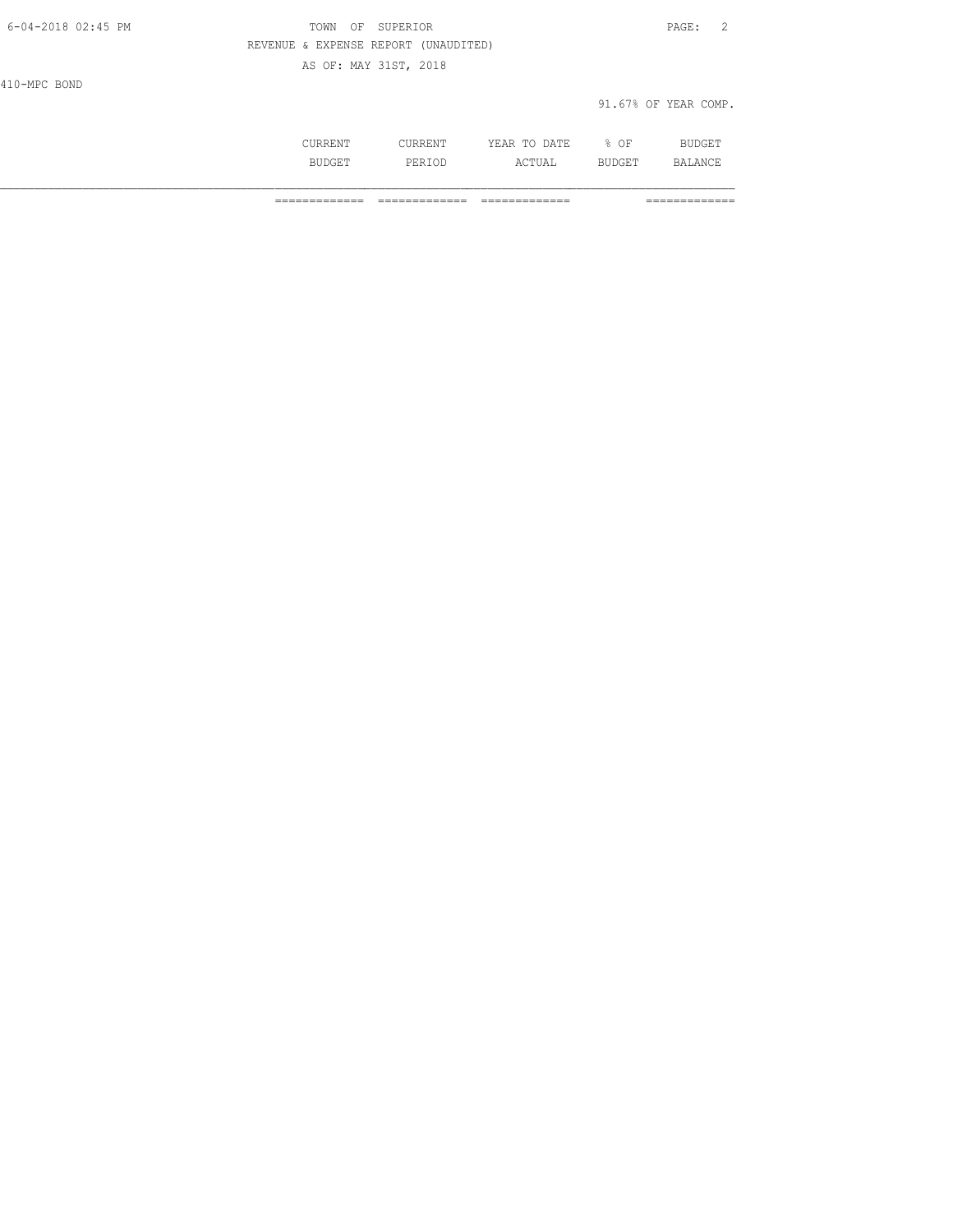# 6-04-2018 02:45 PM TOWN OF SUPERIOR PAGE: 1 REVENUE & EXPENSE REPORT (UNAUDITED) AS OF: MAY 31ST, 2018

# 500-GRANTS

| NON-DEPARTMENTAL |                |         |                   |        | 91.67% OF YEAR COMP. |
|------------------|----------------|---------|-------------------|--------|----------------------|
|                  | <b>CURRENT</b> | CURRENT | YEAR TO DATE % OF |        | BUDGET               |
|                  | BUDGET         | PERTOD  | ACTUAL            | BUDGET | BALANCE              |

|                                    | <b>BUDGET</b> | PERIOD   | ACTUAL                                 | <b>BUDGET</b> | BALANCE                     |
|------------------------------------|---------------|----------|----------------------------------------|---------------|-----------------------------|
| REVENUES                           |               |          |                                        |               |                             |
|                                    |               |          |                                        |               |                             |
| GRANTS                             |               |          |                                        |               |                             |
| 500-00-4600 GRANT REVENUES         | 2,500,000.00  | 0.00     | 0.00                                   | 0.00          | 2,500,000.00                |
| SUBTOTAL GRANTS                    | 2,500,000.00  | 0.00     | 0.00                                   | 0.00          | 2,500,000.00                |
| CONTINGENCY                        |               |          |                                        |               |                             |
| 500-00-4900 CONTINGENCY            | 525,000.00    | 0.00     | 0.00                                   | 0.00          | 525,000.00                  |
| 500-00-4901 Transfers              | 0.00          |          | $0.00$ ( $244,594.46$ ) $0.00$         |               | 244,594.46                  |
| SUBTOTAL CONTINGENCY               | 525,000.00    |          | 0.00(244,594.46)                       |               | 46.59- 769,594.46           |
| TOTAL REVENUES                     | 3,025,000.00  |          | $0.00$ ( 244,594.46) 8.09-3,269,594.46 |               |                             |
| EXPENDITURES                       |               |          |                                        |               |                             |
| PERSONEL                           |               |          |                                        |               |                             |
| SUPPLIES                           |               |          |                                        |               |                             |
| 500-00-5299 OPERATING SUPPLIES     | 0.00          |          | $0.00$ 14,854.00 0.00 ( 14,854.00)     |               |                             |
| SUBTOTAL SUPPLIES                  | 0.00          | 0.00     | 14,854.00                              | $0.00$ (      | 14,854.00)                  |
| GENERAL BUSINESS EXPENSE           |               |          |                                        |               |                             |
| TOTAL EXPENDITURES                 | 0.00          | 0.00     | 14,854.00                              | $0.00$ (      | 14,854.00)<br>============= |
| REVENUES OVER/(UNDER) EXPENDITURES | 3,025,000.00  | $0.00$ ( | 259,448.46)                            |               | 3, 284, 448.46              |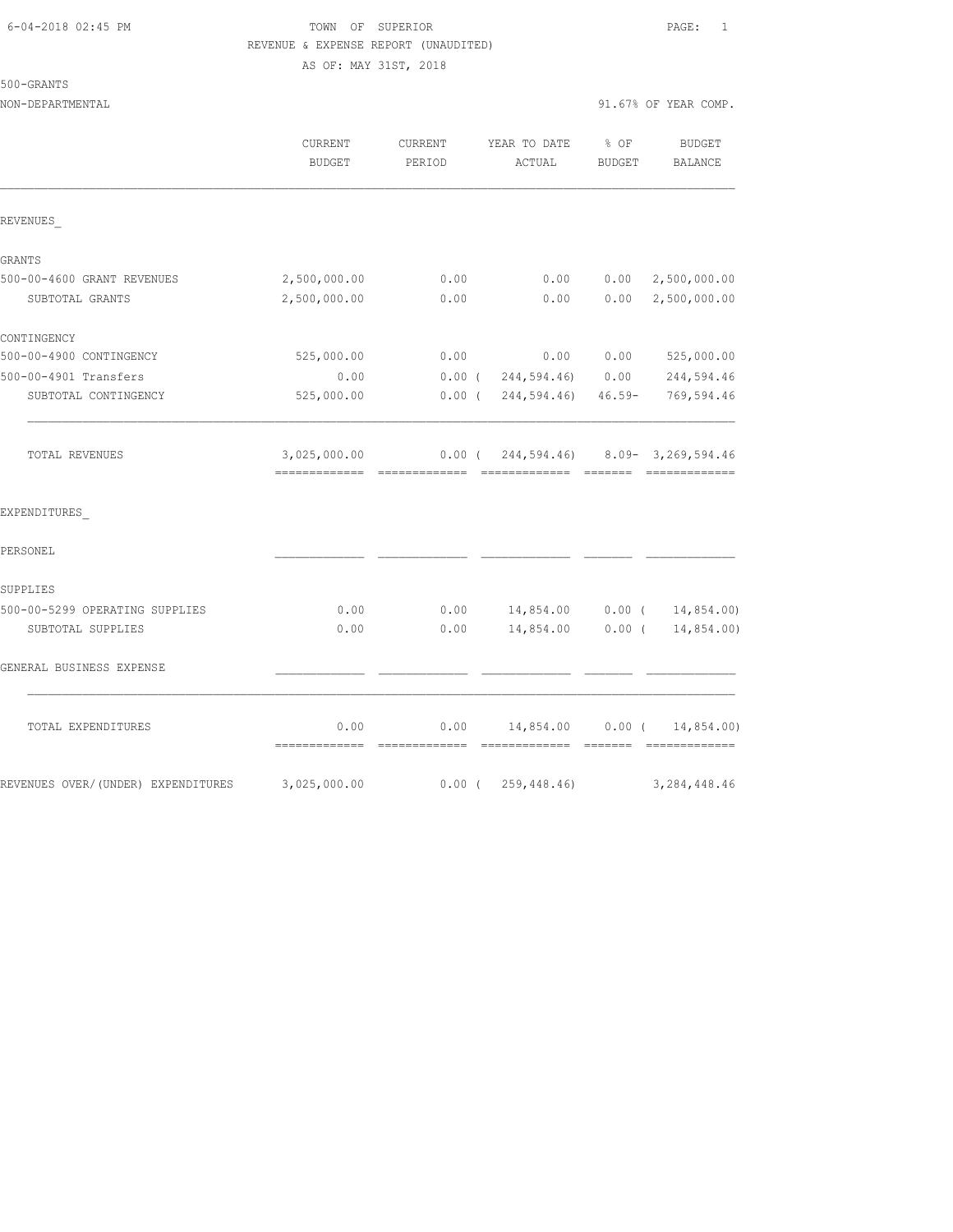| 6-04-2018 02:45 PM     |                                      | TOWN OF SUPERIOR      |                          |        | PAGE: 2              |
|------------------------|--------------------------------------|-----------------------|--------------------------|--------|----------------------|
|                        | REVENUE & EXPENSE REPORT (UNAUDITED) |                       |                          |        |                      |
|                        |                                      | AS OF: MAY 31ST, 2018 |                          |        |                      |
| 500-GRANTS             |                                      |                       |                          |        |                      |
| CDBG 153-09 MAGMA CLUB |                                      |                       |                          |        | 91.67% OF YEAR COMP. |
|                        | CURRENT                              | CURRENT               | YEAR TO DATE % OF BUDGET |        |                      |
|                        | <b>BUDGET</b>                        | PERIOD                | ACTUAL                   | BUDGET | BALANCE              |
|                        |                                      |                       |                          |        |                      |
| <b>REVENUES</b>        |                                      |                       |                          |        |                      |
| <b>GRANTS</b>          |                                      |                       |                          |        |                      |
|                        |                                      |                       |                          |        |                      |
| EXPENDITURES           |                                      |                       |                          |        |                      |
|                        |                                      |                       |                          |        |                      |
| SUPPLIES               |                                      |                       |                          |        |                      |
|                        |                                      |                       |                          |        |                      |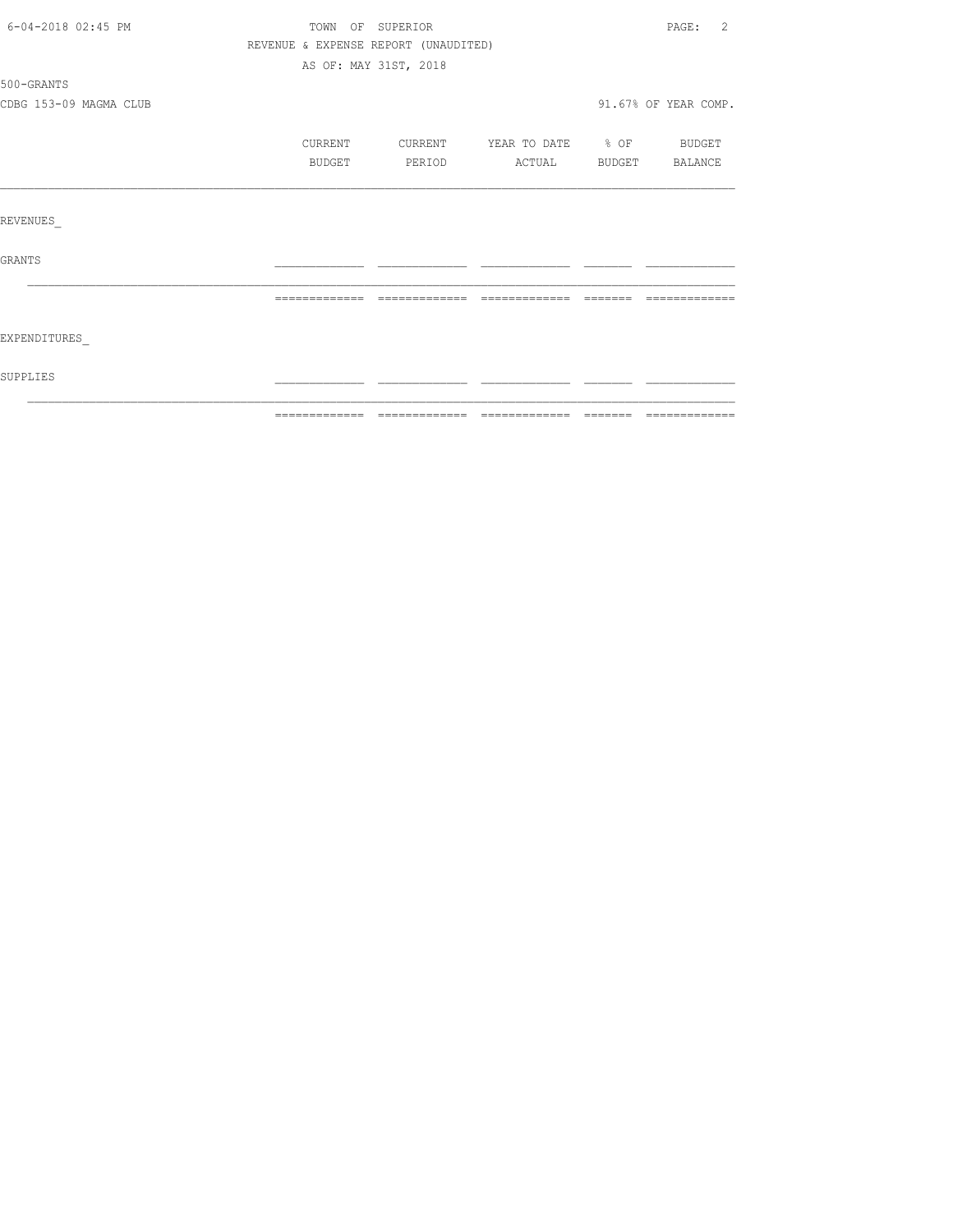|                       |                | ============================         |                          | --------------                   |
|-----------------------|----------------|--------------------------------------|--------------------------|----------------------------------|
| SUPPLIES              |                |                                      |                          |                                  |
| EXPENDITURES          |                |                                      |                          |                                  |
|                       | -------------- | --------------                       | --------------           |                                  |
| GRANTS                |                |                                      |                          |                                  |
| REVENUES              |                |                                      |                          |                                  |
|                       | BUDGET         | PERIOD                               | ACTUAL BUDGET BALANCE    |                                  |
|                       | CURRENT        | CURRENT                              | YEAR TO DATE % OF BUDGET |                                  |
| DEPT OF COMM-STIMULUS |                |                                      |                          | 91.67% OF YEAR COMP.             |
| 500-GRANTS            |                |                                      |                          |                                  |
|                       |                | AS OF: MAY 31ST, 2018                |                          |                                  |
|                       |                | REVENUE & EXPENSE REPORT (UNAUDITED) |                          |                                  |
| 6-04-2018 02:45 PM    |                | TOWN OF SUPERIOR                     |                          | $\overline{\mathbf{3}}$<br>PAGE: |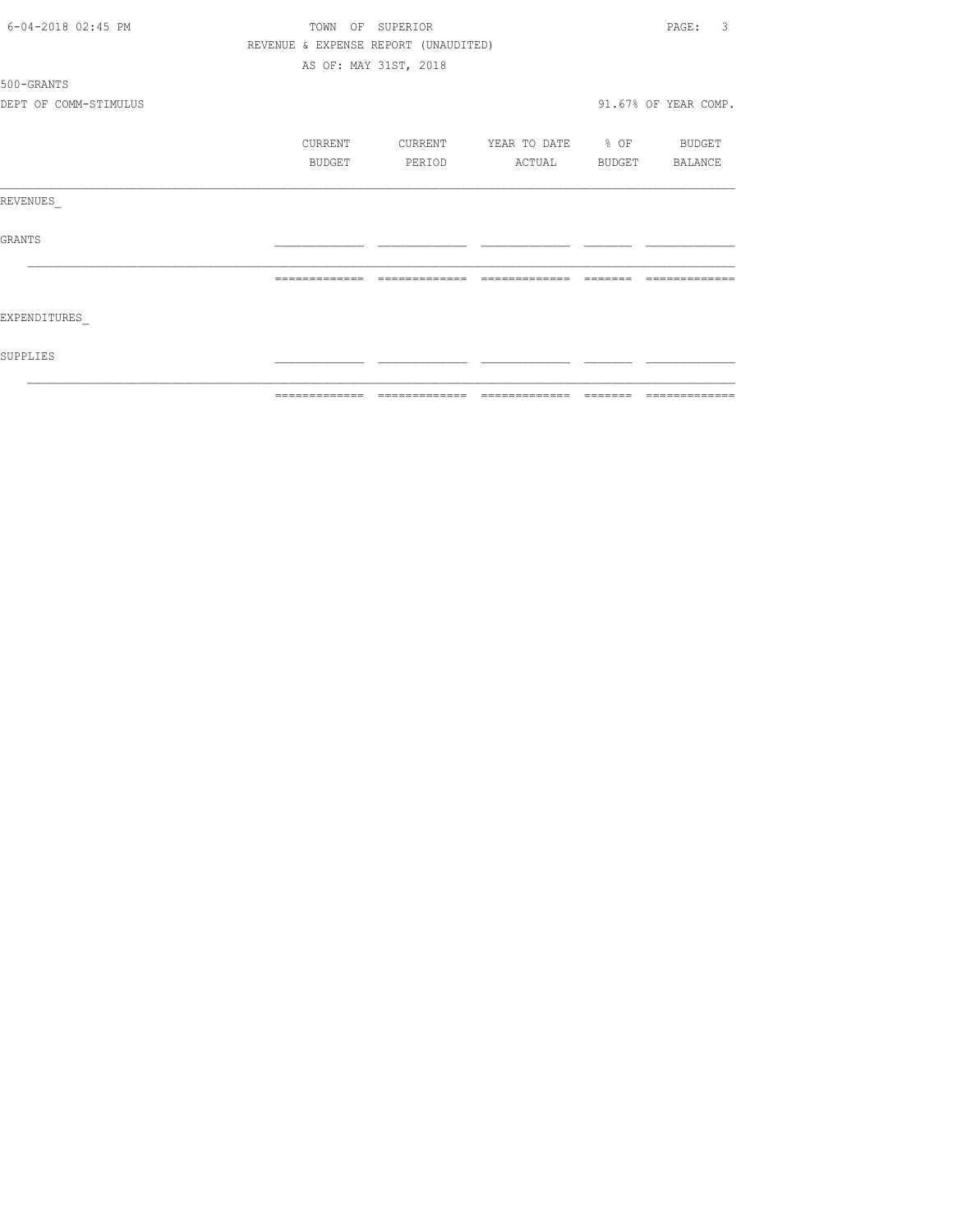| 6-04-2018 02:45 PM    |                | TOWN OF SUPERIOR                     |                          |          | PAGE:<br>4                                                                                                                                                                                                                                                                                                                                                                                                                                                                             |
|-----------------------|----------------|--------------------------------------|--------------------------|----------|----------------------------------------------------------------------------------------------------------------------------------------------------------------------------------------------------------------------------------------------------------------------------------------------------------------------------------------------------------------------------------------------------------------------------------------------------------------------------------------|
|                       |                | REVENUE & EXPENSE REPORT (UNAUDITED) |                          |          |                                                                                                                                                                                                                                                                                                                                                                                                                                                                                        |
|                       |                | AS OF: MAY 31ST, 2018                |                          |          |                                                                                                                                                                                                                                                                                                                                                                                                                                                                                        |
| 500-GRANTS            |                |                                      |                          |          |                                                                                                                                                                                                                                                                                                                                                                                                                                                                                        |
| PINAL COUNTY-STIMULUS |                |                                      |                          |          | 91.67% OF YEAR COMP.                                                                                                                                                                                                                                                                                                                                                                                                                                                                   |
|                       | CURRENT        | CURRENT                              | YEAR TO DATE % OF BUDGET |          |                                                                                                                                                                                                                                                                                                                                                                                                                                                                                        |
|                       | BUDGET         | PERIOD                               | ACTUAL                   |          | BUDGET BALANCE                                                                                                                                                                                                                                                                                                                                                                                                                                                                         |
| REVENUES              |                |                                      |                          |          |                                                                                                                                                                                                                                                                                                                                                                                                                                                                                        |
| GRANTS                |                |                                      |                          |          |                                                                                                                                                                                                                                                                                                                                                                                                                                                                                        |
|                       | -------------- | =============                        | -------------            | -------- |                                                                                                                                                                                                                                                                                                                                                                                                                                                                                        |
| EXPENDITURES          |                |                                      |                          |          |                                                                                                                                                                                                                                                                                                                                                                                                                                                                                        |
| SUPPLIES              |                |                                      |                          |          |                                                                                                                                                                                                                                                                                                                                                                                                                                                                                        |
|                       |                |                                      |                          |          | $\begin{array}{cccccccccc} \multicolumn{2}{c}{} & \multicolumn{2}{c}{} & \multicolumn{2}{c}{} & \multicolumn{2}{c}{} & \multicolumn{2}{c}{} & \multicolumn{2}{c}{} & \multicolumn{2}{c}{} & \multicolumn{2}{c}{} & \multicolumn{2}{c}{} & \multicolumn{2}{c}{} & \multicolumn{2}{c}{} & \multicolumn{2}{c}{} & \multicolumn{2}{c}{} & \multicolumn{2}{c}{} & \multicolumn{2}{c}{} & \multicolumn{2}{c}{} & \multicolumn{2}{c}{} & \multicolumn{2}{c}{} & \multicolumn{2}{c}{} & \mult$ |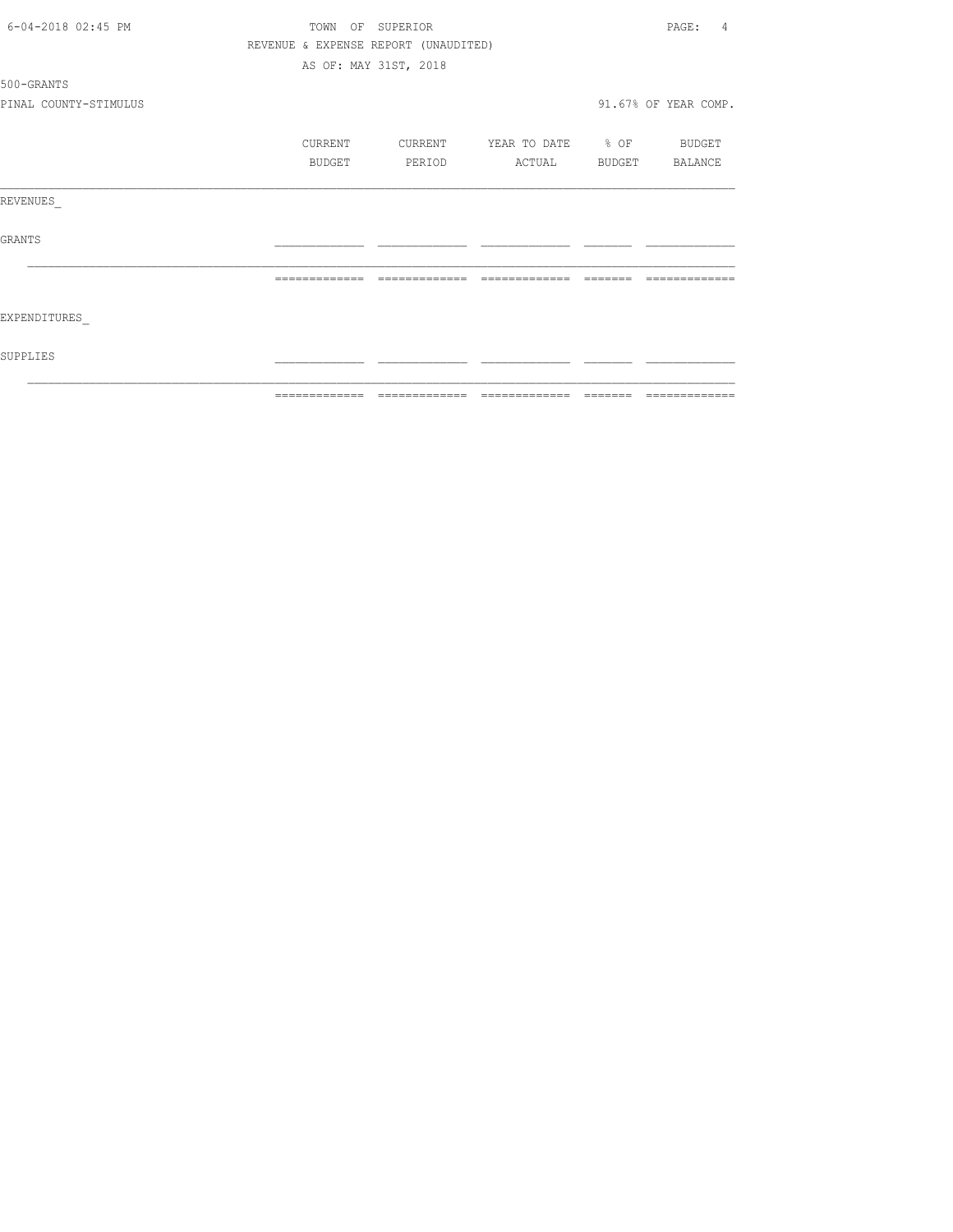| 6-04-2018 02:45 PM       |         | TOWN OF SUPERIOR                     |                          | -5<br>PAGE:          |
|--------------------------|---------|--------------------------------------|--------------------------|----------------------|
|                          |         | REVENUE & EXPENSE REPORT (UNAUDITED) |                          |                      |
|                          |         | AS OF: MAY 31ST, 2018                |                          |                      |
| 500-GRANTS               |         |                                      |                          |                      |
| AZ DEPT OF HOMELAND SRTY |         |                                      |                          | 91.67% OF YEAR COMP. |
|                          | CURRENT | CURRENT                              | YEAR TO DATE % OF BUDGET |                      |
|                          | BUDGET  | PERIOD                               | ACTUAL                   | BUDGET BALANCE       |
| REVENUES                 |         |                                      |                          |                      |
| GRANTS                   |         |                                      |                          |                      |
|                          |         | --------------                       | --------------           |                      |
| EXPENDITURES             |         |                                      |                          |                      |
| SUPPLIES                 |         |                                      |                          |                      |
|                          |         |                                      |                          |                      |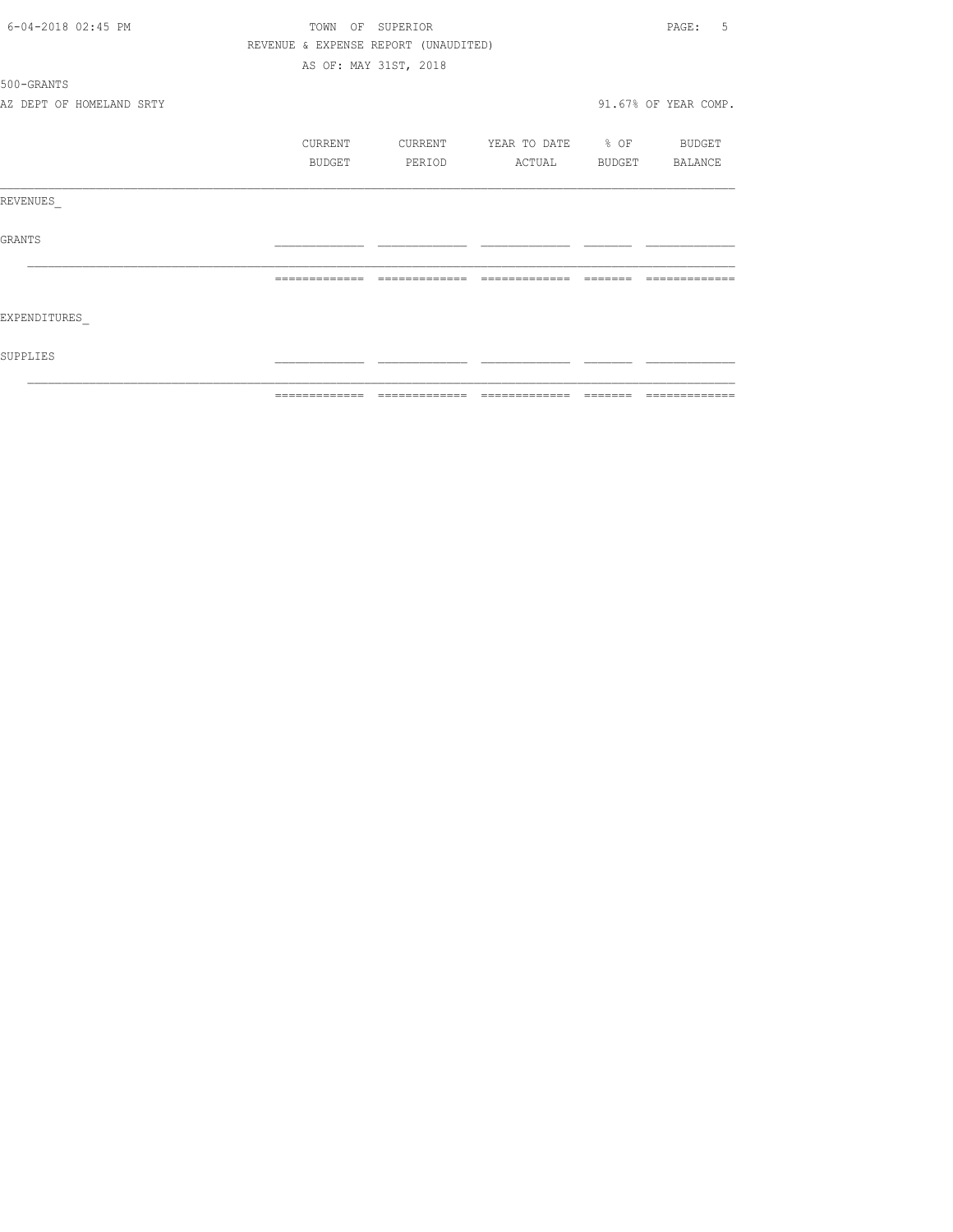| 6-04-2018 02:45 PM | TOWN          | OF SUPERIOR                            |                          |               | 6<br>PAGE:           |
|--------------------|---------------|----------------------------------------|--------------------------|---------------|----------------------|
|                    |               | REVENUE & EXPENSE REPORT (UNAUDITED)   |                          |               |                      |
|                    |               | AS OF: MAY 31ST, 2018                  |                          |               |                      |
| 500-GRANTS         |               |                                        |                          |               |                      |
| GOHS GRANT         |               |                                        |                          |               | 91.67% OF YEAR COMP. |
|                    | CURRENT       | CURRENT                                | YEAR TO DATE % OF BUDGET |               |                      |
|                    | <b>BUDGET</b> | PERIOD                                 | ACTUAL                   | <b>BUDGET</b> | <b>BALANCE</b>       |
| REVENUES           |               |                                        |                          |               |                      |
| <b>GRANTS</b>      |               |                                        |                          |               |                      |
|                    | ------------- |                                        |                          |               |                      |
| EXPENDITURES       |               |                                        |                          |               |                      |
| SUPPLIES           |               |                                        |                          |               |                      |
|                    |               | ------------- ------------- ---------- |                          | =======       | =============        |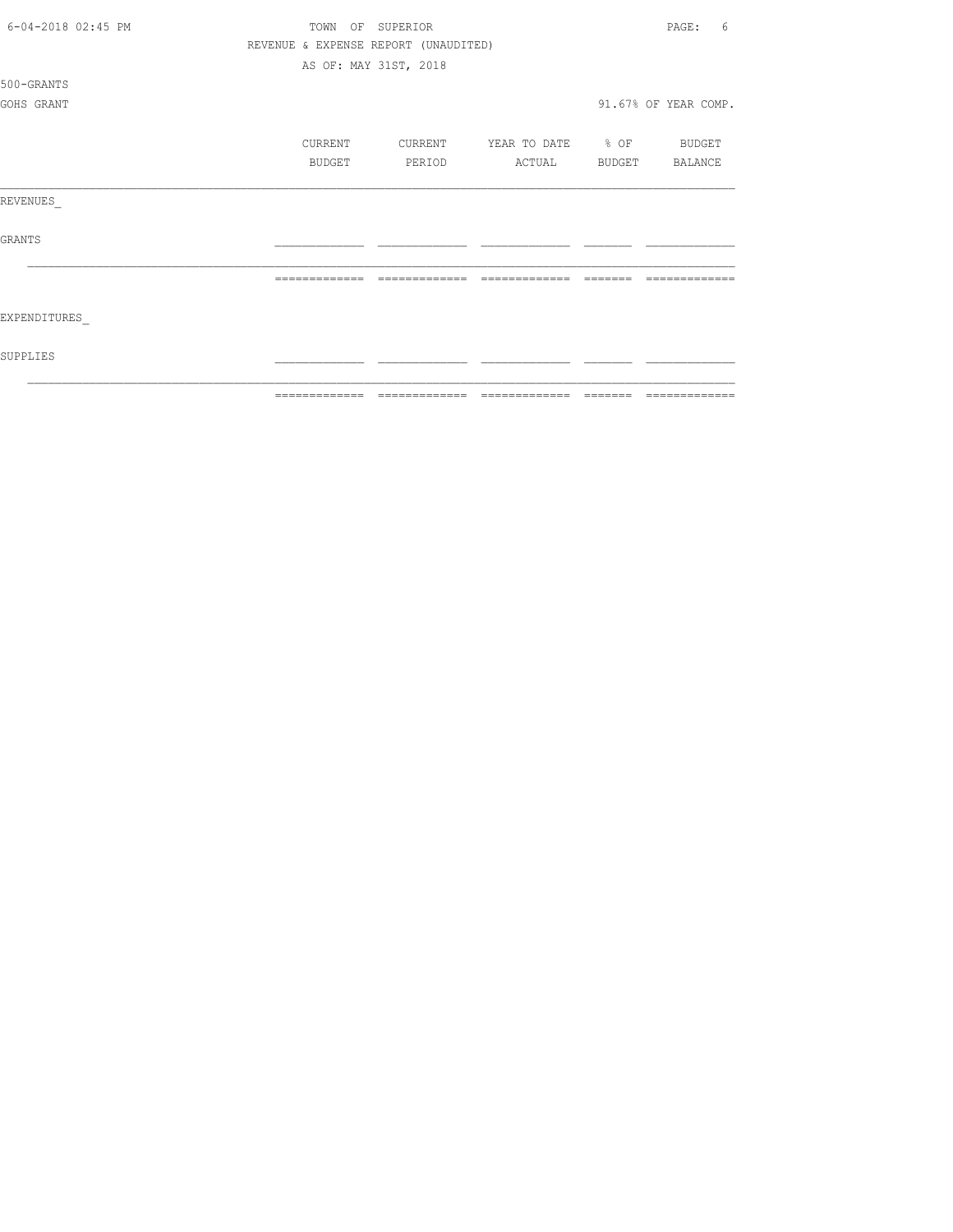| 6-04-2018 02:45 PM      | TOWN<br>OF    | SUPERIOR                             |                                 | 7<br>PAGE:            |
|-------------------------|---------------|--------------------------------------|---------------------------------|-----------------------|
|                         |               | REVENUE & EXPENSE REPORT (UNAUDITED) |                                 |                       |
|                         |               | AS OF: MAY 31ST, 2018                |                                 |                       |
| 500-GRANTS              |               |                                      |                                 |                       |
| ENERGY EFFICIENCY GRANT |               |                                      |                                 | 91.67% OF YEAR COMP.  |
|                         | CURRENT       | CURRENT                              | YEAR TO DATE % OF               | BUDGET                |
|                         | BUDGET        | PERIOD                               | ACTUAL                          | BUDGET BALANCE        |
| REVENUES                |               |                                      |                                 |                       |
| <b>GRANTS</b>           |               |                                      |                                 |                       |
|                         |               |                                      |                                 |                       |
| EXPENDITURES            |               |                                      |                                 |                       |
| SUPPLIES                |               |                                      |                                 |                       |
|                         | ============= |                                      | =============================== | ======= ============= |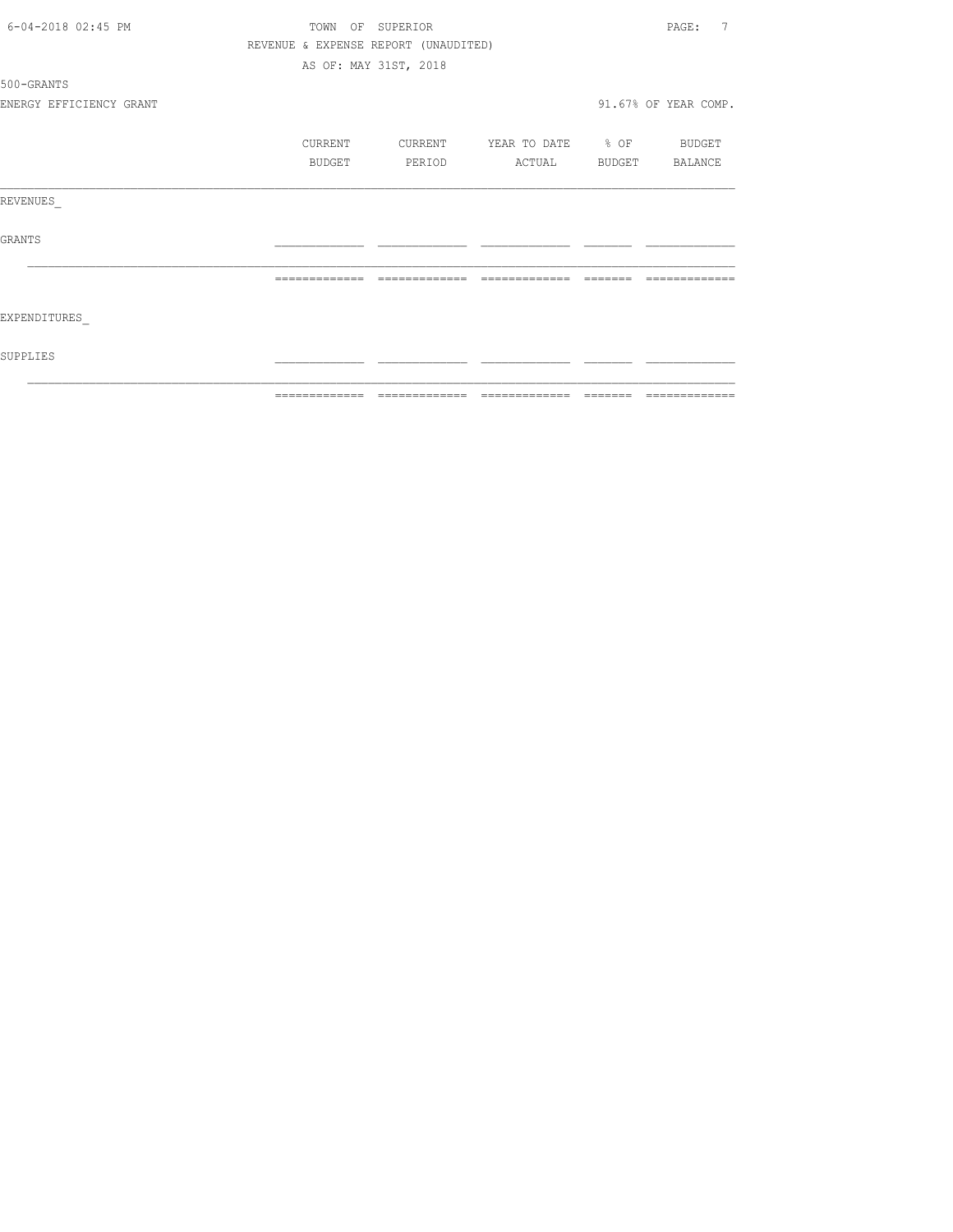| 6-04-2018 02:45 PM | TOWN OF SUPERIOR |                                      |                          | 8<br>PAGE:           |
|--------------------|------------------|--------------------------------------|--------------------------|----------------------|
|                    |                  | REVENUE & EXPENSE REPORT (UNAUDITED) |                          |                      |
|                    |                  | AS OF: MAY 31ST, 2018                |                          |                      |
| 500-GRANTS         |                  |                                      |                          |                      |
| TTAC GRANT         |                  |                                      |                          | 91.67% OF YEAR COMP. |
|                    | CURRENT          |                                      | YEAR TO DATE % OF BUDGET |                      |
|                    |                  | CURRENT                              |                          |                      |
|                    | BUDGET           | PERIOD                               | ACTUAL                   | BUDGET BALANCE       |
| REVENUES           |                  |                                      |                          |                      |
| <b>GRANTS</b>      |                  |                                      |                          |                      |
|                    |                  |                                      |                          |                      |
| EXPENDITURES       |                  |                                      |                          |                      |
| SUPPLIES           |                  |                                      |                          |                      |
|                    | -------------    |                                      | -------------            |                      |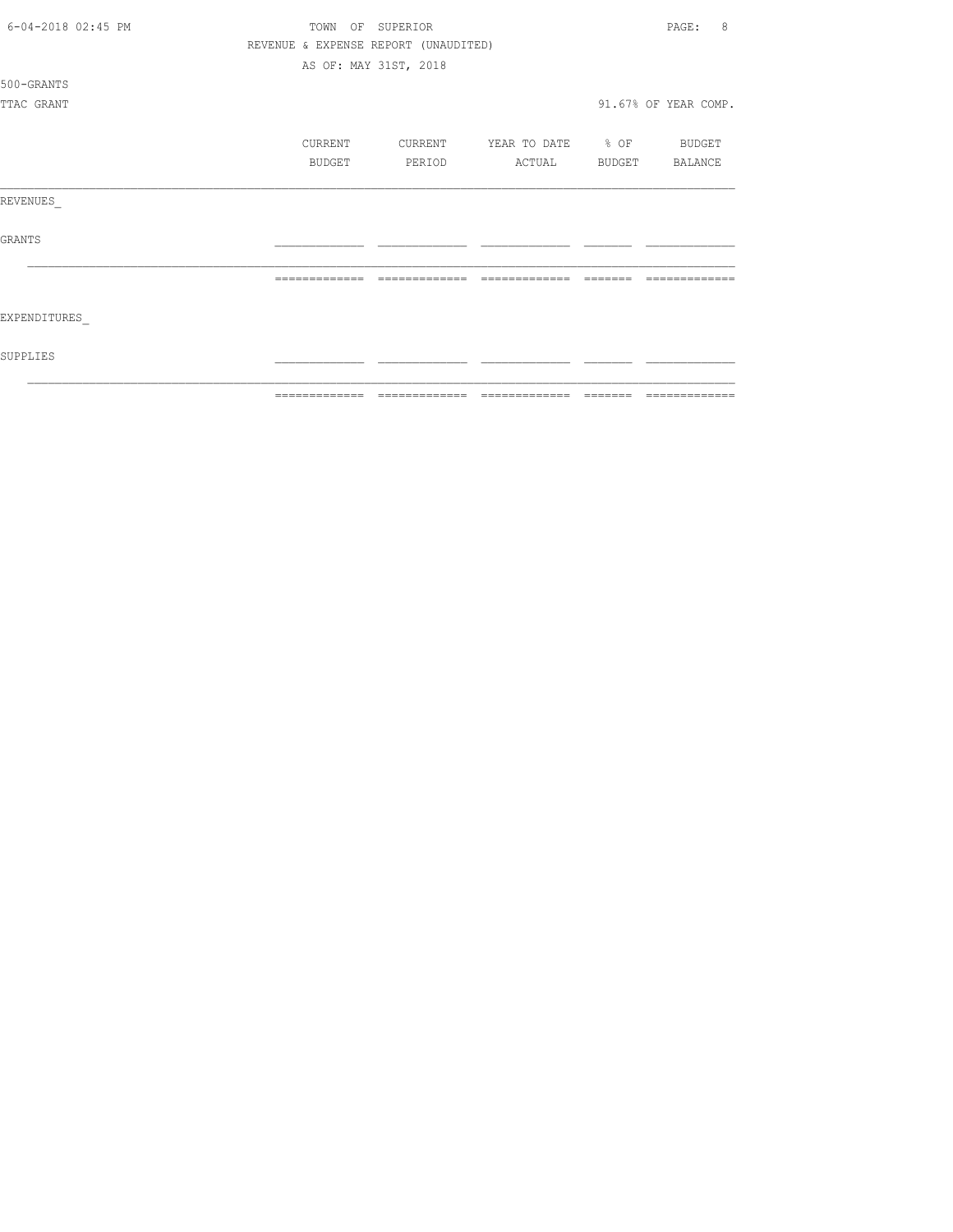| 6-04-2018 02:45 PM | TOWN OF       | SUPERIOR                             |                   |         | 9<br>PAGE:           |
|--------------------|---------------|--------------------------------------|-------------------|---------|----------------------|
|                    |               | REVENUE & EXPENSE REPORT (UNAUDITED) |                   |         |                      |
|                    |               | AS OF: MAY 31ST, 2018                |                   |         |                      |
| 500-GRANTS         |               |                                      |                   |         |                      |
| CDBG 2011 WWTP     |               |                                      |                   |         | 91.67% OF YEAR COMP. |
|                    | CURRENT       | CURRENT                              | YEAR TO DATE % OF |         | BUDGET               |
|                    |               |                                      |                   |         |                      |
|                    | BUDGET        | PERIOD                               | ACTUAL            |         | BUDGET BALANCE       |
| REVENUES           |               |                                      |                   |         |                      |
| GRANTS             |               |                                      |                   |         |                      |
|                    | ============= | --------------                       | --------------    |         |                      |
| EXPENDITURES       |               |                                      |                   |         |                      |
| SUPPLIES           |               |                                      |                   |         |                      |
|                    | ============= | -------------                        | --------------    | ------- | -------------        |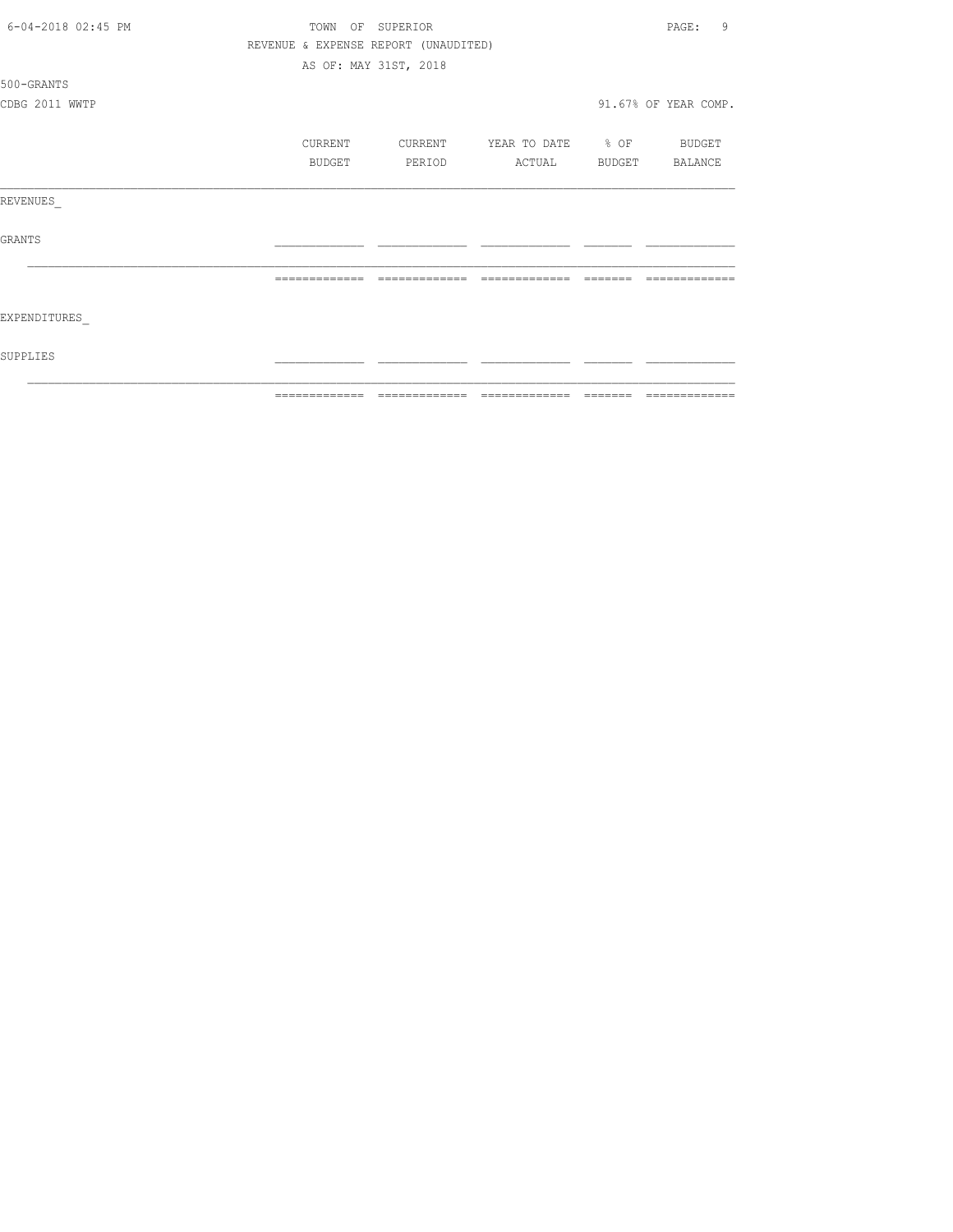| 6-04-2018 02:45 PM | TOWN                                 | OF SUPERIOR           |                   |        | PAGF: 10             |
|--------------------|--------------------------------------|-----------------------|-------------------|--------|----------------------|
|                    | REVENUE & EXPENSE REPORT (UNAUDITED) |                       |                   |        |                      |
|                    |                                      | AS OF: MAY 31ST, 2018 |                   |        |                      |
| 500-GRANTS         |                                      |                       |                   |        |                      |
| PSSP GRANT         |                                      |                       |                   |        | 91.67% OF YEAR COMP. |
|                    | CURRENT                              | CURRENT               | YEAR TO DATE % OF |        | BUDGET               |
|                    | BUDGET                               | PERIOD                | ACTUAL            | BUDGET | BALANCE              |
| REVENUES           |                                      |                       |                   |        |                      |
| <b>GRANTS</b>      |                                      |                       |                   |        |                      |
|                    |                                      |                       |                   |        |                      |
| EXPENDITURES       |                                      |                       |                   |        |                      |
| SUPPLIES           |                                      |                       |                   |        |                      |
|                    |                                      |                       |                   |        |                      |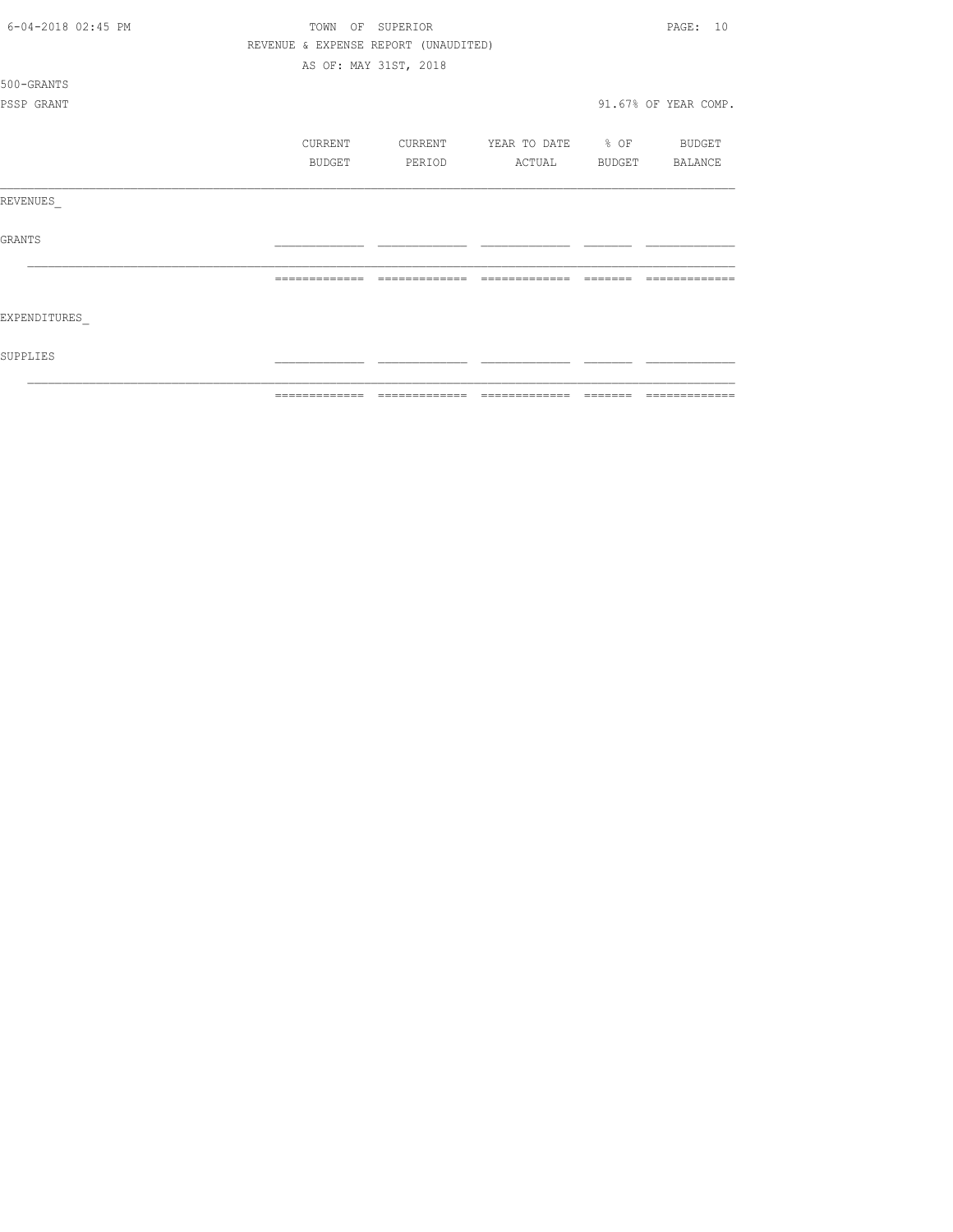| 6-04-2018 02:45 PM                 | TOWN OF SUPERIOR<br>REVENUE & EXPENSE REPORT (UNAUDITED) |          | PAGE: 11                   |                                                                                                                                                                                                                                                                                                                                    |                        |
|------------------------------------|----------------------------------------------------------|----------|----------------------------|------------------------------------------------------------------------------------------------------------------------------------------------------------------------------------------------------------------------------------------------------------------------------------------------------------------------------------|------------------------|
|                                    | AS OF: MAY 31ST, 2018                                    |          |                            |                                                                                                                                                                                                                                                                                                                                    |                        |
| 500-GRANTS                         |                                                          |          |                            |                                                                                                                                                                                                                                                                                                                                    |                        |
| RESOLUTION COPPER GIVING           |                                                          |          |                            |                                                                                                                                                                                                                                                                                                                                    | 91.67% OF YEAR COMP.   |
|                                    | CURRENT                                                  |          | CURRENT YEAR TO DATE       | $8$ OF                                                                                                                                                                                                                                                                                                                             | BUDGET                 |
|                                    | <b>BUDGET</b>                                            | PERIOD   | ACTUAL BUDGET BALANCE      |                                                                                                                                                                                                                                                                                                                                    |                        |
| REVENUES                           |                                                          |          |                            |                                                                                                                                                                                                                                                                                                                                    |                        |
| GRANTS                             |                                                          |          |                            |                                                                                                                                                                                                                                                                                                                                    |                        |
|                                    |                                                          |          |                            |                                                                                                                                                                                                                                                                                                                                    |                        |
| EXPENDITURES                       |                                                          |          |                            |                                                                                                                                                                                                                                                                                                                                    |                        |
| PERSONEL                           |                                                          |          |                            |                                                                                                                                                                                                                                                                                                                                    |                        |
| SUPPLIES                           |                                                          |          |                            |                                                                                                                                                                                                                                                                                                                                    |                        |
| UTILITIES                          |                                                          |          |                            |                                                                                                                                                                                                                                                                                                                                    |                        |
| GENERAL BUSINESS EXPENSE           |                                                          |          |                            |                                                                                                                                                                                                                                                                                                                                    |                        |
| 500-41-5425 CONFERENCES & TRAINING | 0.00                                                     | $0.00$ ( | 336.66) 0.00               |                                                                                                                                                                                                                                                                                                                                    | 336.66                 |
| 500-41-5450 UNIFORM PURCHASE       | 0.00                                                     | 0.00     |                            |                                                                                                                                                                                                                                                                                                                                    | 185.96  0.00  (185.96) |
| SUBTOTAL GENERAL BUSINESS EXPENSE  | 0.00                                                     |          | $0.00$ ( $150.70$ ) $0.00$ |                                                                                                                                                                                                                                                                                                                                    | 150.70                 |
| PROFESSIONAL SERVICES              |                                                          |          |                            |                                                                                                                                                                                                                                                                                                                                    |                        |
| REPAIR/MAINTENANCE                 |                                                          |          |                            |                                                                                                                                                                                                                                                                                                                                    |                        |
| CAPITAL OUTLAY                     |                                                          |          |                            |                                                                                                                                                                                                                                                                                                                                    |                        |
| DEBT SERVICE                       |                                                          |          |                            |                                                                                                                                                                                                                                                                                                                                    |                        |
| TOTAL EXPENDITURES                 | 0.00                                                     | $0.00$ ( | 150.70) 0.00               |                                                                                                                                                                                                                                                                                                                                    | 150.70                 |
| REVENUES OVER/(UNDER) EXPENDITURES | 0.00                                                     | 0.00     | 150.70                     | $\overline{a}$ and $\overline{a}$ and $\overline{a}$ and $\overline{a}$ and $\overline{a}$ and $\overline{a}$ and $\overline{a}$ and $\overline{a}$ and $\overline{a}$ and $\overline{a}$ and $\overline{a}$ and $\overline{a}$ and $\overline{a}$ and $\overline{a}$ and $\overline{a}$ and $\overline{a}$ and $\overline{a}$ and | 150.70)                |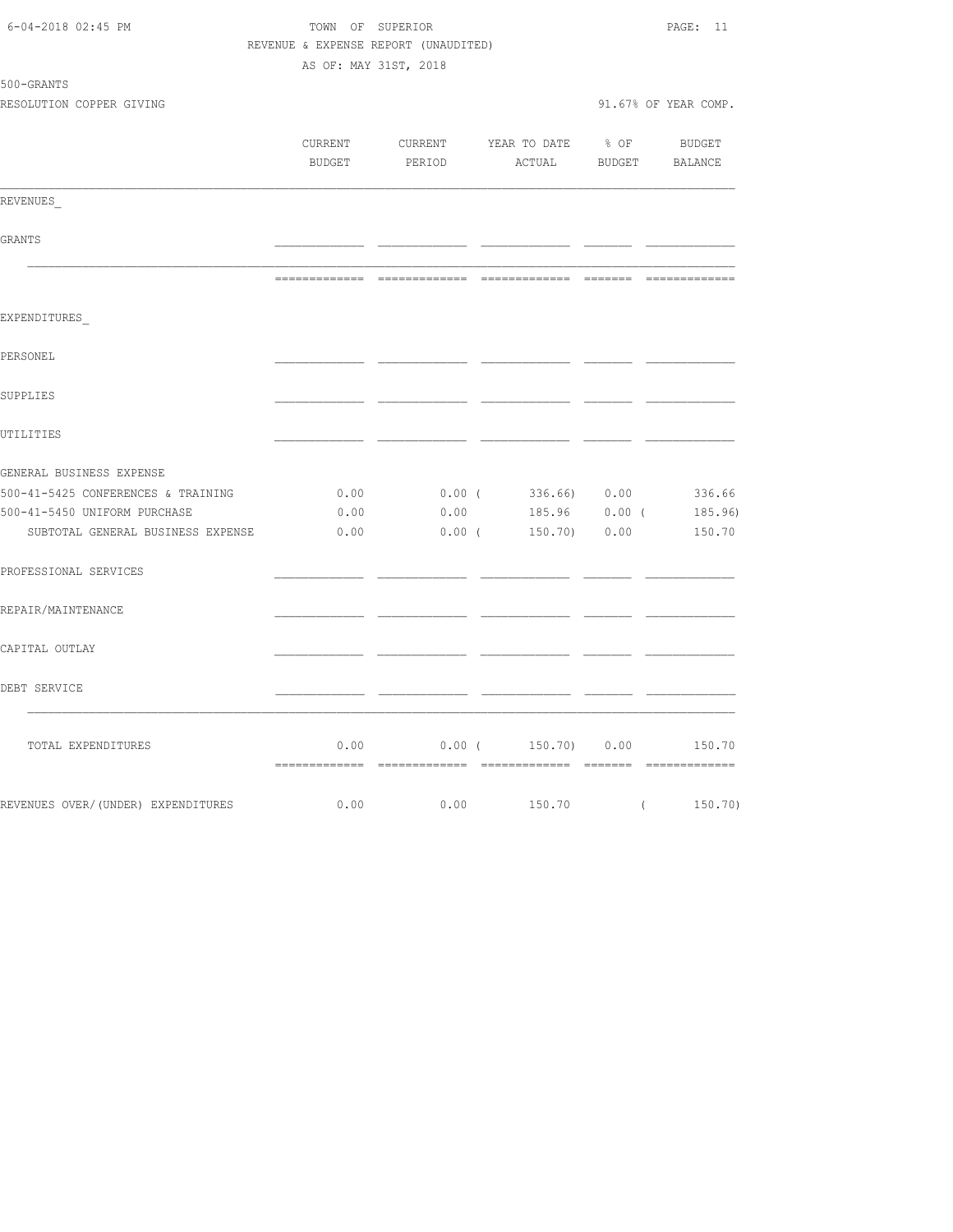| 6-04-2018 02:45 PM | TOWN OF SUPERIOR                     |                       |                   |        | PAGE: 12             |
|--------------------|--------------------------------------|-----------------------|-------------------|--------|----------------------|
|                    | REVENUE & EXPENSE REPORT (UNAUDITED) |                       |                   |        |                      |
|                    |                                      | AS OF: MAY 31ST, 2018 |                   |        |                      |
| 500-GRANTS         |                                      |                       |                   |        |                      |
| MISC               |                                      |                       |                   |        | 91.67% OF YEAR COMP. |
|                    | CURRENT                              | CURRENT               | YEAR TO DATE % OF |        | BUDGET               |
|                    | BUDGET                               | PERIOD                | ACTUAL            | BUDGET | BALANCE              |
|                    |                                      |                       |                   |        |                      |
| REVENUES           |                                      |                       |                   |        |                      |
| GRANTS             |                                      |                       |                   |        |                      |
|                    | --------------                       | --------------        | --------------    |        |                      |
|                    |                                      |                       |                   |        |                      |
| EXPENDITURES       |                                      |                       |                   |        |                      |
| SUPPLIES           |                                      |                       |                   |        |                      |
|                    |                                      |                       |                   |        |                      |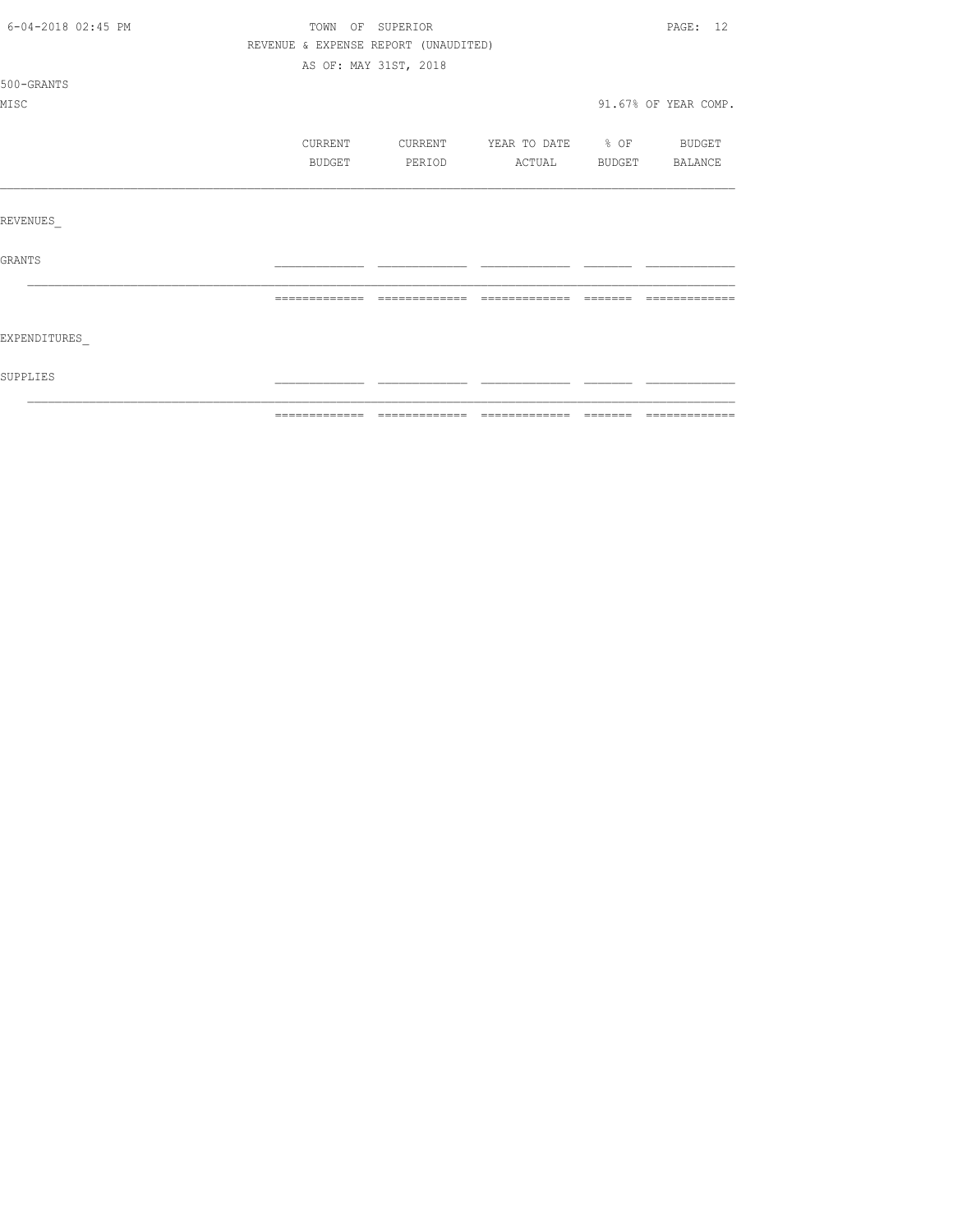| $6 - 04 - 2018$ 02:45 PM                          | OF<br>TOWN                           | SUPERIOR |               |                 | PAGE:<br>13          |
|---------------------------------------------------|--------------------------------------|----------|---------------|-----------------|----------------------|
|                                                   | REVENUE & EXPENSE REPORT (UNAUDITED) |          |               |                 |                      |
|                                                   | AS OF: MAY 31ST, 2018                |          |               |                 |                      |
| 500-GRANTS                                        |                                      |          |               |                 |                      |
| CONTINGENCY                                       |                                      |          |               |                 | 91.67% OF YEAR COMP. |
|                                                   |                                      |          |               |                 |                      |
|                                                   | CURRENT                              | CURRENT  | YEAR TO DATE  | $8$ OF          | BUDGET               |
|                                                   | BUDGET                               | PERIOD   | ACTUAL        | BUDGET          | BALANCE              |
| REVENUES                                          |                                      |          |               |                 |                      |
| <b>GRANTS</b>                                     |                                      |          |               |                 |                      |
|                                                   |                                      |          | ============= | ------          |                      |
| EXPENDITURES                                      |                                      |          |               |                 |                      |
| <b>SUPPLIES</b>                                   |                                      |          |               |                 |                      |
| 500-99-5299 OPERATING SUPPLIES                    | 3,025,000.00                         | 0.00     | 0.00          |                 | 0.00 3,025,000.00    |
| SUBTOTAL SUPPLIES                                 | 3,025,000.00                         | 0.00     | 0.00          | 0.00            | 3,025,000.00         |
| TOTAL EXPENDITURES                                | 3,025,000.00                         | 0.00     | 0.00          |                 | $0.00$ 3,025,000.00  |
|                                                   |                                      |          |               | <b>CONSIDER</b> | =============        |
| REVENUES OVER/(UNDER) EXPENDITURES (3,025,000.00) |                                      | 0.00     | 0.00          |                 | (3,025,000.00)       |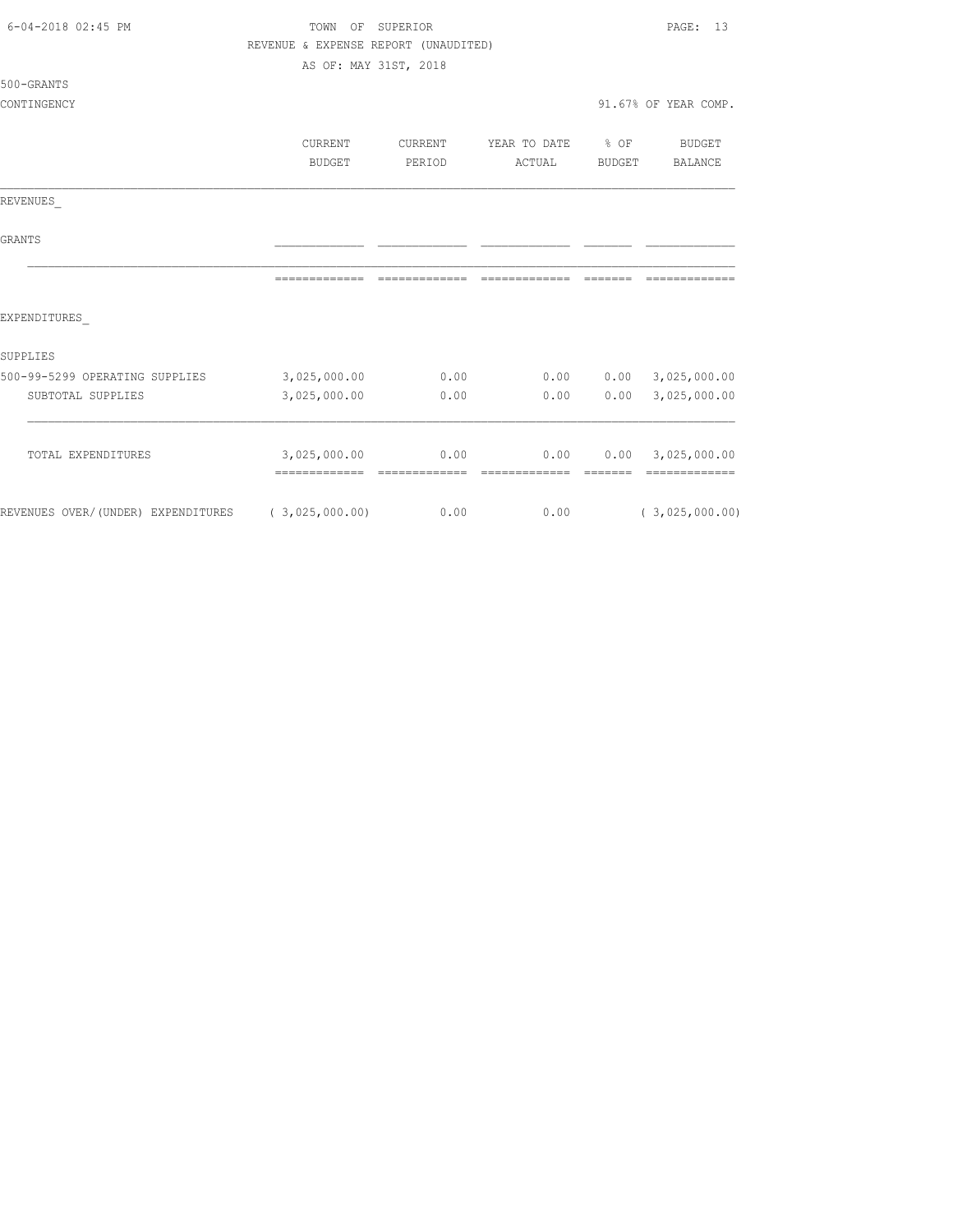### 6-04-2018 02:45 PM TOWN OF SUPERIOR PAGE: 14 REVENUE & EXPENSE REPORT (UNAUDITED) AS OF: MAY 31ST, 2018

500-GRANTS

|                                    | CURRENT<br><b>BUDGET</b> | CURRENT<br>PERIOD | YEAR TO DATE<br>ACTUAL | % OF<br><b>BUDGET</b> | BUDGET<br><b>BALANCE</b> |
|------------------------------------|--------------------------|-------------------|------------------------|-----------------------|--------------------------|
| FUND TOTAL REVENUES                | 3,025,000.00             | 0.00(             | 244,594.46)            | $8.09 -$              | 3,269,594.46             |
| FUND TOTAL EXPENDITURES            | 3,025,000.00             | 0.00              | 14,703.30              | 0.49                  | 3,010,296.70             |
| REVENUES OVER/(UNDER) EXPENDITURES | 0.00                     | $0.00$ (          | 259,297.76)            |                       | 259,297.76               |
|                                    |                          |                   |                        |                       |                          |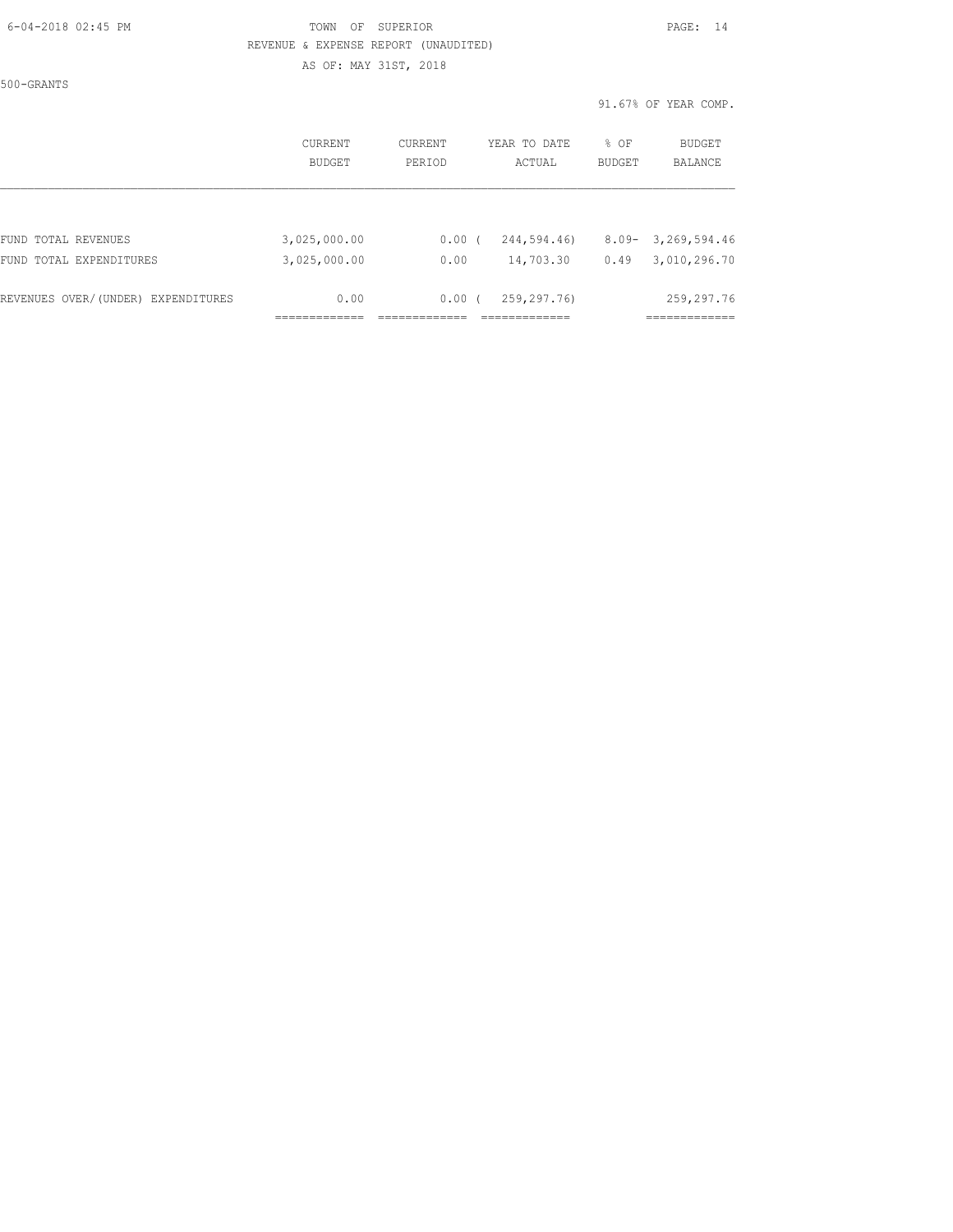| 6-04-2018 02:45 PM |  |
|--------------------|--|

510-Emergency Services

# TOWN OF SUPERIOR **Example 2018** PAGE: 1 REVENUE & EXPENSE REPORT (UNAUDITED) AS OF: MAY 31ST, 2018

### NON-DEPARTMENTAL 31.67% OF YEAR COMP.

|                                    | CURRENT<br>BUDGET | CURRENT<br>PERIOD | YEAR TO DATE<br>ACTUAL | % OF<br>BUDGET | <b>BUDGET</b><br><b>BALANCE</b> |
|------------------------------------|-------------------|-------------------|------------------------|----------------|---------------------------------|
| REVENUES                           |                   |                   |                        |                |                                 |
| CONTINGENCY                        |                   |                   |                        |                |                                 |
| 510-00-4901 Transfers              | 0.00              | 0.00              | 244,594.46             | $0.00$ (       | 244,594.46)                     |
| SUBTOTAL CONTINGENCY               | 0.00              | 0.00              | 244,594.46             | $0.00$ (       | 244,594.46)                     |
|                                    |                   |                   |                        |                |                                 |
| <b>TOTAL REVENUES</b>              | 0.00              | 0.00              |                        |                | 244,594.46 0.00 (244,594.46)    |
|                                    |                   |                   |                        |                |                                 |
| REVENUES OVER/(UNDER) EXPENDITURES | 0.00              | 0.00              | 244,594.46             |                | 244,594.46)                     |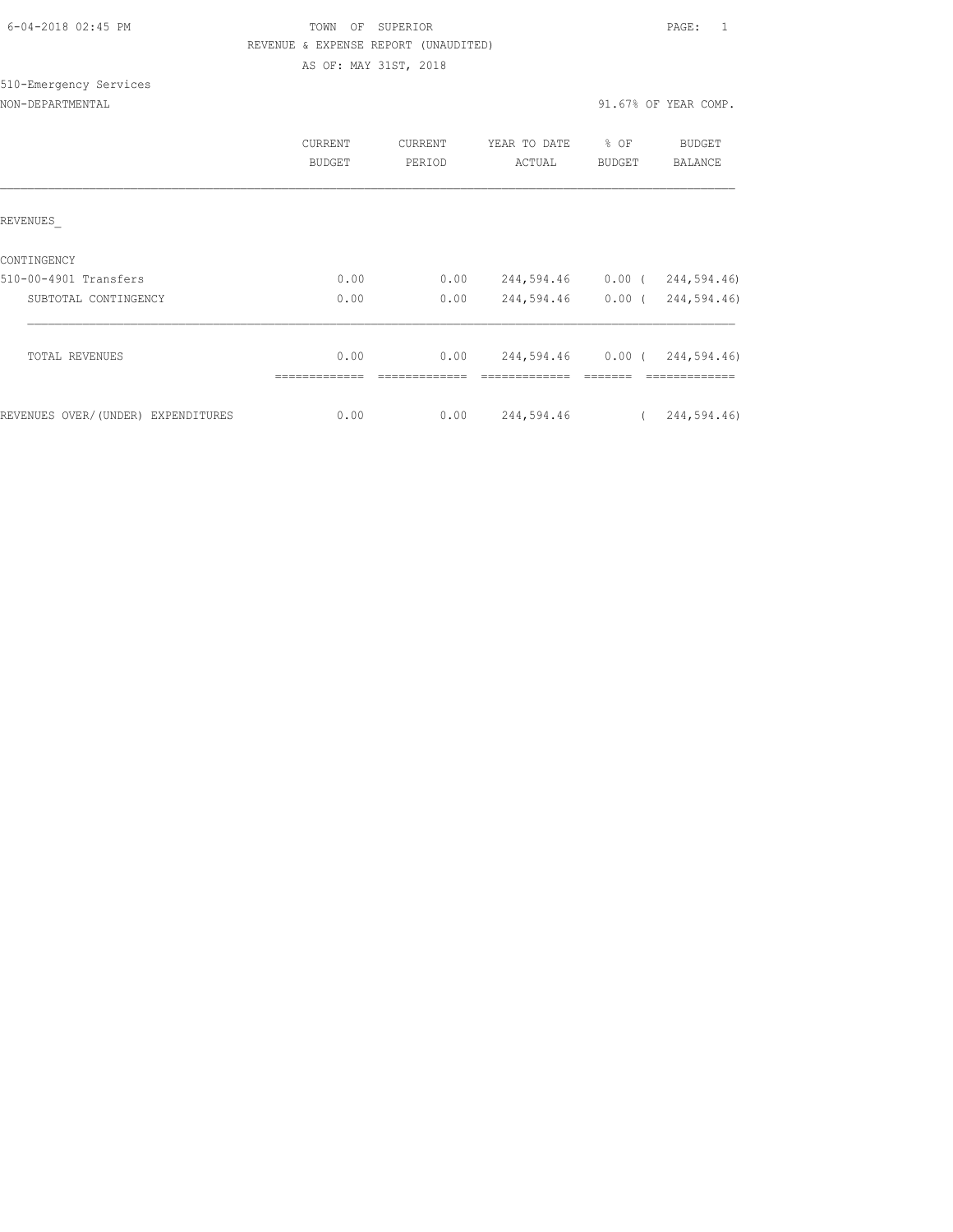### 6-04-2018 02:45 PM TOWN OF SUPERIOR PAGE: 2 REVENUE & EXPENSE REPORT (UNAUDITED) AS OF: MAY 31ST, 2018

510-Emergency Services

|                                                               | CURRENT<br><b>BUDGET</b> | <b>CURRENT</b><br>PERIOD | YEAR TO DATE<br>ACTUAL      | % OF<br><b>BUDGET</b> | <b>BUDGET</b><br>BALANCE                    |
|---------------------------------------------------------------|--------------------------|--------------------------|-----------------------------|-----------------------|---------------------------------------------|
| REVENUES                                                      |                          |                          |                             |                       |                                             |
| GRANTS                                                        |                          |                          |                             |                       |                                             |
| 510-41-4600 Grant Revenue                                     | 0.00                     | 0.00                     | 522,000.00                  | $0.00$ (              | 522,000.00)                                 |
| SUBTOTAL GRANTS                                               | 0.00                     | 0.00                     | 522,000.00                  | $0.00$ (              | 522,000.00)                                 |
| TOTAL REVENUES                                                | 0.00<br>=============    | 0.00<br>-------------    | 522,000.00<br>============= | $0.00$ (<br>--------  | 522,000.00)                                 |
| EXPENDITURES                                                  |                          |                          |                             |                       |                                             |
| SUPPLIES                                                      |                          |                          |                             |                       |                                             |
| 510-41-5299 Other Operating Supplies                          | 0.00                     | 124.26                   | 141, 147.57                 |                       | $0.00$ ( 141, 147.57)                       |
| SUBTOTAL SUPPLIES                                             | 0.00                     | 124.26                   | 141, 147.57                 | $0.00$ (              | 141, 147.57)                                |
| UTILITIES                                                     |                          |                          |                             |                       |                                             |
| 510-41-5370 Radio Equipment                                   | 0.00                     | 0.00                     | 11,069.11                   | $0.00$ (              | 11,069.11)                                  |
| SUBTOTAL UTILITIES                                            | 0.00                     | 0.00                     | 11,069.11                   | $0.00$ (              | 11,069.11)                                  |
| GENERAL BUSINESS EXPENSE                                      |                          |                          |                             |                       |                                             |
| 510-41-5425 Conferences & Training                            | 0.00                     | 5,237.22                 | 9,516.54                    |                       | $0.00$ ( $9,516.54$ )                       |
| 510-41-5430 PRINTING                                          | 0.00                     | 1,963.08                 | 2,882.18                    | $0.00$ (              | 2,882.18                                    |
| 510-41-5450 Uniform Purchases                                 | 0.00                     | 376.27                   | 16,832.06                   | $0.00$ (              | 16,832.06                                   |
| SUBTOTAL GENERAL BUSINESS EXPENSE                             | 0.00                     | 7,576.57                 | 29,230.78                   | $0.00$ (              | 29,230.78)                                  |
| PROFESSIONAL SERVICES                                         |                          |                          |                             |                       |                                             |
| 510-41-5550 Professional Services                             | 0.00                     | 0.00                     | 9.00                        | $0.00$ (              | 9.00)                                       |
| 510-41-5555 Health & Safety<br>SUBTOTAL PROFESSIONAL SERVICES | 0.00<br>0.00             | 0.00<br>0.00             | 25,483.79<br>25,492.79      | $0.00$ (<br>$0.00$ (  | 25, 483.79<br>25,492.79)                    |
| REPAIR/MAINTENANCE                                            |                          |                          |                             |                       |                                             |
| 510-41-5640 Vehicle Repairs                                   | 0.00                     | 29, 212.40               | 47,034.45                   | $0.00$ (              | 47,034.45                                   |
| 510-41-5642 Tires and Tubes                                   | 0.00                     | 0.00                     | 1,270.33                    | $0.00$ (              | 1, 270.33)                                  |
| 510-41-5650 OTHER EOUIPMENT REPAIRS                           | 0.00                     | 0.00                     | 1,972.25                    | $0.00$ (              | 1,972.25)                                   |
| SUBTOTAL REPAIR/MAINTENANCE                                   | 0.00                     | 29,212.40                | 50,277.03                   | $0.00$ (              | 50, 277.03                                  |
| CAPITAL OUTLAY                                                |                          |                          |                             |                       |                                             |
| 510-41-5740 Medical Equipment                                 | 0.00                     | 0.00                     | 436.08                      | $0.00$ (              | 436.08)                                     |
| 510-41-5750 Fire/PPE                                          | 0.00                     | 9,849.23                 | 52,264.29                   | $0.00$ (              | 52, 264.29                                  |
| 510-41-5780 Software                                          | 0.00                     | 0.00                     | 4,663.07                    | $0.00$ (              | 4,663.07                                    |
| SUBTOTAL CAPITAL OUTLAY                                       | 0.00                     | 9,849.23                 | 57,363.44                   | $0.00$ (              | $57, 363.44$ )                              |
| DEBT SERVICE                                                  |                          |                          |                             |                       |                                             |
| 510-41-5999 Capital Outlay<br>SUBTOTAL DEBT SERVICE           | 0.00<br>0.00             | 0.00<br>0.00             | 284,054.59<br>284,054.59    |                       | $0.00$ ( $284,054.59$ )<br>0.00(284,054.59) |
| TOTAL EXPENDITURES                                            | 0.00                     | 46,762.46                | 598,635.31                  |                       | $0.00$ ( 598, 635.31)                       |

REVENUES OVER/(UNDER) EXPENDITURES 0.00 ( 46,762.46) ( 76,635.31) 76,635.31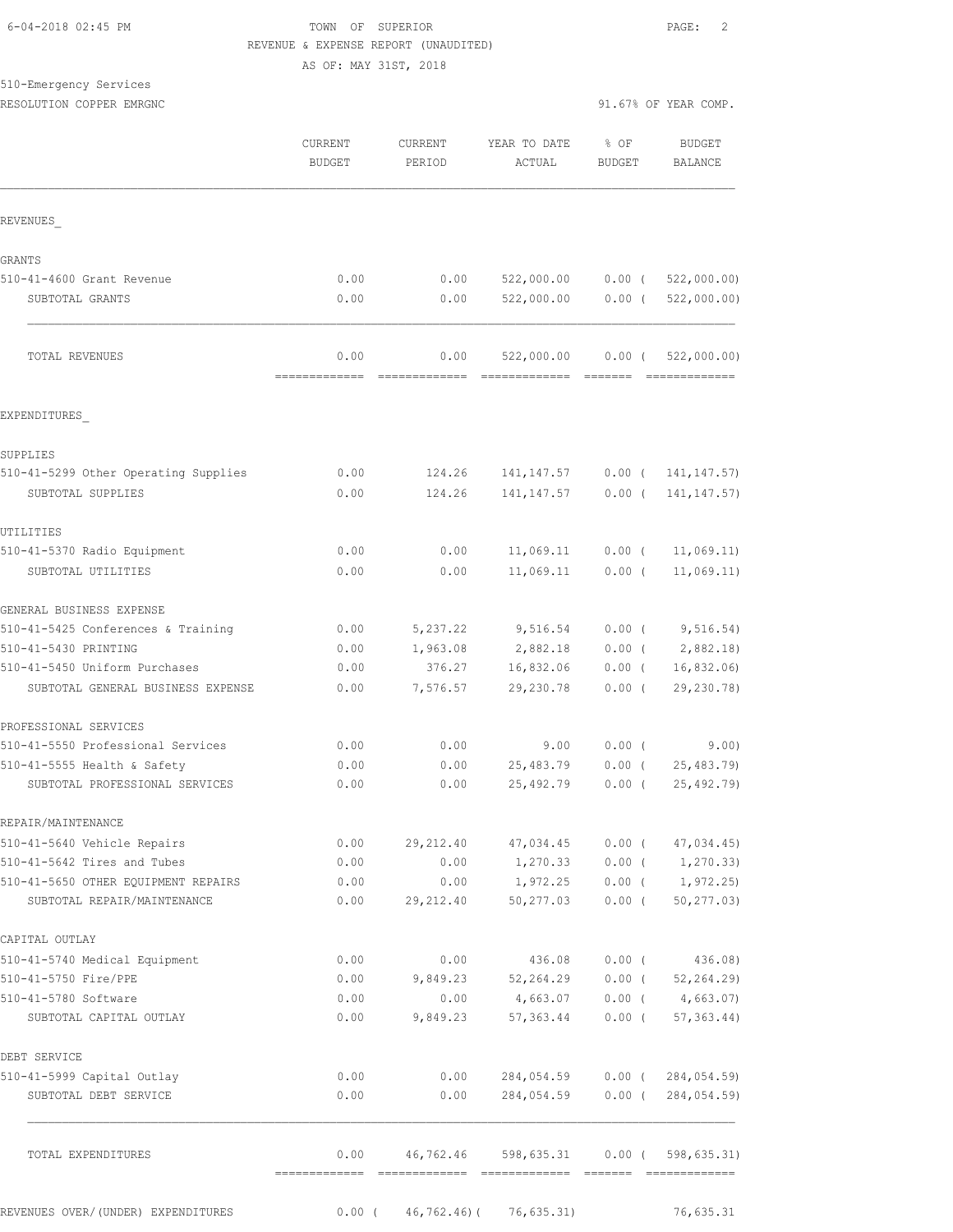| 6-04-2018 02:45 PM |  |
|--------------------|--|
|                    |  |

# FOWN OF SUPERIOR **Example 2018** PAGE: 3 REVENUE & EXPENSE REPORT (UNAUDITED) AS OF: MAY 31ST, 2018

510-Emergency Services

|                                    | CURRENT<br>BUDGET | CURRENT<br>PERIOD | YEAR TO DATE<br>ACTUAL | % OF<br><b>BUDGET</b> | BUDGET<br><b>BALANCE</b> |
|------------------------------------|-------------------|-------------------|------------------------|-----------------------|--------------------------|
|                                    |                   |                   |                        |                       |                          |
| FUND TOTAL REVENUES                | 0.00              | 0.00              | 766,594.46             | $0.00$ (              | 766,594.46)              |
| FUND TOTAL EXPENDITURES            | 0.00              | 46,762.46         | 598,635.31             | 0.00(                 | 598,635.31)              |
| REVENUES OVER/(UNDER) EXPENDITURES | 0.00(             | 46,762.46)        | 167,959.15             |                       | 167, 959.15              |
|                                    |                   |                   |                        |                       |                          |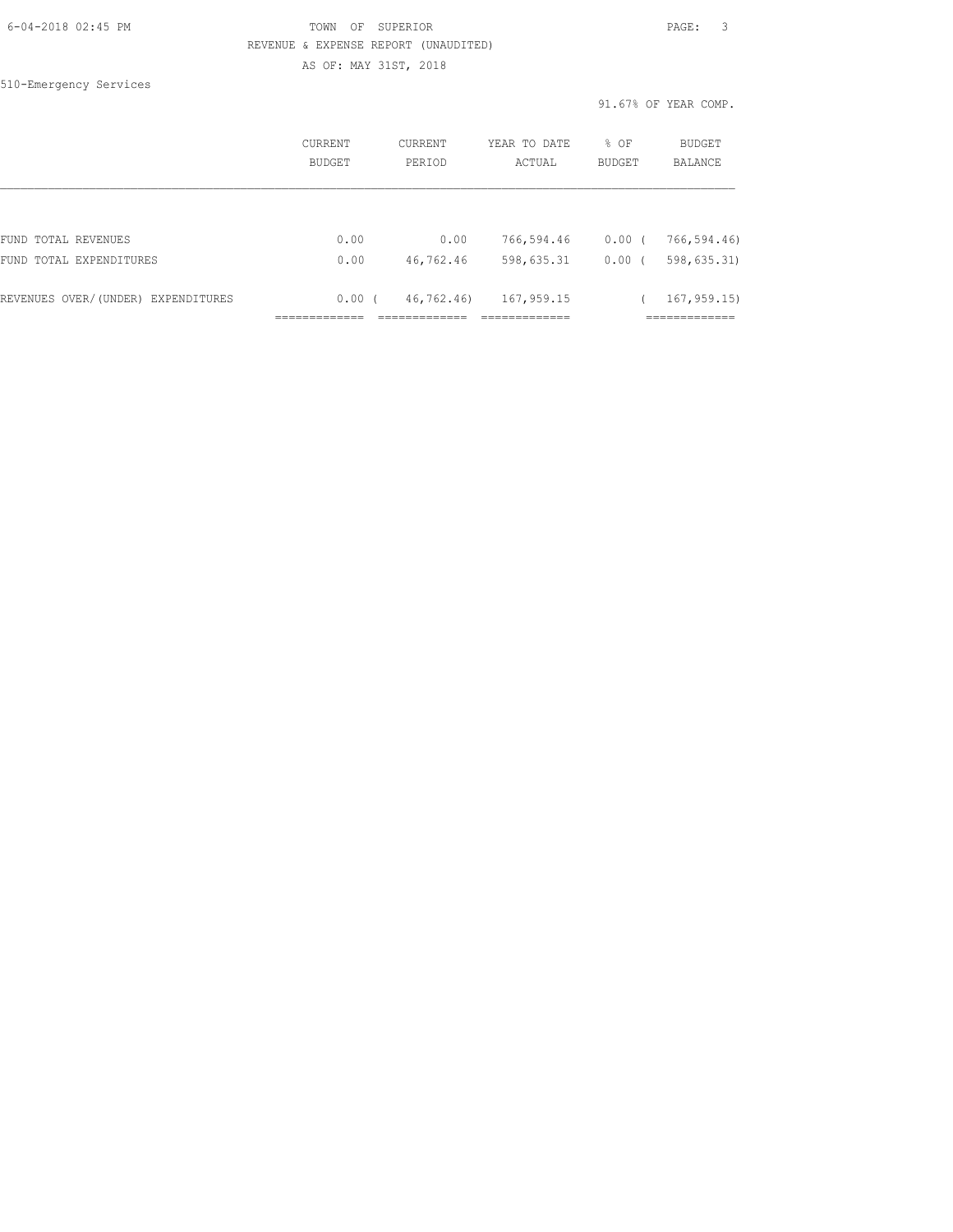| 6-04-2018 02:45 PM       | TOWN OF SUPERIOR                     |                                          | PAGE: 1              |
|--------------------------|--------------------------------------|------------------------------------------|----------------------|
|                          | REVENUE & EXPENSE REPORT (UNAUDITED) |                                          |                      |
|                          | AS OF: MAY 31ST, 2018                |                                          |                      |
| 800-FIRE DEPT PENSION    |                                      |                                          |                      |
| NON-DEPARTMENTAL         |                                      |                                          | 91.67% OF YEAR COMP. |
|                          |                                      |                                          |                      |
|                          |                                      | CURRENT CURRENT YEAR TO DATE % OF BUDGET |                      |
|                          | BUDGET                               | PERIOD ACTUAL BUDGET BALANCE             |                      |
|                          |                                      |                                          |                      |
| REVENUES                 |                                      |                                          |                      |
|                          |                                      |                                          |                      |
| <b>BUSINESS SERVICES</b> |                                      |                                          |                      |
| MISCELLANEOUS            |                                      |                                          |                      |
|                          |                                      |                                          |                      |
| CONTINGENCY              |                                      |                                          |                      |
|                          |                                      |                                          |                      |
| EXPENDITURES             |                                      |                                          |                      |
| SUPPLIES                 |                                      |                                          |                      |
|                          |                                      |                                          |                      |
| DEBT SERVICE             |                                      |                                          |                      |
|                          |                                      |                                          |                      |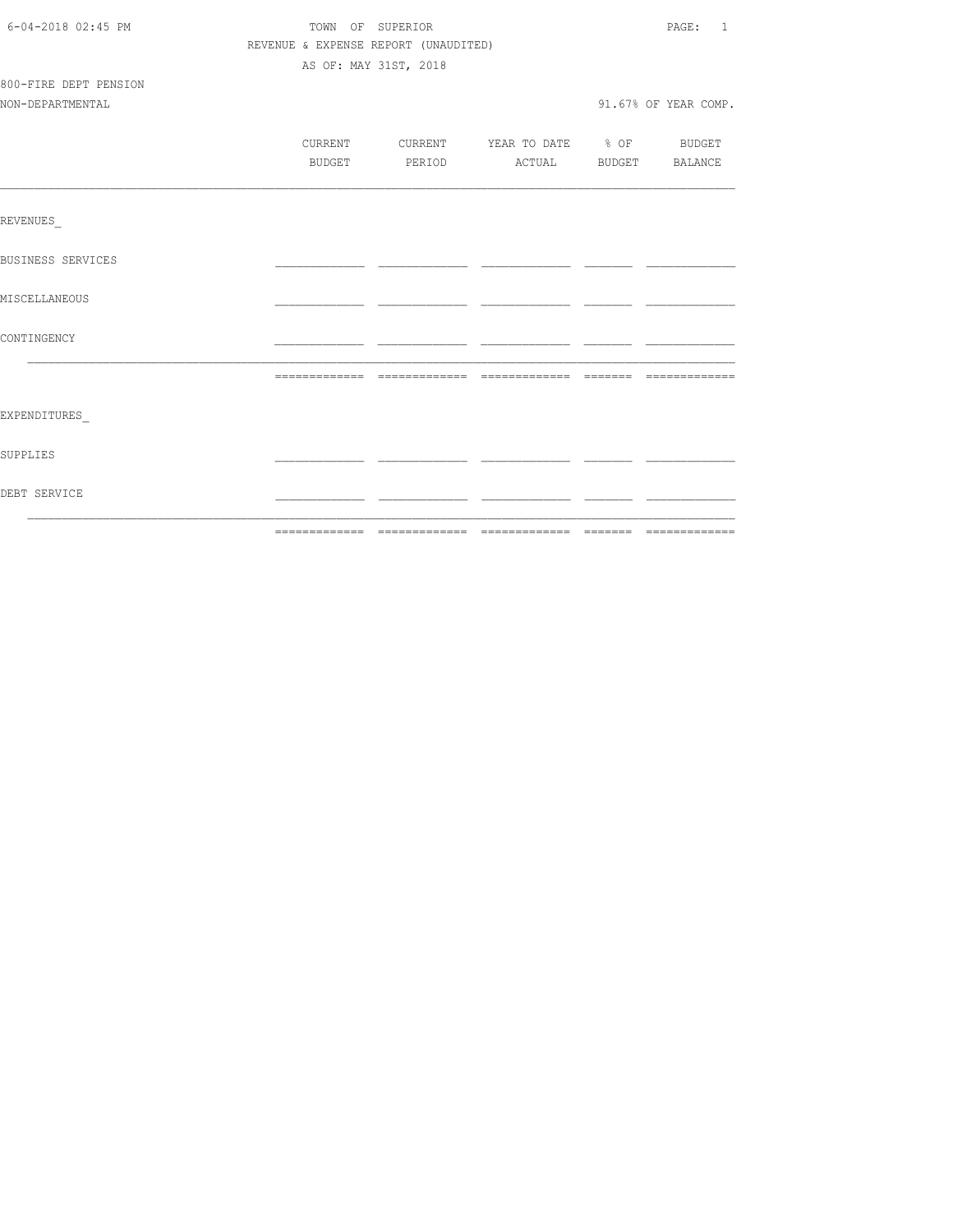| SUPERIOR<br>OF<br>TOWN               | $\overline{2}$<br>PAGE: |
|--------------------------------------|-------------------------|
| REVENUE & EXPENSE REPORT (UNAUDITED) |                         |
| AS OF: MAY 31ST, 2018                |                         |
|                                      |                         |
|                                      | 91.67% OF YEAR COMP.    |
|                                      |                         |
|                                      |                         |

 CURRENT CURRENT YEAR TO DATE % OF BUDGET BUDGET PERIOD ACTUAL BUDGET BALANCE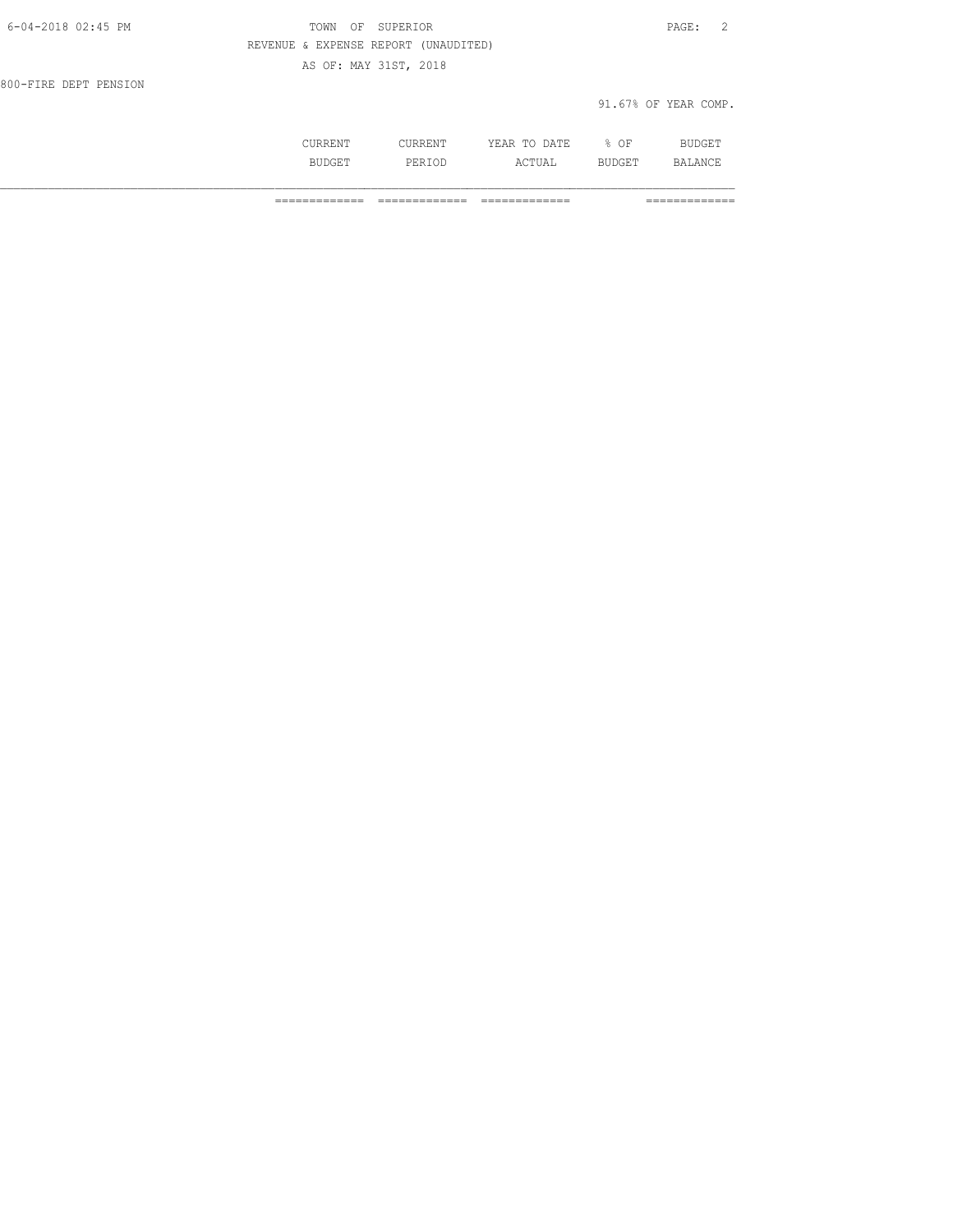| SUPPLIES           |                                      |                       |                          |                      |
|--------------------|--------------------------------------|-----------------------|--------------------------|----------------------|
| EXPENDITURES       |                                      |                       |                          |                      |
|                    | =============                        |                       | --------------           |                      |
| BUSINESS SERVICES  |                                      |                       |                          |                      |
|                    |                                      |                       |                          |                      |
| REVENUES           |                                      |                       |                          |                      |
|                    |                                      |                       |                          |                      |
|                    | BUDGET                               | PERIOD                | ACTUAL                   | BUDGET BALANCE       |
|                    | CURRENT                              | CURRENT               | YEAR TO DATE % OF BUDGET |                      |
| NON-DEPARTMENTAL   |                                      |                       |                          | 91.67% OF YEAR COMP. |
| 810-LGIP           |                                      |                       |                          |                      |
|                    |                                      | AS OF: MAY 31ST, 2018 |                          |                      |
|                    | REVENUE & EXPENSE REPORT (UNAUDITED) |                       |                          |                      |
| 6-04-2018 02:45 PM |                                      | TOWN OF SUPERIOR      |                          | PAGE: 1              |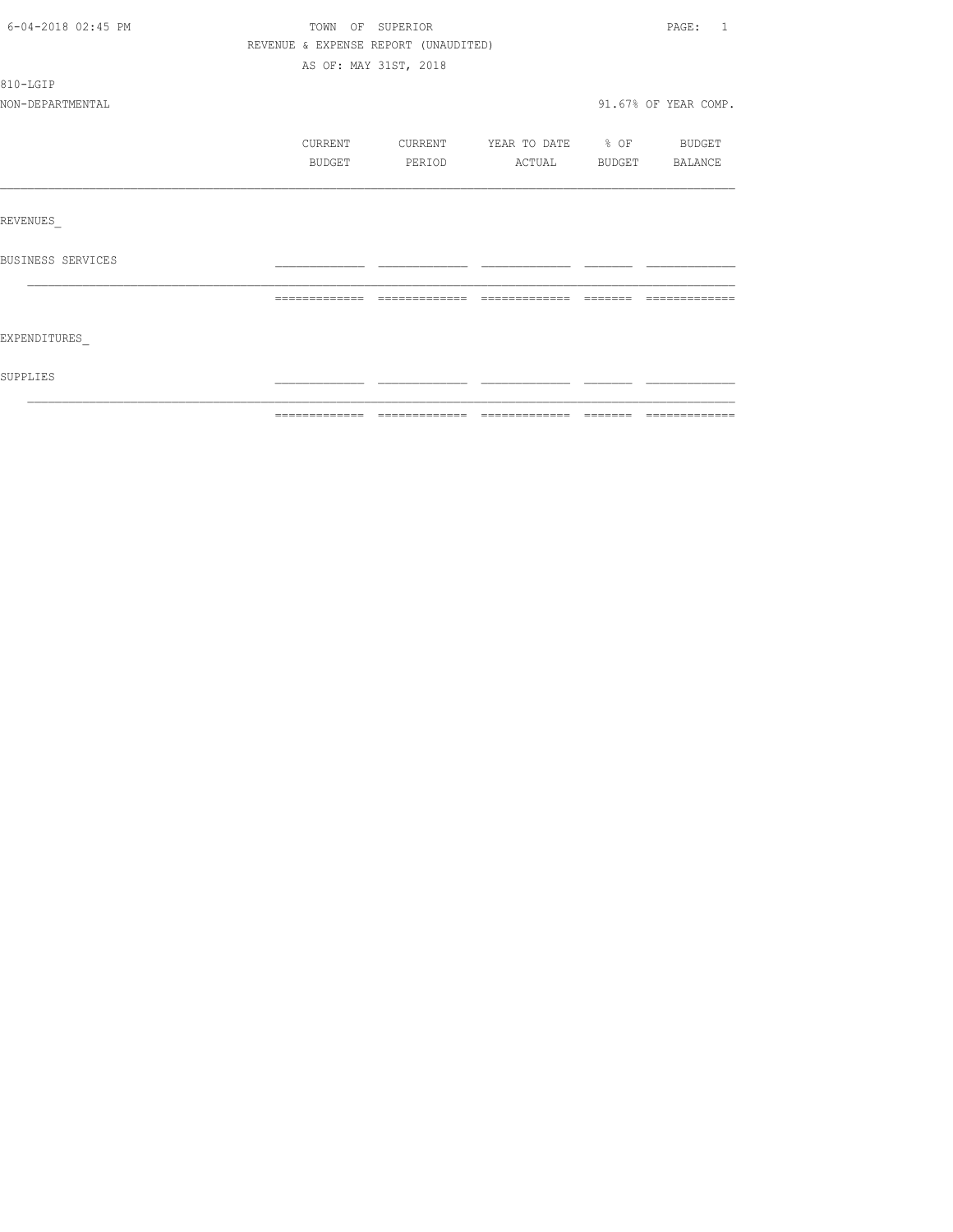| 6-04-2018 02:45 PM | TOWN<br>OF                           | SUPERIOR              |              |      | - 2<br>PAGE:         |
|--------------------|--------------------------------------|-----------------------|--------------|------|----------------------|
|                    | REVENUE & EXPENSE REPORT (UNAUDITED) |                       |              |      |                      |
|                    |                                      | AS OF: MAY 31ST, 2018 |              |      |                      |
| 810-LGIP           |                                      |                       |              |      |                      |
|                    |                                      |                       |              |      | 91.67% OF YEAR COMP. |
|                    |                                      |                       |              |      |                      |
|                    | CURRENT                              | CURRENT               | YEAR TO DATE | % OF | BUDGET               |

BUDGET PERIOD ACTUAL BUDGET BALANCE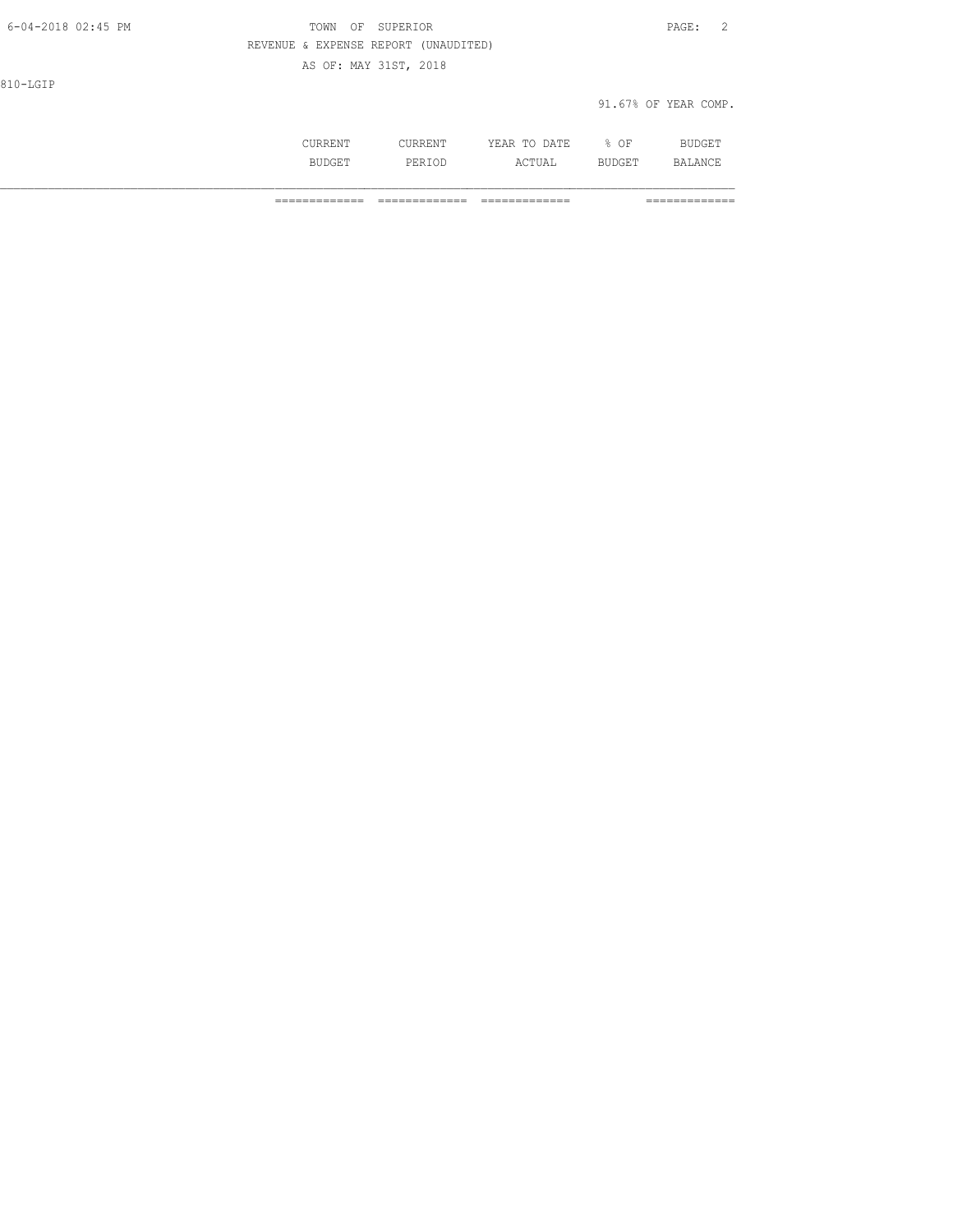| 6-04-2018 02:45 PM | TOWN OF SUPERIOR                     |         |                          |                | PAGE: 1              |
|--------------------|--------------------------------------|---------|--------------------------|----------------|----------------------|
|                    | REVENUE & EXPENSE REPORT (UNAUDITED) |         |                          |                |                      |
|                    | AS OF: MAY 31ST, 2018                |         |                          |                |                      |
| 820-EXPLORERS      |                                      |         |                          |                |                      |
| NON-DEPARTMENTAL   |                                      |         |                          |                | 91.67% OF YEAR COMP. |
|                    | CURRENT                              | CURRENT | YEAR TO DATE % OF BUDGET |                |                      |
|                    | BUDGET                               | PERIOD  | ACTUAL                   | BUDGET BALANCE |                      |
|                    |                                      |         |                          |                |                      |
| REVENUES           |                                      |         |                          |                |                      |
| MISCELLANEOUS      |                                      |         |                          |                |                      |
|                    |                                      |         |                          |                |                      |
| EXPENDITURES       |                                      |         |                          |                |                      |
| SUPPLIES           |                                      |         |                          |                |                      |
|                    |                                      |         |                          |                |                      |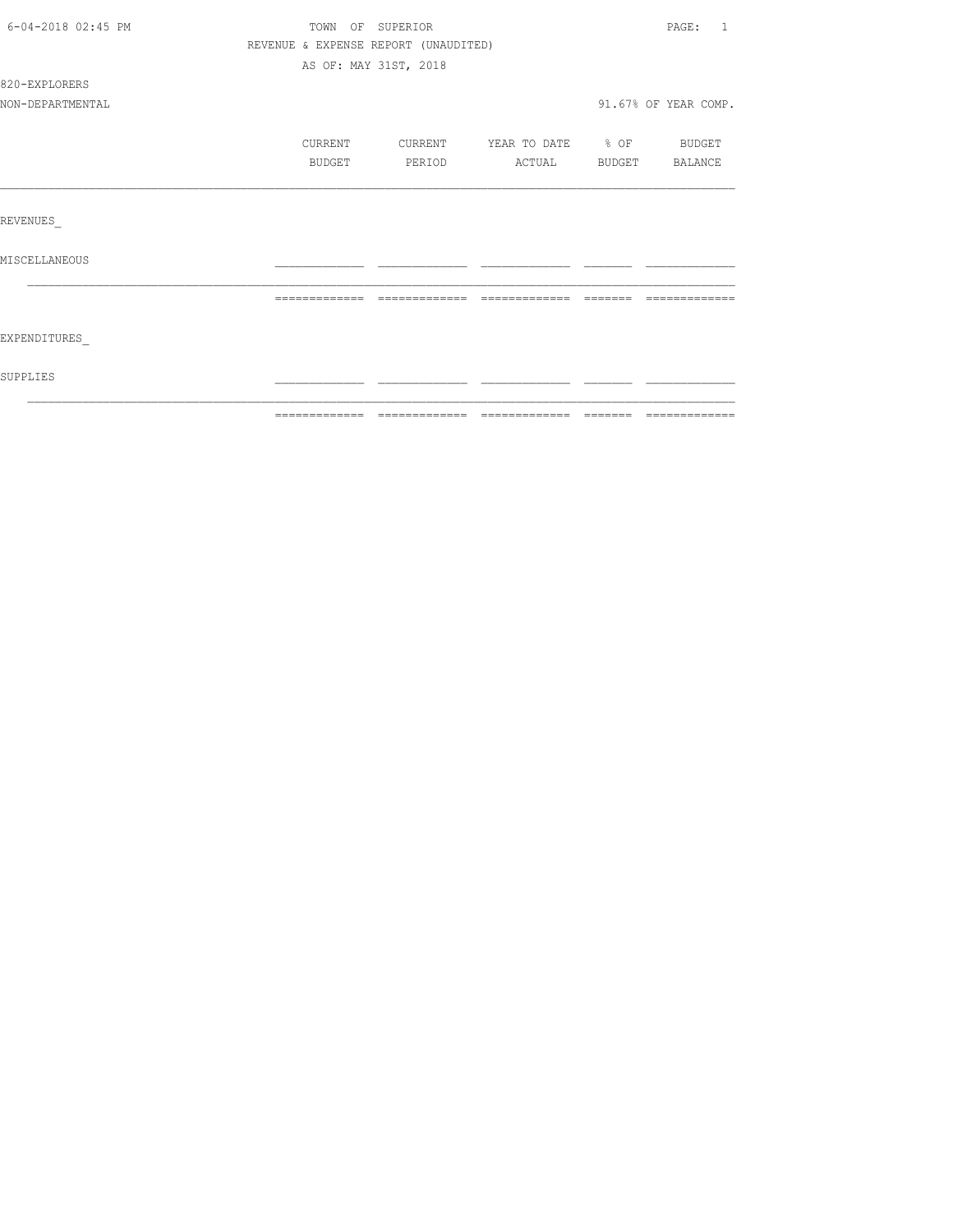| 6-04-2018 02:45 PM | SUPERIOR<br>TOWN<br>OF               | PAGE:                |
|--------------------|--------------------------------------|----------------------|
|                    | REVENUE & EXPENSE REPORT (UNAUDITED) |                      |
|                    | AS OF: MAY 31ST, 2018                |                      |
| 820-EXPLORERS      |                                      |                      |
|                    |                                      | 91.67% OF YEAR COMP. |
|                    |                                      |                      |

 CURRENT CURRENT YEAR TO DATE % OF BUDGET BUDGET PERIOD ACTUAL BUDGET BALANCE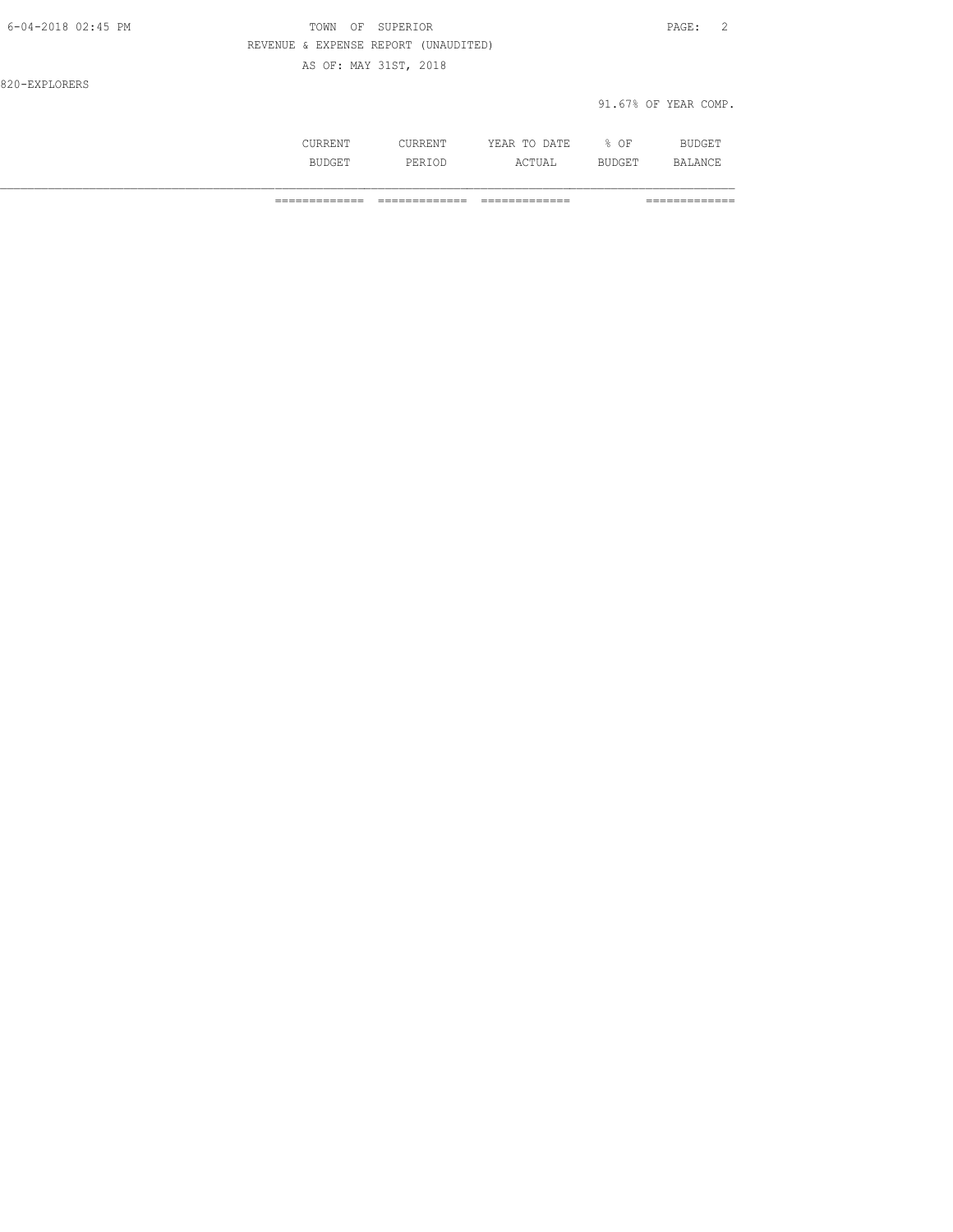| 6-04-2018 02:45 PM |  |
|--------------------|--|
|                    |  |

## TOWN OF SUPERIOR **Example 2018** PAGE: 1 REVENUE & EXPENSE REPORT (UNAUDITED)

AS OF: MAY 31ST, 2018

| 830-TOYS FOR TOTS |  |  |
|-------------------|--|--|
|                   |  |  |

|                                    | <b>CURRENT</b><br>BUDGET | <b>CURRENT</b><br>PERIOD | YEAR TO DATE % OF<br>ACTUAL                                                                                                                                                                                                                                                                                                                                                                                                                                                                                       | BUDGET                                                      | <b>BUDGET</b><br>BALANCE |
|------------------------------------|--------------------------|--------------------------|-------------------------------------------------------------------------------------------------------------------------------------------------------------------------------------------------------------------------------------------------------------------------------------------------------------------------------------------------------------------------------------------------------------------------------------------------------------------------------------------------------------------|-------------------------------------------------------------|--------------------------|
| REVENUES                           |                          |                          |                                                                                                                                                                                                                                                                                                                                                                                                                                                                                                                   |                                                             |                          |
| GRANTS                             |                          |                          |                                                                                                                                                                                                                                                                                                                                                                                                                                                                                                                   |                                                             |                          |
| 830-00-4600 OTHER REVENUE          | 0.00                     | 0.00                     | $3,653.00$ 0.00 ( $3,653.00$ )                                                                                                                                                                                                                                                                                                                                                                                                                                                                                    |                                                             |                          |
| SUBTOTAL GRANTS                    | 0.00                     | 0.00                     |                                                                                                                                                                                                                                                                                                                                                                                                                                                                                                                   | $3,653.00$ 0.00 (                                           | 3,653.00)                |
| TOTAL REVENUES                     | 0.00<br>=============    | essessessesse            | $0.00$ 3,653.00 0.00 ( 3,653.00)<br>$\begin{array}{cccccc} \multicolumn{2}{c}{{\color{red}z}} & \multicolumn{2}{c}{{\color{red}z}} & \multicolumn{2}{c}{{\color{red}z}} & \multicolumn{2}{c}{{\color{red}z}} & \multicolumn{2}{c}{{\color{red}z}} & \multicolumn{2}{c}{{\color{red}z}} & \multicolumn{2}{c}{{\color{red}z}} & \multicolumn{2}{c}{{\color{red}z}} & \multicolumn{2}{c}{{\color{red}z}} & \multicolumn{2}{c}{{\color{red}z}} & \multicolumn{2}{c}{{\color{red}z}} & \multicolumn{2}{c}{{\color{red$ | <b>CODEDITE</b>                                             | -------------            |
| EXPENDITURES                       |                          |                          |                                                                                                                                                                                                                                                                                                                                                                                                                                                                                                                   |                                                             |                          |
| SUPPLIES                           |                          |                          |                                                                                                                                                                                                                                                                                                                                                                                                                                                                                                                   |                                                             |                          |
| 830-00-5299 OPERATING SUPPLIES     | 0.00                     | 0.00                     | 3,008.87 0.00 (3,008.87)                                                                                                                                                                                                                                                                                                                                                                                                                                                                                          |                                                             |                          |
| SUBTOTAL SUPPLIES                  | 0.00                     | 0.00                     |                                                                                                                                                                                                                                                                                                                                                                                                                                                                                                                   | $3,008.87$ 0.00 (                                           | 3,008.87)                |
| TOTAL EXPENDITURES                 | 0.00<br>=============    |                          | $0.00$ $3,008.87$ $0.00$ ( $3,008.87$ )<br>=============                                                                                                                                                                                                                                                                                                                                                                                                                                                          | $\begin{array}{cccccc} = & = & = & = & = & = & \end{array}$ | <b>COORDINATION</b>      |
| REVENUES OVER/(UNDER) EXPENDITURES | 0.00                     | 0.00                     | 644.13                                                                                                                                                                                                                                                                                                                                                                                                                                                                                                            |                                                             | (644.13)                 |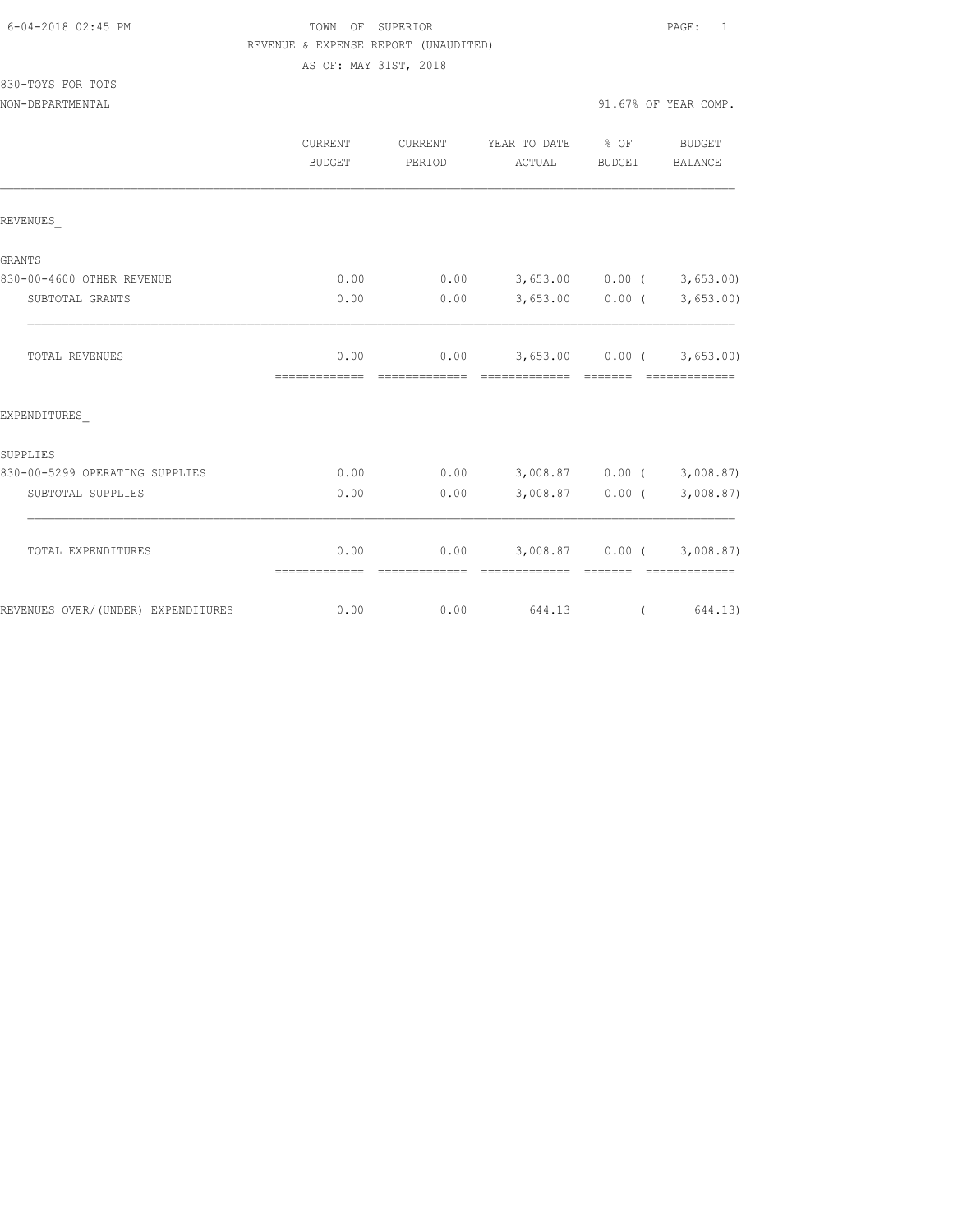## 6-04-2018 02:45 PM TOWN OF SUPERIOR PAGE: 2 REVENUE & EXPENSE REPORT (UNAUDITED)

AS OF: MAY 31ST, 2018

830-TOYS FOR TOTS

91.67% OF YEAR COMP.

|                                    | CURRENT<br><b>BUDGET</b> | <b>CURRENT</b><br>PERIOD | YEAR TO DATE<br>ACTUAL | % OF<br><b>BUDGET</b> | BUDGET<br>BALANCE |
|------------------------------------|--------------------------|--------------------------|------------------------|-----------------------|-------------------|
|                                    |                          |                          |                        |                       |                   |
| FUND TOTAL REVENUES                | 0.00                     | 0.00                     | 3,653.00               | 0.00(                 | 3,653.00          |
| FUND TOTAL EXPENDITURES            | 0.00                     | 0.00                     | 3,008.87               | 0.00                  | 3,008.87          |
| REVENUES OVER/(UNDER) EXPENDITURES | 0.00                     | 0.00                     | 644.13                 |                       | 644.13)           |
|                                    |                          |                          |                        |                       |                   |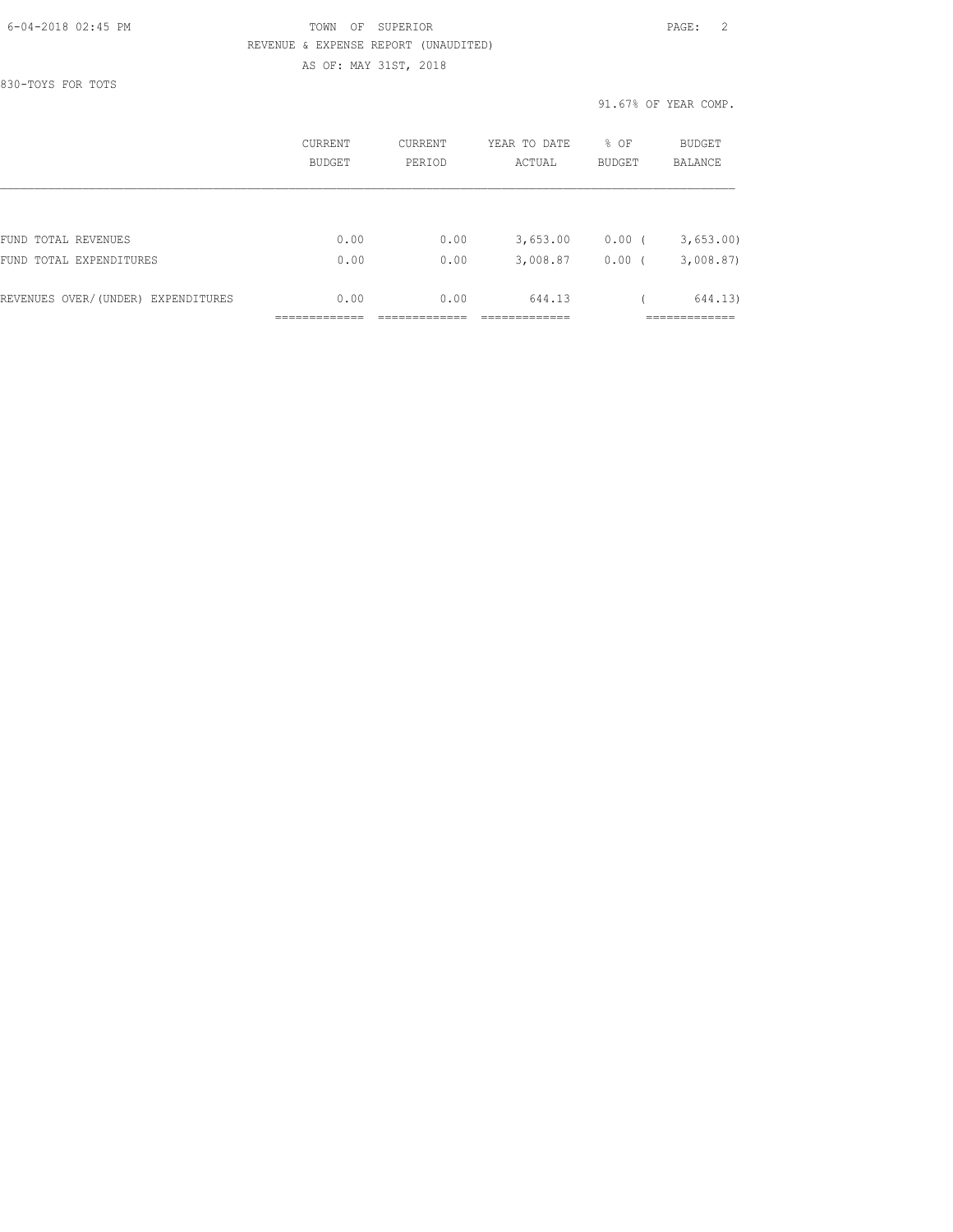|                          | =============                        | - coocoocoocooc       | =============         | -------- | =============        |
|--------------------------|--------------------------------------|-----------------------|-----------------------|----------|----------------------|
| NON-OPERATING            |                                      |                       |                       |          |                      |
| SUPPLIES                 |                                      |                       |                       |          |                      |
| EXPENDITURES             |                                      |                       |                       |          |                      |
|                          |                                      |                       |                       |          |                      |
|                          | BUDGET                               | PERIOD                | ACTUAL BUDGET BALANCE |          |                      |
|                          | CURRENT                              | CURRENT               | YEAR TO DATE % OF     |          | <b>BUDGET</b>        |
| NON-DEPARTMENTAL         |                                      |                       |                       |          | 91.67% OF YEAR COMP. |
| 840-GENERAL FIXED ASSETS |                                      |                       |                       |          |                      |
|                          |                                      | AS OF: MAY 31ST, 2018 |                       |          |                      |
|                          | REVENUE & EXPENSE REPORT (UNAUDITED) |                       |                       |          |                      |
| 6-04-2018 02:45 PM       |                                      | TOWN OF SUPERIOR      |                       |          | PAGE: 1              |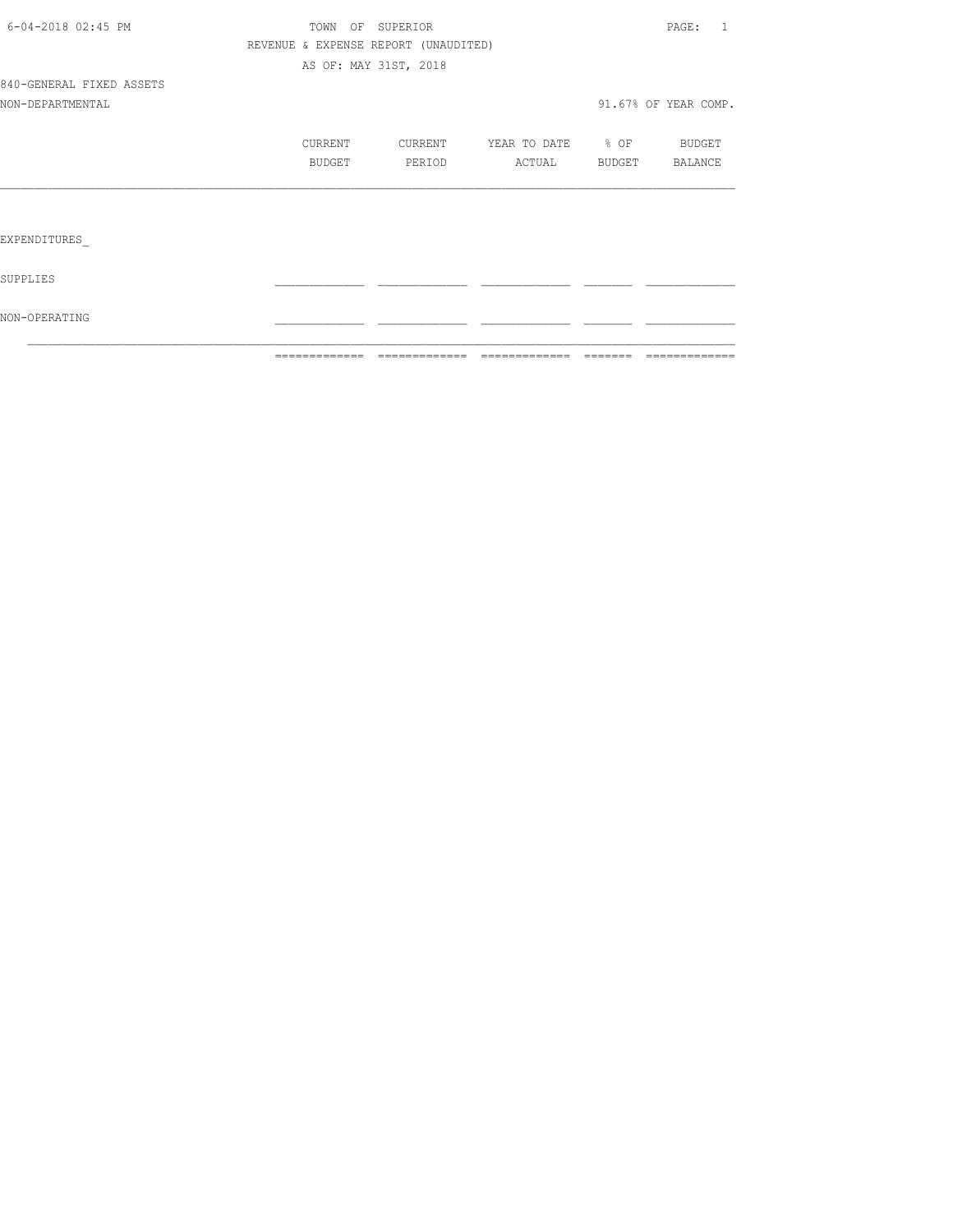| 6-04-2018 02:45 PM       | OF SUPERIOR<br>TOWN                  | PAGE: 2              |
|--------------------------|--------------------------------------|----------------------|
|                          | REVENUE & EXPENSE REPORT (UNAUDITED) |                      |
|                          | AS OF: MAY 31ST, 2018                |                      |
| 840-GENERAL FIXED ASSETS |                                      |                      |
|                          |                                      | 91.67% OF YEAR COMP. |
|                          |                                      |                      |

 CURRENT CURRENT YEAR TO DATE % OF BUDGET BUDGET PERIOD ACTUAL BUDGET BALANCE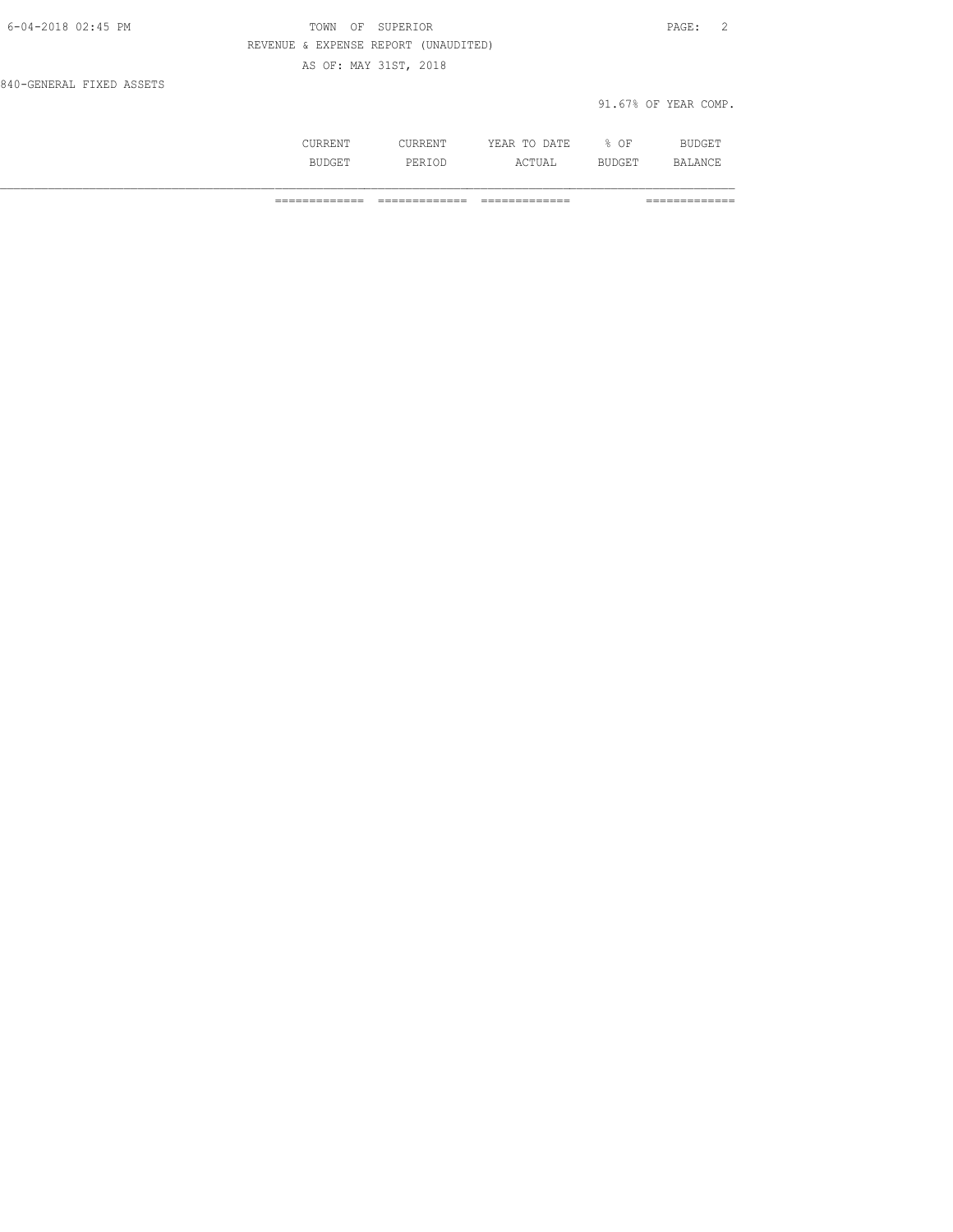| 6-04-2018 02:45 PM   | OF<br>TOWN | SUPERIOR                             |              |        | PAGE:                |
|----------------------|------------|--------------------------------------|--------------|--------|----------------------|
|                      |            | REVENUE & EXPENSE REPORT (UNAUDITED) |              |        |                      |
|                      |            | AS OF: MAY 31ST, 2018                |              |        |                      |
| 850-GENERAL L/T DEBT |            |                                      |              |        |                      |
| NON-DEPARTMENTAL     |            |                                      |              |        | 91.67% OF YEAR COMP. |
|                      | CURRENT    | CURRENT                              | YEAR TO DATE | % OF   | BUDGET               |
|                      | BUDGET     | PERIOD                               | ACTUAL       | BUDGET | BALANCE              |
|                      |            |                                      |              |        |                      |
|                      |            |                                      |              |        |                      |
| EXPENDITURES         |            |                                      |              |        |                      |

 ${\tt SUPPLIES}$